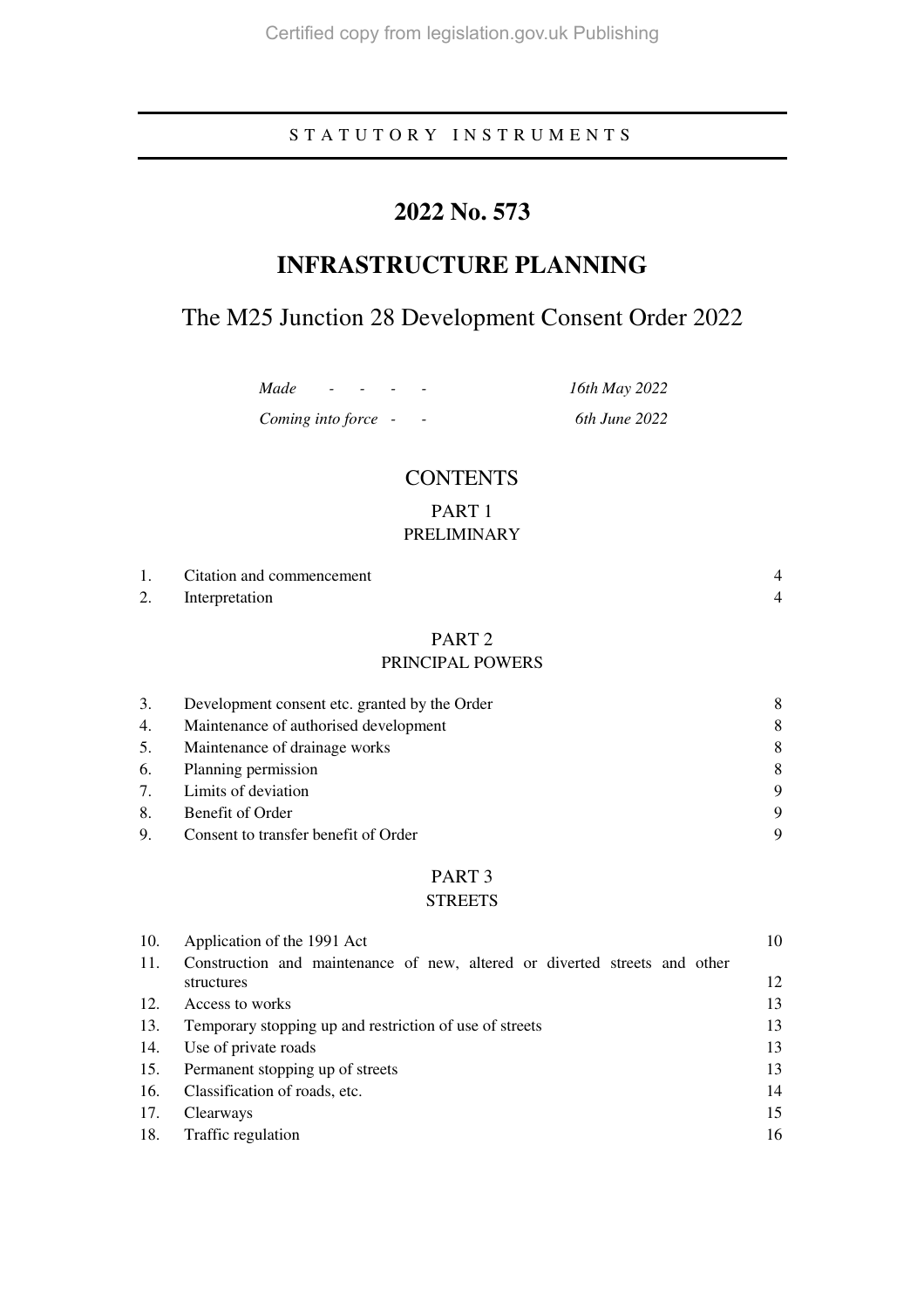## PART 4 SUPPLEMENTAL POWERS

|     | 19. Discharge of water                               | 17  |
|-----|------------------------------------------------------|-----|
| 20. | Powers in relation to watercourses                   | 18. |
| 21. | Protective work to buildings                         | 18  |
| 22. | Authority to survey and investigate the land         | 20  |
| 23. | Felling or lopping of trees and removal of hedgerows | 21  |
| 24. | Trees subject to tree preservation orders            | 21  |

## PART 5

## POWERS OF ACQUISITION AND POSSESSION OF LAND

| 25. | Compulsory acquisition of land                                           | 21 |
|-----|--------------------------------------------------------------------------|----|
| 26. | Compulsory acquisition of land – incorporation of the mineral code       | 22 |
| 27. | Time limit for exercise of authority to acquire land compulsorily        | 22 |
| 28. | Compulsory acquisition of rights and imposition of restrictive covenants | 22 |
| 29. | Private rights over land                                                 | 23 |
| 30. | Modification of Part 1 of the 1965 Act                                   | 24 |
| 31. | Application of the 1981 Act                                              | 25 |
| 32. | Acquisition of subsoil or airspace only                                  | 26 |
| 33. | Rights under or over streets                                             | 26 |
| 34. | Temporary use of land for carrying out the authorised development        | 26 |
| 35. | Temporary use of land for maintaining the authorised development         | 28 |
| 36. | Crown rights                                                             | 29 |
| 37. | Statutory undertakers                                                    | 29 |
| 38. | Apparatus and rights of statutory undertakers in stopped up streets      | 29 |
| 39. | Recovery of costs of new connections                                     | 31 |
| 40. | Special category land                                                    | 31 |

## PART 6

## MISCELLANEOUS AND GENERAL

| 41. | Application of landlord and tenant law                  | 32 |
|-----|---------------------------------------------------------|----|
| 42. | Operational land for purposes of the 1990 Act           | 32 |
| 43. | Defence to proceedings in respect of statutory nuisance | 32 |
| 44. | Protection of interests                                 | 33 |
| 45. | Certification of documents, etc.                        | 33 |
| 46. | Service of notices                                      | 33 |
| 47. | Disapplication of legislative provisions                | 34 |
| 48. | Amendment of local legislation                          | 35 |
| 49. | No double recovery                                      | 36 |
| 50. | Disregard of certain improvements etc.                  | 36 |
| 51. | Set off for enhancement in value of retained land       | 36 |
| 52. | Appeals relating to the Control of Pollution Act 1974   | 37 |
| 53. | Arbitration                                             | 38 |
|     |                                                         |    |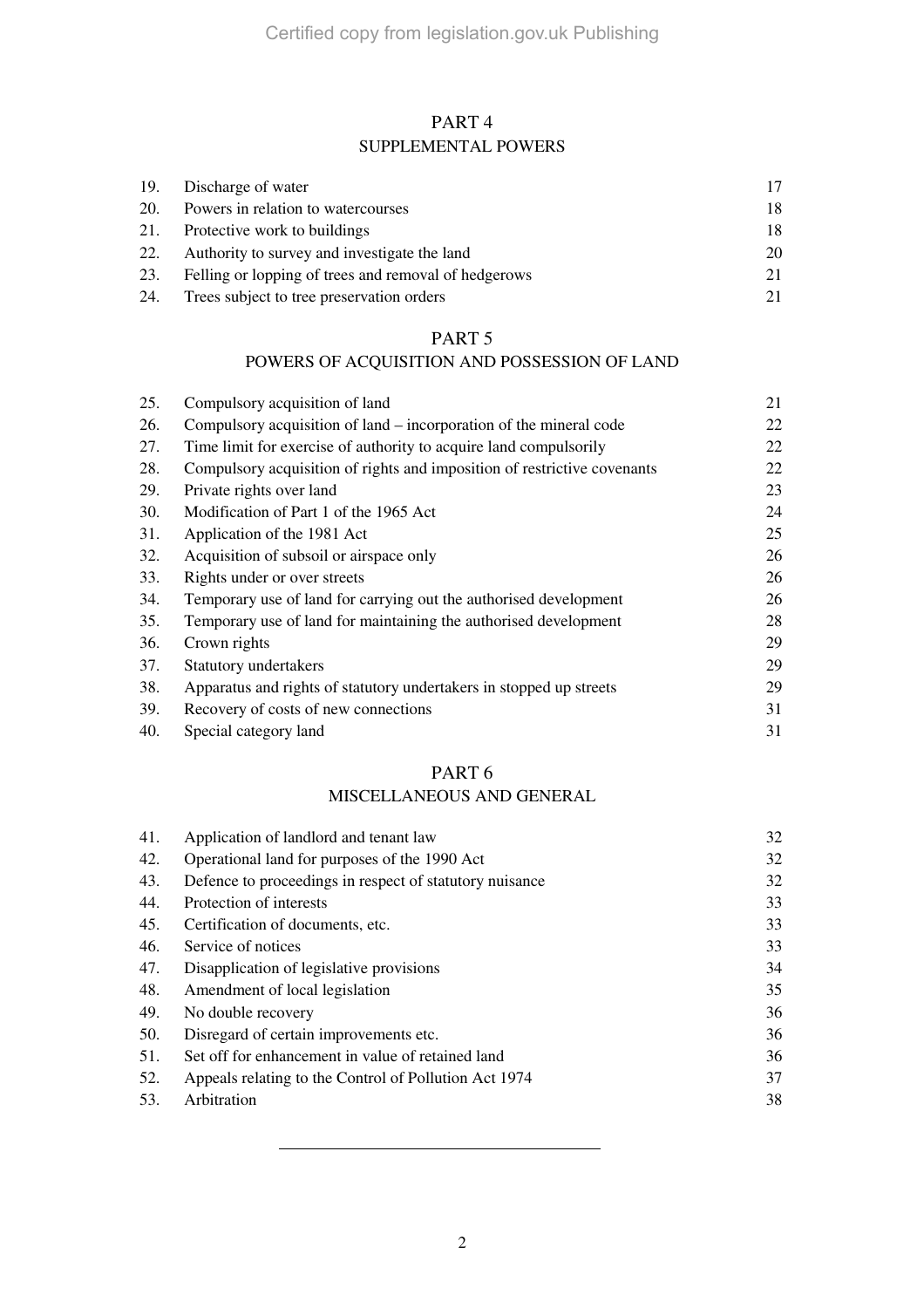## SCHEDULES

| SCHEDULE 1 - AUTHORISED DEVELOPMENT                                                                                                                      | 39 |
|----------------------------------------------------------------------------------------------------------------------------------------------------------|----|
| <b>SCHEDULE 2 - REQUIREMENTS</b>                                                                                                                         | 45 |
| PART 1 - REQUIREMENTS                                                                                                                                    | 45 |
| PART 2 - PROCEDURE FOR DISCHARGE OF REQUIREMENTS                                                                                                         | 50 |
| SCHEDULE 3 - PERMANENT STOPPING UP OF STREETS                                                                                                            | 53 |
| PART 1 - HIGHWAYS TO BE STOPPED UP AND FOR WHICH A<br>SUBSTITUTE IS TO BE PROVIDED                                                                       | 53 |
| PART 2 - PRIVATE MEANS OF ACCESS TO BE STOPPED UP AND<br>FOR WHICH A SUBSTITUTE IS TO BE PROVIDED                                                        | 53 |
| SCHEDULE 4 - CLASSIFICATION OF ROADS, ETC.                                                                                                               | 54 |
| PART 1 - SPECIAL ROADS                                                                                                                                   | 54 |
| PART 2 - TRANSPORT FOR LONDON ROAD NETWORK                                                                                                               | 54 |
| <b>PART 3 - TRUNK ROADS</b>                                                                                                                              | 54 |
| PART 4 - SPEED LIMITS                                                                                                                                    | 55 |
| PART 5 - TRAFFIC REGULATION MEASURES (CLEARWAYS)                                                                                                         | 57 |
| PART 6 - OTHER PUBLIC RIGHTS OF WAY                                                                                                                      | 57 |
| SCHEDULE 5 - TREES SUBJECT TO TREE PRESERVATION ORDERS                                                                                                   | 58 |
| SCHEDULE 6 - LAND IN WHICH NEW RIGHTS ONLY ETC. MAY BE<br><b>ACQUIRED</b>                                                                                | 59 |
| SCHEDULE 7 - MODIFICATION OF COMPENSATION AND<br>COMPULSORY PURCHASE ENACTMENTS FOR<br>CREATION OF NEW RIGHTS AND IMPOSITION OF<br>RESTRICTIVE COVENANTS | 61 |
| SCHEDULE 8 - LAND OF WHICH TEMPORARY POSSESSION ONLY                                                                                                     |    |
| <b>MAY BE TAKEN</b>                                                                                                                                      | 65 |
| <b>SCHEDULE 9 - PROTECTIVE PROVISIONS</b>                                                                                                                | 67 |
| PART 1 - FOR THE PROTECTION OF ELECTRICITY, GAS, WATER<br>AND SEWAGE UNDERTAKERS                                                                         | 67 |
| PART 2 - FOR THE PROTECTION OF OPERATORS OF<br>ELECTRONIC COMMUNICATIONS CODE NETWORKS                                                                   | 72 |
| PART 3 - FOR THE PROTECTION OF THE ENVIRONMENT<br><b>AGENCY</b>                                                                                          | 73 |
| PART 4 - FOR THE PROTECTION OF DRAINAGE AUTHORITIES                                                                                                      | 77 |
| PART 5 - FOR THE PROTECTION OF NATIONAL GRID AS                                                                                                          |    |
| ELECTRICITY AND GAS UNDERTAKER                                                                                                                           | 80 |
| PART 6 - FOR THE PROTECTION OF CADENT GAS LIMITED                                                                                                        | 89 |
| PART 7 - FOR THE PROTECTION OF TRANSPORT FOR LONDON                                                                                                      | 97 |
| <b>SCHEDULE 10 - DOCUMENTS TO BE CERTIFIED</b>                                                                                                           | 99 |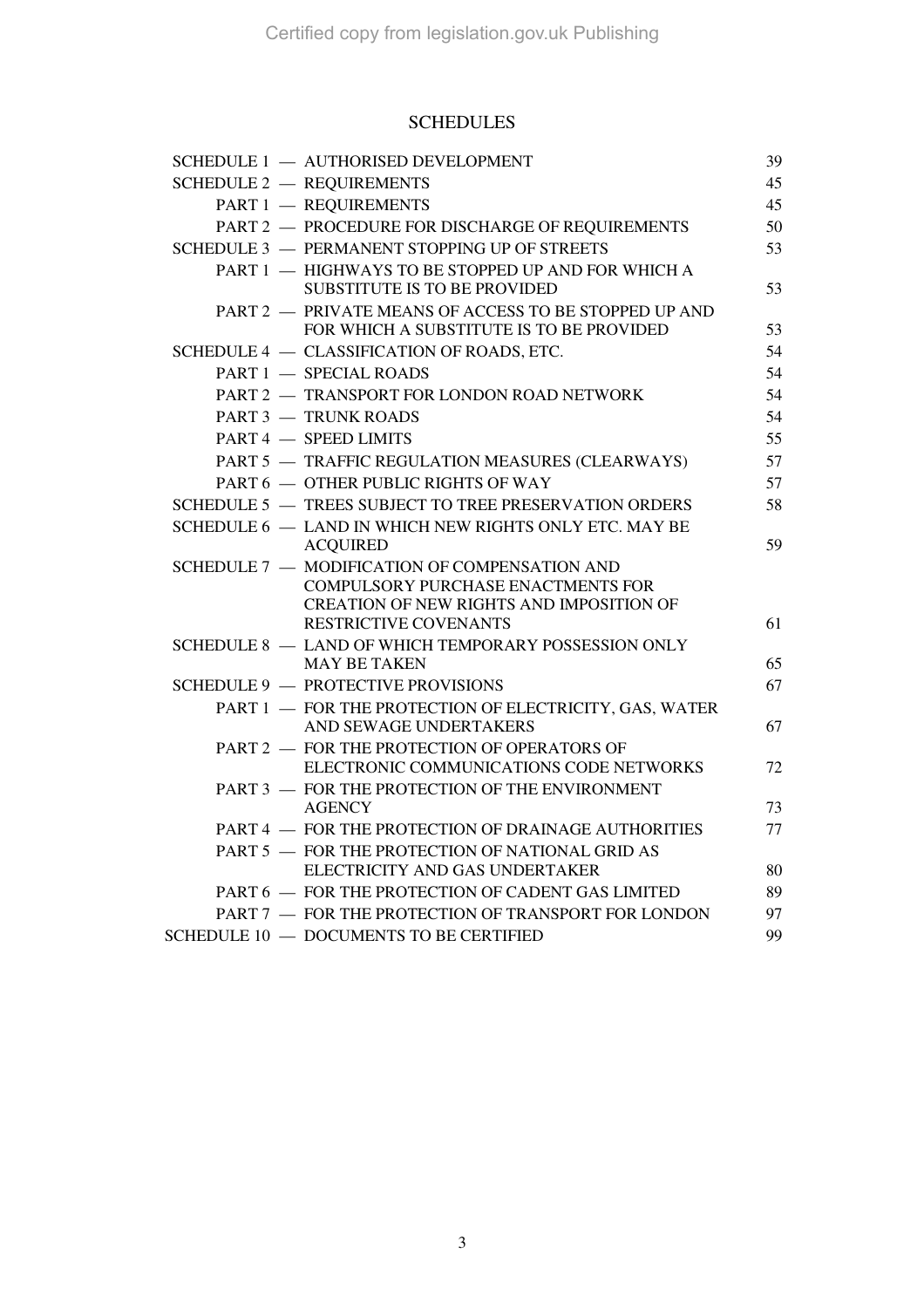An application has been made to the Secretary of State, under section 37 of the Planning Act 2008(**a**) ("the 2008 Act") in accordance with the Infrastructure Planning (Applications: Prescribed Forms and Procedure) Regulations 2009(**b**) for an Order granting development consent.

The application was examined by a panel of two members ("the Panel") (appointed by the Secretary of State) in accordance with Chapter 4 of Part 6 of the 2008 Act, and the Infrastructure Planning (Examination Procedure) Rules 2010(**c**).

The Panel, having considered the representations made and not withdrawn and the application together with the accompanying documents, in accordance with section 74(2) of the 2008 Act, has submitted a report and recommendation to the Secretary of State.

The Secretary of State, having considered the representations made and not withdrawn, and the report of the Panel, has decided to make an Order granting development consent for the development described in the application with modifications which in the opinion of the Secretary of State do not make any substantial changes to the proposals comprised in the application.

The Secretary of State is satisfied that the special category land (as defined in article 40(3) of this Order), when burdened with the Order rights (as defined in that article), will be no less advantageous than it was before to the persons in whom it is vested, other persons, if any, entitled to rights of common or other rights, and the public, and that, accordingly, section 132(3) of the 2008 Act applies.

The Secretary of State, in exercise of the powers conferred by sections 114(**d**), 115(**e**), 117(**f**), 120(**g**), 122(**h**) and 123(**i**) of, and paragraphs 1 to 3, 10 to 15, 17, 19 to 23, 26, 33, 36 and 37 of Part 1 of Schedule 5(**j**) to, the 2008 Act, makes the following Order—

## PART 1

## PRELIMINARY

### **Citation and commencement**

**1.** This Order may be cited as the M25 Junction 28 Development Consent Order 2022 and comes into force on 6th June 2022.

### **Interpretation**

**2.**—(1) In this Order—

<sup>-</sup>(**a**) 2008 c. 29. Parts 1 to 7 were amended by Chapter 6 of Part 6 of the Localism Act 2011 (c. 20).

<sup>(</sup>**b**) S.I. 2009/2264, amended by S.I. 2010/439, S.I. 2010/602, S.I. 2012/635, S.I. 2012/2654, S.I. 2012/2732, S.I. 2013/522, S.I. 2013/755, S.I. 2014/469, S.I. 2014/2381, S.I. 2015/377, S.I. 2015/1682, S.I. 2017/524, S.I. 2017/572, S.I. 2018/378, and S.I. 2019/734.

<sup>(</sup>**c**) S.I. 2010/103, amended by S.I. 2012/635.

<sup>(</sup>**d**) Section 114 was amended by paragraph 55 of Part 1 of Schedule 13 to the Localism Act 2011.

<sup>(</sup>**e**) Section 115 was amended by paragraph 56 of Part 2 of Schedule 13 and Part 20 of Schedule 25 to the Localism Act 2011, section 160 of the Housing and Planning Act 2016 (c. 22) and section 43 of the Wales Act 2017 (c. 4).

<sup>(</sup>**f**) Section 117 was amended by paragraph 58 of Part 1 of Schedule 13 and Part 20 of Schedule 25 to the Localism Act 2011.

<sup>(</sup>**g**) Section 120 was amended by section 140 and paragraph 60 of Part 1 of Schedule 13 to the Localism Act 2011.

<sup>(</sup>**h**) Section 122 was amended by paragraph 62 of Part 1 of Schedule 13 to the Localism Act 2011.

<sup>(</sup>**i**) Section 123 was amended by paragraph 62 of Part 1 of Schedule 13 to the Localism Act 2011.

<sup>(</sup>**j**) Part 1 of Schedule 5 was amended by paragraph 4 of Part 1 of Schedule 8 and Part 2 of Schedule 22 to the Marine and Coastal Access Act 2009 (c.23), paragraph 71 of Part 1 of Schedule 13 to the Localism Act 2011 and paragraph 76 of Part 3 of Schedule 6 to the Wales Act 2017.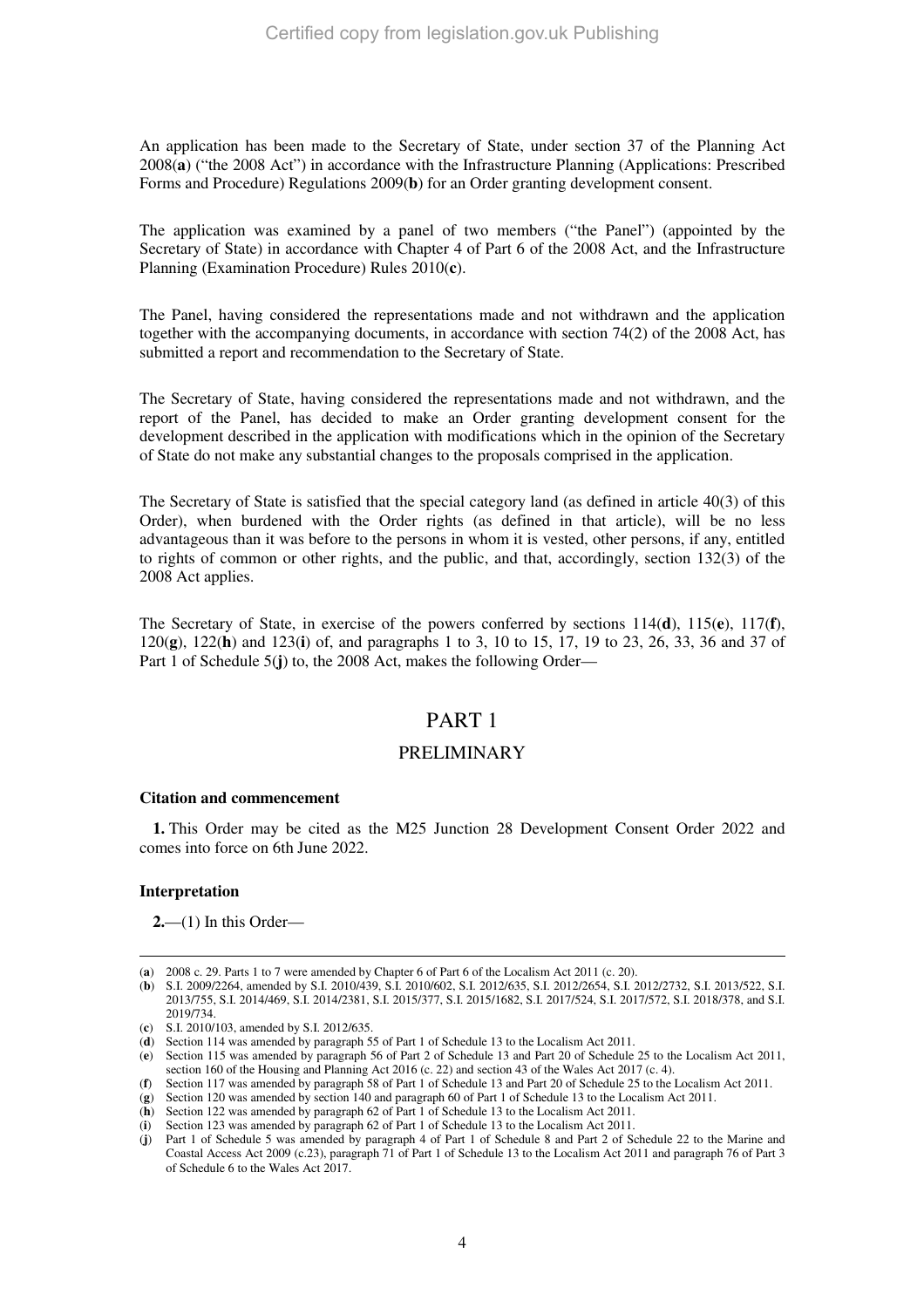"the 1961 Act" means the Land Compensation Act 1961(**a**);

"the 1965 Act" means the Compulsory Purchase Act 1965(**b**);

"the 1980 Act" means the Highways Act 1980(**c**);

"the 1981 Act" means the Compulsory Purchase (Vesting Declarations) Act 1981(**d**);

"the 1984 Act" means the Road Traffic Regulation Act 1984(**e**);

"the 1990 Act" means the Town and Country Planning Act 1990(**f**);

"the 1991 Act" means the New Roads and Street Works Act 1991(**g**);

"the 2008 Act" means the Planning Act 2008(**h**);

"address" includes any number or address for the purposes of electronic transmission;

"apparatus" has the same meaning as in Part 3 of the 1991 Act;

"authorised development" means the development described in Schedule 1 (authorised development) and any other development authorised by this Order, which is development within the meaning of section 32 (meaning of development) of the 2008 Act;

"book of reference" means the document of that description certified by the Secretary of State as the book of reference for the purposes of this Order;

"building" includes any structure or erection or any part of a building, structure or erection;

"Cadent" means Cadent Gas Limited (company number 10080864) whose registered office is at Ashbrook Court Prologis Park, Central Boulevard, Coventry CV7 8PE;

"carriageway" has the same meaning as in the 1980 Act;

"CEMP" means the construction environmental management plan to be prepared and approved pursuant to requirement 4 (construction environmental management plans) of Schedule 2 (requirements);

"commence" means beginning to carry out any material operation (as defined in section 56(4)(**i**) of the 1990 Act) forming part of the authorised development other than operations consisting of archaeological surveys and evaluations, ecological surveys, installation of amphibian fencing and pre-construction ecological mitigation under licenses, investigations for the purpose of assessing and monitoring ground conditions and levels, remedial work in respect of any contamination or other adverse ground conditions, erection of any temporary means of enclosure, receipt and erection of construction plant and equipment, site clearance in connection with Work No. 29 and the establishment of construction compounds, and the temporary display of site notices or information, provided that any such operation would not give rise to any materially new or materially different environmental effects in comparison with those reported in the environmental statement and "commencement" is to be construed accordingly;

"cycle track" has the same meaning as in the 1980 Act(**j**);

"electronic transmission" means a communication transmitted—

- (a) by means of an electronic communications network; or
- (b) by other means but while in electronic form,

<sup>(</sup>**a**) 1961 c. 33.

<sup>(</sup>**b**) 1965 c. 56. (**c**) 1980 c. 66.

<sup>(</sup>**d**) 1981 c. 66.

<sup>(</sup>**e**) 1984 c. 27.

<sup>(</sup>**f**) 1990 c. 8.

<sup>(</sup>**g**) 1991 c. 22. (**h**) 2008 c. 29.

<sup>(</sup>**i**) Section 56(4) was amended by section 32 of, and paragraph 10(2) of Schedule 7 to, the Planning and Compensation Act 1991 (c. 34).

<sup>(</sup>**j**) The definition of "cycle track" (in section 329(1) of the 1980 Act) was amended by section 1 of the Cycle Tracks Act 1984 (c. 38) and paragraph 21(2) of Schedule 3 to the Road Traffic (Consequential Provisions) Act 1988 (c. 54).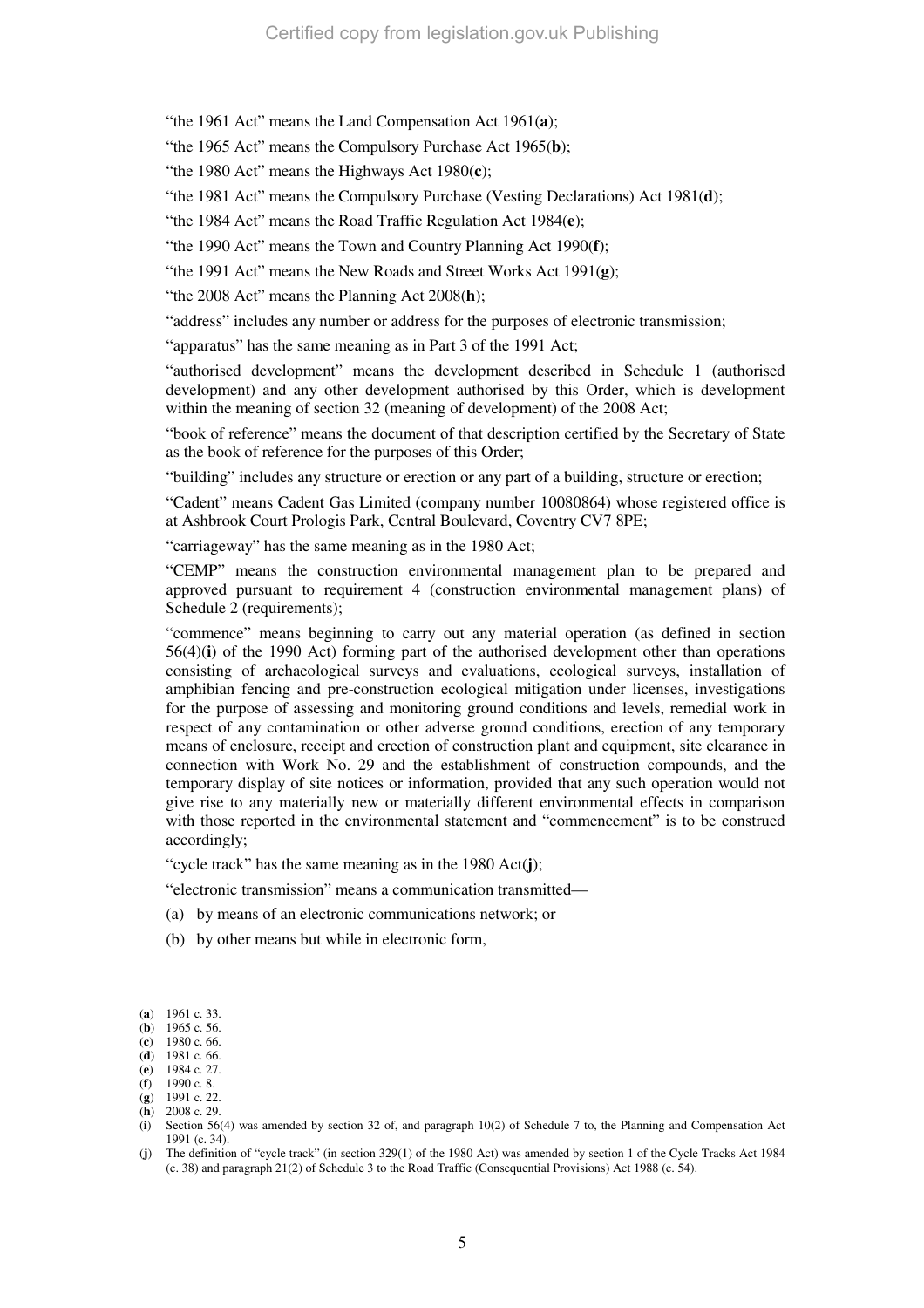and in this definition "electronic communications network" has the same meaning as in section 32(1) (meaning of electronic communications networks and services) of the Communications Act 2003(**a**);

"engineering drawings and sections" means the documents of that description certified by the Secretary of State as the engineering drawings and sections for the purposes of this Order;

"environmental statement" means the document of that description certified by the Secretary of State as the environmental statement for the purposes of this Order;

"footpath" has the same meaning as in the 1980 Act;

"footway" has the same meaning as in the 1980 Act;

"habitats regulation assessment report" means the document of that description certified by the Secretary of State as the habitats regulation assessment report for the purposes of this Order;

"highway" has the same meaning as in the 1980 Act;

"highway authority" has the same meaning as in the 1980 Act;

"land plans" means the documents of that description certified by the Secretary of State as the land plans for the purposes of this Order;

"limits of deviation" means the limits of deviation referred to in article 7 (limits of deviation);

"local highway authority" has the same meaning as in the 1980 Act;

"location plan" means the document of that description certified by the Secretary of State as the location plan for the purposes of this Order;

"maintain" in relation to any part of the authorised development includes to inspect, repair, adjust, alter, improve, landscape, preserve, remove, decommission, reconstruct, refurbish or replace, provided such works do not give rise to any materially new or materially different environmental effects in comparison with those reported in the environmental statement, and any derivative of "maintain" is to be construed accordingly;

"Order land" means the land shown on the land plans which is within the limits of land to be acquired or used permanently or temporarily, and described in the book of reference;

"Order limits" means the limits of lands to be acquired or used permanently or temporarily shown on the land plans and works plans within which the authorised development may be carried out;

"owner", in relation to land, has the same meaning as in section 7 (interpretation) of the Acquisition of Land Act 1981(**b**);

"permit scheme" means any scheme made under Part 3 of the Traffic Management Act 2004(**c**) in force at the date on which this Order is made;

"relevant planning authority" means in any given provision of this Order, the planning authority for the area to which the provision relates;

"scheme layout plans" means the documents of that description certified by the Secretary of State as the scheme layout plans for the purposes of this Order;

"Secretary of State" means the Secretary of State for Transport;

"special road" means a highway which is a special road in accordance with section 16(**d**) (general provisions as to special roads) of the 1980 Act or by virtue of an order granting development consent;

"speed limits and traffic regulations plans" means the documents of that description certified by the Secretary of State as the speed limits and traffic regulations plans for the purposes of this Order;

<sup>(</sup>**a**) 2003 c. 21. Section 32(1) was amended by S.I. 2011/1210.

<sup>(</sup>**b**) 1981 c. 67. The definition of "owner" in section 7 was amended by paragraph 9 of Schedule 15 to the Planning and Compensation Act 1991 (c.34). There are other amendments to section 7 which are not relevant to the Order. (**c**) 2004 c. 18.

<sup>(</sup>**d**) Section 16 was amended by section 36 of, and paragraph 24 of Schedule 2 to the Planning Act 2008 (c. 29) and section 57(1) of, and paragraph 13 of Schedule 1 to the Infrastructure Act 2015 (c. 7).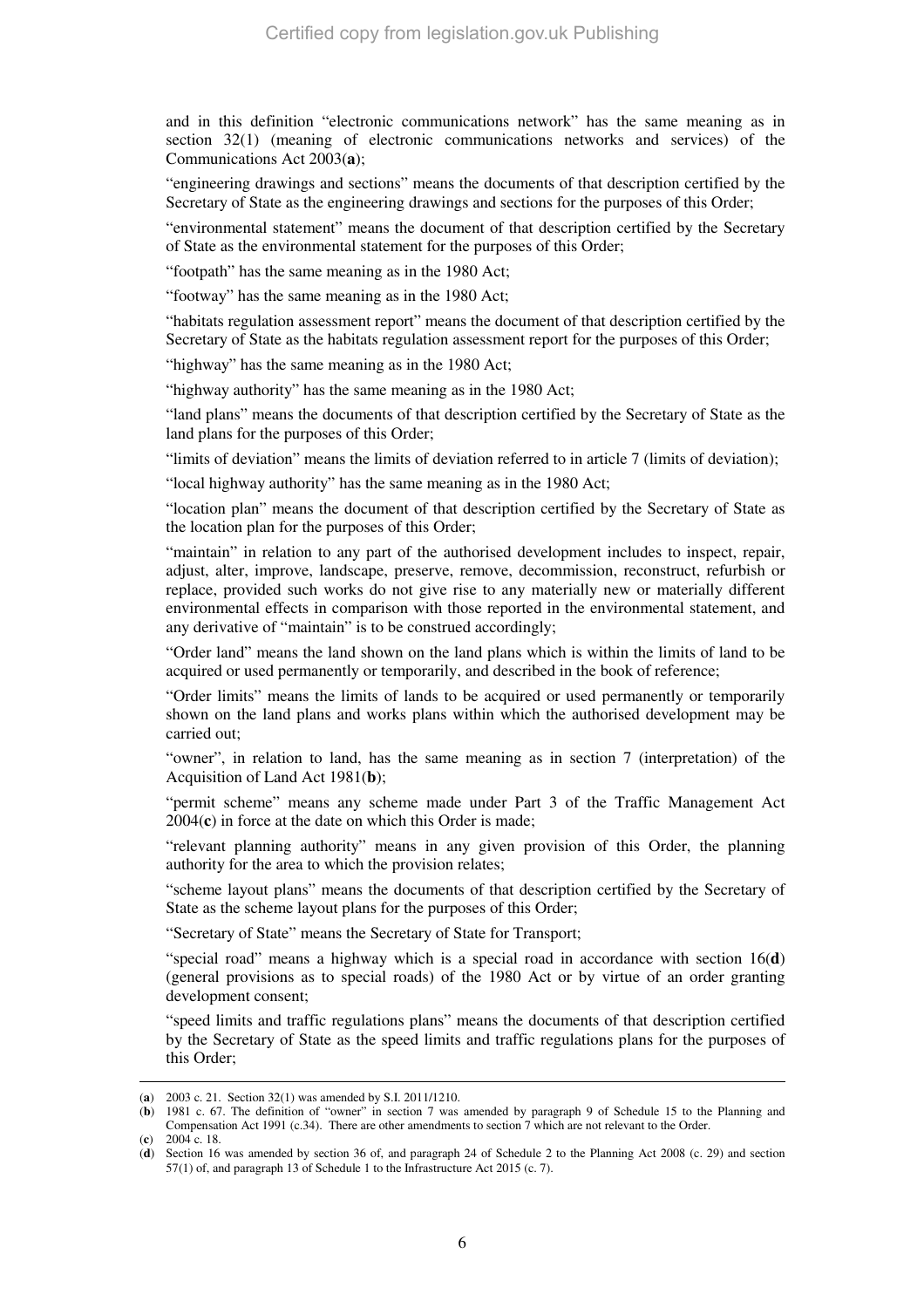"statutory nuisance statement" means the document of that description certified by the Secretary of State as the statutory nuisance statement for the purposes of this Order;

"statutory undertaker" means any statutory undertaker for the purposes of section 127(8) (statutory undertakers' land) of the 2008 Act;

"street" means a street within the meaning of section 48(**a**) (streets, street works and undertakers) of the 1991 Act, together with land on the verge of a street or between two carriageways, and includes part of a street;

"street authority", in relation to a street, has the same meaning as in Part 3 (street works in England and Wales) of the 1991 Act;

"streets, rights of way and access plans" means the documents of that description certified by the Secretary of State as the streets, rights of way and access plans for the purposes of this Order;

"traffic authority" has the same meaning as in section 121A(**b**) (traffic authorities) of the 1984 Act;

"tribunal" means the Lands Chamber of the Upper Tribunal;

"trunk road" means a highway which is a trunk road by virtue of—

- (a) section 10(**c**) (general provision as to trunk roads) or 19(1)(**d**) (certain special roads and other highways to become trunk roads) of the 1980 Act;
- (b) an order or direction under section 10 of that Act;
- (c) an order granting development consent; or
- (d) any other enactment;

-

"UKPN" means Eastern Power Networks Plc (company registration number 02366906) whose registered office is at Newington House, 237 Southwark Bridge Road, London, SE1 6NP;

"undertaker" means National Highways Limited (company number 09346363) of Bridge House, 1 Walnut Tree Close, Guildford, Surrey, GU1 4LZ;

"water framework directive assessment compliance report" means the document of that description certified by the Secretary of State as the water framework directive assessment compliance report for the purposes of this Order;

"watercourse" includes all rivers, streams, ditches, drains, canals, cuts, culverts, dykes, sluices, sewers and passages through which water flows except a public sewer or drain; and

"works plans" means the documents of that description certified by the Secretary of State as the works plans for the purposes of this Order.

(2) References in this Order to rights over land include references to rights to do, or to place and maintain, anything in, on or under land or in the airspace above its surface and references in this Order to the imposition of restrictive covenants are references to the creation of rights over land which interfere with the interests or rights of another and are for the benefit of land which is acquired under this Order or is otherwise comprised in the Order land.

(3) References in this Order to the creation and acquisition of rights over land include references to rights to oblige a party having an interest in land to grant those rights referenced in the Order, at the discretion of the undertaker, either—

(a) to an affected person directly, where that person's land or rights over land have been adversely affected by this Order, and, where that is the case, the rights referenced in the Order are to be granted for the benefit of the land in which that affected person has an interest at the time of the making of this Order; or

<sup>(</sup>**a**) Section 48 was amended by section 124 of the Local Transport Act 2008 (c. 26).

<sup>(</sup>**b**) Section 121A was inserted by section 168(1) of, and paragraph 70 of Part 2 of Schedule 8, to the New Roads and Street Works Act 1991 (c. 22), and amended by section 1(6) of, and paragraph 95(2) and (3) of Schedule 1 to, the Infrastructure Act 2015 (c. 7) and S.I. 2001/1400.

<sup>(</sup>**c**) Section 10 was amended by section 22(2) of the New Roads and Street Works Act 1991; paragraph 22 of Schedule 2 to the Planning Act 2008; and by section 1 of, and Schedule 1 to, the Infrastructure Act 2015 (c. 7).

<sup>(</sup>**d**) Section 19(1) was amended by section 1 of, and Schedule 1 to, the Infrastructure Act 2015 (c. 7).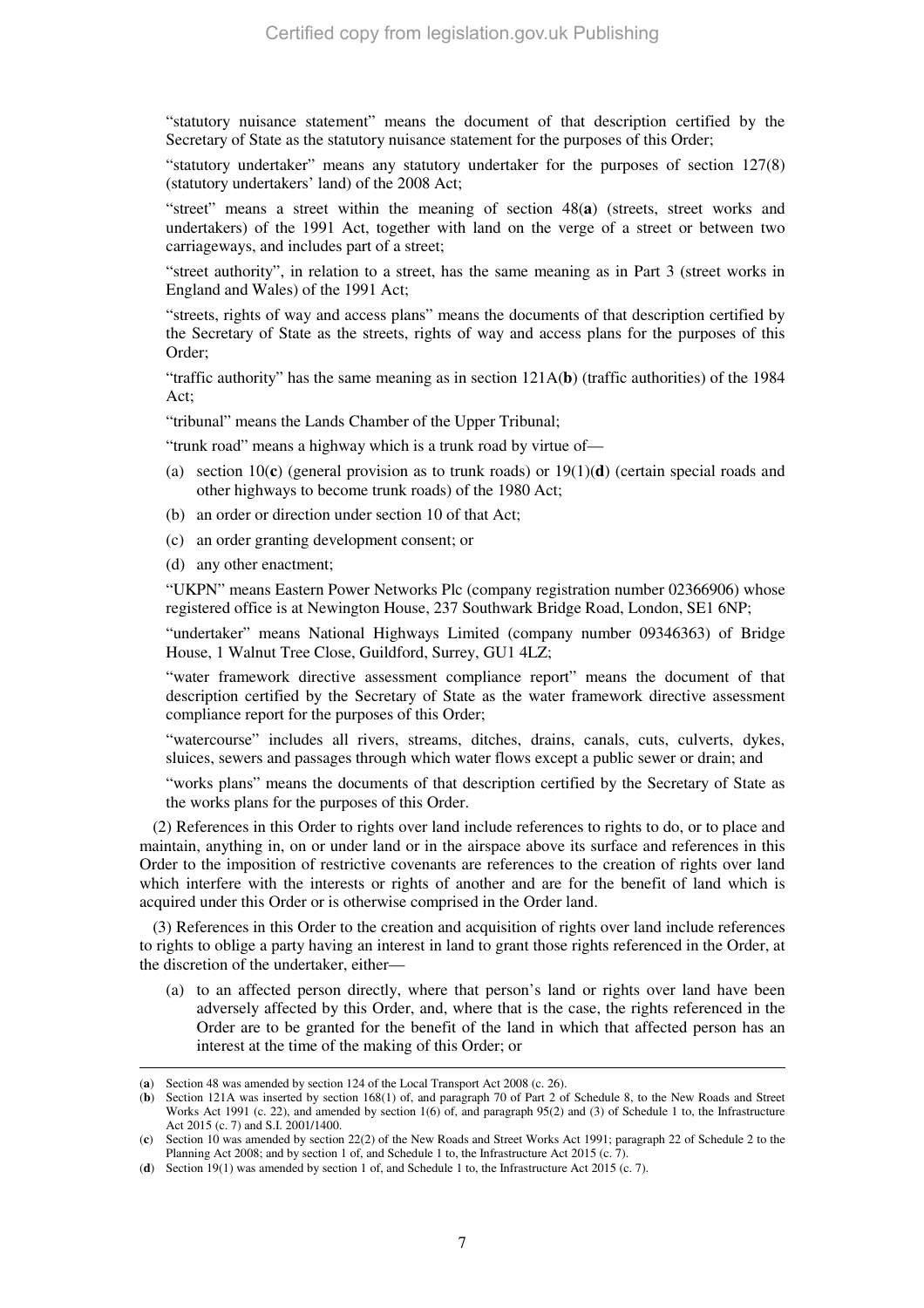(b) to any statutory undertaker for the purpose of their undertaking.

(4) All distances, directions and lengths referred to in this Order are approximate and distances between points on a work comprised in the authorised development are taken to be measured along that work.

(5) For the purposes of this Order, all areas described in square metres in the book of reference are approximate.

(6) References to any statutory body includes that body's successor bodies from time to time that have jurisdiction over the authorised development.

(7) References in this Order to points identified by letters or numbers are to be construed as references to points so lettered or numbered on the streets, rights of way and access plans.

(8) References in this Order to numbered works are references to works as numbered in Schedule 1 (authorised development).

(9) In this Order, the expression "includes" is to be construed without limitation.

## PART<sub>2</sub>

## PRINCIPAL POWERS

## **Development consent etc. granted by the Order**

**3.**—(1) Subject to the provisions of this Order including the requirements in Schedule 2 (requirements), the undertaker is granted development consent for the authorised development.

(2) Any enactment applying to land within or adjacent to the Order limits has effect subject to the provisions of this Order.

#### **Maintenance of authorised development**

**4.** The undertaker may at any time maintain the authorised development, except to the extent that this Order, or an agreement made under this Order, provides otherwise.

#### **Maintenance of drainage works**

**5.**—(1) Nothing in this Order, or the construction, maintenance or operation of the authorised development under it, affects any responsibility for the maintenance of any works connected with the drainage of land, whether that responsibility is imposed or allocated by or under any enactment, or otherwise, unless otherwise agreed in writing between the undertaker and the person responsible.

(2) In this article "drainage" has the same meaning as in section 72 (interpretation) of the Land Drainage Act 1991(**a**).

#### **Planning permission**

-

**6.** If planning permission is granted under the powers conferred by the 1990 Act for development any part of which is within the Order limits following the coming into force of this Order that is—

- (a) not itself a nationally significant infrastructure project under the 2008 Act or part of such a project; or
- (b) required to complete or enable the use or operation of any part of the development authorised by this Order,

<sup>(</sup>**a**) 1991 c. 59. The definition of "drainage" was substituted by section 100(2) of the Environment Act 1995 (c. 25).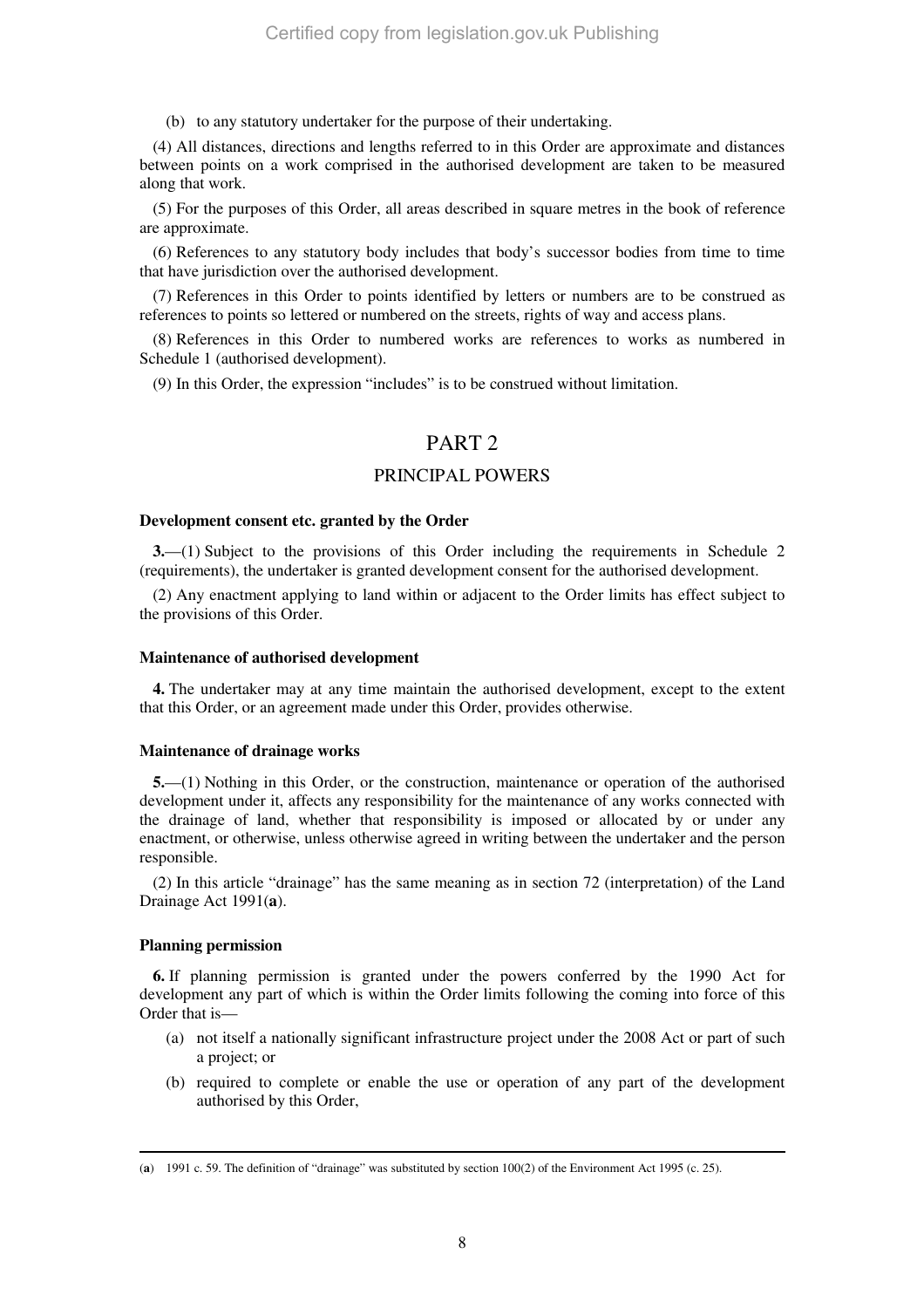then the carrying out, use or operation of such development under the terms of the planning permission does not constitute a breach of the terms of this Order.

#### **Limits of deviation**

**7.**—(1) In carrying out the authorised development the undertaker may—

- (a) deviate laterally from the lines or situations of the authorised development shown on the works plans to the extent of the limits of deviation shown on those plans;
- (b) subject to paragraphs (c) and (d), deviate vertically from the levels of the authorised development shown on the engineering drawings and sections up to a maximum of 1 metre upwards or downwards;
- (c) in respect of those parts of Work No. 6 situated between Duck Wood bridge and Grove bridge, deviate vertically from the levels of the authorised development shown on the engineering drawings and sections up to a maximum of 2 metres upwards or downwards;
- (d) in respect of Work No. 18 deviate vertically from the levels of the authorised development shown on the engineering drawings and sections up to a maximum of 1 metre upwards only,

except that these maximum limits of vertical deviation do not apply where it is demonstrated by the undertaker to the Secretary of State's satisfaction, and the Secretary of State, following consultation with the relevant planning authority, certifies accordingly that a deviation in excess of these limits would not give rise to any materially new or materially different environmental effects in comparison with those reported in the environmental statement.

(2) Part 2 (procedure for discharge of requirements) of Schedule 2 (requirements) applies to an application to the Secretary of State for certification under paragraph (1) as though it were an approval required by a requirement under that Schedule.

## **Benefit of Order**

**8.**—(1) Subject to paragraph (2) and article 9 (consent to transfer benefit of Order), the provisions of this Order conferring powers on the undertaker have effect solely for the benefit of the undertaker.

(2) Paragraph (1) does not apply to the works for which consent is granted by this Order for the express benefit of owners and occupiers of land, statutory undertakers and other persons affected by the authorised development.

### **Consent to transfer benefit of Order**

**9.**—(1) Subject to paragraph (4), the undertaker may—

- (a) transfer to another person ("the transferee") any or all of the benefit of the provisions of this Order and such related statutory rights as may be agreed between the undertaker and the transferee; or
- (b) grant to another person ("the grantee") for a period agreed between the undertaker and the grantee any or all of the benefit of the provisions of this Order and such related statutory rights as may be so agreed.

(2) Where an agreement has been made in accordance with paragraph (1) references in this Order to the undertaker, except in paragraph (3), includes references to the transferee or the grantee.

(3) The exercise by a person of any benefits or rights conferred in accordance with any transfer or grant under paragraph (1) is subject to the same restrictions, liabilities and obligations as would apply under this Order if those benefits or rights were exercised by the undertaker.

(4) If the benefit of the provisions of this Order relating to compulsory acquisition is transferred or granted to a transferee or grantee pursuant to this article and the transferee or grantee exercises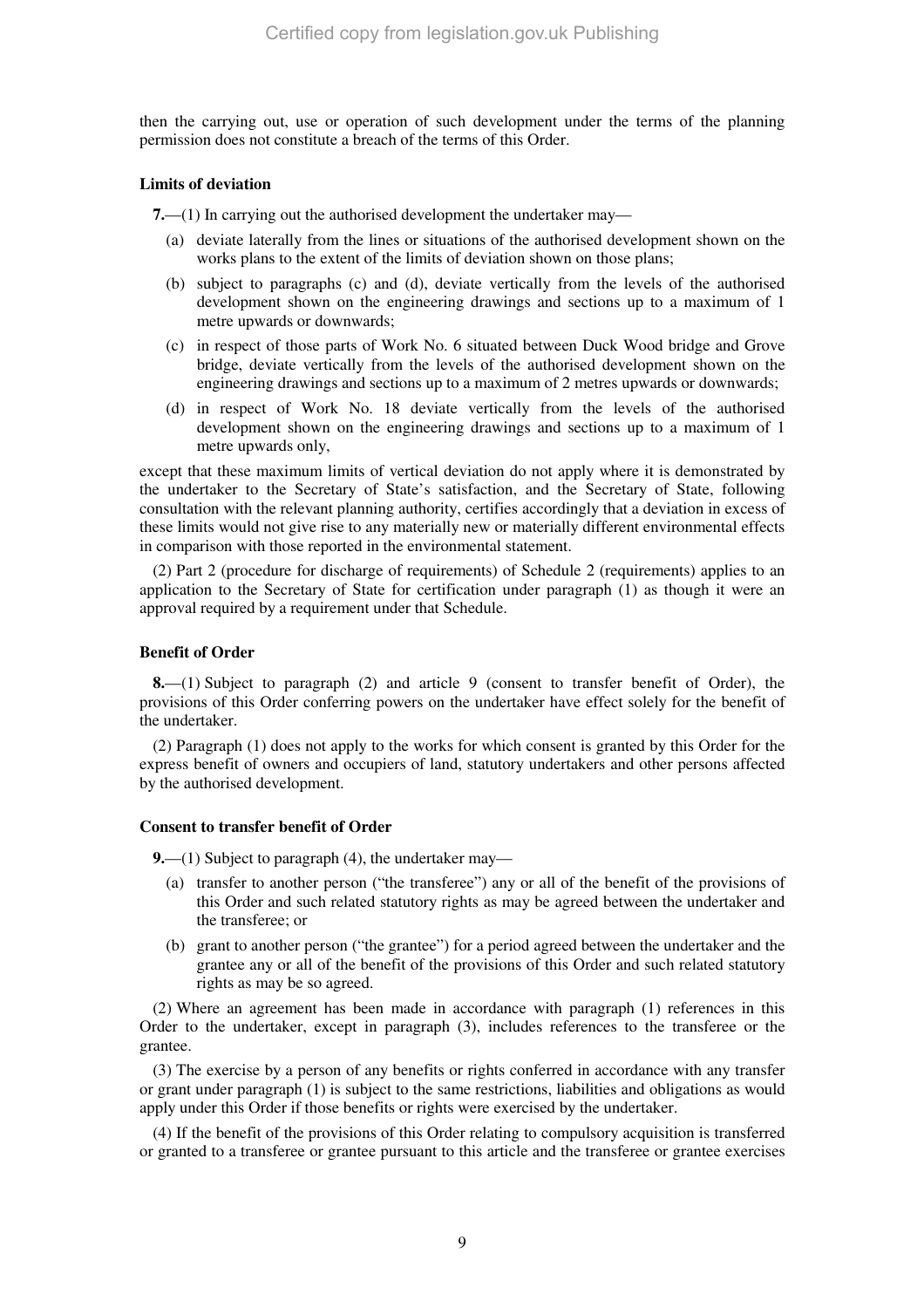those powers then the undertaker alone is liable for any compensation that is payable to another party as a consequence of the exercise of those powers by the transferee or grantee.

(5) The consent of the Secretary of State is required for a transfer or grant under this article, except where the transfer or grant is made to—

- (a) Cadent (or a related subsidiary company) for the purposes of Work No. 29;
- (b) UKPN (or a related subsidiary company) for the purposes of Work No. 30; or
- (c) the Environment Agency for the purposes of Work Nos. 23A, 23B, 23C and 23D.

## PART 3

## **STREETS**

### **Application of the 1991 Act**

-

**10.**—(1) Works executed under this Order in relation to a highway which consists of or includes a carriageway are to be treated for the purposes of Part 3 of the 1991 Act as major highway works if—

- (a) they are of a description mentioned in any of paragraphs (a), (c) to (e), (g) and (h) of section 86(3) (which defines what highway authority works are major highway works) of that Act; or
- (b) they are works which, had they been executed by the highway authority, might have been carried out in exercise of the powers conferred by section 64(**a**) (dual carriageways and roundabouts) of the 1980 Act or section 184(**b**) (vehicle crossings over footways and verges) of that Act.

(2) In Part 3 of the 1991 Act, in relation to works which are major highway works by virtue of paragraph (1), references to the highway authority concerned are to be construed as references to the undertaker.

(3) The following provisions of the 1991 Act (including any equivalent or modified provisions in any permit scheme) do not apply to any works executed under the powers conferred by this Order—

section 56(**c**) (power to give directions as to timing of street works);

section 56A(**d**) (power to give directions as to placing of apparatus);

section 58(**e**) (restriction on works following substantial road works);

section 58A(**f**) (restriction on works following substantial street works);

section 73A(**g**) (power to require undertaker to re-surface street);

section 73B(h) (power to specify timing etc. of re-surfacing);

section 73C(**i**) (materials, workmanship and standard of re-surfacing);

section 78A(**j**) (contributions to costs of re-surfacing by undertaker); and

<sup>(</sup>**a**) Section 64 was amended by section 102 of, and Schedule 17 to, the Local Government Act 1985 (c. 51) and section 168(2) of, and Schedule 9 to, the New Roads and Street Works Act 1991 (c. 22).

<sup>(</sup>**b**) Section 184 was amended by sections 35, 37, 38 and 46 of the Criminal Justice Act 1982 (c. 48); section 4 of, and paragraph 45(11) of Schedule 2 to, the Planning (Consequential Provisions) Act 1990 (c. 11); and section 168 of, and paragraph 9 of Schedule 8 and Schedule 9 to, the New Roads and Street Works Act 1991.

<sup>(</sup>**c**) Section 56 was amended by sections 40 and 43 of, and Schedule 1 to, the Traffic Management Act 2004 (c.18).

<sup>(</sup>**d**) Section 56A was inserted by section 44 of the Traffic Management Act 2004.

<sup>(</sup>**e**) Section 58 was amended by sections 40 and 51 of, and Schedule 1 to, the Traffic Management Act 2004.

<sup>(</sup>**f**) Section 58A was inserted by section 52 of the Traffic Management Act 2004.

<sup>(</sup>**g**) Section 73A was inserted by section 55 of the Traffic Management Act 2004.

<sup>(</sup>**h**) Section 73B was inserted by section 55 of the Traffic Management Act 2004. (**i**) Section 73C was inserted by section 55 of the Traffic Management Act 2004.

<sup>(</sup>**j**) Section 78A was inserted by section 57(1) of the Traffic Management Act 2004.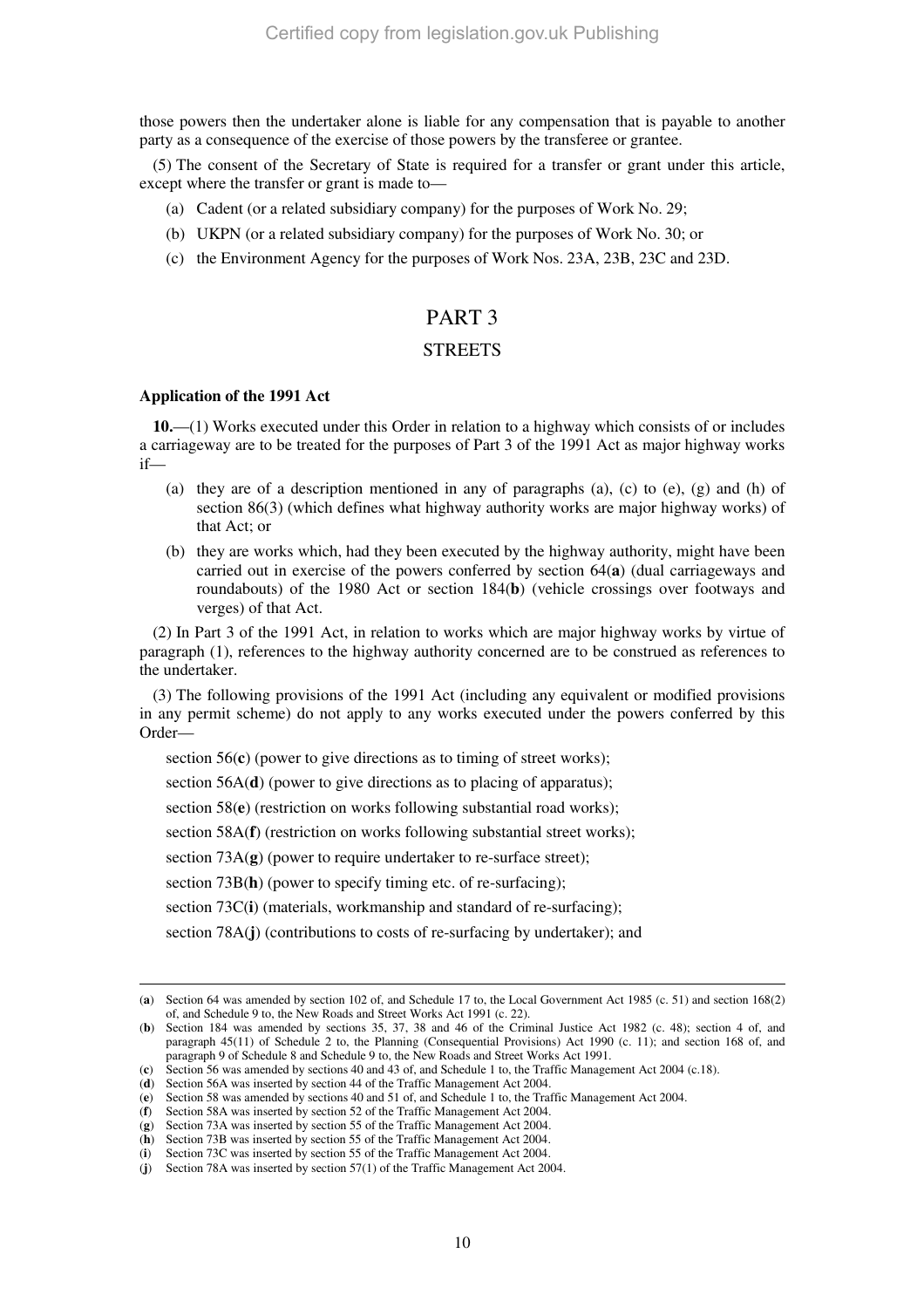Schedule 3A(a) (restriction on works following substantial street works).

(4) The provisions of the 1991 Act mentioned in paragraph (5) (which, together with other provisions of that Act, apply in relation to the execution of street works) and any regulations made, or code of practice issued or approved under, those provisions apply (with the necessary modifications) in relation to any alteration, diversion or restriction of a street of a temporary nature by the undertaker under the powers conferred by article 13 (temporary stopping up and restriction of use of streets), whether or not the alteration, diversion or restriction constitutes street works within the meaning of that Act.

(5) The provisions of the 1991 Act(**b**) referred to in paragraph (4) are—

section 54(**c**) (advance notice of certain works), subject to paragraph (6);

section 55(**d**) (notice of starting date of works), subject to paragraph (6);

section 57(**e**) (notice of emergency works);

section 59(**f**) (general duty of street authority to co-ordinate works);

section 60 (general duty of undertakers to co-operate);

section 68 (facilities to be afforded to street authority);

section 69 (works likely to affect other apparatus in the street);

section 75 (inspection fees);

section 76 (liability for cost of temporary traffic regulation); and

section 77 (liability for cost of use of alternative route),

and all such other provisions as apply for the purposes of the provisions mentioned above.

(6) Sections 54 and 55 of the 1991 Act as applied by paragraph (4) have effect as if references in section 57 of that Act to emergency works were a reference to a stopping up, alteration, diversion (as the case may be) required in a case of emergency.

(7) Nothing in article 11 (construction and maintenance of new, altered or diverted streets and other structures)—

- (a) affects the operation of section 87 (prospectively maintainable highways) of the 1991 Act, and the undertaker is not by reason of any duty under that article to maintain a street, to be taken to be the street authority in relation to that street for the purposes of Part 3 of that Act; or
- (b) has effect in relation to maintenance works which are street works within the meaning of the 1991 Act, as respects which the provisions of Part 3 of the 1991 Act apply.

(8) Subject to paragraphs (3), (9) and (10), permit schemes will apply to the construction and maintenance of the authorised development and will be used by the undertaker in connection with the exercise of any powers conferred by this Part.

(9) For the purposes of this Order a permit under a permit scheme may not be granted subject to conditions where compliance with those conditions would constitute a breach of this Order or where the undertaker would be unable to comply with those conditions pursuant to the powers conferred by this Order.

(10) Without restricting the undertaker's recourse to any appeal mechanism which may be available under a permit scheme the undertaker may alternatively refer the matter to arbitration under article 53 (arbitration).

<sup>(</sup>**a**) Schedule 3A was inserted by section 52(2) of, and Schedule 4 to, the Traffic Management Act 2004.

<sup>(</sup>**b**) Sections 54, 55, 57, 60, 68 and 69 were amended by sections 40(1) and (2) of, and Schedule 1 to, the Traffic Management Act 2004.

<sup>(</sup>**c**) Section 54 was amended by section 49(1) of the Traffic Management Act 2004.

<sup>(</sup>**d**) Section 55 was amended by section 49(2) and 51(9) of the Traffic Management Act 2004.

<sup>(</sup>**e**) Section 57 was amended by section 52(3) of the Traffic Management Act 2004.

<sup>(</sup>**f**) Section 59 was amended by section 42 of the Traffic Management Act 2004.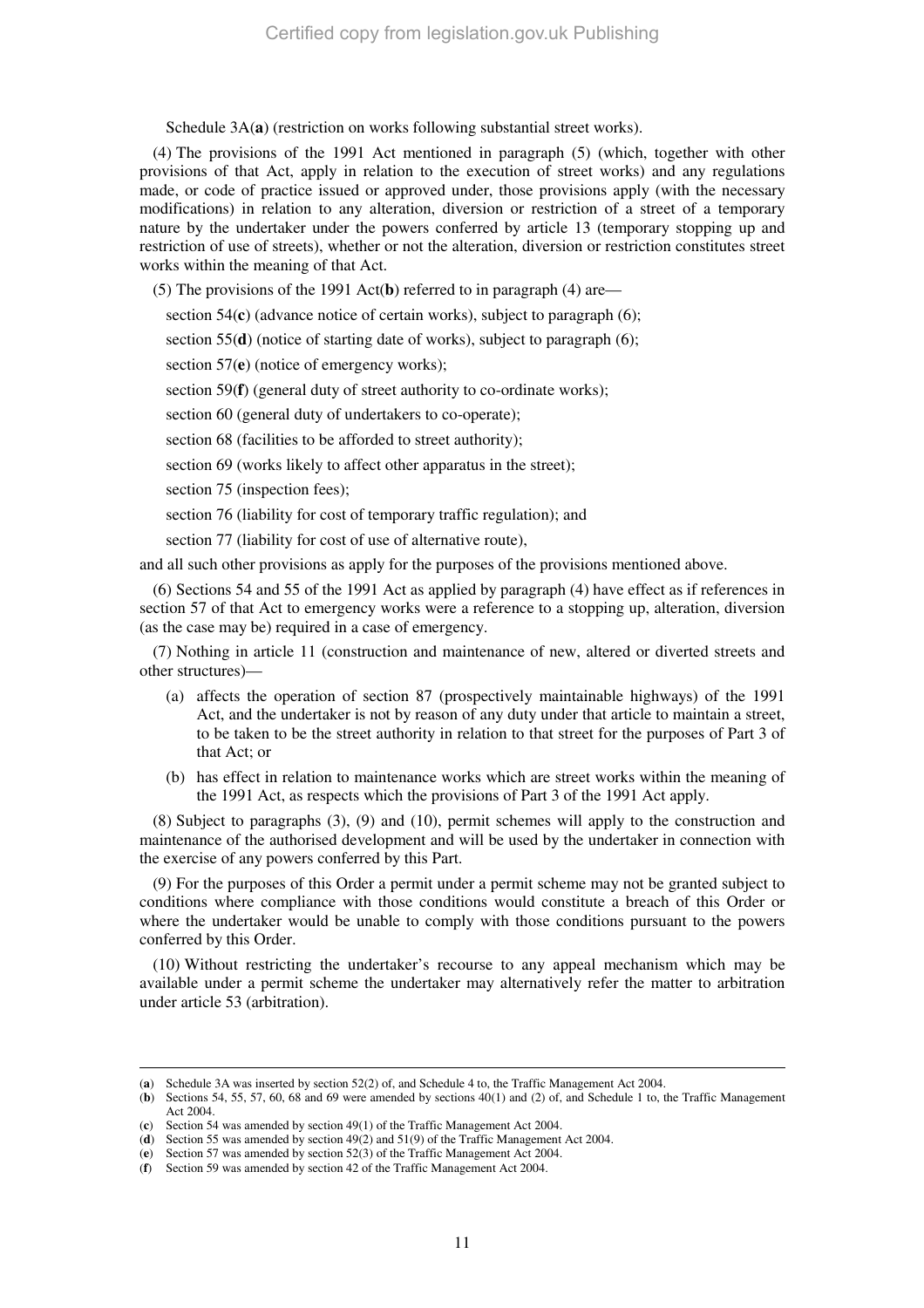(11) Any order made by the Secretary of State under section 74A(2)(**a**) (charge determined by reference to duration of works) of the 1991 Act for the purposes of the Street Works (Charges for Occupation of the Highway) (England) Regulations 2012(**b**) does not have effect in relation to the construction or maintenance of the authorised development.

#### **Construction and maintenance of new, altered or diverted streets and other structures**

**11.**—(1) Any highway (other than a trunk road or special road) to be constructed under this Order must be completed to the reasonable satisfaction of the local highway authority in whose area the highway lies and, unless otherwise agreed in writing between the undertaker and the local highway authority, the highway including any culverts or other structures laid under it, must be maintained by and at the expense of the local highway authority from its completion.

(2) Where a highway (other than a trunk road or special road) is altered or diverted under this Order, the altered or diverted part of the highway must, be completed to the reasonable satisfaction of the local highway authority in whose area the highway lies and, unless otherwise agreed in writing between the undertaker and the local highway authority, be maintained by and at the expense of the local highway authority from its completion.

(3) Where a street which is not, and is not intended to be a highway is constructed, altered or diverted under this Order, the street (or part of the street as the case may be) must, when completed to the reasonable satisfaction of the street authority, and, unless otherwise agreed in writing, be maintained by and at the expense of the undertaker for a period of 12 months from its completion and at the expiry of that period by and at the expense of the street authority.

(4) In the case of a bridge constructed under this Order to carry a highway (other than a trunk road or special road) over a trunk road or special road, the highway surface (being those elements over the waterproofing membrane) must be maintained by and at the expense of the local highway authority unless otherwise agreed in writing between the undertaker and the local highway authority, and the remainder of the bridge, including the waterproofing membrane, and structure below, must be maintained by and at the expense of the undertaker.

(5) In any action against the undertaker in respect of loss or damage resulting from any failure by it to maintain a street or other structure under this article, it is a defence (without prejudice to any other defence or the application of the law relating to contributory negligence) to prove that the undertaker had taken such care as in all the circumstances was reasonably required to secure that the part of the street or structure to which the action relates was not dangerous to traffic.

(6) For the purposes of a defence under paragraph (5), the court must in particular have regard to the following matters—

- (a) the character of the street or structure and the traffic which was reasonably to be expected to use it;
- (b) the standard of maintenance appropriate for a street or structure of that character and used by such traffic;
- (c) the state of repair in which a reasonable person would have expected to find the street or structure;
- (d) whether the undertaker knew, or could reasonably have been expected to know, that the condition of the part of the street or structure to which the action relates was likely to cause danger to users of the street or structure; and
- (e) where the undertaker could not reasonably have been expected to repair that part of the street or structure before the cause of action arose, what warning notices of its condition had been displayed,

but for the purposes of such a defence it is not relevant to prove that the undertaker had arranged for a competent person to carry out or supervise the maintenance of the part of the street or

<sup>(</sup>**a**) Section 74A was inserted by section 255(1) of the Transport Act 2000 (c. 38) and amended by section 40 of the Traffic Management Act 2004.

<sup>(</sup>**b**) S.I. 2012/425, as amended by S.I. 2015/377 and S.I. 2018/215.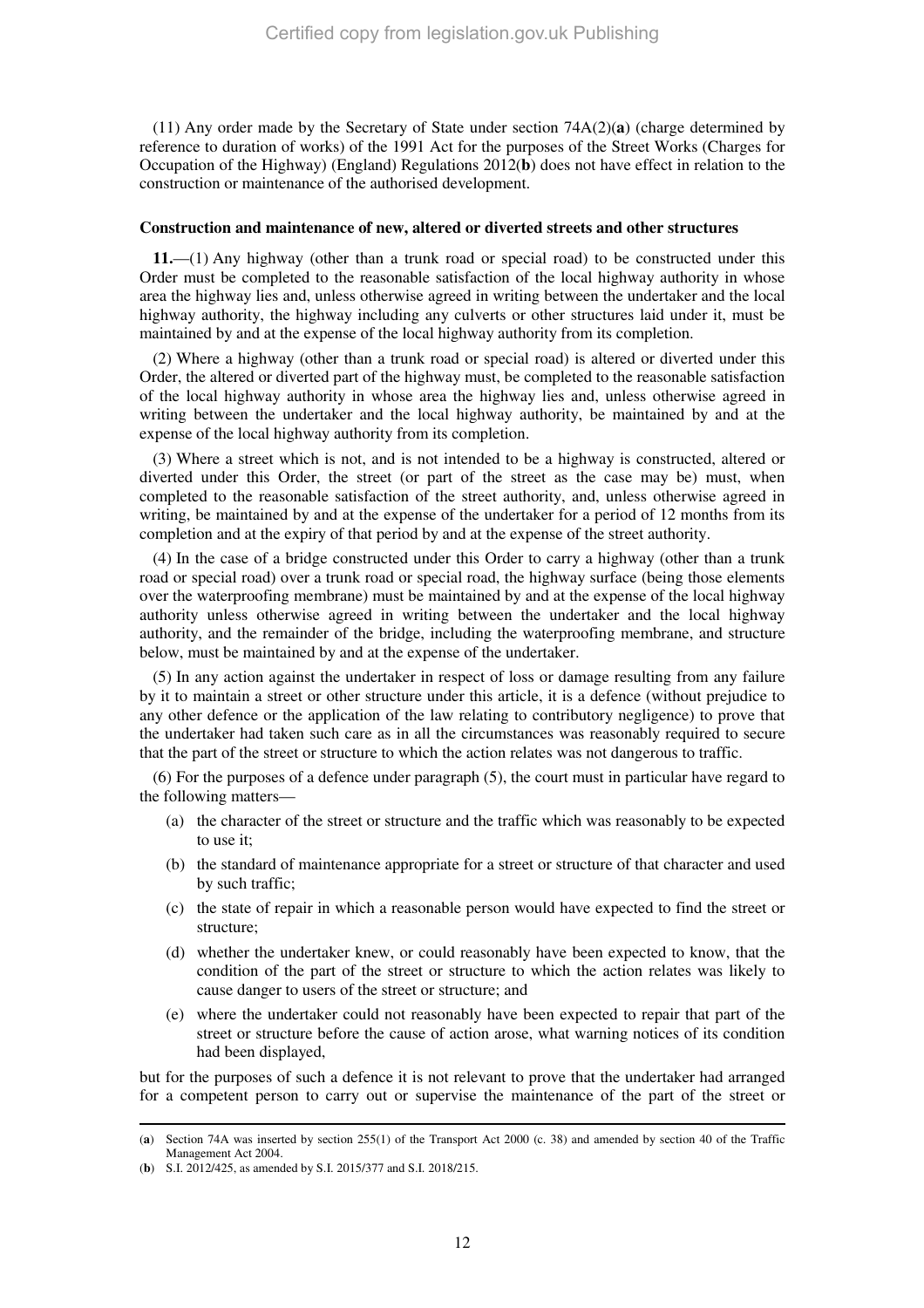structure to which the action relates unless it is also proved that the undertaker had given the competent person proper instructions with regard to the maintenance of the street or structure and that the competent person had carried out those instructions.

#### **Access to works**

**12.** The undertaker may, for the purposes of the authorised development, form and layout means of access, or improve existing means of access, at such locations within the Order limits as the undertaker reasonably requires for the purposes of the authorised development.

#### **Temporary stopping up and restriction of use of streets**

**13.**—(1) The undertaker, during and for the purposes of carrying out the authorised development, may temporarily stop up, alter, divert or restrict the use of any street and may for any reasonable time—

- (a) divert the traffic from the street; and
- (b) subject to paragraph (3), prevent all persons from passing along the street.

(2) Without limitation on the scope of paragraph (1), the undertaker may use any street temporarily stopped up altered, diverted or restricted under the powers conferred by this article, and which is within the Order limits, as a temporary working site.

(3) The undertaker must provide reasonable access for pedestrians going to or from premises abutting a street affected by the temporary stopping up, alteration, diversion or restriction of a street under this article if there would otherwise be no such access.

(4) The undertaker must not temporarily stop up, alter, divert or restrict the use of any street for which it is not the street authority without the consent of the street authority, which may attach reasonable conditions to any consent but such consent must not be unreasonably withheld or delayed.

(5) Any person who suffers loss by the suspension of any private right of way under this article is entitled to compensation to be determined, in case of dispute, as if it were a dispute under Part 1 of the 1961 Act.

(6) If a street authority which receives an application for consent under paragraph (4) fails to notify the undertaker of its decision before the end of the period of 42 days beginning with the date on which the application was made, it is deemed to have granted consent.

#### **Use of private roads**

**14.**—(1) The undertaker may use any private road within the Order limits for the passage of persons or vehicles (with or without materials, plant and machinery) for the purposes of, or in connection with, the construction and maintenance of the authorised development.

(2) The undertaker must compensate the person liable for the repair of a road to which paragraph (1) applies for any loss or damage which that person may suffer by reason of the exercise of the power conferred by paragraph (1).

(3) Any dispute as to a person's entitlement to compensation under paragraph (2), or as to the amount of such compensation, is to be determined, in case of dispute, as if it were a dispute under Part 1 of the 1961 Act.

#### **Permanent stopping up of streets**

**15.**—(1) Subject to the provisions of this article, the undertaker may, in connection with the carrying out of the authorised development, stop up each of the streets specified in column (1) of Parts 1 and 2 of Schedule 3 (permanent stopping up of streets) to the extent specified and described in column (2) of that Schedule.

(2) No street specified in column (1) of Parts 1 and 2 of Schedule 3 is to be wholly or partly stopped up under this article unless—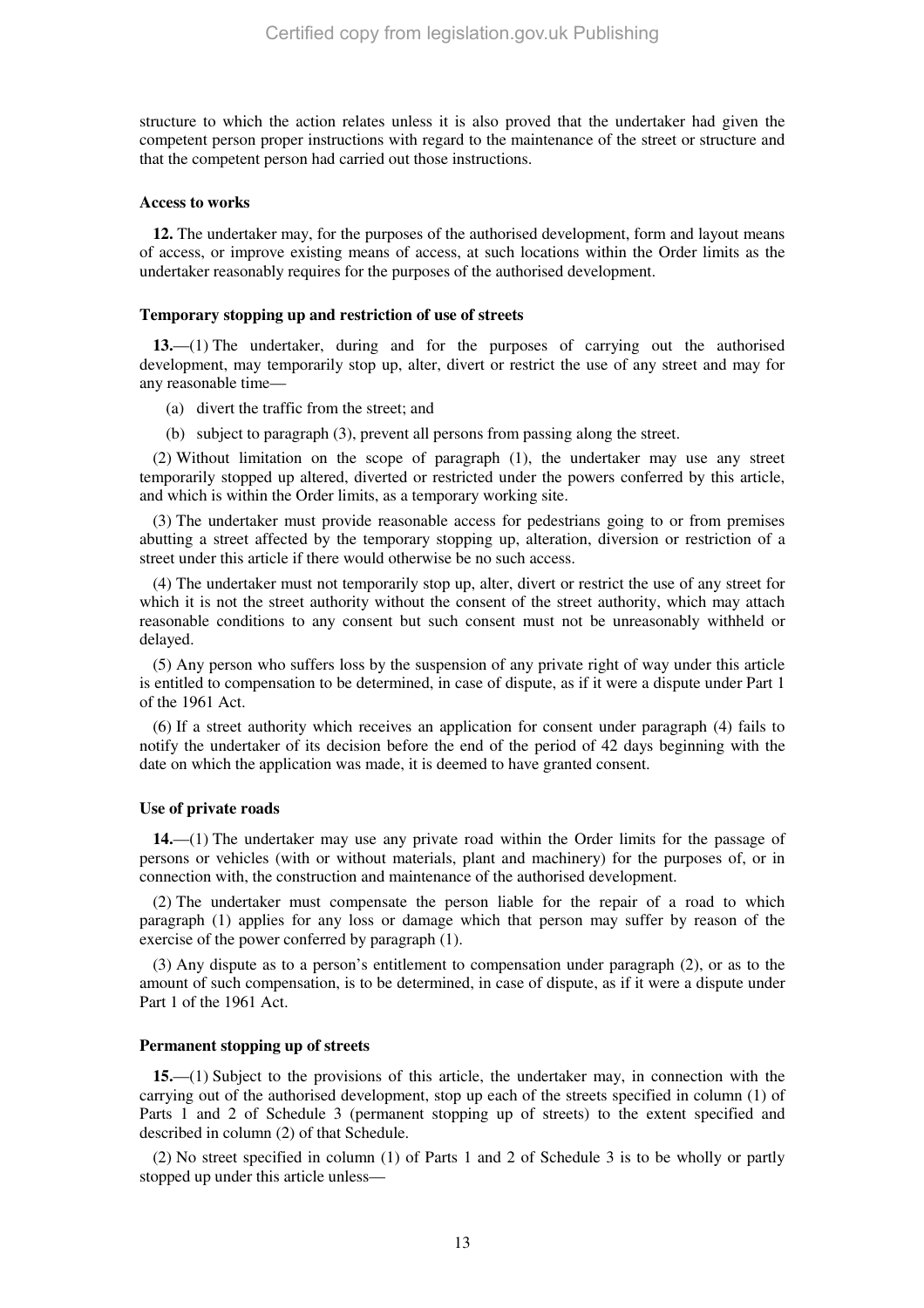- (a) the new street to be constructed and substituted for it, which is specified in column (3) of those Parts of that Schedule, has been completed to the reasonable satisfaction of the street authority and is open for use; or
- (b) a temporary alternative route for the passage of such traffic as could have used the street to be stopped up is first provided and is subsequently maintained by the undertaker, to the reasonable satisfaction of the street authority, between the commencement and termination points for the stopping up of the street until the completion and opening of the new street in accordance with sub-paragraph (a).

(3) Where a street has been stopped up under this article—

- (a) all rights of way over or along the street so stopped up are extinguished; and
- (b) the undertaker may appropriate and use for the purposes of the authorised development so much of the site of the street as is bounded on both sides by land owned by the undertaker.

(4) Any person who suffers loss by the suspension or extinguishment of any private right of way under this article is entitled to compensation to be determined, in case of dispute, as if it were a dispute under Part 1 of the 1961 Act.

(5) This article is subject to article 38 (apparatus and rights of statutory undertakers in stopped up streets).

## **Classification of roads, etc.**

-

**16.**—(1) On and after the date on which the relevant part of the authorised development is completed and open for traffic—

- (a) the roads described in Part 1 (special roads) of Schedule 4 (classification of roads, etc.) will be—
	- (i) special roads for the purpose of any enactment or instrument which refers to highways classified as special roads;
	- (ii) trunk roads for the purpose of any enactment or instrument which refers to highways classified as trunk roads;
	- (iii) provided for the use of traffic of Classes I and II of the classes of traffic set out in Schedule 4 to the 1980 Act;

and the undertaker will be the highway authority for those roads;

- (b) the roads described in Part 2 (Transport for London road network) of Schedule 4 will be—
	- (i) GLA Roads as if they had become so by virtue of an order under section 14B (order of the authority changing what are GLA roads) of the 1980 Act specifying that date as the date on which they were to become GLA roads; and
	- (ii) Transport for London will be the highway authority for those roads;
- (c) the roads described in Part 3 (trunk roads) of Schedule 4 (classification of roads, etc.) will be trunk roads as if they had become so by virtue of an order under section  $10(2)(a)$ (general provision as to trunk roads) of the 1980 Act specifying that date as the date on which they were to become trunk roads; and
- (d) the public rights of way described in Part 6 (other public rights of way) of Schedule 4 (classification of roads, etc.) will be of the types described in column (1) to the extent described in column (2).

(2) Subject to paragraph (3) the undertaker may vary the classification of the roads, or any part of those roads, provided for in paragraph (1) and such variation may provide for any trunk road

<sup>(</sup>**a**) Section 10(2) was amended by section  $22(2)(a)$  of the 1991 Act, and by section 1(6) of, and paragraphs 1 and 10(1) and (2) of Schedule 1 to, the Infrastructure Act 2015.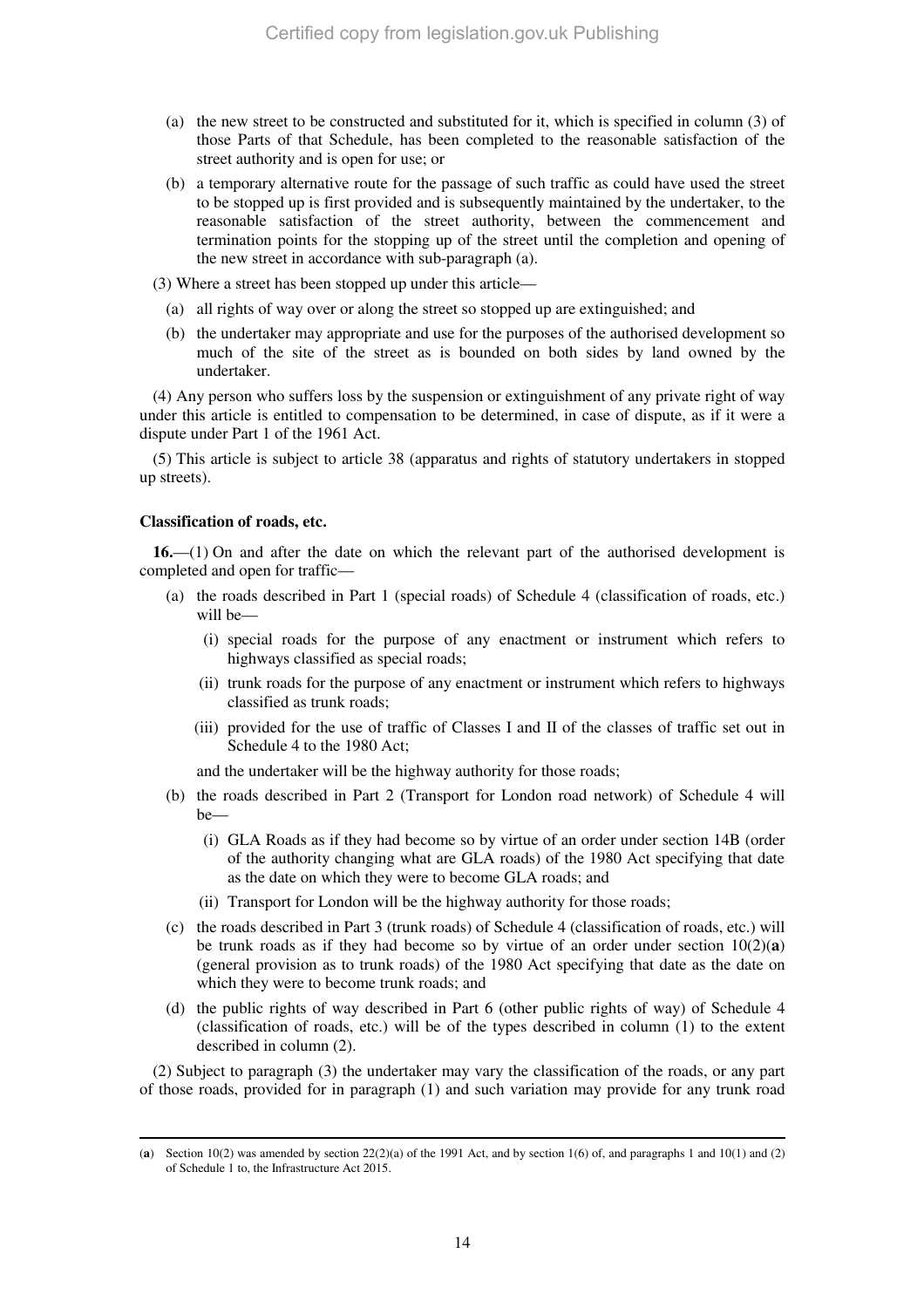comprised in the authorised development and referred to in paragraph  $(1)(c)$  to be classified as a special road under paragraph  $(1)(a)$ .

(3) The undertaker must not exercise the powers conferred by paragraph (2) unless the undertaker has—

- (a) given not less than 4 weeks' notice in writing of the undertaker's intention to do so to the chief officer of police and to the local highway authority in whose area the road is situated; and
- (b) published a notice, declaring the date on which that road or part of it is to be classified, not less than 7 days before that date, in at least one local newspaper circulating in the area in which the road, or as the case may be, the relevant part of it is situated and in the London Gazette.

(4) Before exercising the powers conferred by paragraph (2) the undertaker must consult such persons as the undertaker considers necessary and appropriate and must take into consideration any representations made to the undertaker by any such person.

(5) On and after the date on which the roads specified in Part 4 (speed limits) of Schedule 4 (classification of roads, etc.) are open for traffic, no person is to drive any motor vehicle at a speed exceeding the limit in miles per hour specified in column (3) of that Part along the lengths of road identified in the corresponding row of column (2) of that Part.

(6) The application of paragraphs (1) and (5) may be varied or revoked by any instrument made under any enactment which provides for the variation or revocation of such matters including by an instrument made under the 1984 Act where the matter in question could have been included in an order made under that Act.

(7) In this article, and in Schedule 4 (classification of roads, etc.)—

"the GLA" means the Greater London Authority;

"GLA Road" has the same meaning as in the 1980 Act; and

"Transport for London" means the body corporate established under section 154 of the 1999 Act, of 5 Endeavour Square, London, E20 1JN.

### **Clearways**

-

**17.**—(1) Except as provided in paragraph (2), on and after the date on which the roads described in column (2) of Part 5 (traffic regulation measures (clearways)) of Schedule 4 (classification of roads, etc.) and identified in the corresponding row of column (3) of that Part as to become a clearway, are open for traffic, no person is to cause or permit any vehicle to wait on any part of those roads, other than a lay-by, except upon the direction of, or with the permission of, a constable or traffic officer in uniform.

(2) Nothing in paragraph (1) may apply—

- (a) to render it unlawful to cause or permit a vehicle to wait on any part of a road, for so long as may be necessary to enable that vehicle to be used in connection with—
	- (i) the removal of any obstruction to traffic;
	- (ii) the maintenance, improvement, reconstruction or operation of the road;
	- (iii) the laying, erection, maintenance or renewal in or near the road of any sewer, main pipe, conduit, wire, cable or other apparatus for the supply of gas, water, electricity or any electronic communications apparatus as defined in Schedule 3A (the electronic communications code) to the Communications Act 2003(**a**); or
	- (iv) any building operation or demolition;
- (b) in relation to a vehicle being used—
	- (i) for police, ambulance, fire and rescue authority or traffic officer purposes;

<sup>(</sup>**a**) 2003 c. 21. Schedule 3A was inserted by section 4(2) of, and Schedule 1 to, the Digital Economy Act 2017 (c. 30).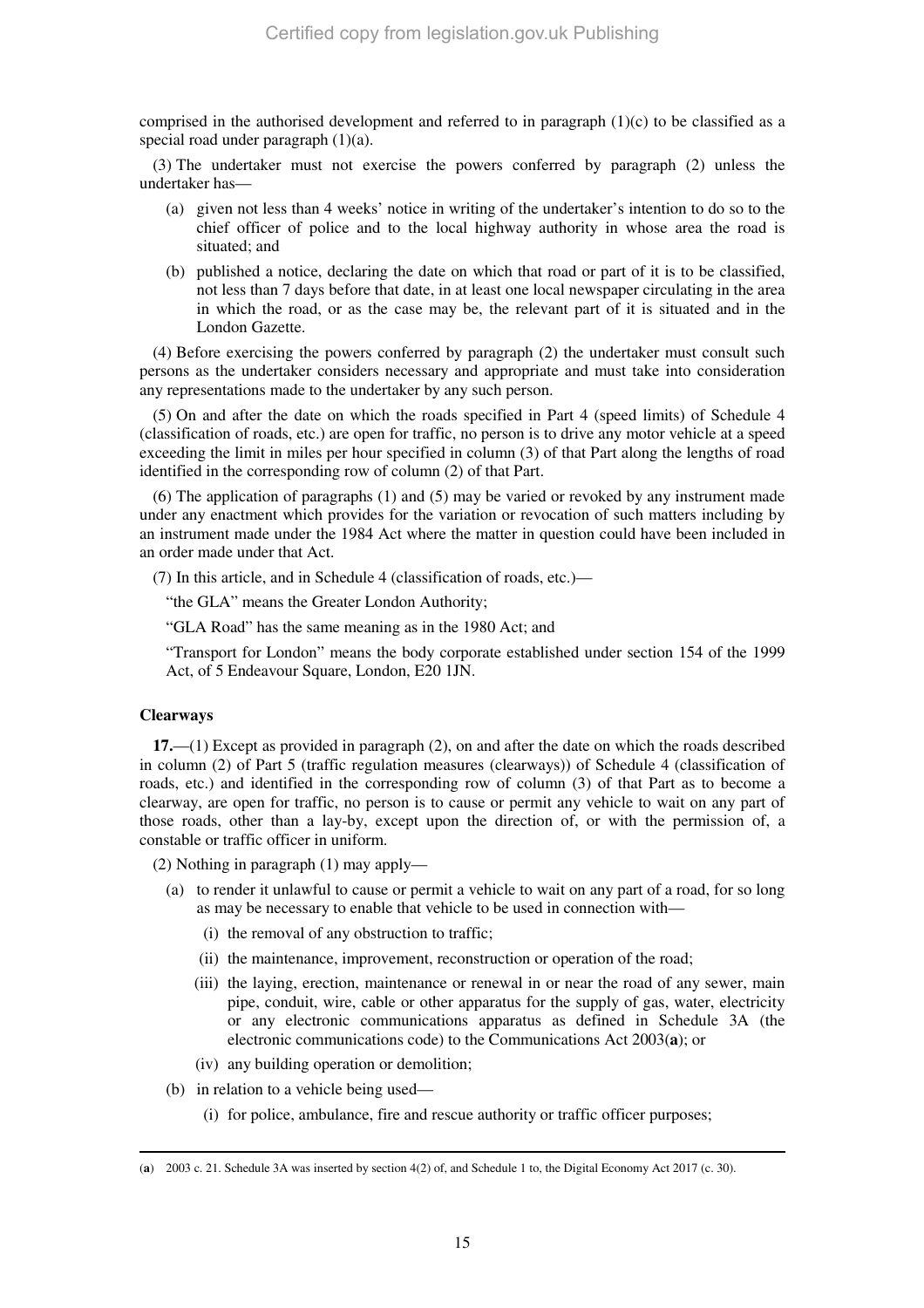- (ii) in the service of a local authority, safety camera partnership or Driver and Vehicle Standards Agency in pursuance of statutory powers or duties;
- (iii) in the service of a water or sewerage undertaker within the meaning of the Water Industry Act 1991(**a**); or
- (iv) by a universal service provider for the purposes of providing a universal postal service as defined by the Postal Service Act 2000(**b**); or
- (c) in relation to a vehicle waiting when the person in control of it is—
	- (i) required by law to stop;
	- (ii) obliged to stop in order to avoid an accident; or
	- (iii) prevented from proceeding by circumstances outside the person's control.

(3) No person is to cause or permit any vehicle to wait on any part of the roads described in paragraph (1) for the purposes of selling, or dispensing of, goods from that vehicle, unless the goods are immediately delivered at, or taken into, premises adjacent to the land on which the vehicle stood when the goods were sold or dispensed.

(4) Paragraphs (1), (2) and (3) have effect as if made by order under the 1984 Act, and their application may be varied or revoked by an order made under that Act or any other enactment which provides for the variation or revocation of such orders.

(5) In this article, "traffic officer" means an individual designated under section 2 (designation of traffic officers) of the Traffic Management Act 2004(**c**).

#### **Traffic regulation**

**18.**—(1) This article applies to roads in respect of which the undertaker is not the traffic authority.

(2) Subject to the provisions of this article, and the consent of the traffic authority in whose area the road concerned is situated, which consent must not be unreasonably withheld, the undertaker may, for the purposes of the authorised development—

- (a) revoke, amend or suspend in whole or in part any order made, or having effect as if made, under the 1984 Act;
- (b) permit, prohibit or restrict the stopping, waiting, loading or unloading of vehicles on any road;
- (c) make provision as to the direction or priority of vehicular traffic on any road; and
- (d) permit or prohibit vehicular access to any road,

either at all times or at times, on days or during such periods as may be specified by the undertaker.

(3) The power conferred by paragraph (2) may be exercised at any time prior to the expiry of 12 months from the opening of the authorised development for public use but subject to paragraph (7) any prohibition, restriction or other provision made under paragraph (2) may have effect both before and after the expiry of that period.

(4) The undertaker must consult the chief officer of police and the traffic authority in whose area the road is situated before complying with the provisions of paragraph (5).

(5) The undertaker must not exercise the powers conferred by paragraph (2) unless it has—

- (a) given not less than—
	- (i) 12 weeks' notice in writing of its intention so to do in the case of a prohibition, restriction or other provision intended to have effect permanently; or

<sup>(</sup>**a**) 1991 c. 56.

<sup>(</sup>**b**) 2000 c. 26.

<sup>(</sup>**c**) 2004 c. 18.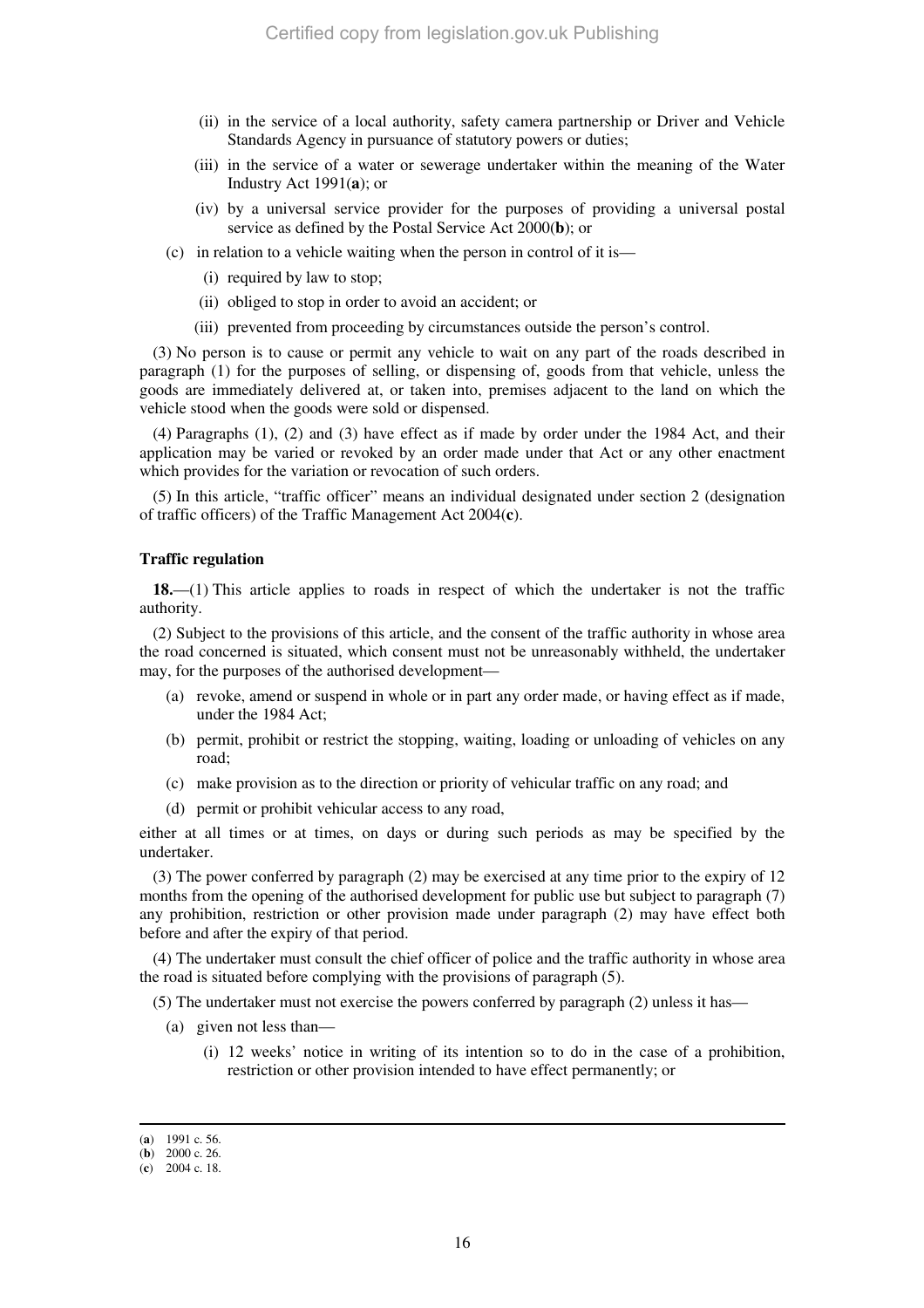(ii) 4 weeks' notice in writing of its intention so to do in the case of a prohibition, restriction or other provision intended to have effect temporarily,

to the chief officer of police and to the traffic authority in whose area the road is situated; and

- (b) advertised its intention in such manner as the traffic authority may specify in writing within 28 days of the receipt of notice of the undertaker's intention in the case of subparagraph (a)(i), or within  $\overline{7}$  days of the receipt of notice of the undertaker's intention in the case of sub-paragraph (a)(ii).
- (6) Any prohibition, restriction or other provision made by the undertaker under paragraph (2)—
	- (a) has effect as if duly made by, as the case may be—
		- (i) the traffic authority in whose area the road is situated, as a traffic regulation order under the 1984 Act; or
		- (ii) the local authority in whose area the road is situated, as an order under section  $32(a)$ (power of local authorities to provide parking places) of the 1984 Act,

and the instrument by which it is effected may specify savings and exemptions to which the prohibition, restriction or other provision is subject; and

(b) is deemed to be a traffic order for the purposes of Schedule 7 (road traffic contraventions subject to civil enforcement) to the Traffic Management Act 2004(**b**).

(7) Any prohibition, restriction or other provision made under this article may be suspended, varied or revoked by the undertaker from time to time by subsequent exercise of the powers of paragraph (2) within a period of 24 months from the opening of the authorised development.

(8) Before exercising the powers conferred by paragraph (2), the undertaker must consult such persons as it considers necessary and appropriate and must take into consideration any representations made to it by any such person.

(9) Expressions used in this article and in the 1984 Act have the same meaning in this article as in that Act.

(10) The powers conferred on the undertaker by this article with respect to any road have effect subject to any agreement entered into by the undertaker with any person with an interest in (or who undertakes activities in relation to) premises served by the road.

(11) If the traffic authority fails to notify the undertaker of its decision within 42 days of receiving an application for consent under paragraph (2) the traffic authority is deemed to have granted consent.

## PART 4

## SUPPLEMENTAL POWERS

#### **Discharge of water**

**19.**—(1) Subject to paragraphs (3) and (4), the undertaker may use any watercourse or any public sewer or drain for the drainage of water in connection with the carrying out or maintenance of the authorised development and for that purpose may lay down, take up and alter pipes and may, on any land within the Order limits, make openings into, and connections with, the watercourse, public sewer or drain.

(2) Any dispute arising from the making of connections to or the use of a public sewer or drain by the undertaker under paragraph (1) is to be determined as if it were a dispute under section 106 (right to communicate with public sewers) of the Water Industry Act 1991(**a**).

<sup>(</sup>**a**) Section 32 was amended by section 102 of, and Schedule 17 to, the Local Government Act 1985 (c. 51) and section 168(1) of, and paragraph 39 of Schedule 8 to, the 1991 Act.

<sup>(</sup>**b**) 2004 c. 18.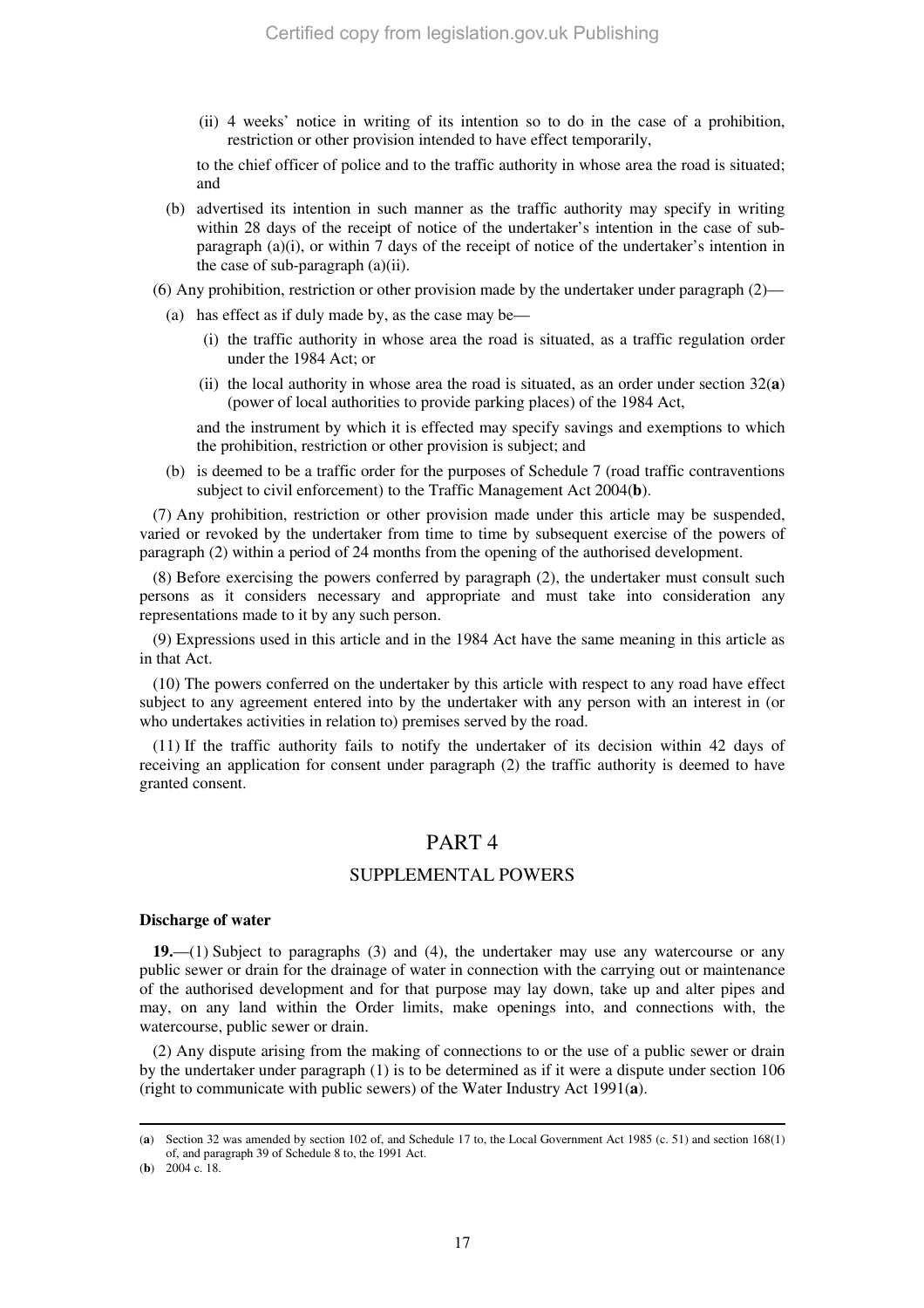(3) The undertaker must not discharge any water into any watercourse, public sewer or drain except with the consent of the person to whom it belongs; and such consent may be given subject to such terms and conditions as that person may reasonably impose, but must not be unreasonably withheld.

(4) The undertaker must not make any opening into any public sewer or drain except—

- (a) in accordance with plans approved by the person to whom the sewer or drain belongs, but such approval must not be unreasonably withheld; and
- (b) where that person has been given the opportunity to supervise the making of the opening.

(5) The undertaker must not, in carrying out or maintaining the works under this article, damage or interfere with the bed or banks of any watercourse forming part of a main river subject to the works that are authorised under this Order.

(6) The undertaker must take such steps as are reasonably practicable to secure that any water discharged into a watercourse or public sewer or drain pursuant to this article is as free as may be practicable from gravel, soil or other solid substance, oil or matter in suspension.

(7) Subject to article 47(1)(a) (disapplication of legislative provisions), nothing in this article overrides the requirement for an environmental permit under regulation  $12(1)(b)$  (requirement for an environmental permit) of the Environmental Permitting (England and Wales) Regulations 2016(**b**).

(8) If a person who receives an application for consent under paragraph (3) or approval under paragraph  $(4)(a)$  fails to notify the undertaker of a decision within 42 days of receiving an application that person will be deemed to have granted consent or given approval, as the case may be.

(9) In this article—

- (a) "public sewer or drain" means a sewer or drain which belongs to Homes England, the Environment Agency, an internal drainage board, a joint planning board, a local authority, a sewerage undertaker or an urban development corporation; and
- (b) other expressions, excluding watercourse, used both in this article and in the Water Resources Act 1991(**c**) have the same meaning as in that Act.

#### **Powers in relation to watercourses**

**20.** Subject to Schedule 9 (protective provisions), the undertaker may, for the purpose of or in connection with the carrying out and maintenance of the authorised development, regardless of any interference with any public or private rights—

- (a) temporarily alter, interfere with, occupy and use the banks, bed, waters and walls of a watercourse; and
- (b) construct, place, maintain and remove temporary works and structures within the banks, bed, waters and walls of a watercourse,

in such manner and to such extent as may appear to it to be necessary or convenient.

#### **Protective work to buildings**

**21.**—(1) Subject to the following provisions of this article, the undertaker may at its own expense carry out such protective works to any building which may be affected by the authorised development as the undertaker considers necessary or expedient.

(2) Protective works may be carried out—

(**b**) S.I. 2016/1154.

<sup>(</sup>**a**) 1991 c. 56. Section 106 was amended by section 35(1) and (8) and section 43(2) of, and Schedule 2 to, the Competition and Service (Utilities) Act 1992 (c. 43), sections 36(2) and 99 of the Water Act 2003 (c. 37) and paragraph 16(1) of Schedule 3 to the Flood and Water Management Act 2010 (c. 29).

<sup>(</sup>**c**) 1991 c. 57.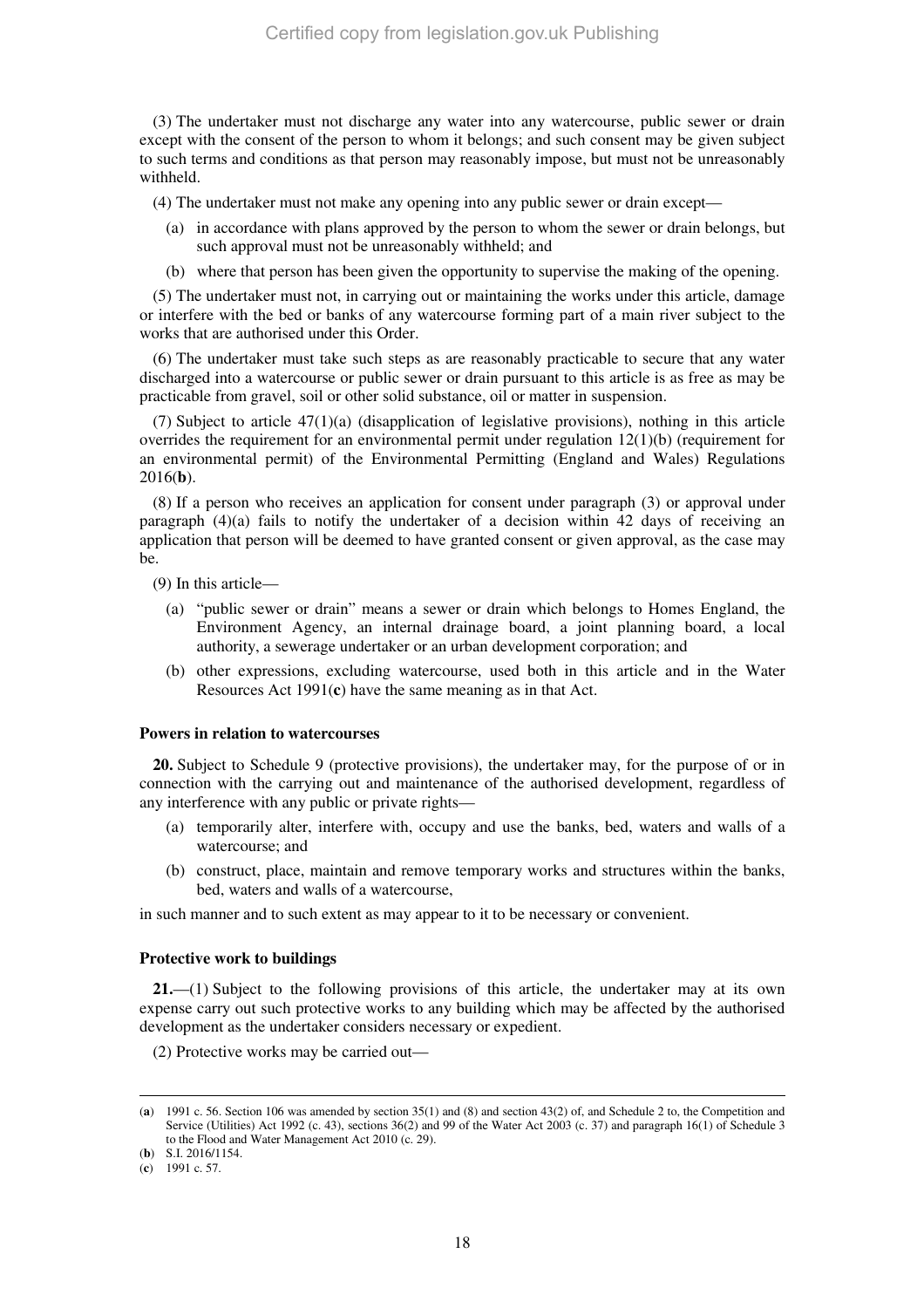- (a) at any time before or during the carrying out in the vicinity of the building of any part of the authorised development; or
- (b) after the completion of that part of the authorised development in the vicinity of the building at any time up to the end of the period of 5 years beginning with the day on which that part of the authorised development is first opened for use.

(3) For the purpose of determining how the functions under this article are to be exercised the undertaker may (subject to paragraph (5)) enter and survey any building falling within paragraph (1) and any land within its curtilage, and place on, leave on, and remove from the building any apparatus and equipment for use in connection with the survey.

(4) For the purpose of carrying out protective works under this article to a building the undertaker may (subject to paragraphs (5) and (6))—

- (a) enter the building and any land within its curtilage; and
- (b) where the works cannot be carried out reasonably conveniently without entering land which is adjacent to the building but outside its curtilage, enter the adjacent land (but not any building erected on it),

(5) Before exercising—

- (a) a right under paragraph (1) to carry out protective works to a building;
- (b) a right under paragraph (3) to enter a building and land within its curtilage;
- (c) a right under paragraph (4)(a) to enter a building and land within its curtilage; or
- (d) a right under paragraph (4)(b) to enter land,

the undertaker must, except in the case of emergency, serve on the owners and occupiers of the building or land not less than 14 days' notice of its intention to exercise that right and, in a case falling within sub-paragraph (a) or (c), specifying the protective works proposed to be carried out.

(6) Where a notice is served under paragraph  $(5)(a)$ , (c) or (d), the owner or occupier of the building or land concerned may, by serving a counter-notice within the period of 10 days beginning with the day on which the notice was served, require the question whether it is necessary or expedient to carry out the protective works or to enter the building or land to be referred to arbitration under article 53 (arbitration).

(7) The undertaker must compensate the owners and occupiers of any building or land in relation to which rights under this article have been exercised for any loss or damage arising to them by reason of the exercise of those rights.

(8) Where—

-

- (a) protective works are carried out under this article to a building; and
- (b) within the period of 5 years beginning with the day on which the part of the authorised development carried out in the vicinity of the building is first opened for use it appears that the protective works are inadequate to protect the building against damage caused by the carrying out or use of that part of the authorised development,

the undertaker must compensate the owners and occupiers of the building for any loss or damage sustained by them.

(9) Subject to article 49 (no double recovery) nothing in this article relieves the undertaker from any liability to pay compensation under section 152(**a**) (compensation in case where no right to claim in nuisance) of the 2008 Act.

(10) Section 13(**b**) (refusal to give possession to acquiring authority) of the 1965 Act applies to the entry onto land under this article to the same extent as it applies to the compulsory acquisition of land under this Order by virtue of section 125(**c**) (compulsory acquisition provisions) of the 2008 Act.

<sup>(</sup>**a**) Section 152 was amended by S.I. 2009/1307.

<sup>(</sup>**b**) Section 13 was amended by sections 62(3) and 139(4) to (9) of, paragraphs 27 and 28 of Schedule 13 and Part 3 of Schedule 223 to, the Tribunals, Courts and Enforcement Act 2007 (c. 15).

<sup>(</sup>**c**) Section 125 was amended by section 190 of, and paragraph 17 of Schedule 16 to, the Housing and Planning Act 2016 (c.22)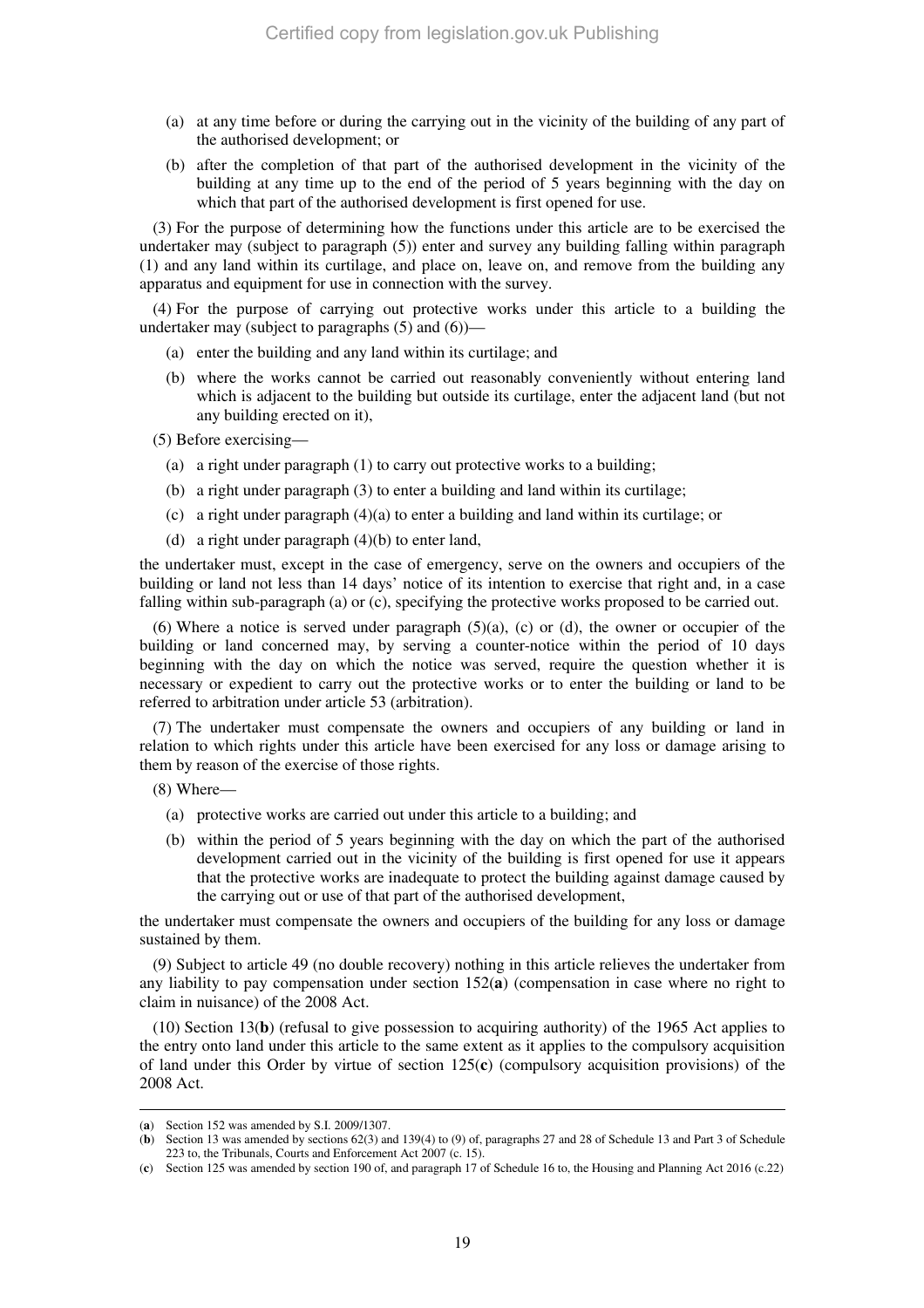(11) Any compensation payable under paragraph (7) or (8) is to be determined, in case of dispute, as if it were a dispute under Part 1 of the 1961 Act.

(12) In this article "protective works" in relation to a building means—

- (a) underpinning, strengthening and any other works the purpose of which is to prevent damage which may be caused to the building by the carrying out, maintenance or use of the authorised development; and
- (b) any works the purpose of which is to remedy any damage which has been caused to the building by the carrying out, maintenance or use of the authorised development.

## **Authority to survey and investigate the land**

**22.**—(1) The undertaker may for the purposes of this Order enter on any land shown within the Order limits or which may be affected by the authorised development and—

- (a) survey or investigate the land (including any watercourses, groundwater, static water bodies or vegetation on the land);
- (b) without limitation on the scope of sub-paragraph (a), make any excavations, trial holes, boreholes and other investigations in such positions on the land as the undertaker thinks fit to investigate the nature of the surface layer, subsoil and ground water and remove soil and water samples and discharge water from sampling operations onto the land;
- (c) without limitation on the scope of sub-paragraph (a), carry out ecological or archaeological investigations on such land, including making any excavations or trial holes for such purposes; and
- (d) place on, leave on and remove from the land apparatus for use in connection with the survey and investigation of land and making of trial holes and boreholes.

(2) No land may be entered or equipment placed or left on or removed from the land under paragraph (1) unless at least 14 days' notice has been served on every owner and occupier of the land.

(3) Any person entering land under this article on behalf of the undertaker—

- (a) must, if so required, before or after entering the land, produce written evidence of their authority to do so; and
- (b) may take onto the land such vehicles and equipment as are necessary to carry out the survey or investigation or to make the trial holes or boreholes.

(4) No trial holes or boreholes may be made under this article—

- (a) in land located within a highway boundary without the consent of the highway authority; or
- (b) in a private street without the consent of the street authority,

but such consent must not be unreasonably withheld.

(5) The undertaker must compensate the owners and occupiers of the land for any loss or damage arising by reason of the exercise of the powers conferred by this article, such compensation to be determined, in case of dispute, as if it were a dispute under Part 1 of the 1961 Act.

(6) If either a highway authority or street authority which receives an application for consent fails to notify the undertaker of its decision within 28 days of receiving the application for consent—

- (a) under paragraph (4)(a) in the case of a highway authority; or
- (b) under paragraph (4)(b) in the case of a street authority,

that authority will be deemed to have granted consent.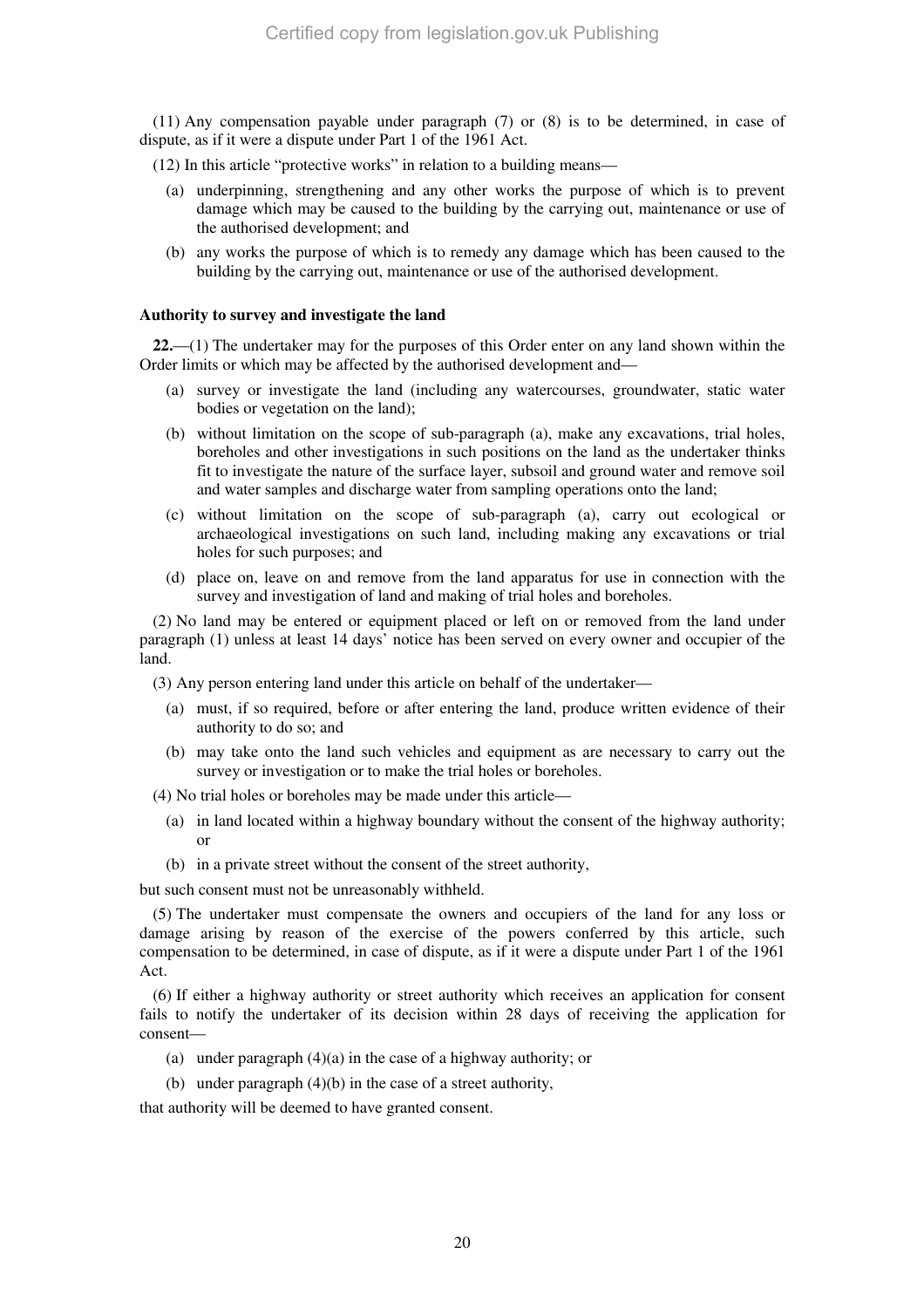### **Felling or lopping of trees and removal of hedgerows**

**23.**—(1) The undertaker may fell or lop any tree or shrub within or overhanging land within the Order limits, or cut back its roots, if it reasonably believes it to be necessary to do so to prevent the tree or shrub—

- (a) from obstructing or interfering with the construction, maintenance or operation of the authorised development or any apparatus used in connection with the authorised development; or
- (b) from constituting a danger to persons using the authorised development.

(2) In carrying out any activity authorised by paragraph (1), the undertaker must do no unnecessary damage to any tree or shrub and must pay compensation to any person for any loss or damage arising from such activity.

(3) Any dispute as to a person's entitlement to compensation under paragraph (2), or as to the amount of compensation, is to be determined as if it were a dispute under Part 1 of the 1961 Act.

(4) The undertaker may, for the purposes of carrying out the authorised development but subject to paragraph (2), remove any hedgerow within the Order limits that is required to be removed.

(5) In this article "hedgerow" includes a hedgerow to which the Hedgerow Regulations 1997(**a**) apply and includes important hedgerows for the purposes of those Regulations.

#### **Trees subject to tree preservation orders**

**24.**—(1) The undertaker may fell or lop any tree described in Schedule 5 (trees subject to tree preservation orders) or cut back its roots or undertake such other works described in column (2) of that Schedule relating to the relevant part of the authorised development described in column (3) of that Schedule, if it reasonably believes it to be necessary in order to do so to prevent the tree or shrub—

- (a) from obstructing or interfering with the construction, maintenance or operation of the authorised development or any apparatus used in connection with the authorised development; or
- (b) from constituting a danger to persons using the authorised development.

(2) In carrying out any activity authorised by paragraph (1)—

- (a) the undertaker must do no unnecessary damage to any tree or shrub and must pay compensation to any person for any loss or damage arising from such activity; and
- (b) the duty contained in section 206(1)(**b**) (replacement of trees) of the 1990 Act will not apply.

(3) The authority given by paragraph (1) constitutes a deemed consent under the relevant tree preservation order.

(4) Any dispute as to a person's entitlement to compensation under paragraph (2), or as to the amount of compensation, is to be determined as if it were a dispute under Part 1 of the 1961 Act.

## PART 5

## POWERS OF ACQUISITION AND POSSESSION OF LAND

#### **Compulsory acquisition of land**

**25.**—(1) The undertaker may acquire compulsorily so much of the Order land as is required for the authorised development, or to facilitate it, or is incidental to it.

<sup>(</sup>**a**) S.I. 1997/1160.

<sup>(</sup>**b**) Section 206(1) was amended by paragraph 11 of Schedule 8 to the 2008 Act.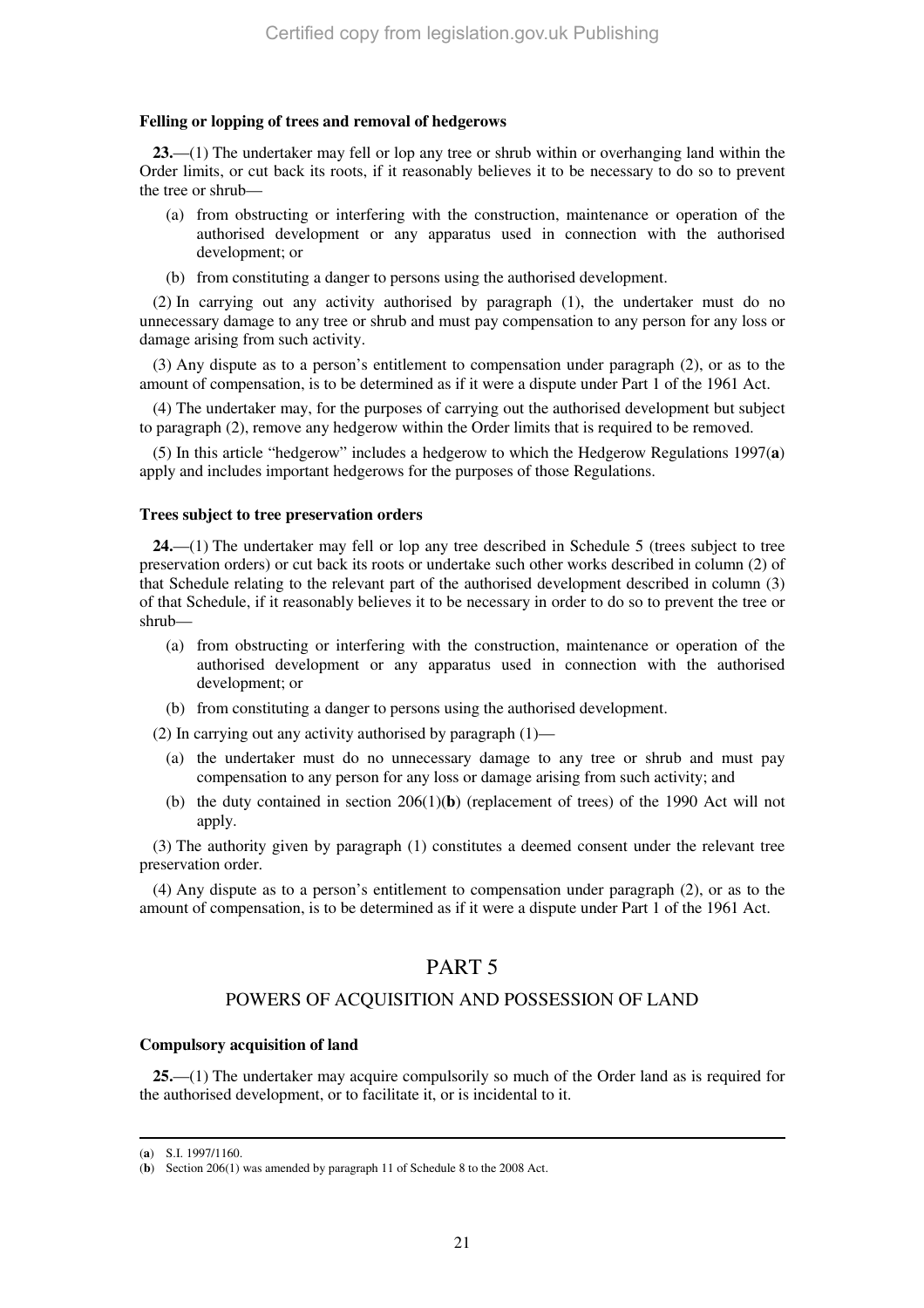(2) This article is subject to paragraph (2) of article 28 (compulsory acquisition of rights and imposition of restrictive covenants) and article 34 (temporary use of land for carrying out the authorised development).

## **Compulsory acquisition of land – incorporation of the mineral code**

**26.** Parts 2 and 3 of Schedule 2 (minerals) to the Acquisition of Land Act 1981(**a**) are incorporated in this Order subject to the modifications that—

- (a) paragraph 8(3) is not incorporated;
- (b) for "the acquiring authority" substitute "the undertaker";
- (c) for "undertaking" substitute "authorised development"; and
- (d) for "compulsory purchase order" substitute "this order".

## **Time limit for exercise of authority to acquire land compulsorily**

**27.**—(1) After the end of the period of 5 years beginning on the day on which this Order is made—

- (a) no notice to treat is to be served under Part 1 (compulsory purchase under Acquisition of Land Act 1946) of the 1965 Act as modified by article 30 (modification of Part 1 of the 1965 Act); and
- (b) no declaration is to be executed under section 4 (execution of declaration) of the 1981 Act as applied by article 31 (application of the 1981 Act).

(2) The authority conferred by article 34 (temporary use of land for carrying out the authorised development) ceases at the end of the period referred to in paragraph (1), except that nothing in this paragraph prevents the undertaker remaining in possession of land after the end of that period, if the land was entered and possession was taken before the end of that period.

### **Compulsory acquisition of rights and imposition of restrictive covenants**

**28.**—(1) Subject to paragraphs (2) to (5), the undertaker may acquire such rights over the Order land, or impose restrictive covenants affecting the Order land, as may be required for which that land may be acquired under article 25 (compulsory acquisition of land) by creating them as well as acquiring rights already in existence.

(2) In the case of the Order land specified in column (1) of Schedule 6 (land in which new rights only etc. may be acquired) the undertaker's powers of compulsory acquisition under article  $25(1)$ are limited to the acquisition of such wayleaves, easements, new rights in the land or the imposition of restrictive covenants, as may be required for the purpose specified in relation to that land in column (2) of that Schedule.

(3) The power to impose restrictive covenants under paragraph (1) is exercisable only in respect of plots specified in column (1) of Schedule 6.

(4) The power under paragraph (1) to acquire the rights and to impose the restrictive covenants described in Schedule 6 for the benefit of statutory undertakers or for the benefit of any other person—

- (a) does not preclude the acquisition of such other rights and the imposition of such other restrictive covenants in respect of the same land in accordance with Schedule 6 as may be required for the benefit of any other statutory undertaker or any other person; and
- (b) must not be exercised by the undertaker in a way that precludes the acquisition of such other rights and the imposition of such other restrictive covenants in respect of the same land in accordance with Schedule 6 as are required for the benefit of any other statutory undertaker or any other person.

<sup>-</sup>(**a**) 1981 c. 67.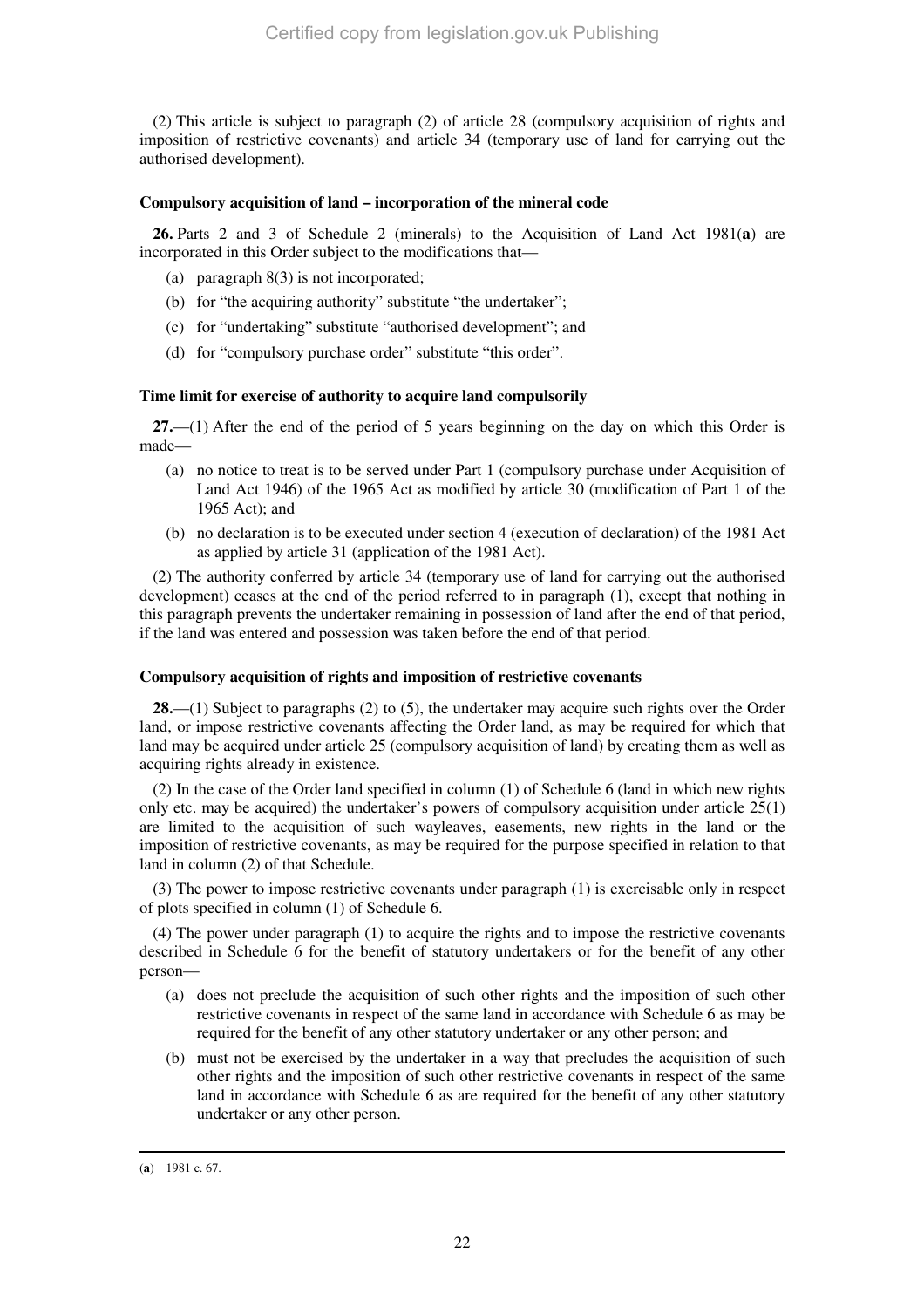(5) Subject to Schedule 2A (counter-notice requiring purchase of land not in notice to treat) of the 1965 Act, as substituted by paragraph 5(8) of Schedule 7 (modification of compensation and compulsory purchase enactments for creation of new rights and imposition of restrictive covenants), where the undertaker acquires a right over land or the benefit of a restrictive covenant affecting land under paragraph (1) or (2), the undertaker is not required to acquire a greater interest in that land.

(6) Schedule 7 (modification of compensation and compulsory purchase enactments for creation of new rights and imposition of restrictive covenants) has effect for the purpose of modifying the enactments relating to compensation and the provisions of the 1965 Act in their application in relation to the compulsory acquisition under this article of a right over land by the creation of a new right or the imposition of a restrictive covenant.

#### **Private rights over land**

**29.**—(1) Subject to the provisions of this article, all private rights over land subject to compulsory acquisition under this Order are extinguished—

- (a) from the date of acquisition of the land by the undertaker, whether compulsorily or by agreement; or
- (b) on the date of entry on the land by the undertaker under section  $11(1)(a)$  (powers of entry) of the 1965 Act,

whichever is the earlier.

(2) Subject to the provisions of this article, all private rights over land subject to the compulsory acquisition of rights or the imposition of restrictive covenants under this Order are extinguished in so far as their continuance would be inconsistent with the exercise of the right or the burden of the restrictive covenant—

- (a) from the date of the acquisition of the right or the benefit of the restrictive covenant by the undertaker, whether compulsorily or by agreement; or
- (b) on the date of entry on the land by the undertaker under section 11(1) of the 1965 Act,

whichever is the earlier.

(3) Subject to the provisions of this article, all private rights over land owned by the undertaker that are within the Order limits are extinguished on commencement of any activity authorised by this Order which interferes with or breaches those rights.

(4) Subject to the provisions of this article, all private rights over land of which the undertaker takes temporary possession under this Order are suspended and unenforceable for as long as the undertaker remains in lawful possession of the land.

(5) Any person who suffers loss by the extinguishment or suspension of any private right under this article is entitled to compensation in accordance with the terms of section 152(**b**) (compensation in case where no right to claim in nuisance) of the 2008 Act to be determined, in case of dispute, as if it were a dispute under Part 1 of the 1961 Act.

(6) This article does not apply in relation to any right to which section 138(**c**) (extinguishment of rights, and removal of apparatus, of statutory undertakers etc.) of the 2008 Act or article 37 (statutory undertakers) applies.

(7) Paragraphs (1) to (4) have effect subject to—

- (a) any notice given by the undertaker before—
	- (i) the completion of the acquisition of the land or the acquisition of the right or the imposition of the restrictive covenant over or affecting the land;

<sup>(</sup>**a**) Section 11(1) was amended by section 34(1) of, and Schedule 4 to, the Acquisition of Land Act 1981 (c. 67), section 14 of, and paragraph 12(1) of Schedule 5 to, the Church of England (Miscellaneous Provisions) Measure 2006 (No. 1), and sections 186 (1) and (2), 187 and 188 of the Housing and Planning Act 2016 (c. 22).

<sup>(</sup>**b**) Section 152 was amended by S.I. 2009/1307.

<sup>(</sup>**c**) Section 138 was amended by section 23(1) and (4) of the Growth and Infrastructure Act 2013 (c. 27) and S.I. 2017/1285.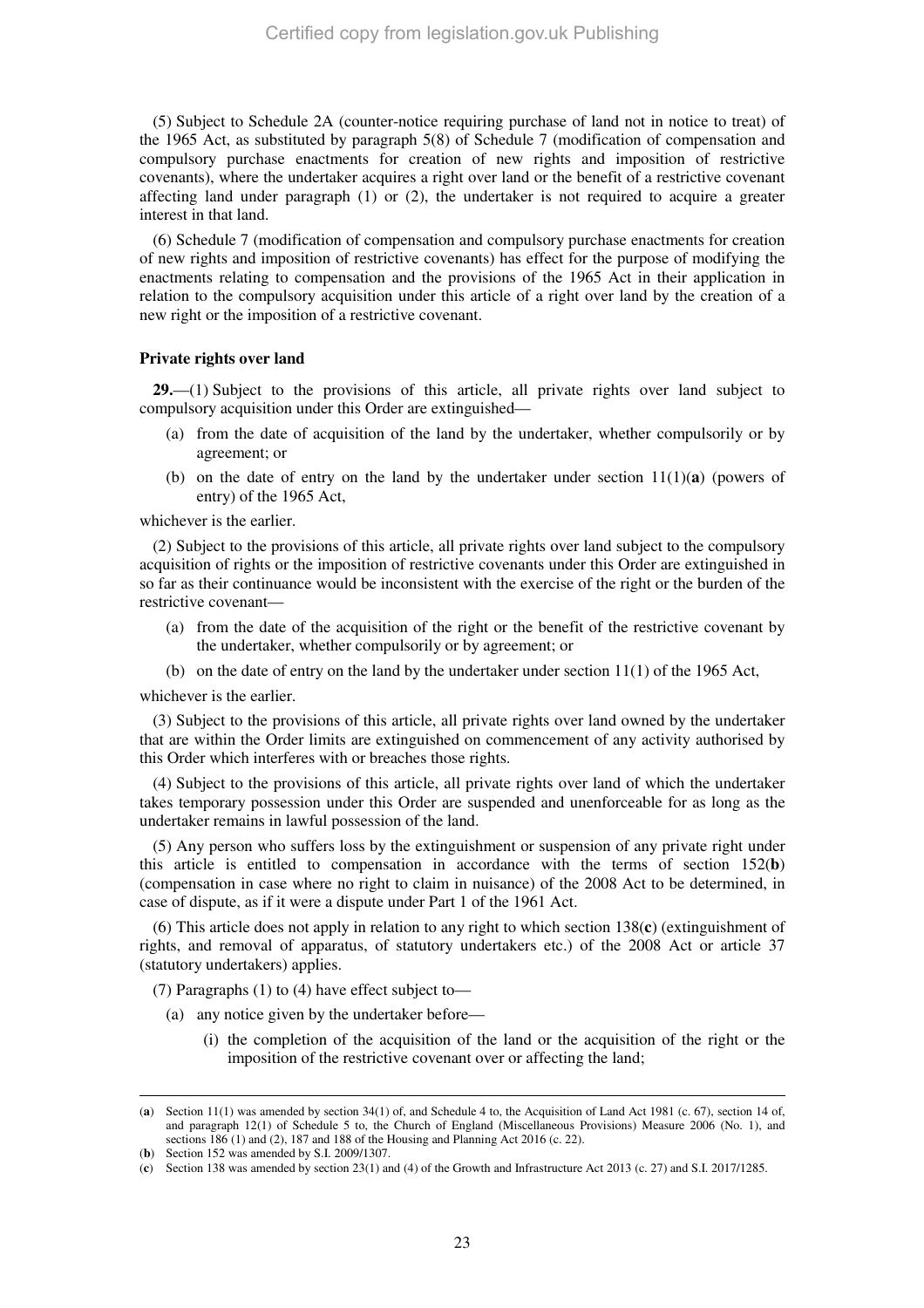- (ii) the undertaker's appropriation of it;
- (iii) the undertaker's entry onto it; or
- (iv) the undertaker's taking temporary possession of it,

that any or all of those paragraphs do not apply to any right specified in the notice; and

- (b) any agreement made at any time between the undertaker and the person in or to whom the right in question is vested or belongs.
- (8) If any such agreement as is referred to in paragraph  $(7)(b)$ 
	- (a) is made with a person in or to whom the right is vested or belongs; and
	- (b) is expressed to have effect also for the benefit of those deriving title from or under that person,

it is effective in respect of the persons so deriving title, whether the title was derived before or after the making of the agreement.

(9) References in this article to private rights over land include any right of way, trust, incident, easement, liberty, privilege, right or advantage annexed to land and adversely affecting other land, including any natural right to support and include restrictions as to the user of land arising by virtue of a contract, agreement or undertaking having that effect.

## **Modification of Part 1 of the 1965 Act**

**30.**—(1) Part 1 of the 1965 Act, as applied to this Order by section 125(**a**)(application of compulsory acquisition provisions) of the 2008 Act, is modified as follows.

(2) In section 4A(1)(**b**) (extension of time limit during challenge) for "section 23 of the Acquisition of Land Act 1981 (application to the High Court in respect of compulsory purchase order), the three year period mentioned in section 4" substitute "section 118(**c**) (legal challenges relating to applications for orders granting development consent) of the Planning Act 2008, the five year period mentioned in article 27 (time limit for exercise of authority to acquire land compulsorily) of the M25 Junction 28 Development Consent Order 2022".

(3) In section  $11A(d)$  (powers of entry: further notice of entry)-

- (a) in subsection  $(1)(a)$ , after "land" insert "under that provision";
- (b) in subsection (2), after "land" insert "under that provision".

(4) In section 22(2) (expiry of time limit for exercise of compulsory purchase power not to affect acquisition of interests omitted from purchase), for "section 4 of this Act" substitute "article 27 (time limit for exercise of authority to acquire land compulsorily) of the M25 Junction 28 Development Consent Order 2022".

(5) In Schedule 2A (counter-notice requiring purchase of land not in notice to treat)—

(a) for paragraphs  $1(2)$  and  $14(2)$  substitute—

"(2) But see article 32(3) (acquisition of subsoil or airspace only) of the M25 Junction 28 Development Consent Order 2022, which excludes the acquisition of subsoil or airspace only from this Schedule."; and

(b) after paragraph 29, insert—

<sup>(</sup>**a**) Section 125 was amended by section 190 of, and paragraph 17 of Schedule 16 to, the Housing and Planning Act 2016 (c. 22).

<sup>(</sup>**b**) Section 4A(1) was inserted by section 202(1) of the Housing and Planning Act 2016 (c. 22).

<sup>(</sup>**c**) Section 118 was amended by paragraphs 1 and 59 of Schedule 13, and Part 20 of Schedule 25, to the Localism Act 2011 (c. 20) and section 92(4) of the Criminal Justice and Courts Act 2015 (c. 2).

<sup>(</sup>**d**) Section 11A was inserted by section 186(3) of the Housing and Planning Act 2016 (c. 22).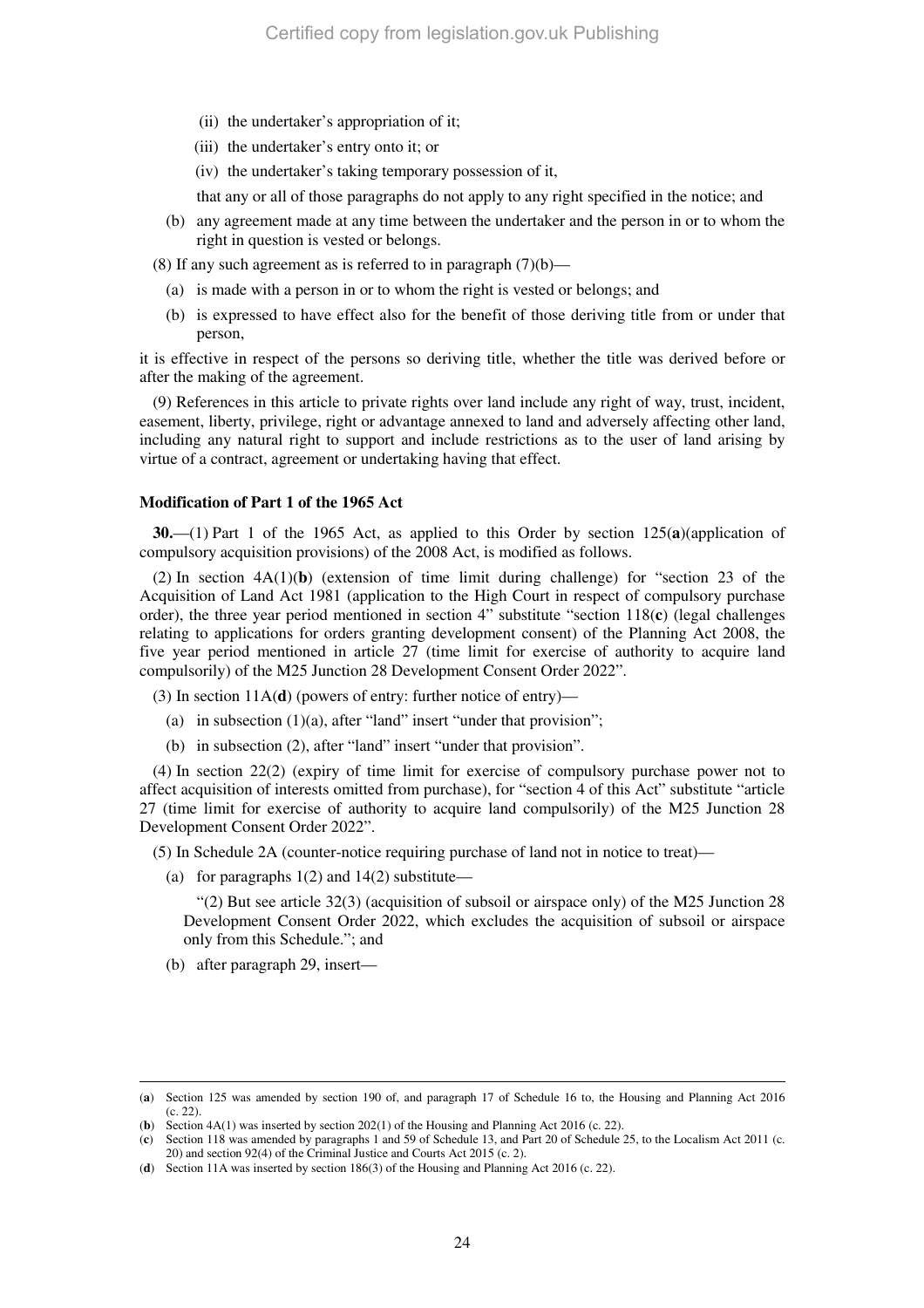## "PART 4

## INTERPRETATION

**30.** In this Schedule, references to entering on and taking possession of land do not include doing so under articles 21 (protective work to buildings), 34 (temporary use of land for carrying out the authorised development) or 35 (temporary use of land for maintaining the authorised development) of the M25 Junction 28 Development Consent Order 2022.".

#### **Application of the 1981 Act**

**31.**—(1) The 1981 Act applies as if this Order were a compulsory purchase order.

(2) The 1981 Act, as so applied by paragraph (1), has effect with the following modifications.

(3) In section 1 (application of Act), for subsection 2 substitute—

"(2) This section applies to any Minister, any local or other public authority or any other body or person authorised to acquire land by means of a compulsory purchase order.".

(4) In section 5(**a**) (earliest date for execution of declaration), in subsection (2), omit the words from ", and this subsection" to the end.

(5) Omit section 5A(**b**) (time limit for general vesting declaration).

(6) In section 5B(1)(**c**) (extension of time limit during challenge) for "section 23 of the Acquisition of Land Act 1981 (application to High Court in respect of compulsory purchase order), the three year period mentioned in section 5A" substitute "section 118 (legal challenges relating to applications for orders granting development consent) of the Planning Act 2008, the five year period mentioned in article 27 (time limit for exercise of authority to acquire land compulsorily) of the M25 Junction 28 Development Consent Order 2022".

(7) In section 6(**d**) (notices after execution of declaration) in subsection (1)(b) for "section 15 of, or paragraph 6 of Schedule 1 to, the Acquisition of Land Act 1981" substitute "section 134(**e**) (notice of authorisation of compulsory acquisition) of the Planning Act 2008".

(8) In section 7(**f**) (constructive notice to treat) in subsection (1)(a), omit "(as modified by section 4 of the Acquisition of Land Act 1981)".

(9) In section 11 (recovery of compensation overpaid), for subsection (1) substitute—

"(1) This section applies where after the execution of a general vesting declaration a person ("the claimant") claims compensation in respect of the acquisition of an interest in land by virtue of the declaration, and the acquiring authority pay compensation in respect of that interest.".

(10) In Schedule A1(**g**) (counter-notice requiring purchase of land not in general vesting declaration), omit paragraph 1(2).

(11) References to the 1965 Act in the 1981 Act are to be construed as references to the 1965 Act as applied by section 125 (application of compulsory acquisition provisions) of the 2008 Act (and as modified by article 30 (modification of Part 1 of the 1965 Act)) to the compulsory acquisition of land under this Order.

<sup>(</sup>**a**) Section 5 was amended by Schedule 15 to the Housing and Planning Act 2016.

<sup>(</sup>**b**) Section 5A was inserted by section 182(2) of the Housing and Planning Act 2016.

<sup>(</sup>**c**) Section 5B(1) was inserted by section 202(2) of the Housing and Planning Act 2016.

<sup>(</sup>**d**) Section 6 was amended by section 4 of, and paragraph 52(2) of Schedule 2 to, the Planning (Consequential Provisions) Act 1990 (c. 11) and paragraph 7 of Schedule 15 to the Housing and Planning Act 2016.

<sup>(</sup>**e**) Section 134 was amended by section 142 of, and Part 21 of Schedule 25 to, the Localism Act 2011 and S.I. 2012/16.

<sup>(</sup>**f**) Section 7(1) was substituted by paragraphs 1 and 3 of Schedule 18 to the Housing and Planning Act 2016.

<sup>(</sup>**g**) Schedule A1 was inserted by paragraph 6 of Part 1 of Schedule 18 to the Housing and Planning Act 2016.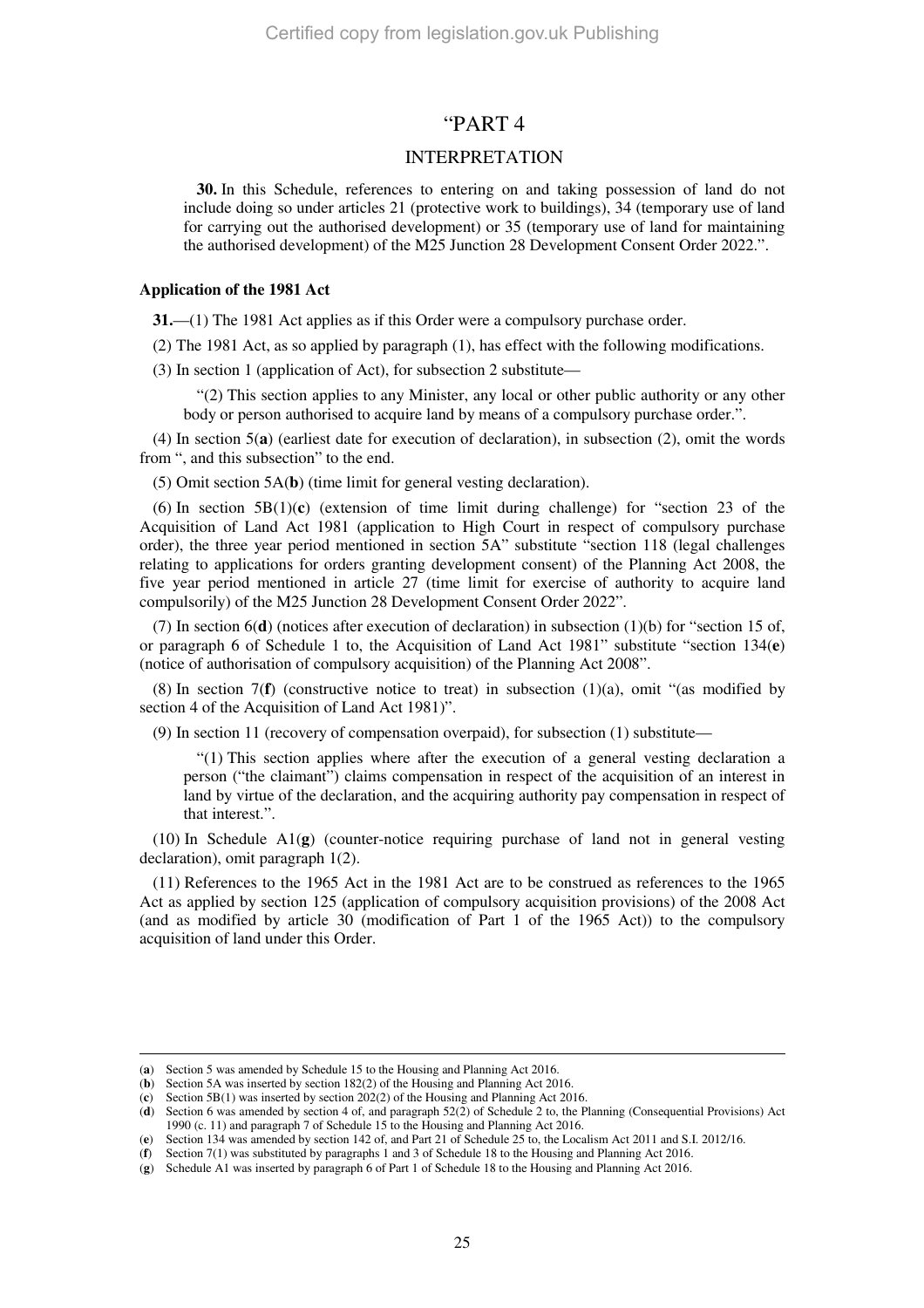### **Acquisition of subsoil or airspace only**

**32.**—(1) The undertaker may acquire compulsorily so much of, or such rights in, the subsoil of or of the airspace over the land referred to in paragraph (1) of article 25 (compulsory acquisition of land) as may be required for any purpose for which that land may be acquired under that provision instead of acquiring the whole of the land.

(2) Where the undertaker acquires any part of, or rights in, the subsoil of or the airspace over land referred to in paragraph (1), the undertaker is not required to acquire an interest in any other part of the land.

(3) The following do not apply in connection with the exercise of the power under paragraph (1) in relation to subsoil or airspace only—

- (a) Schedule 2A (counter-notice requiring purchase of land not in notice to treat) to the 1965 Act (as modified by article 30 (modification of Part 1 of the 1965 Act));
- (b) Schedule A1 (counter-notice requiring purchase of land not in general vesting declaration) to the 1981 Act; and
- (c) section 153(4A)(**a**) (blighted land: proposed acquisition of part interest; material detriment test) of the 1990 Act.

(4) Paragraphs (2) and (3) are to be disregarded where the undertaker acquires a cellar, vault, arch or other construction forming part of a house, building or manufactory.

## **Rights under or over streets**

**33.**—(1) The undertaker may enter on and appropriate so much of the subsoil of, or airspace over, any street within the Order limits as may be required for the purposes of the authorised development and may use the subsoil or airspace for those purposes or any other purpose ancillary to the authorised development.

(2) Subject to paragraph (3), the undertaker may exercise any power conferred by paragraph (1) in relation to a street without being required to acquire any part of the street or any easement or right in the street.

(3) Paragraph (2) does not apply in relation to—

- (a) any subway or underground building; or
- (b) any cellar, vault, arch or other construction in, on or under a street which forms part of a building fronting onto the street.

(4) Subject to paragraph (5), any person who is an owner or occupier of land in respect of which the power of appropriation conferred by paragraph (1) is exercised without the undertaker acquiring any part of that person's interest in the land, and who suffers loss as a result, will be entitled to compensation to be determined, in case of dispute, as if it were a dispute under Part 1 of the 1961 Act.

(5) Compensation is not payable under paragraph (4) to any person who is an undertaker to whom section 85 (sharing cost of necessary measures) of the 1991 Act applies in respect of measures of which the allowable costs are to be borne in accordance with that section.

### **Temporary use of land for carrying out the authorised development**

**34.**—(1) The undertaker may, in connection with the carrying out of the authorised development, but subject to article 27(2) (time limit for exercise of authority to acquire land compulsorily)—

- (a) enter on and take temporary possession of—
	- (i) the land specified in column (1) of Schedule 8 (land of which temporary possession only may be taken) for the purpose specified in relation to that land in column (2) of

<sup>-</sup>(**a**) Subsection (4A) of section 153 was inserted by section 200(1) and (2) of the Housing and Planning Act 2016.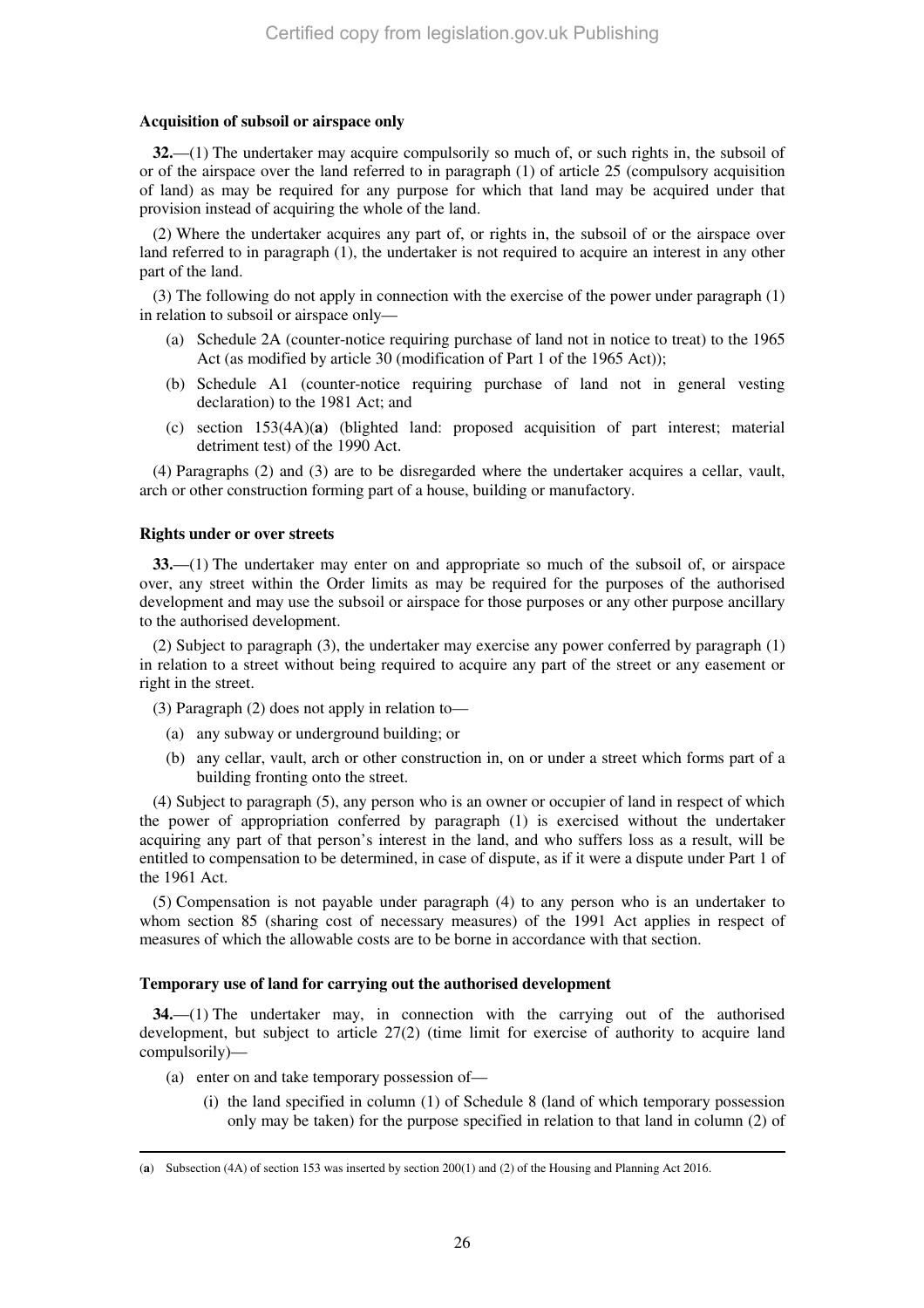that Schedule relating to the part of the authorised development specified in column (3) of that Schedule; and

- (ii) any other Order land in respect of which no notice of entry has been served under section 11 (powers of entry) of the 1965 Act (other than in connection with the acquisition of rights only) and no declaration has been made under section 4 (execution of declaration) of the 1981 Act;
- (b) remove any electric line, electrical plant, apparatus, buildings, landscaping and vegetation from that land;
- (c) construct temporary works (including the provision of means of access) and buildings on that land; and
- (d) construct any works on that land as are mentioned in Schedule 1 (authorised development).

(2) Not less than 14 days before entering on and taking temporary possession of land under this article the undertaker must serve notice of the intended entry on the owners and occupiers of the land and explain the purpose for which entry is taken in respect of land specified under paragraph  $(1)(a)(ii)$ .

(3) The undertaker must not, without the agreement of the owners of the land, remain in possession of any land under this article—

- (a) in the case of land specified in paragraph  $(1)(a)(i)$ , after the end of the period of one year beginning with the date of completion of the part of the authorised development specified in relation to that land in column (3) of Schedule 8; or
- (b) in the case of any land referred to in paragraph  $(1)(a)(ii)$ , after the end of the period of one year beginning with the date of completion of the work for which temporary possession of the land was taken unless the undertaker has, by the end of that period, served a notice of entry under section 11 of the 1965 Act or made a declaration under section 4 (execution of declaration) of the 1981 Act in relation to that land.

(4) Before giving up possession of land of which temporary possession has been taken under this article, the undertaker must remove all temporary works and restore the land to the reasonable satisfaction of the owners of the land; but the undertaker is not required to—

- (a) replace a building removed under this article;
- (b) restore the land on which any permanent works have been constructed under paragraph  $(1)(d);$
- (c) remove any ground strengthening works which have been placed on the land to facilitate construction of the authorised development;
- (d) remove any measures installed over or around statutory undertakers' apparatus to protect that apparatus from the authorised development; or
- (e) remove or reposition any apparatus belonging to statutory undertakers or necessary mitigation works.

(5) The undertaker must pay compensation to the owners and occupiers of land of which temporary possession is taken under this article for any loss or damage arising from the exercise in relation to the land of the provisions of this article.

(6) Any dispute as to a person's entitlement to compensation under paragraph (5), or as to the amount of the compensation, is to be determined as if it were a dispute under Part 1 of the 1961 Act.

(7) Any dispute as to the removal of temporary works and restoration of land under paragraph (4) does not prevent the undertaker giving up possession of the land.

(8) Nothing in this article affects any liability to pay compensation under section 152 (compensation in case where no right to claim in nuisance) of the 2008 Act or under any other enactment in respect of loss or damage arising from the carrying out of the authorised development, other than loss or damage for which compensation is payable under paragraph (5).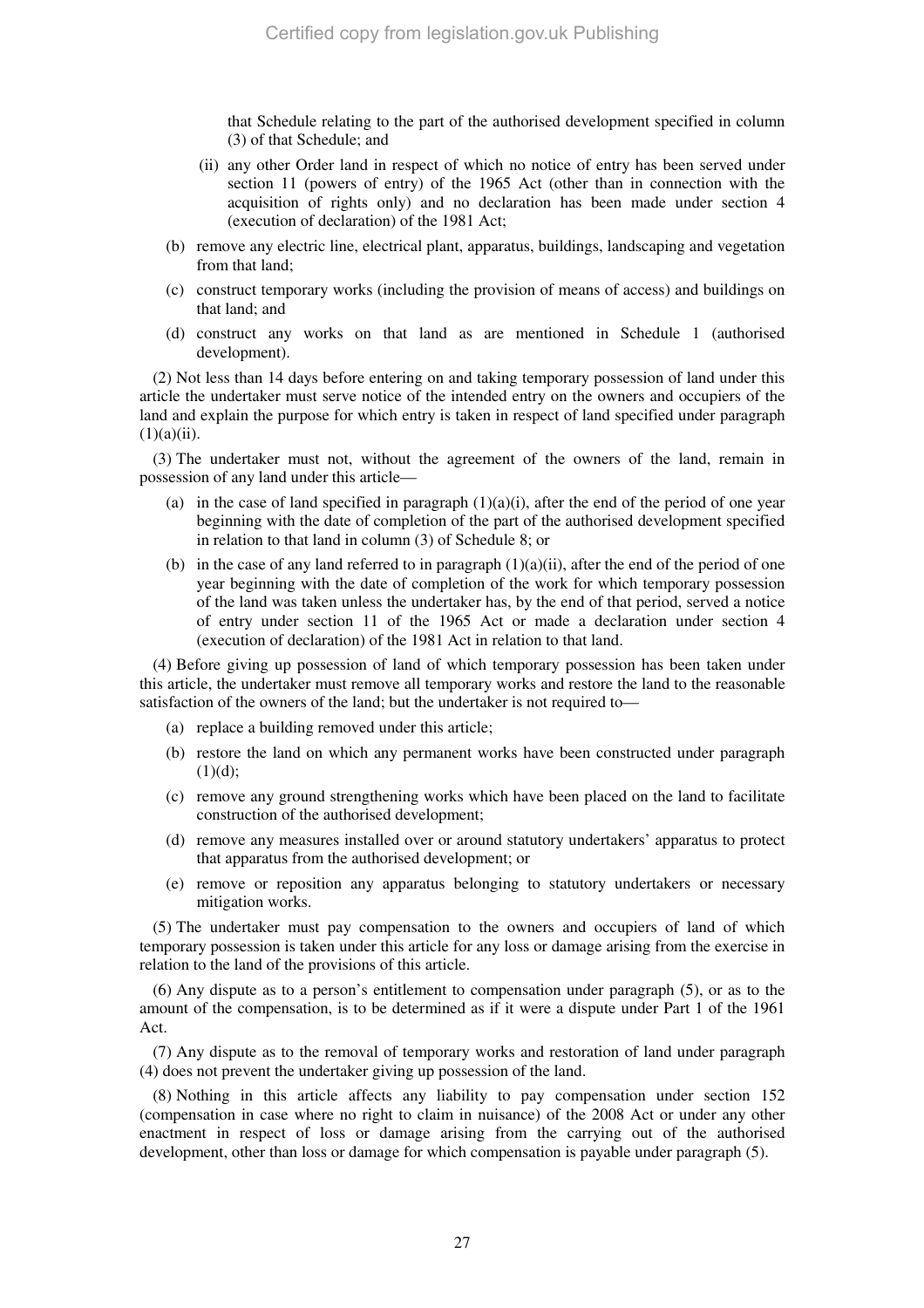(9) Where the undertaker takes possession of land under this article, the undertaker is not required to acquire the land or any interest in it.

(10) Section 13(**a**) (refusal to give possession to acquiring authority) of the 1965 Act applies to the temporary use of land under this article to the same extent as it applies to the compulsory acquisition of land under this Order by virtue of section 125 (application of compulsory acquisition provisions) of the 2008 Act.

(11) Nothing in this article prevents the taking of temporary possession more than once in relation to any land specified in paragraph (1).

#### **Temporary use of land for maintaining the authorised development**

**35.**—(1) Subject to paragraph (2), at any time during the maintenance period relating to any part of the authorised development, the undertaker may—

- (a) enter upon and take temporary possession of any land within the Order limits if such possession is reasonably required for the purpose of maintaining the authorised development;
- (b) enter onto land within the Order limits for the purpose of gaining such access as is reasonably required for the purpose of maintaining the authorised development; and
- (c) construct such temporary works (including the provision of means of access) and buildings on the land as may be reasonably necessary for that purpose.

(2) Paragraph (1) does not authorise the undertaker to take temporary possession of—

- (a) any house or garden belonging to a house; or
- (b) any building (other than a house) if it is for the time being occupied.

(3) Not less than 28 days before entering upon and taking temporary possession of land under this article the undertaker must serve notice of the intended entry on the owners and occupiers of the land and explain the purpose for which entry is taken.

(4) The undertaker is not required to serve notice under paragraph (3) where the undertaker has identified a potential risk to the safety of—

- (a) the authorised development or any of its parts;
- (b) the public; or

-

(c) the surrounding environment,

and in such circumstances, the undertaker may enter the land under paragraph (1) subject to giving such period of notice as is reasonably practical in the circumstances.

(5) The undertaker may only remain in possession of land under this article for so long as may be reasonably necessary to carry out the maintenance of the part of the authorised development for which possession of the land was taken.

(6) Before giving up possession of land of which temporary possession has been taken under this article, the undertaker must remove all temporary works and restore the land to the reasonable satisfaction of the owners of the land.

(7) Any dispute as to the removal of temporary works and restoration of land under paragraph (6) does not prevent the undertaker giving up possession of the land.

(8) The undertaker must pay compensation to the owners and occupiers of land of which temporary possession is taken under this article for any loss or damage arising from the exercise in relation to the land of the powers conferred by this article.

(9) Any dispute as to a person's entitlement to compensation under paragraph (8), or as to the amount of the compensation, is to be determined as if it were a dispute under Part 1 of the 1961 Act.

<sup>(</sup>**a**) Section 13 was amended by sections 62(3) and 139 of, and paragraphs 27 and 28 of Schedule 13, and Part 3 of Schedule 23 to, the Tribunals, Courts and Enforcement Act 2007 (c. 15).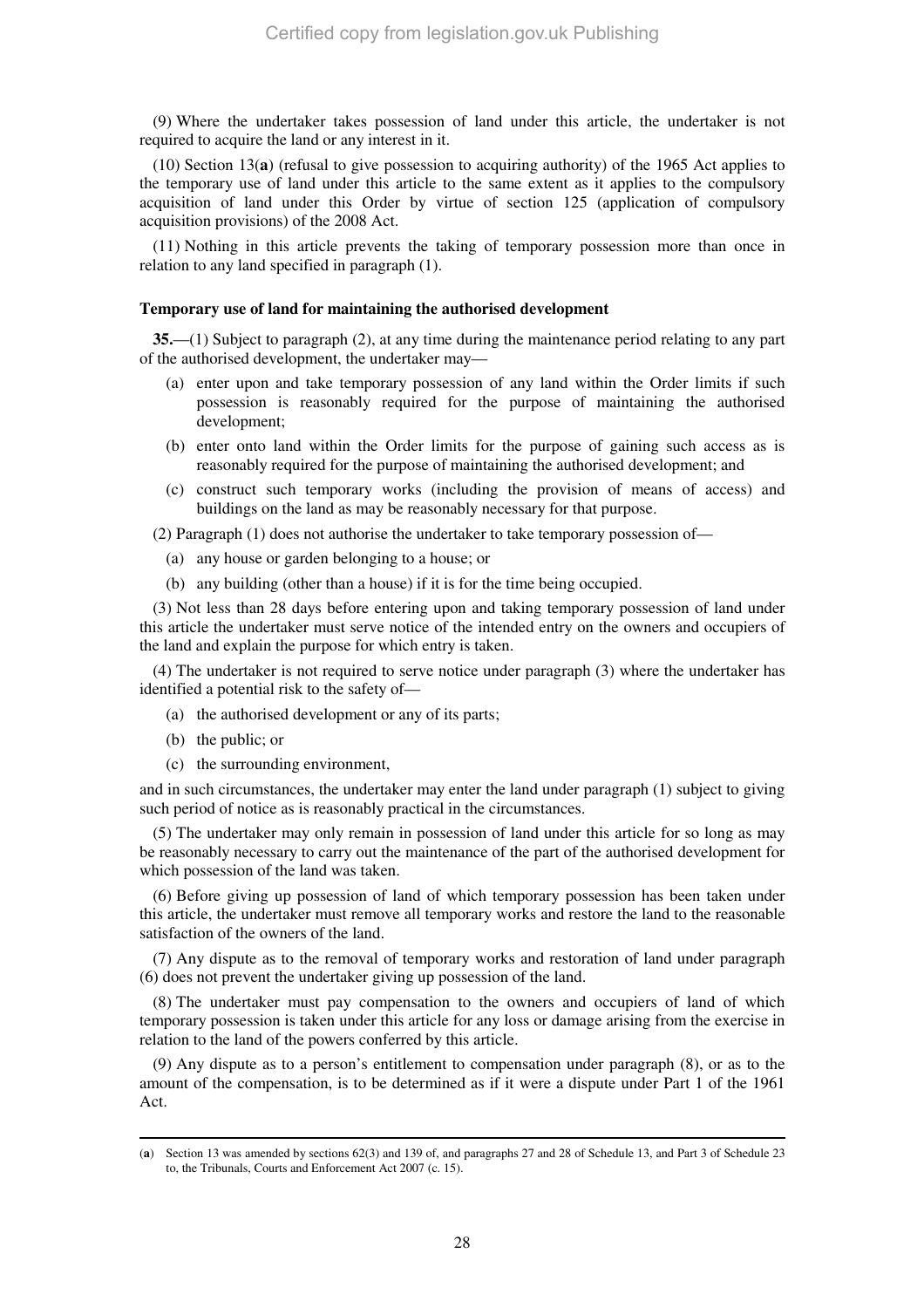(10) Nothing in this article affects any liability to pay compensation under section 152 (compensation in case where no right to claim in nuisance) of the 2008 Act or under any other enactment in respect of loss or damage arising from the execution of any works, other than loss or damage for which compensation is payable under paragraph (8).

(11) Where the undertaker takes possession of land under this article, the undertaker is not required to acquire the land or any interest in it.

(12) Section 13 (refusal to give possession to the acquiring authority) of the 1965 Act applies to the temporary use of land under this article to the same extent as it applies to the compulsory acquisition of land under this Order by virtue of section 125 (application of compulsory acquisition provisions) of the 2008 Act.

(13) In this article "the maintenance period", in relation to any part of the authorised development means the period of 5 years beginning with the date on which that part of the authorised development is first opened for use.

### **Crown rights**

**36.**—(1) Nothing in this Order affects prejudicially any estate, right, power, privilege, authority or exemption of the Crown and, in particular, nothing in this Order authorises the undertaker or any grantee to take, use, enter upon or in any manner interfere with any land or rights of any description including any portion of the shore or bed of the sea or any river, channel, creek, bay or estuary—

- (a) belonging to Her Majesty in right of the Crown and forming part of the Crown Estate without the consent in writing of the Crown Estate Commissioners;
- (b) belonging to Her Majesty in right of the Crown and not forming part of the Crown Estate without the consent in writing of the government department having the management of that land; or
- (c) belonging to a government department or held in trust for Her Majesty for the purposes of a government department without the consent in writing of that government department.

(2) Paragraph (1) does not apply to the exercise of any right under this Order for the compulsory acquisition of an interest in any Crown land (as defined in the 2008 Act) which is for the time being held otherwise than by or on behalf of the Crown.

(3) A consent under paragraph (1) may be given unconditionally or subject to terms and conditions; and is deemed to have been given in writing where it is sent electronically.

#### **Statutory undertakers**

**37.**—(1) Subject to the provisions of Schedule 9 (protective provisions), article 28 (compulsory acquisition of rights and imposition of restrictive covenants), and paragraph (2), the undertaker may—

- (a) acquire compulsorily, or acquire new rights, or impose restrictive covenants over any Order land belonging to statutory undertakers; and
- (b) extinguish the rights of, and remove or reposition apparatus belonging to, statutory undertakers over or within the Order land.

(2) Paragraph (1)(b) has no effect in relation to apparatus in respect of which the following provisions apply—

- (a) Part 3 of the 1991 Act; and
- (b) article 38 (apparatus and rights of statutory undertakers in stopped up streets).

#### **Apparatus and rights of statutory undertakers in stopped up streets**

**38.**—(1) Where a street is stopped up under article 15 (permanent stopping up of streets), any statutory utility whose apparatus is under, in, on, along or across the street has the same powers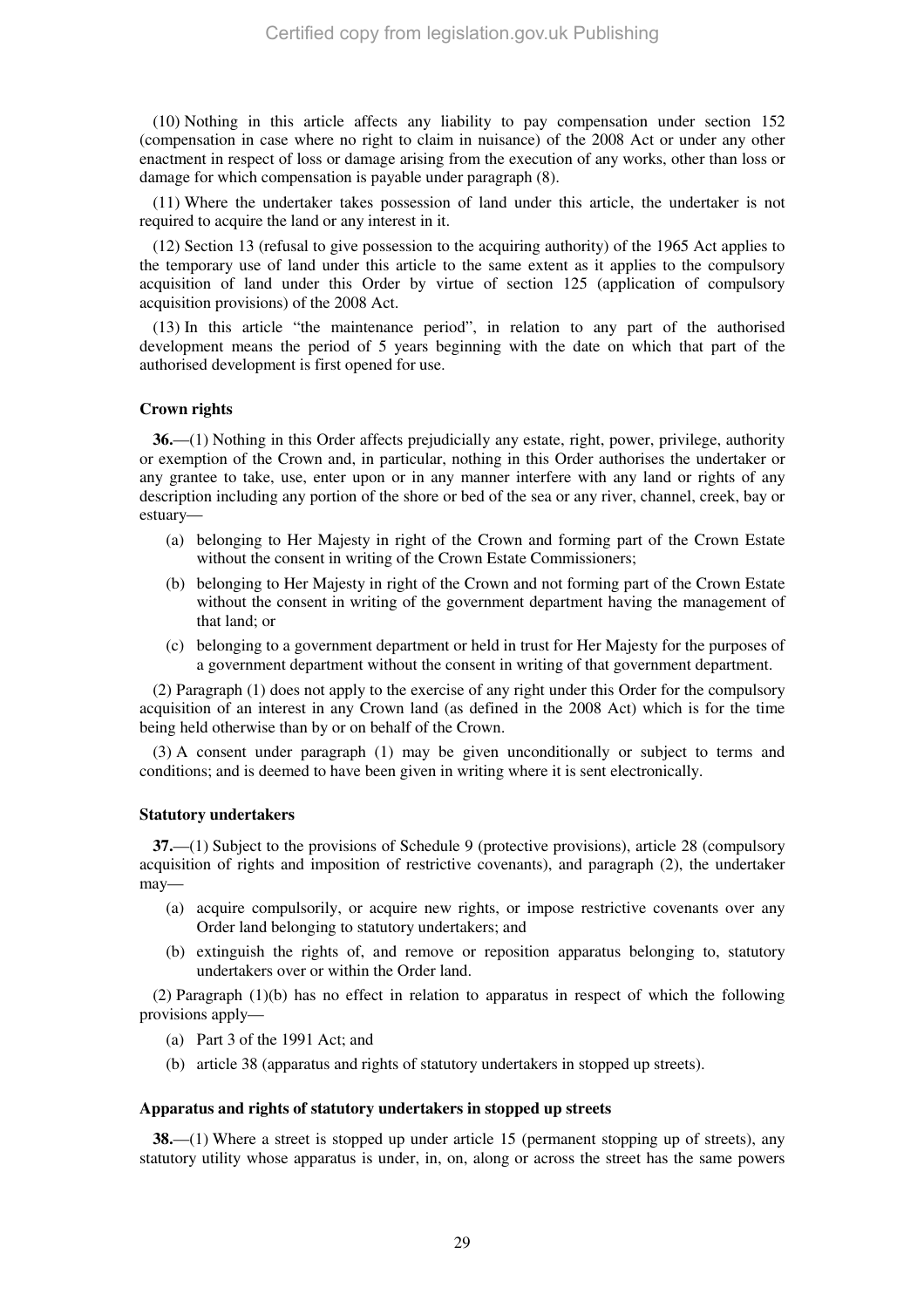and rights in respect of that apparatus, subject to the provisions of this article, as if this Order had not been made.

(2) Where a street is stopped up under article 15 any statutory utility whose apparatus is under, in, on, over, along or across the street may, and if reasonably requested to do so by the undertaker must—

- (a) remove the apparatus and place it or other apparatus provided in substitution for it in such other position as the utility may reasonably determine and have power to place it; or
- (b) provide other apparatus in substitution for the existing apparatus and place it in such position as described in sub-paragraph (a).

(3) Subject to the following provisions of this article, the undertaker must pay to any statutory utility an amount equal to the cost reasonably incurred by the utility in or in connection with—

- (a) the execution of the relocation works required in consequence of the stopping up of the street; and
- (b) the doing of any other work or thing rendered necessary by the execution of the relocation works.

(4) If in the course of the execution of relocation works under paragraph (2)—

- (a) apparatus of a better type, of greater capacity or of greater dimensions is placed in substitution for existing apparatus; or
- (b) apparatus (whether existing apparatus or apparatus substituted for existing apparatus) is placed at a depth greater than the depth at which the existing apparatus was,

and the placing of apparatus of that type or capacity or of those dimensions or the placing of apparatus at that depth, as the case may be, is not agreed by the undertaker, or, in default of agreement, is not determined by arbitration to be necessary, then, if it involves cost in the execution of the relocation works exceeding that which would have been involved if the apparatus placed had been of the existing type, capacity or dimensions, or at the existing depth, as the case may be, the amount which, apart from this paragraph, would be payable to the statutory utility by virtue of paragraph (3) is to be reduced by the amount of that excess.

(5) For the purposes of paragraph (4)—

- (a) an extension of apparatus to a length greater than the length of existing apparatus is not to be treated as a placing of apparatus of greater dimensions than those of the existing apparatus; and
- (b) where the provision of a joint in a cable is agreed, or is determined to be necessary, the consequential provision of a jointing chamber or of a manhole is to be treated as if it also had been agreed or had been so determined.

(6) An amount which, apart from this paragraph, would be payable to a statutory utility in respect of works by virtue of paragraph (3) (and having regard, where relevant, to paragraph (4)) must, if the works include the placing of apparatus provided in substitution for apparatus placed more than 7 years and 6 months earlier so as to confer on the utility any financial benefit by deferment of the time for renewal of the apparatus in the ordinary course, be reduced by the amount which represents that benefit.

(7) Paragraphs (3) to (6) do not apply where the authorised development constitutes major highway works, major bridge works or major transport works for the purposes of Part 3 of the 1991 Act, but instead—

- (a) the allowable costs of the relocation works are to be determined in accordance with section 85 (sharing of cost of necessary measures) of that Act and any regulations for the time being having effect under that section; and
- (b) the allowable costs are to be borne by the undertaker and the statutory utility in such proportions as may be prescribed by any such regulations.
- (8) In this article—

"relocation works" means work executed, or apparatus provided, under paragraph (2); and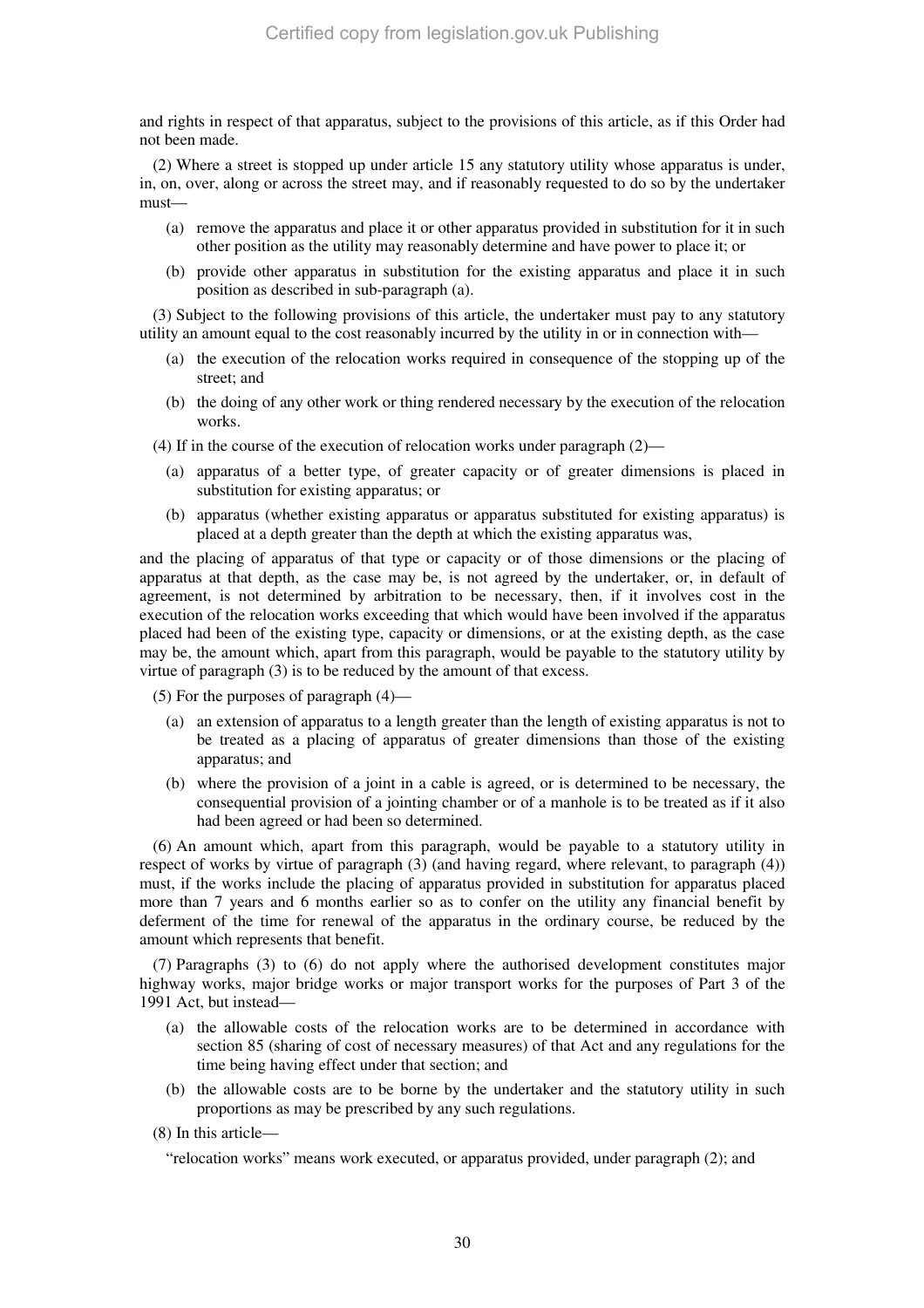"statutory utility" means a statutory undertaker for the purposes of the 1980 Act or a public communications provider as defined in section 151(1) (interpretation of chapter 1) of the Communications Act 2003(**a**).

#### **Recovery of costs of new connections**

**39.**—(1) Where any apparatus of a public utility undertaker or of a public communications provider is removed under article 37 (statutory undertakers) any person who is the owner or occupier of premises to which a supply was given from that apparatus is entitled to recover from the undertaker compensation in respect of expenditure reasonably incurred by that person, in consequence of the removal, for the purpose of effecting a connection between the premises and any other apparatus from which a supply is given.

(2) Paragraph (1) does not apply in the case of the removal of a public sewer but where such a sewer is removed under article 37, any person who is—

- (a) the owner or occupier of premises the drains of which communicated with that sewer; or
- (b) the owner of a private sewer which communicated with that sewer,

is entitled to recover from the undertaker compensation in respect of expenditure reasonably incurred by that person, in consequence of the removal, for the purpose of making the drain or sewer belonging to that person communicate with any other public sewer or with a private sewerage disposal plant.

(3) This article does not have effect in relation to apparatus to which article 38 (apparatus and rights of statutory undertakers in stopped up streets) or Part 3 of the 1991 Act applies.

(4) In this paragraph—

"public communications provider" has the same meaning as in section 151(1) of the Communications Act 2003; and

"public utility undertaker" means a gas, water, electricity or sewerage undertaker.

### **Special category land**

**40.**—(1) On the exercise by the undertaker of the relevant Order powers, so much of the special category land as is required for the purposes of the exercise by the undertaker of the Order rights is discharged from all rights, trusts and incidents to which it was previously subject, so far as their continuance would be inconsistent with the exercise by the undertaker of the Order rights.

(2) So far as the temporary use of land under article 34 (temporary use of land for carrying out the authorised development) is concerned, then the discharge in paragraph (1) is only for such time as the land is being used under that article.

(3) In this article—

-

"Order rights" means the rights and powers exercisable over the special category land by the undertaker under article 28 (compulsory acquisition of rights and imposition of restrictive covenants) and article 34;

"the special category land" means the land identified as forming part of a common, open space, or fuel or field allotment and numbered 1/8 and 1/8a in the book of reference and on the plan entitled "special category land plans"; and

"special category land plans" means the documents of that description certified by the Secretary of State as the special category land plans for the purposes of this Order.

<sup>(</sup>**a**) 2003 c. 21. There are amendments to section 151 which are not relevant to this Order.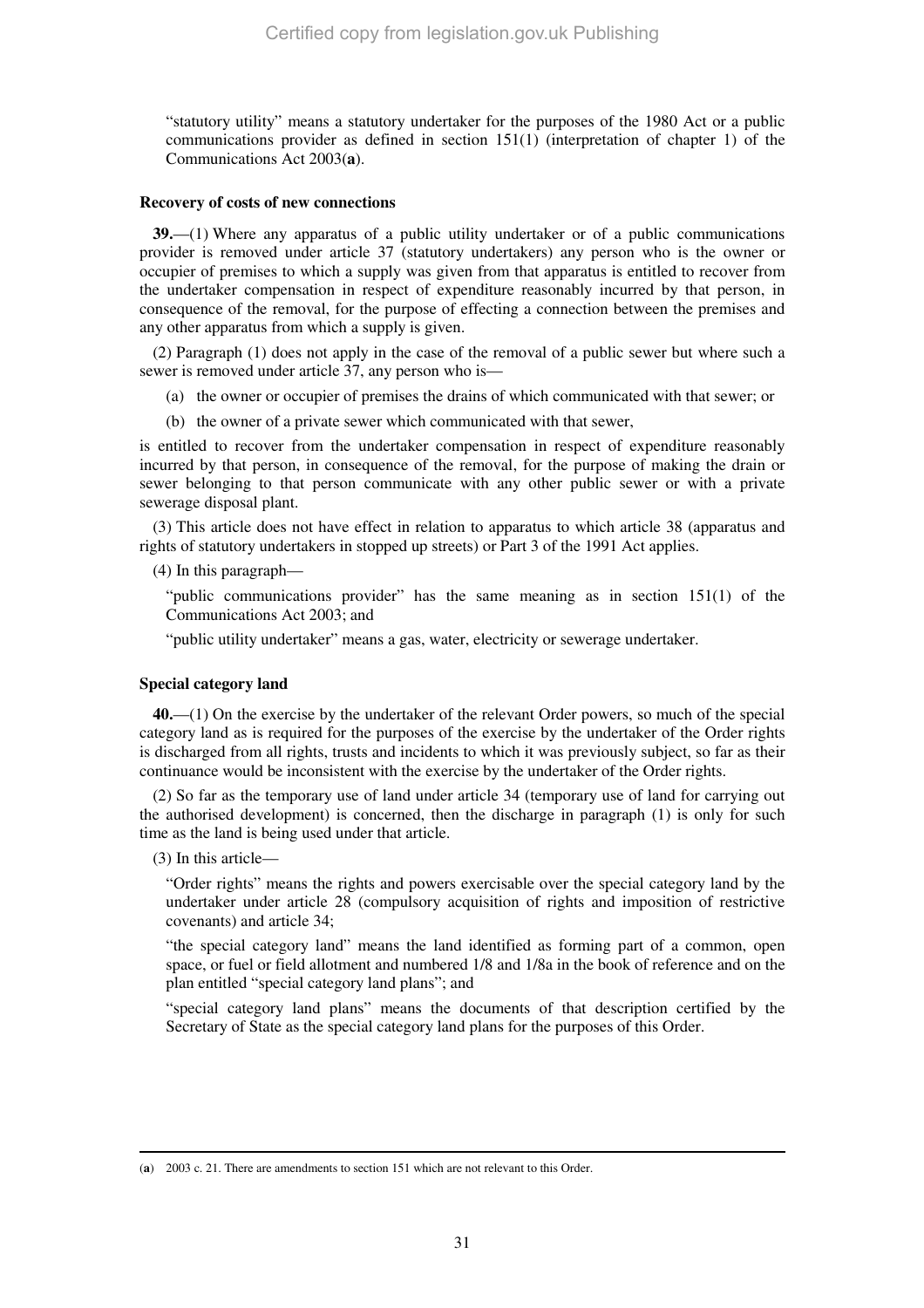## PART 6

## MISCELLANEOUS AND GENERAL

## **Application of landlord and tenant law**

**41.**—(1) This article applies to—

- (a) any agreement for leasing to any person the whole or any part of the authorised development or the right to operate the same; and
- (b) any agreement entered into by the undertaker with any person for the construction, maintenance, use or operation of the authorised development, or any part of it,

so far as any such agreement relates to the terms on which any land which is the subject of a lease granted by or under that agreement is to be provided for that person's use.

(2) No enactment or rule of law regulating the rights and obligations of landlords and tenants prejudices the operation of any agreement to which this article applies.

(3) No such enactment or rule of law applies in relation to the rights and obligations of the parties to any lease granted by or under any such agreement so as to—

- (a) exclude or in any respect modify any of the rights and obligations of those parties under the terms of the lease, whether with respect to the termination of the tenancy or any other matter;
- (b) confer or impose on any such party any right or obligation arising out of or connected with anything done or omitted on or in relation to land which is the subject of the lease, in addition to any such right or obligation provided for by the terms of the lease; or
- (c) restrict the enforcement (whether by action for damages or otherwise) by any party to the lease of any obligation of any other party under the lease.

### **Operational land for purposes of the 1990 Act**

**42.** Development consent granted by this Order is to be treated as specific planning permission for the purposes of section 264(3) (cases in which land is to be treated as operational land for the purposes of that Act) of the 1990 Act.

### **Defence to proceedings in respect of statutory nuisance**

**43.**—(1) Where proceedings are brought under section 82(1) (summary proceedings by person aggrieved by statutory nuisance) of the Environmental Protection Act 1990(**a**) in relation to a nuisance falling within paragraph (g) of section 79(1) (noise emitted from premises so as to be prejudicial to health or a nuisance) of that Act no order is to be made, and no fine may be imposed, under section 82(2)(**b**) of that Act if—

- (a) the defendant shows that the nuisance—
	- (i) relates to premises used by the undertaker for the purposes of or in connection with the construction or maintenance of the authorised development and that the nuisance is attributable to the carrying out of the authorised development in accordance with a notice served under section 60 (control of noise on construction site), or a consent given under section 61 (prior consent for work on construction site) of the Control of Pollution Act 1974(**c**); or
	- (ii) is a consequence of the construction or maintenance of the authorised development and that it cannot reasonably be avoided; or

<sup>-</sup>(**a**) 1990 c. 43. There are amendments to this subsection which are not relevant to this Order.

<sup>(</sup>**b**) Subsection (2) of section 82 was amended by section 5(2) of the Noise and Statutory Nuisance Act 1993 (c. 40). There are other amendments to this subsection which are not relevant to this Order.

<sup>(</sup>**c**) 1974 c. 40. Section 61(9) was amended by section 162 of, and paragraph 15(1) and (3) of Schedule 3 to, the Environmental Protection Act 1990. There are other amendments to section 61 which are not relevant to this Order.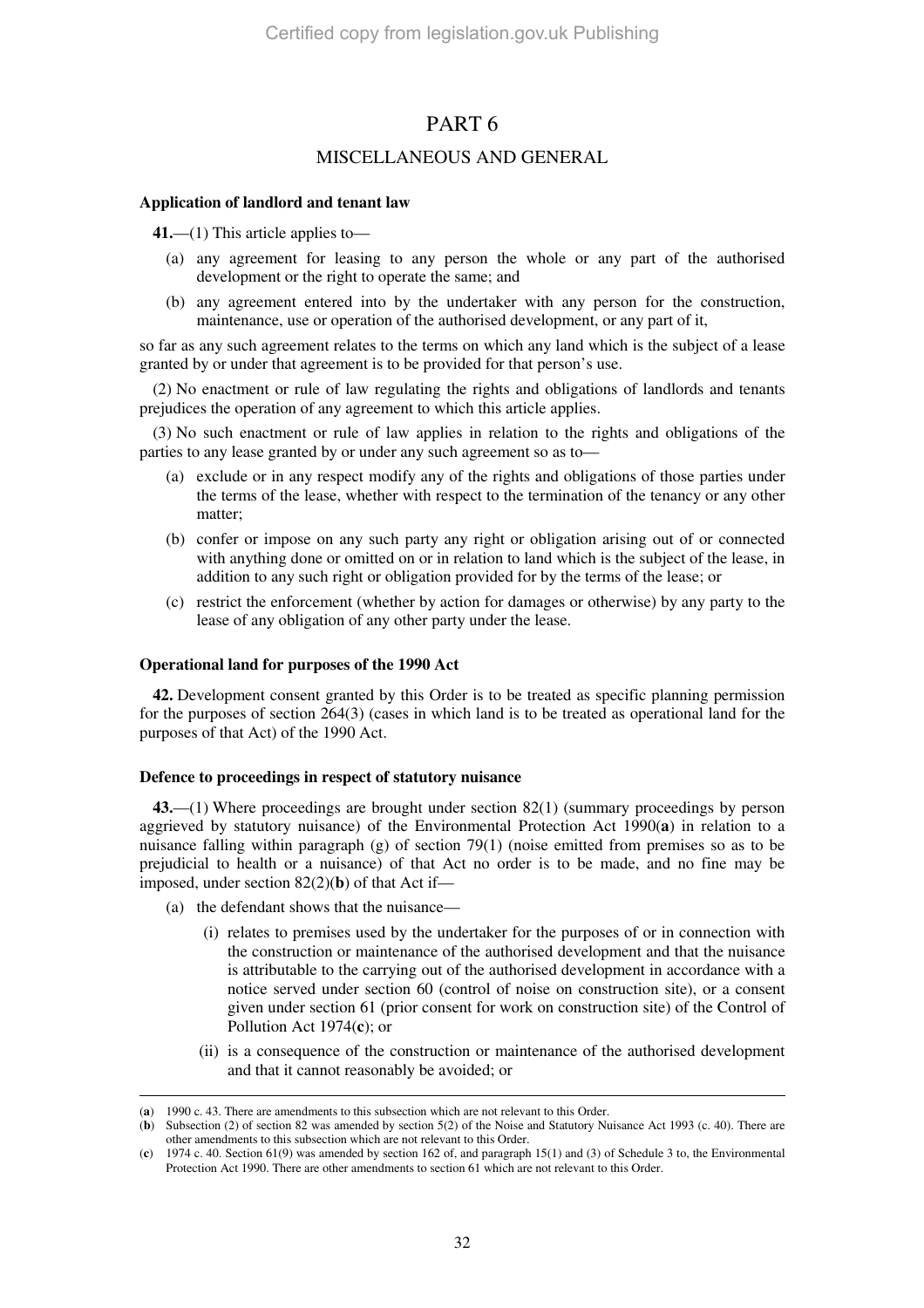(b) the defendant shows that the nuisance is a consequence of the use of the authorised development and that it cannot reasonably be avoided.

(2) Section 61(9)(**a**) (consent for work on construction site to include statement that it does not of itself constitute a defence to proceedings under section 82 of the Environmental Protection Act 1990) of the Control of Pollution Act 1974 does not apply where the consent relates to the use of premises by the undertaker for the purposes of or in connection with the construction or maintenance of the authorised development.

#### **Protection of interests**

**44.** Schedule 9 (protective provisions) has effect.

#### **Certification of documents, etc.**

**45.**—(1) As soon as practicable after the making of this Order, the undertaker must submit copies of each of the plans and documents set out in Schedule 10 (documents to be certified) to the Secretary of State for certification as true copies of those plans and documents.

(2) Where any plan or document set out in Schedule 10 requires to be amended to reflect the terms of the Secretary of State's decision to make the Order, that plan or document in the form amended to the Secretary of State's satisfaction is the version of the plan or document required to be certified under paragraph (1).

(3) A plan or document so certified is admissible in any proceedings as evidence of the contents of the document of which it is a copy.

#### **Service of notices**

**46.**—(1) A notice or other document required or authorised to be served for the purposes of this Order may be served—

- (a) by post;
- (b) by delivering it to the person on whom it is to be served or to whom it is to be given or supplied; or
- (c) with the consent of the recipient and subject to paragraphs (5) to (8) by electronic transmission.

(2) Where the person on whom a notice or other document to be served for the purposes of this Order is a body corporate, the notice or document is duly served if it is served on the secretary or clerk of that body.

(3) For the purposes of section 7 (references to service by post) of the Interpretation Act 1978(**b**) as it applies for the purposes of this article, the proper address of any person in relation to the service on that person of a notice or document under paragraph (1) is, if that person has given an address for service, that address, and otherwise—

- (a) in the case of the secretary or clerk of a body corporate, the registered or principal office of that body; and
- (b) in any other case, the last known address of that person at the time of service.

(4) Where for the purposes of this Order a notice or other document is required or authorised to be served on a person as having any interest in, or as the occupier of, land and the name or address of that person cannot be ascertained after reasonable enquiry, the notice may be served by—

(a) addressing it to that person by name or by the description of "owner", or as the case may be "occupier", of the land (describing it); and

<sup>(</sup>**a**) Section 61(9) was amended by section 162 of, and paragraph 15(1) and (3) of Schedule 3 to, the Environmental Protection Act 1990 c. 43. There are other amendments to this subsection which are not relevant to this Order.

<sup>(</sup>**b**) 1978 c. 30.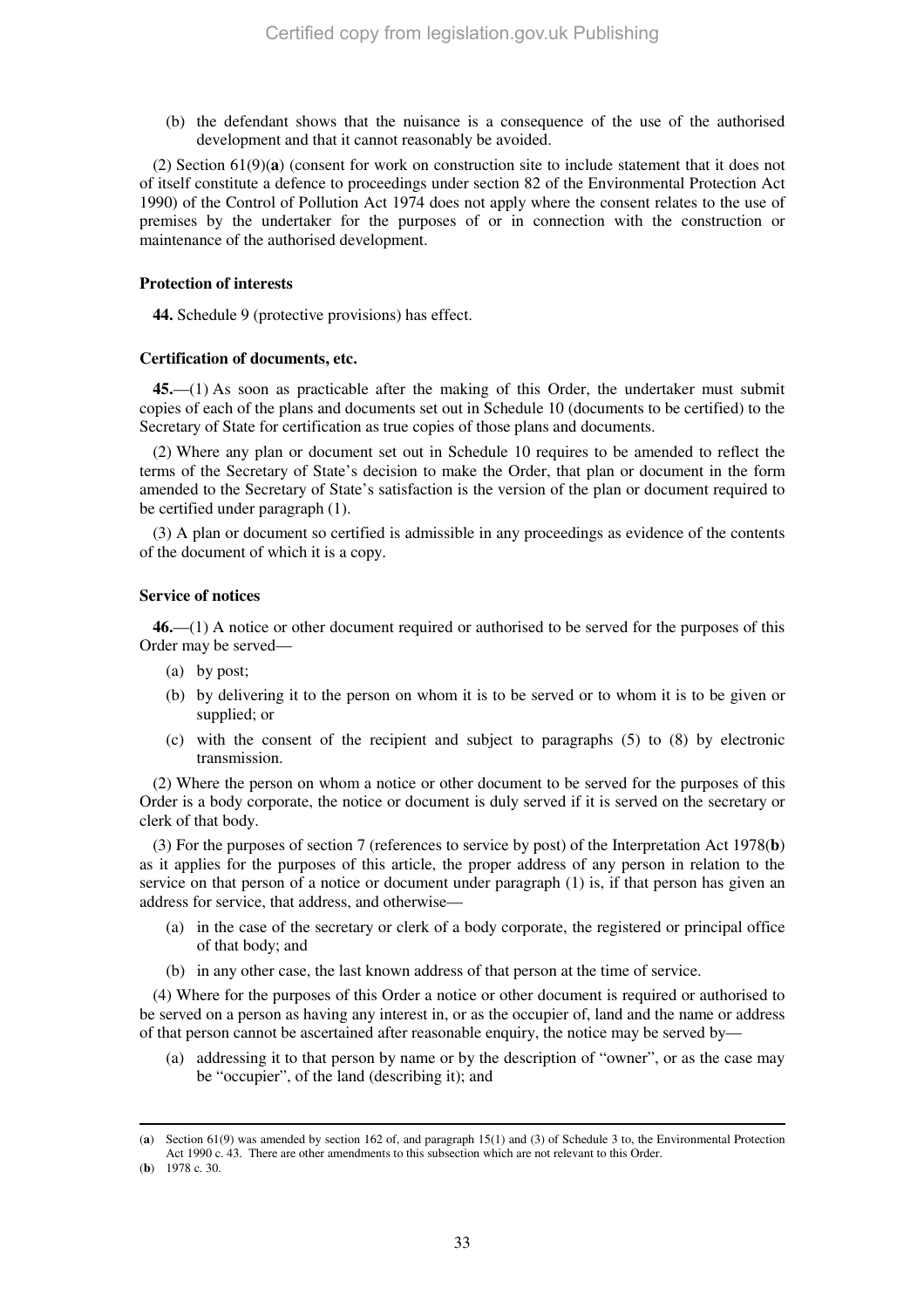(b) either leaving it in the hands of a person who is or appears to be resident or employed on the land or leaving it conspicuously affixed to some building or object on or near the land.

(5) Where a notice or other document required to be served or sent for the purposes of this Order is served or sent by electronic transmission the requirement will be taken to be fulfilled only where—

- (a) the recipient of the notice or other document to be transmitted has given consent to the use of electronic transmission in writing or by electronic transmission;
- (b) the notice or document is capable of being accessed by the recipient;
- (c) the notice or document is legible in all material respects; and
- (d) the notice or document is in a form sufficiently permanent to be used for subsequent reference.

(6) Where the recipient of a notice or other document served or sent by electronic transmission notifies the sender within 7 days of receipt that the recipient requires a paper copy of all or part of that notice or other document the sender will provide such a copy as soon as reasonably practicable.

(7) Any consent to the use of electronic communication given by a person may be revoked by that person in accordance with paragraph (8).

(8) Where a person is no longer willing to accept the use of electronic transmission for any of the purposes of this Order—

- (a) that person must give notice in writing or by electronic transmission revoking any consent given by that person for that purpose; and
- (b) such revocation is final and takes effect on a date specified by the person in the notice but that date must not be less than 7 days after the date on which the notice is given.

(9) This article does not exclude the employment of any method of service not expressly provided for by it.

(10) In this article "legible in all material respects" means that the information contained in the notice or document is available to that person to no lesser extent than it would be if served, given or supplied by means of a notice or document in printed form.

#### **Disapplication of legislative provisions**

**47.**—(1) The following provisions do not apply in relation to the construction of any work or the carrying out of any operation required for the purpose of, or in connection with, the construction or maintenance of the authorised development—

- (a) regulation 12 (requirement for environmental permit) of the Environmental Permitting (England and Wales) Regulations 2016(**a**) in relation to the carrying on of a flood risk activity;
- (b) section 23 (prohibition on obstructions etc. in watercourses) of the Land Drainage Act 1991(**b**);
- (c) section 30(**c**) (authorisation of drainage works in connection with a ditch) of the Land Drainage Act 1991;
- (d) section 32(**d**) (variation of awards) of the Land Drainage Act 1991;
- (e) the provisions of any byelaws made under section 66(**e**) (powers to make byelaws) of the Land Drainage Act 1991; and

<sup>-</sup>(**a**) S.I. 2016/1154 as amended by S.I. 2017/1012, S.I. 2017/1075, S.I. 2018/110, S.I. 2018/428 and S.I. 2018/757.

<sup>(</sup>**b**) 1991 c. 59. Section 23 was amended by paragraph 192(2) of Schedule 22 to the Environment Act 1995, paragraphs 25 and 32 to the Flood and Water Management Act 2010 and S.I. 2013/755.

<sup>(</sup>**c**) Section 30 was amended by S.I. 2013/1036.

<sup>(</sup>**d**) Section 32 was amended by S.I. 2013/755.

<sup>(</sup>**e**) Section 66 was amended by paragraphs 25 and 38 of Schedule 2 to the Flood and Water Management Act 2010 and section 86 of the Water Act 2014 (c. 21).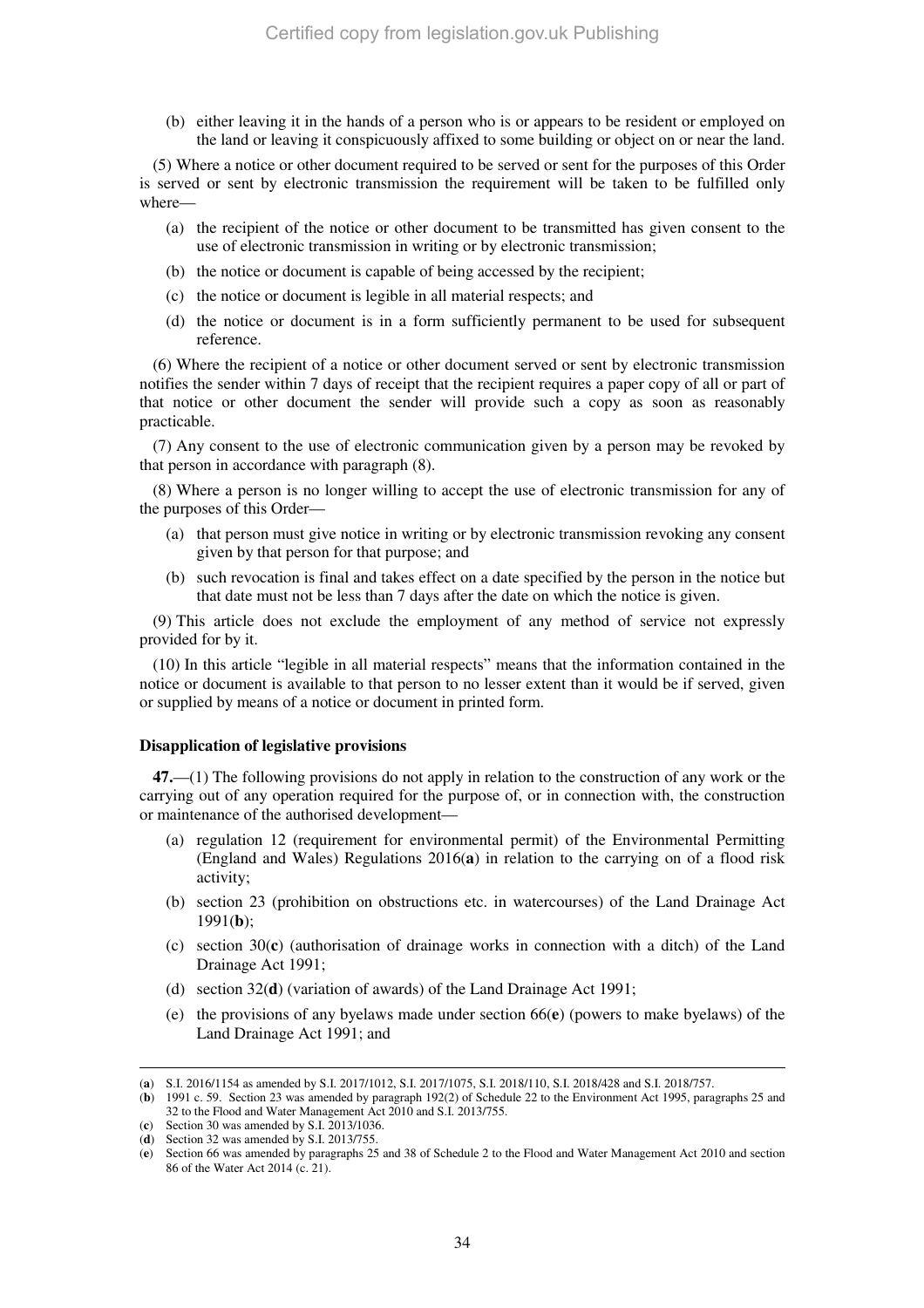(f) the provisions of any byelaws made under, or having effect as if made under, paragraph 5, 6 or 6A of Schedule 25 (byelaw-making powers of the appropriate agency) to the Water Resources Act 1991(**a**).

(2) In paragraph  $(1)(a)$  "flood risk activity" has the meaning given in paragraph  $3(1)$  of Part 1 of Schedule 25 to the Environmental Permitting (England and Wales) Regulations 2016.

(3) The provisions of the Neighbourhood Planning Act 2017(**b**), insofar as they relate to temporary possession of land under articles 34 (temporary use of land for carrying out the authorised development) and 35 (temporary use of land for maintaining the authorised development) of this Order, do not apply in relation to the construction of any work or the carrying out of any operation required for the purpose of, or in connection with, the construction of the authorised development and, within the maintenance period defined in article 35(13), any maintenance of any part of the authorised development.

(4) Despite the provisions of section 208 (liability) of the 2008 Act, for the purposes of regulation 6 (meaning of "development") of the Community Infrastructure Levy Regulations 2010(**c**) any building comprised in the authorised development is to be—

- (a) a building into which people do not normally go; or
- (b) a building into which people go only intermittently for the purpose of inspecting or maintaining fixed plant or machinery.

#### **Amendment of local legislation**

**48.**—(1) The following local enactments and local byelaws, and any byelaws or other provisions made under any of those enactments or byelaws, are hereby excluded and do not apply insofar as inconsistent with a provision, of or a power conferred by, this Order—

- (a) sections 20, 22, 25 of the Hornchurch, Romford and Havering Inclosures Act 1811(**d**);
- (b) section 25 of the Great Warley and Shenfield (Essex) Inclosure Act 1838(**e**);
- (c) sections 13 and 15 of the South Essex Waterworks Act 1861(**f**);
- (d) section 53 of the Brentwood Gas Act 1905(**g**);
- (e) sections 41 and 44 of the London County Council (General Powers) Act 1907(**h**);
- (f) section 15 of the British Transport Commission Act 1952(**i**);
- (g) sections 7 and 11 of the Essex River and South Essex Water Act 1969(**j**);
- (h) sections 6 and 8 of the Essex Act 1987(**k**);
- (i) byelaws of the Rural District Council of Romford as to the nuisances in connection with the removal of offensive noxious matters 1899;
- (j) byelaws of the Rural District Council of Romford with respect to the Drainage of Buildings 1908;
- (k) byelaw 4 of the Essex County Council byelaws for the Good Rule and Government 1938;

<sup>(</sup>**a**) 1991 c. 57. Paragraph 5 was amended by section 100(1) and (2) of the Natural Environment and Rural Communities Act 2006 (c. 16), section 84 of, and paragraph 3 of Schedule 11 to, the Marine and Coastal Access Act 2009 (c. 23), paragraphs 40 and 49 of Schedule 25 to the Flood and Water Management Act 2010 (c. 29) and S.I. 2013/755. Paragraph 6 was amended by paragraph 26 of Schedule 15 to the Environment Act 1995 (c. 25), section 224 of, and paragraphs 20 and 24 of Schedule 16, and Part 5(B) of Schedule 22, to, the Marine and Coastal Access Act 2009 and S.I. 2013/755. Paragraph 6A was inserted by section 103(3) of the Environment Act 1995. (**b**) 2017 c. 20.

<sup>(</sup>**c**) S.I. 2010/948, amended by S.I. 2011/987; there are other amending instruments which are not relevant to this Order.

<sup>(</sup>**d**) 1811 c. clxxxvii.

<sup>(</sup>**e**) 1838 c. 20.

<sup>(</sup>**f**) 1861 c. cxxxvii.

<sup>(</sup>**g**) 1905 c. lix.

<sup>(</sup>**h**) 1907 c. clxxv. (**i**) 1952 c. xxxiv.

<sup>(</sup>**j**) 1969 c. xlix.

<sup>(</sup>**k**) 1987 c. xx.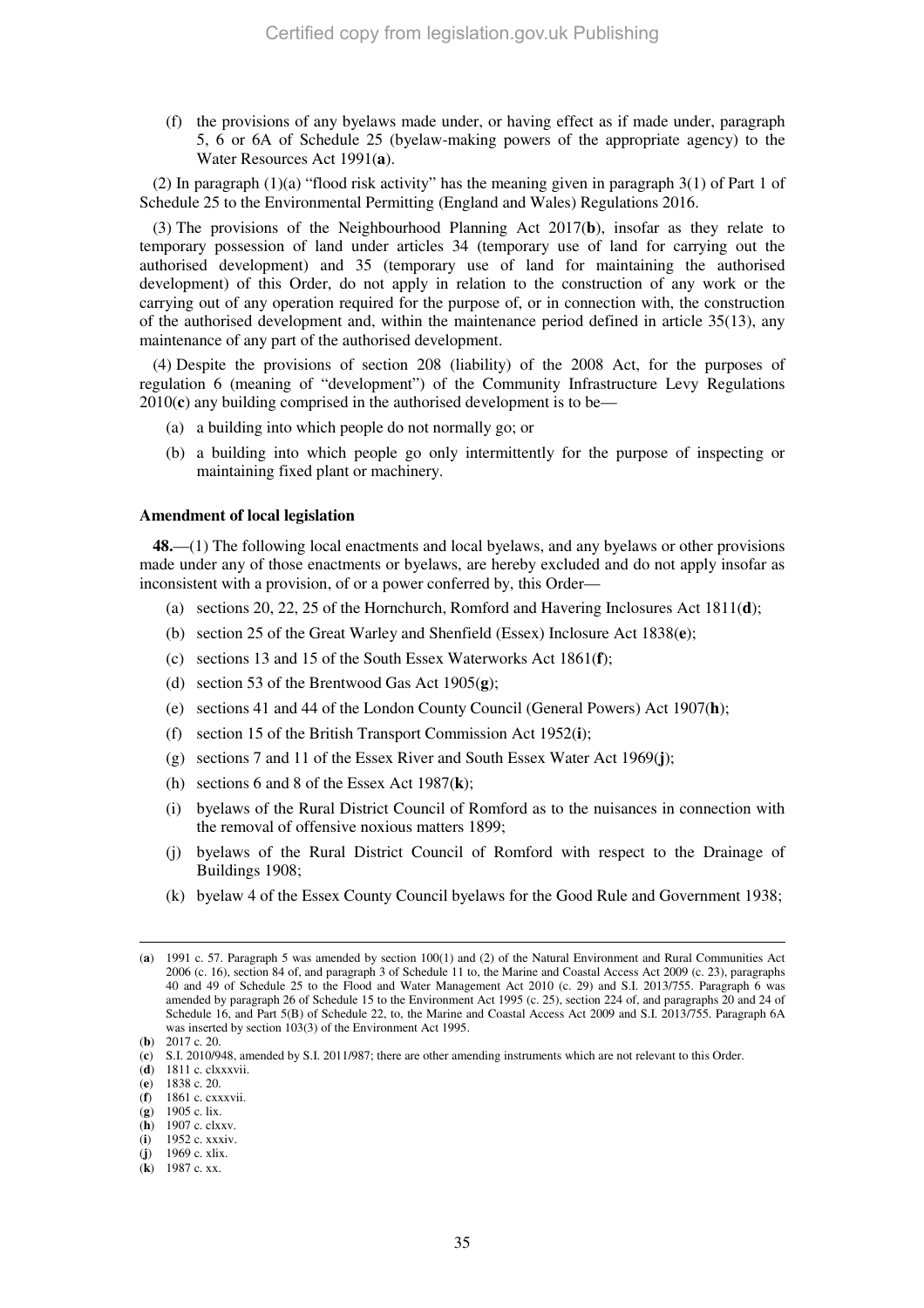- (l) byelaws 4, 6 and 7 of the Urban District of Hornchurch byelaws for Nuisances 1938;
- (m) byelaws of the Urban District Council of Hornchurch as to removal through streets of offensive or noxious matter or liquid 1938; and
- (n) byelaws 4, 6, 7, 9, 14, 16 and 17 of the Thames Region Land Drainage Byelaws 1981.

(2) For the purpose of paragraph (1) a provision is inconsistent with the exercise of a power conferred by this Order to the extent that—

- (a) it would make it an offence to take action, or not to take action, in pursuance of a power conferred by this Order;
- (b) action taken in pursuance of the power would cause the provision to apply so as to enable a person to require the taking of remedial or other action or so as to enable remedial or other action to be taken; or
- (c) action taken in pursuance of a power or duty under the provisions would or might interfere with the exercise of any work authorised by this Order.

(3) Where any person notifies the undertaker in writing that anything done or proposed to be done by the undertaker or by virtue of this Order would amount to a contravention of a statutory provision of local application, the undertaker must as soon as reasonably practicable, and in any event within 14 days of receipt of the notice, respond in writing setting out—

- (a) whether the undertaker agrees that the action taken or proposed does or would contravene the provision of local application;
- (b) if the undertaker does agree, the grounds (if any) on which the undertaker believes that the provision is excluded by this article; and
- (c) the extent of that exclusion.

#### **No double recovery**

**49.** Compensation is not payable in respect of the same matter both under this Order and under any other enactment, any contract, or any rule of law, or under two or more different provisions of this Order.

#### **Disregard of certain improvements etc.**

**50.**—(1) In assessing the compensation payable to any person on the acquisition from that person of any land or right over any land under this Order, the tribunal must not take into account—

- (a) any interest in land; or
- (b) any enhancement of the value of any interest in land by reason of any building erected, works carried out or improvement or alteration made on the relevant land,

if the tribunal is satisfied that the creation of the interest, the erection of the building, the carrying out of the works or the making of the improvement or alteration as part of the authorised development was not reasonably necessary and was undertaken with a view to obtaining compensation or increased compensation.

(2) In paragraph (1) "relevant land" means the land acquired from the person concerned or any other land with which that person is, or was at the time when the building was erected, the works carried out or the improvement or alteration made as part of the authorised development, directly or indirectly concerned.

#### **Set off for enhancement in value of retained land**

**51.**—(1) In assessing the compensation payable to any person in respect of the acquisition from that person under this Order of any land (including the subsoil) the tribunal must set off against the value of the land so acquired any increase in value of any contiguous or adjacent land belonging to that person in the same capacity which will accrue to that person by reason of the construction of the authorised development.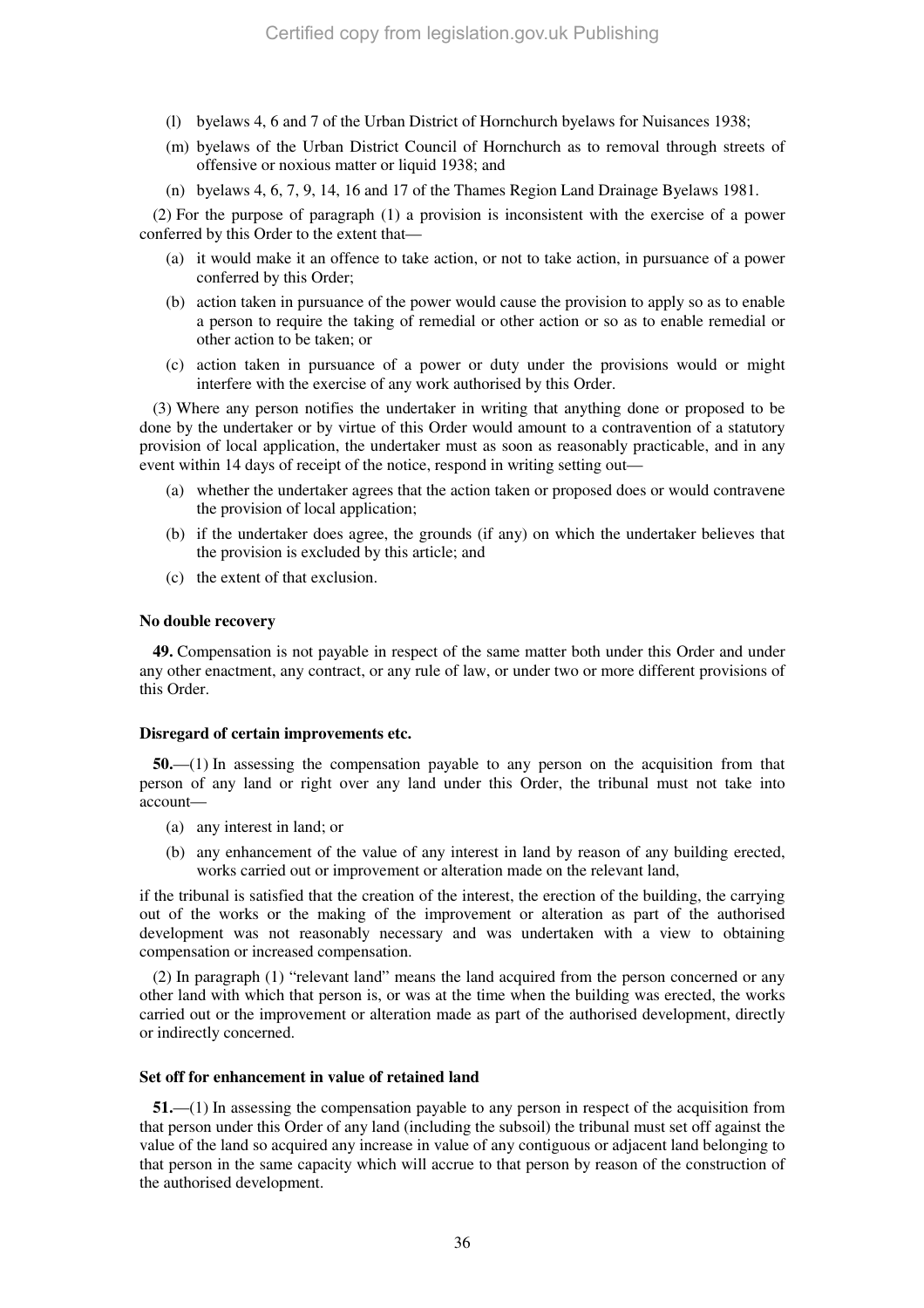(2) In assessing the compensation payable to any person in respect of the acquisition from that person of any new rights over land (including the subsoil) under article 28 (compulsory acquisition of rights and imposition of restrictive covenants), the tribunal must set off against the value of the rights so acquired—

- (a) any increase in the value of the land over which the new rights are required; and
- (b) any increase in value of any contiguous or adjacent land belonging to that person in the same capacity,

which will accrue to that person by reason of the construction of the authorised development.

(3) The 1961 Act has effect, subject to paragraphs (1) and (2) as if this Order were a local enactment for the purposes of that Act.

#### **Appeals relating to the Control of Pollution Act 1974**

**52.**—(1) Except as otherwise provided in this Order, the undertaker may appeal in the event that a local authority issues a notice under section 60 (control of noise on construction sites), or does not give consent or grants consent but subject to conditions, under section 61 (prior consent for work on construction sites) of the Control of Pollution Act 1974(**a**).

(2) The appeal process is as follows—

- (a) any appeal by the undertaker must be made within 42 days of the date of the notice of the decision, or the date by which a decision was due to be made, as the case may be;
- (b) the undertaker must submit the appeal documentation to the Secretary of State and must on the same day provide copies of the appeal documentation to the local authority and affix a notice to a conspicuous object on or near the site of the works which are the subject of such appeal, which must give details of the decision of the local authority and notice that an appeal has been made together with the address within the locality where the appeal documents may be inspected and details of the manner in which representations on the appeal may be made;
- (c) as soon as is practicable after receiving the appeal documentation, the Secretary of State must appoint a person to consider the appeal ("the appointed person") and must notify the appeal parties of the identity of the appointed person, a start date and the address to which all correspondence for their attention should be sent;
- (d) the local authority must submit their written representations to the appointed person in respect of the appeal within 10 business days of the start date and must ensure that copies of their written representations and any other representations as sent to the appointed person are sent to each other and to the undertaker on the day on which they are submitted to the appointed person;
- (e) the appeal parties must make any counter-submissions to the appointed person within 10 business days of receipt of written representations under sub-paragraph (d); and
- (f) the appointed person must make a decision and notify it to the appeal parties, with reasons, as soon as reasonably practicable.

(3) The appointment of the person under sub-paragraph  $(2)(c)$  may be undertaken by a person appointed by the Secretary of State for this purpose instead of by the Secretary of State.

(4) In the event that the appointed person considers that further information is necessary to enable the appointed person to consider the appeal, the appointed person must as soon as practicable notify the appeal parties in writing specifying the further information required, the appeal party from whom the information is sought, and the date by which the information is to be submitted.

<sup>-</sup>(**a**) 1974 c. 40. Section 61(9) was amended by section 162 of, and paragraph 15 of Schedule 3 to, the Environmental Protection Act 1990. There are other amendments to section 61 which are not relevant to this Order.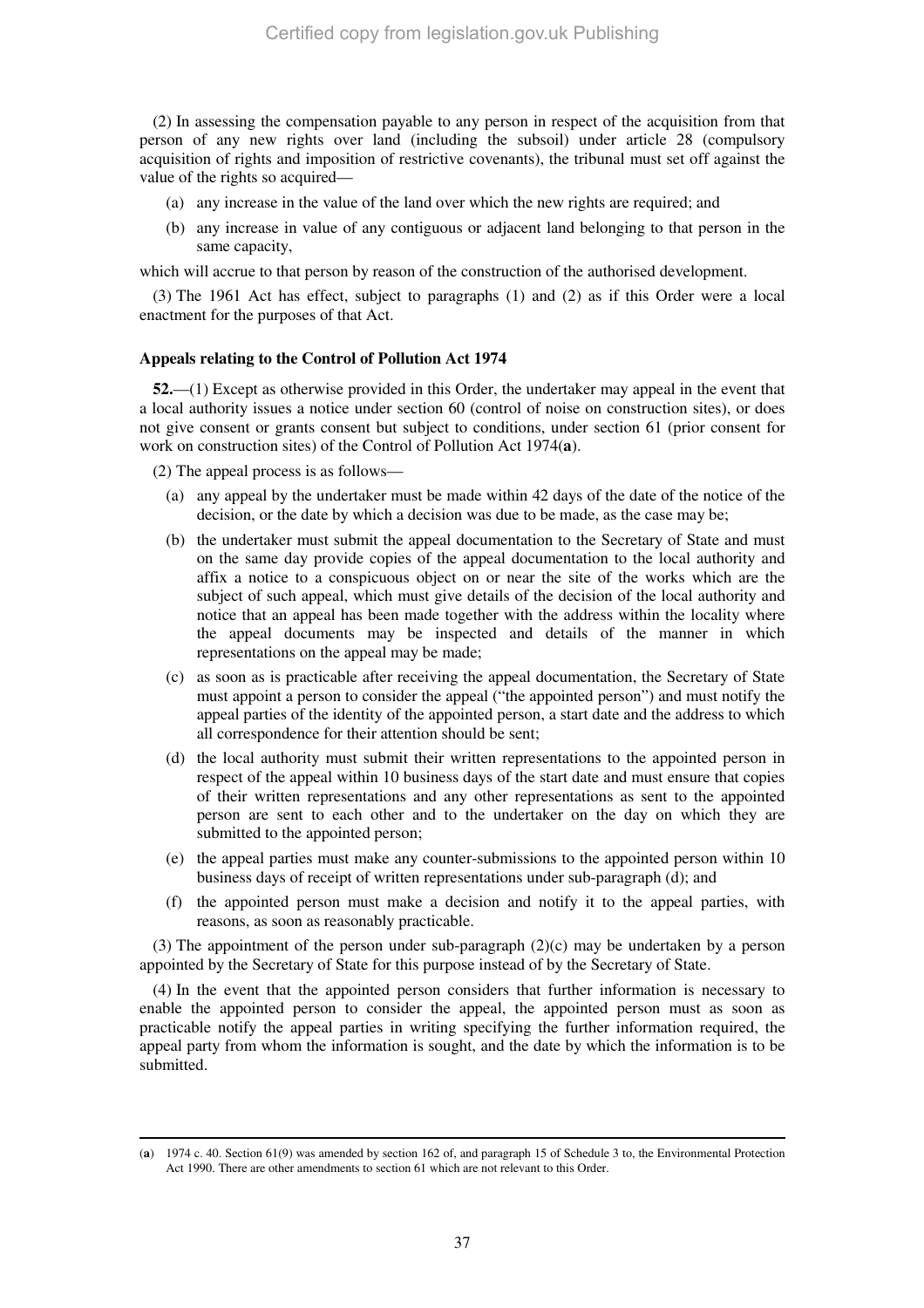(5) Any further information required under paragraph (4) must be provided by the party from whom the information is sought to the appointed person and to other appeal parties by the date specified by the appointed person.

(6) The appointed person must notify the appeal parties of the revised timetable for the appeal on or before that day.

(7) The revised timetable for the appeal must require submission of written representations to the appointed person within 10 business days of the agreed date but must otherwise be in accordance with the process and time limits set out in sub-paragraphs  $(2)(c)$  to  $(e)$ .

(8) On an appeal under this paragraph, the appointed person may—

- (a) allow or dismiss the appeal; or
- (b) reverse or vary any part of the decision of the local authority (whether the appeal relates to that part of it or not),

and may deal with the application as if it had been made to the appointed person in the first instance.

(9) The appointed person may proceed to a decision on an appeal taking into account such written representations as have been sent within the relevant time limits and in the sole discretion of the appointed person such written representations as have been sent outside the relevant time limits.

(10) The appointed person may proceed to a decision even though no written representations have been made within the relevant time limits, if it appears to the appointed person that there is sufficient material to enable a decision to be made on the merits of the case.

(11) The decision of the appointed person on an appeal is final and binding on the parties, and a court may entertain proceedings for questioning the decision only if the proceedings are brought by a claim for judicial review.

(12) Except where a direction is given under paragraph (13) requiring some or all of the costs of the appointed person to be paid by the local authority, the reasonable costs of the appointed person must be met by the undertaker.

(13) The appointed person may give directions as to the costs of the appeal and as to the parties by whom such costs are to be paid.

(14) In considering whether to make any such direction and the terms on which it is to be made, the appointed person must have regard to the relevant Planning Practice Guidance published by the Department for Levelling Up, Housing and Communities or such guidance as may from time to time replace it.

#### **Arbitration**

**53.** Except where otherwise expressly provided for in this Order and unless otherwise agreed between the parties, any difference under any provision of this Order (other than a difference which falls to be determined by the tribunal) must be referred to and settled by a single arbitrator to be agreed between the parties or, failing agreement, to be appointed on the application of either party (after giving notice in writing to the other) by the President of the Institution of Civil Engineers.

Signed by authority of the Secretary of State for Transport

*Natasha Kopala*  Head of the Transport and Works Act Orders Unit 16th May 2022 Department for Transport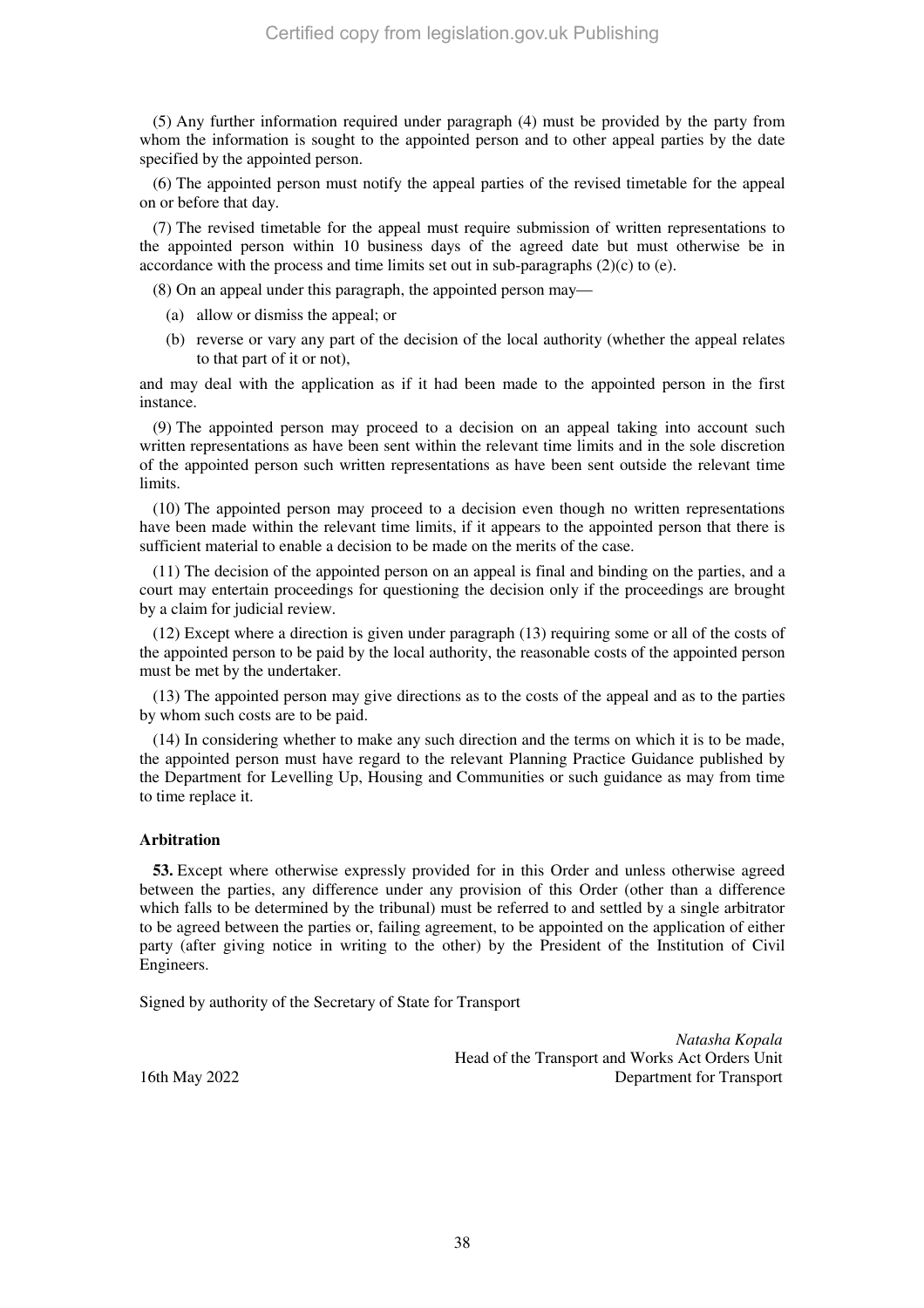### SCHEDULES

## SCHEDULE 1 Article 2

### AUTHORISED DEVELOPMENT

The authorised development comprises a nationally significant infrastructure project as defined in sections 14 and 22 of the 2008 Act and associated development, as defined in section 115(2) of the 2008 Act, comprising—

#### **HIGHWAY WORKS – A12 CARRIAGEWAY**

#### **In the London Borough of Havering and the Borough of Brentwood**

**Work No. 1** — Improvements to a stretch of the existing A12 eastbound carriageway, along a length of 1,800 metres, commencing at a location situated 15 metres to the west of Woodstock Avenue and continuing eastwards to a point situated 160 metres to the west of the existing Wigley Bush Lane overbridge, as shown on sheets 1 and 2 of the works plans.

#### **In the London Borough of Havering**

**Work No. 2** — Realignment of the existing A12 eastbound off-slip, along a length of 760 metres, inclusive of the diverge, commencing at a location situated 265 metres west of the existing offslip, and terminating at the existing circulatory carriageway of the M25 Junction 28 roundabout, as shown on sheet 1 of the works plans. Work No. 2 includes a footway within the verge, a new bridge (Maylands bridge) to carry the realigned A12 eastbound off-slip over Work No. 6 and the extension of the existing Grove culvert not exceeding 80 metres in length, beneath the realigned A12 eastbound off-slip.

#### **In the Borough of Brentwood**

**Work No. 3** — Improvements to a stretch of the existing A12 eastbound on-slip, along a length of 550 metres, commencing at the existing on-slip offside kerb at the circulatory carriageway of the M25 Junction 28 roundabout and terminating at a location situated 160 metres to the west of the existing Wigley Bush Lane Overbridge, as shown on sheets 1 and 2 of the works plans.

#### **In the London Borough of Havering**

**Work No. 4** — Improvements to the existing A12 westbound carriageway, at a location situated 230 metres east of Maylands Way, as shown on sheet 1 of the works plans comprising the installation of new traffic signs either side of the carriageway.

#### **HIGHWAY WORKS - M25 JUNCTION 28 ROUNDABOUT**

#### **In the London Borough of Havering**

**Work No. 5** — Improvements to the existing circulatory carriageway of the M25 Junction 28 roundabout, along a length of 610 metres, at the location shown on sheet 1 of the works plan.

#### **HIGHWAY WORKS – NEW M25 JUNCTION 28 LOOP ROAD**

#### **In the London Borough of Havering**

Work No.  $6 - A$  new loop road, 1,450 metres in length, inclusive of the diverge and merge, connecting the existing M25 northbound carriageway and the existing A12 eastbound carriageway, commencing at the northern end of the Brook Street Viaduct and terminating at the western end of Poplars West bridge; running generally northwards, passing over the proposed M25 northbound on-slip (Work No. 8), then looping west of the M25 carriageway, passing over the realigned Weald Brook (Work No. 23C), then looping southwards, passing beneath Work No.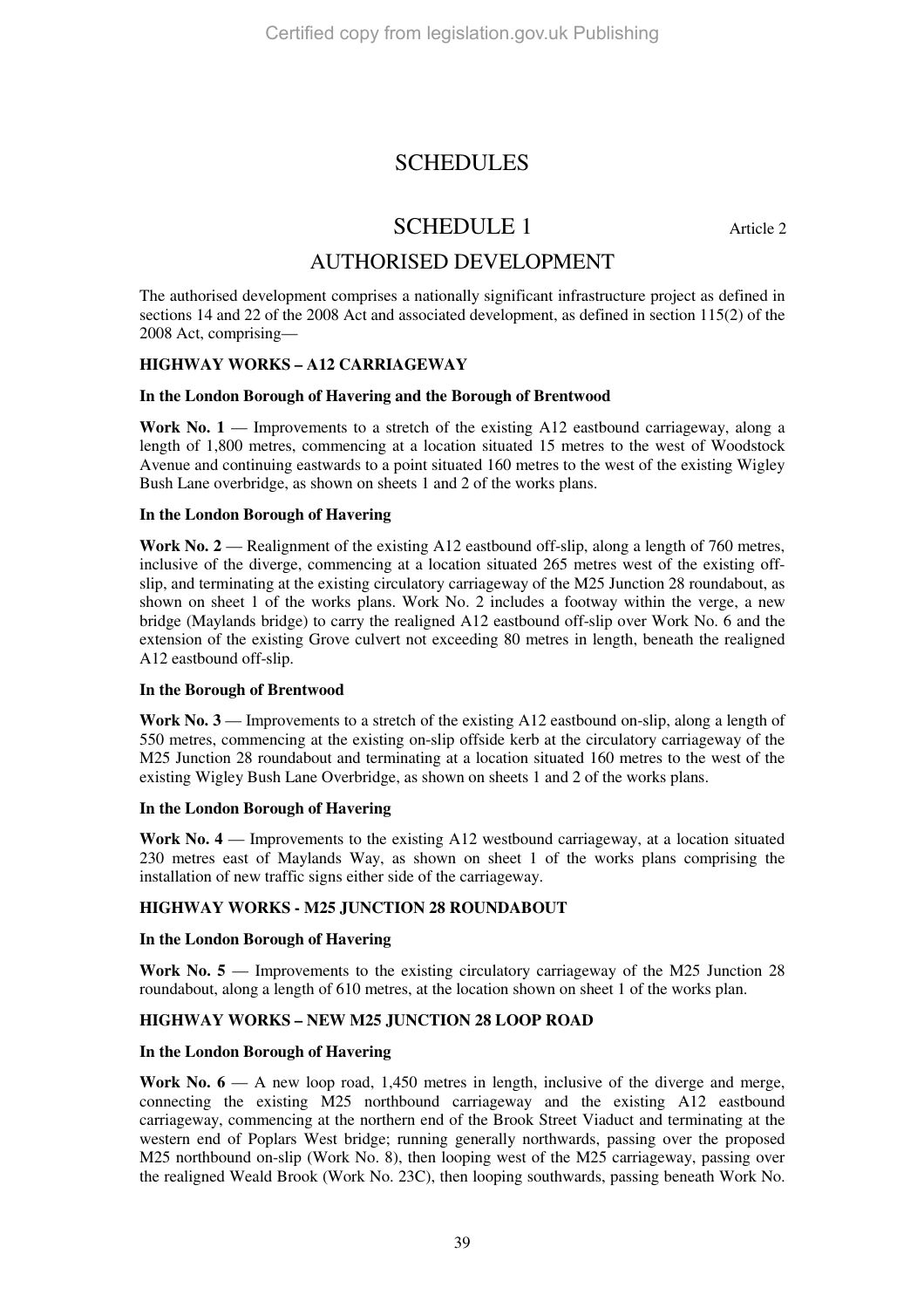2, passing over the Weald Brook and the Ingrebourne River before tying into the existing A12 eastbound carriageway at the existing Poplar West bridge, as shown on sheet 1 of the works plans. Work No. 6 includes—

- (a) a new bridge, labelled 'Alder Wood bridge' on sheet 1 of the works plans, to carry Work No. 6 over the M25 northbound on-slip (Work No. 8);
- (b) a new underpass, labelled 'Grove Farm Underpass' on sheet 1 of the works plans, to carry Work No. 6 over a proposed access track (Work No. 14);
- (c) a new bridge, labelled 'Duck Wood bridge' on sheet 1 of the works plans, to carry Work No. 6 over the realigned Weald Brook (Work No. 23C); and
- (d) a new bridge, labelled 'Grove bridge' on sheet 1 of the works plans, to carry Work No. 6 over the realigned Weald Brook (Work No. 23B) and Ingrebourne River (Work No. 23D).

#### **HIGHWAY WORKS – M25 CARRIAGEWAY**

#### **In the London Borough of Havering and the Borough of Brentwood**

**Work No. 7** — Improvements to a stretch of the existing M25 northbound carriageway, commencing at the northern end of the Brook Street viaduct on the M25 mainline and continuing north westwards for a length of 1,250 metres as shown on sheets 1 and 3 of the works plans.

#### **In the London Borough of Havering**

**Work No. 8** — Realignment of a stretch of the existing M25 northbound on-slip, along a length of 1,230 metres, inclusive of the merge, including the extension of two existing culverts, commencing at the existing circulatory carriageway of the M25 Junction 28 roundabout and terminating at a point 1,180 metres north of the existing Brook Street Viaduct, as shown on sheets 1 and 3 of the works plans.

#### **M25 GANTRIES AND SIGNAGE**

#### **In the London Borough of Havering**

**Work No. 9** — A new gantry, or similar signage, over the M25 carriageway, at a location situated 215 metres north of the existing Brook Street Viaduct of the M25 Junction 28 roundabout, as shown on sheet 1 of the works plans.

**Work No. 10** — A new gantry, or similar signage, over the M25 carriageway, at a location situated 1,272 metres north of the existing Brook Street Viaduct as shown on sheet 3 of the works plans.

**Work No. 11** — A new gantry, or similar signage, over the M25 carriageway, at a location situated 10 metres north of the Brook Street Viaduct, as shown on sheet 1 of the works plans.

#### **HIGHWAY WORKS – M25 NORTHBOUND OFF-SLIP**

#### **In the London Borough of Havering and the Borough of Brentwood**

**Work No. 12** — Improvements to the existing M25 motorway northbound off-slip, along a length of 166 metres, commencing at a location situated 125 metres north of the Poplar Railway bridge and continuing north westwards until the existing circulatory carriageway of the M25 Junction 28 roundabout, as shown on sheet 1 of the works plans.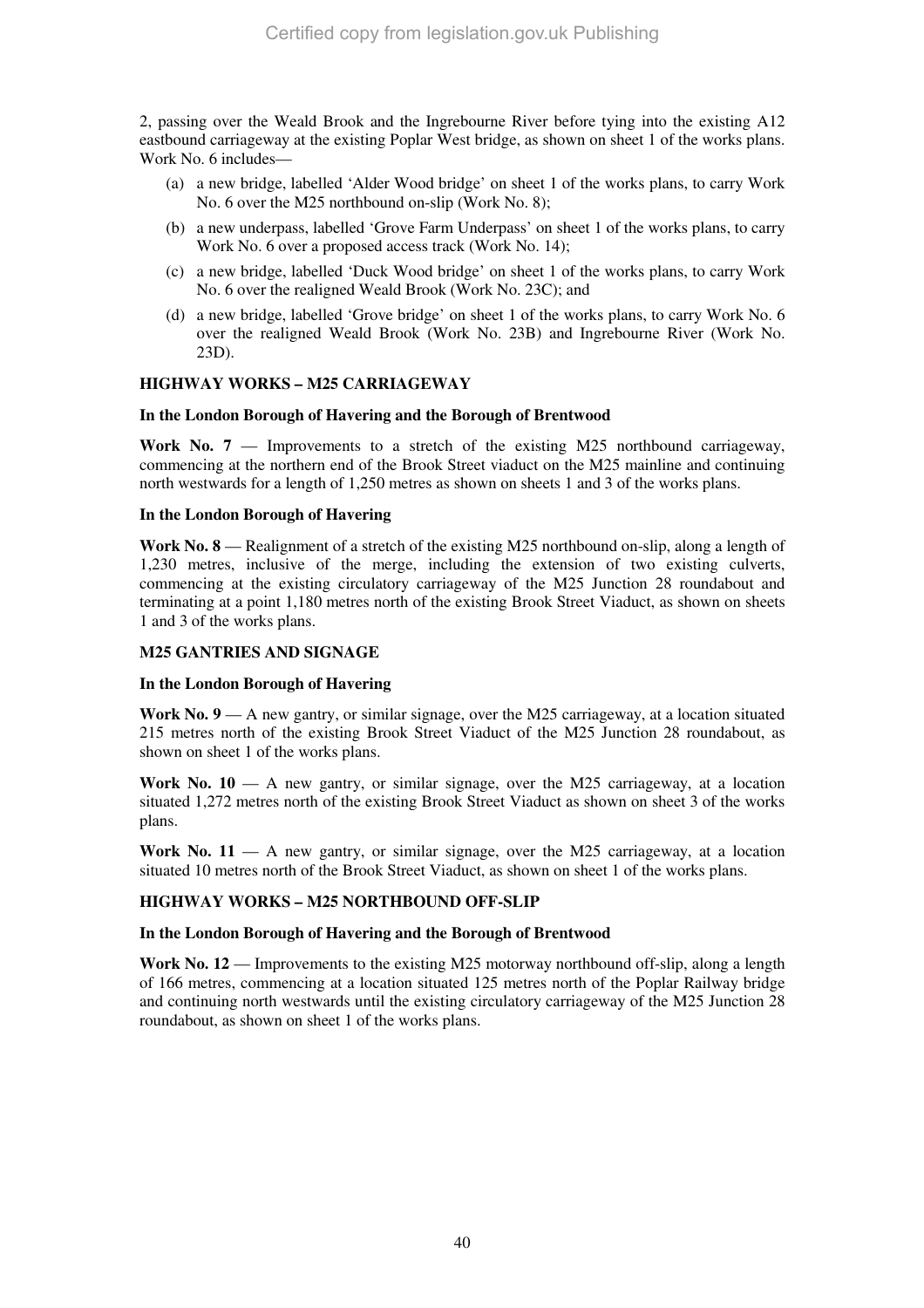#### **OTHER HIGHWAYS, PUBLIC RIGHTS OF WAY AND PRIVATE MEANS OF ACCESS**

#### **In the London Borough of Havering**

**Work No. 13** — A new private means of access, 600 metres in length, commencing at Work No. 19B and continuing in a north westerly direction, along the outer alignment of Work No. 6 and terminating in a north-eastwards and, separately, north-westwards direction at a location south of Work No. 24A and west of the proposed Duck Wood bridge, as shown on sheet 1 of the works plans.

**Work No. 14** — A new private means of access 519 metres in length, commencing at a point situated 100 metres north of the existing Grove Farm access, passing through the proposed Grove Farm Underpass (Work No. 6) and terminating 125 metres north of the aforementioned Underpass in a westwards and, separately, southwards direction, as shown on sheets 1 and 3 of the works plans. Work No. 14 includes a secondary section of private means of access, 30 metres in length and branching westwards from a location to the northwest of the proposed Grove Farm Underpass (Work No. 6) and terminating in a northwards and, separately, westwards direction as shown on sheet 1 of the works plans.

**Work No. 15** — Alterations to the existing egress from Grove Farm, 87 metres in length, commencing at a point situated to the north west of the existing Grove Farm residential property and terminating at Work No. 2, as shown on sheet 1 of the works plans.

**Work No. 16** — Alterations to the existing access and egress serving land situated to the immediate north of the A12, commencing at a new junction with the new private means of access (Work No. 19A), at a point situated 42 metres from the junction of the aforementioned new private means of access and the A12, and continuing northwards for a distance of 35 metres in length as shown on sheet 1 of the works plans.

#### **EARTH WORKS**

#### **In the London Borough of Havering**

**Work No. 17 —** Not used

**Work No. 18** — Construction of an environmental bund over an area of land 25,565 square metres in area, situated alongside the new loop road (Work No. 6) and to the north of Work No. 19B as shown on sheet 1 of the works plans.

#### **DRAINAGE WORKS**

#### **In the London Borough of Havering**

**Work No. 19A** — A new private means of access, 290 metres in length, commencing at a new junction with the A12 eastbound carriageway situated at a location lying 50 metres to the east of the existing access to Maylands Golf Course and terminating at Work No. 19B, as shown on sheet 1 of the works plans.

**Work No. 19B** — A new attenuation pond, together with associated private means of access and drainage facilities, 2,600 square metres in area, and situated at a location to the north of Work No. 2 and west of Work No. 6, as shown on sheet 1 of the works plans.

**Work No. 20A** — A new private means of access, 65 metres in length, commencing at a location situated 110 metres south west of Duck Wood bridge and terminating at Work No. 20B, as shown on sheet 1 of the works plans.

**Work No. 20B** — A new attenuation pond, together with associated private means of access and drainage facilities, 7,000 square metres in area, and situated at a location to the west of the Weald Brook, as shown on sheet 1 of the works plans.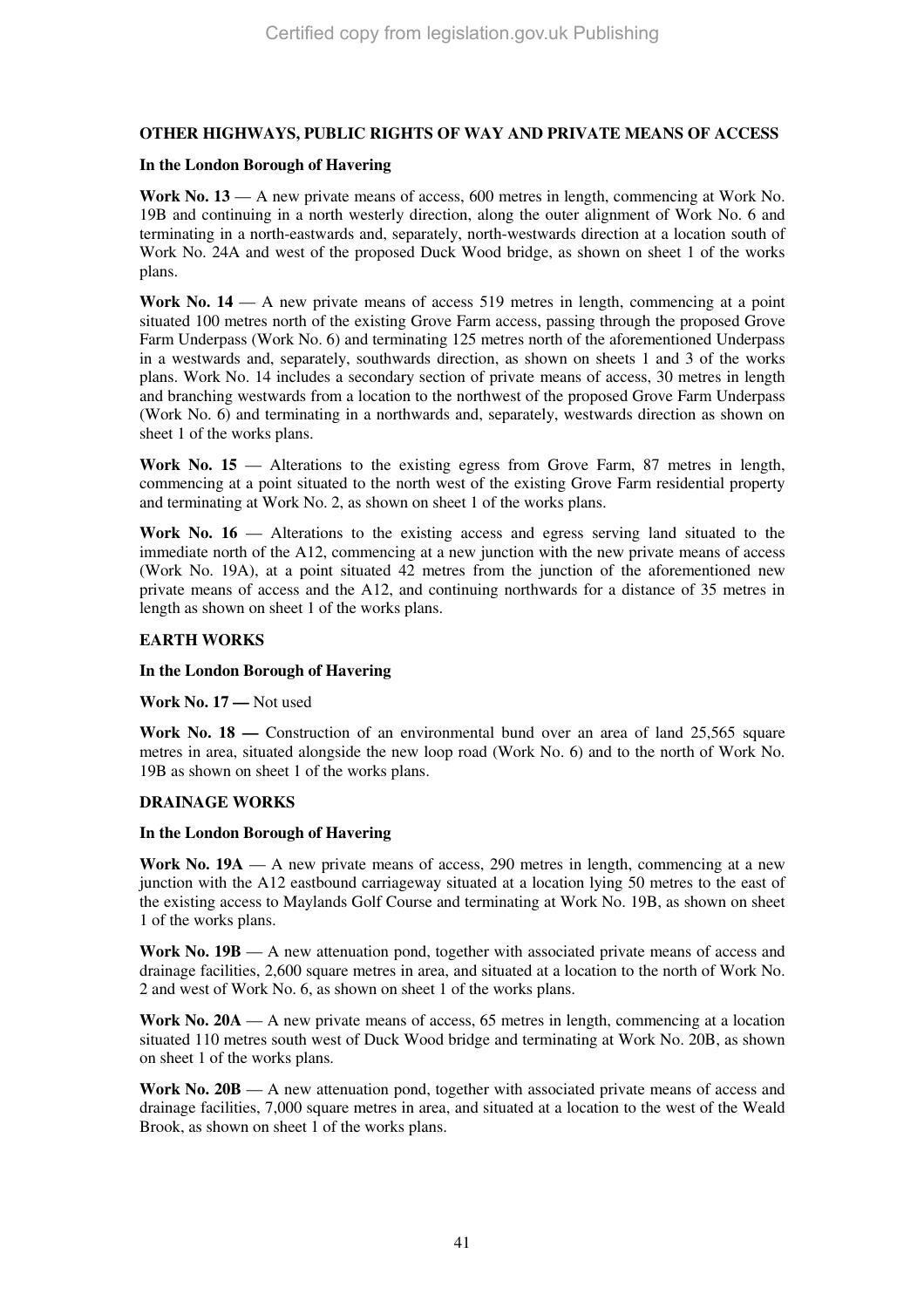**Work No. 21A** — A new private means of access, 40 metres in length, commencing at a location situated 30 metres south of Grove Farm Underpass and terminating at Work No. 20B as shown on sheet 1 of the works plans.

**Work No. 21B** — A new attenuation pond, together with associated private means of access and drainage facilities, 4,200 square metres in area, and situated at a location to the north east of the Weald Brook, as shown on sheet 1 of the works plans.

**Work No. 22** — A new drainage outfall pipe, 50 metres in length, between Work No. 21B and Weald Brook, as shown on sheet 1 of the works plans.

#### **REALIGNMENT OF WATERCOURSES**

#### **In the London Borough of Havering**

**Work No. 23A** — Realignment of a stretch of the Weald Brook, along a length of85 metres, commencing at a location situated to the immediate east of Work No. 20B as shown on sheet 1 of the works plans.

**Work No. 23B** — Realignment of a stretch of the Weald Brook, along a length of 250 metres, commencing at a location situated within the proposed loop road (Work No. 6), and passing beneath Work No. 2 at the location of the proposed new Maylands bridge and beneath Work No. 6 at the location of the proposed Grove bridge, as shown on sheet 1 of the works plans.

**Work No. 23C** — Realignment of a stretch of the Weald Brook, along a length of 40 metres, at a location situated beneath Work No. 6 at the location of the proposed Duck Wood bridge, as shown on sheet 1 of the works plans.

**Work No. 23D** — Realignment of a stretch of the Ingrebourne River, along a length of 200 metres, commencing at a point situated north of the A12 (Work No. 1), beneath the proposed Grove bridge on Work No. 6, and terminating at the location of the Grove Culvert extension, proposed as part of Work No. 2, as shown on sheet 1 of the works plans.

#### **ENVIRONMENTAL MITIGATION AND COMPENSATION**

#### **In the London Borough of Havering**

**Work No. 24A** — A new flood compensation area, 2,100 square metres in area, and situated to the immediate northwest of Work No. 6, as shown on sheets 1 and 3 of the works plans.

**Work No. 24B** — A new flood compensation area, 7,800 square metres in area, and situated within the proposed loop road (Work No. 6), to the west of the realigned Weald Brook (Works Nos. 23A and 23B), as shown on sheet 1 of the works plans.

**Work No. 25** — Environmental works, including the construction of ecological compensation areas, 90,000 square metres in area, on land situated to the west and northwest of Work No. 6, as shown respectively on sheets 1 and 3 of the works plans.

**Work No. 26** — A new ecological mitigation area, 3,500 square metres in area, on land situated between Work No. 2 and Work No. 6, as shown on sheet 1 of the works plans.

Work No. 27 — A new pond, for environmental mitigation purposes, 500 square metres in area, and situated at a location to the north of Work No. 28 as shown on sheet 3 of the works plans.

Work No. 28— A new pond, for environmental mitigation purposes, 500 square metres in area, and situated at a location to the south of Work No. 27 and west of Work No. 24A as shown on sheet 3 of the works plans.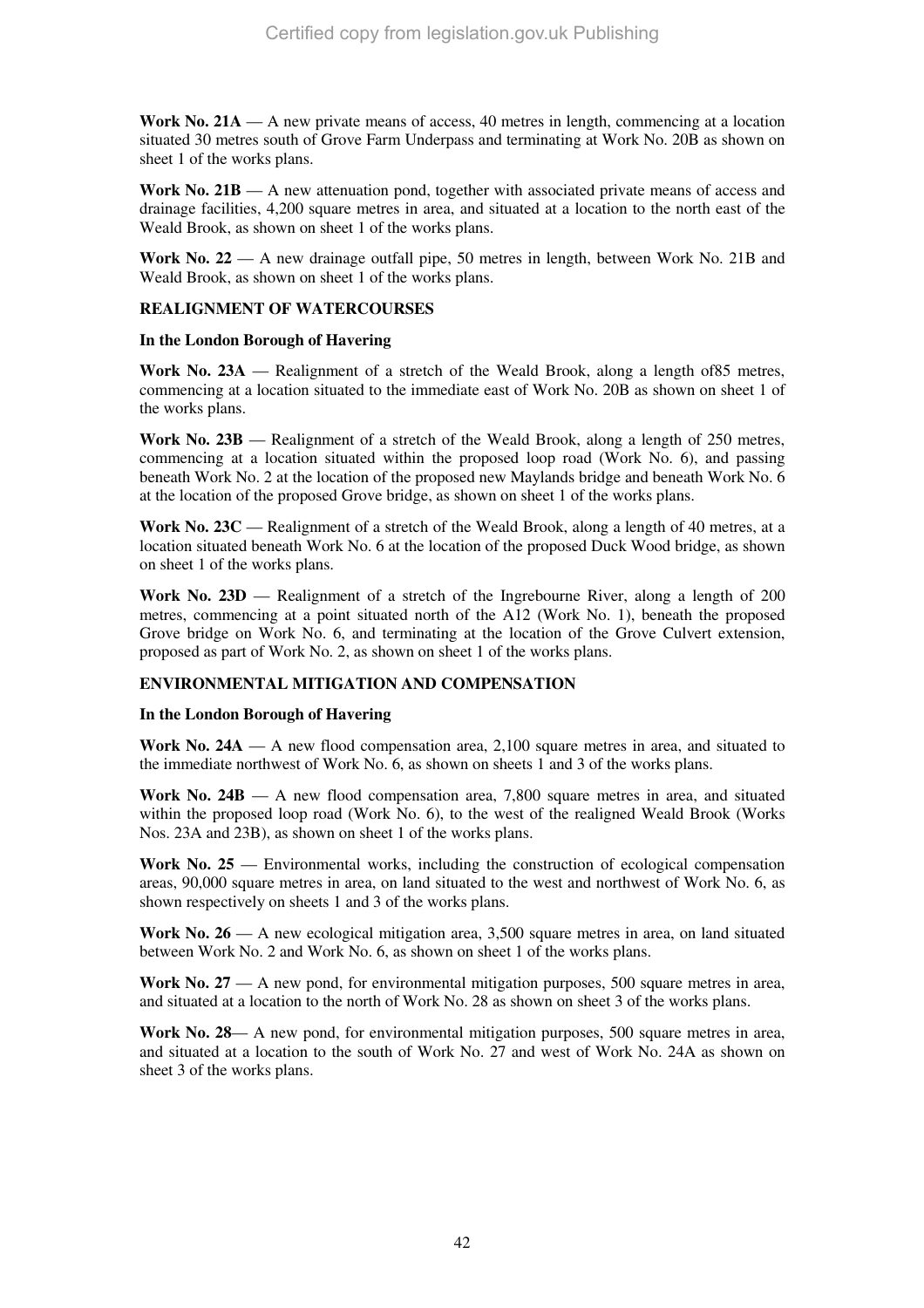#### **UTILITIES**

#### **In the London Borough of Havering**

**Work No. 29** — Diversion of an existing underground Cadent high pressure (33bar) gas pipeline, through installation of a new underground high pressure (33bar) gas pipeline, 860 metres in length, commencing at a point situated west of Weald Brook and south of the A12 (Work No. 1) and terminating north of Work No. 24A as shown on sheets 1 and 3 of the works plans.

**Work No. 30** — Diversion underground of an existing UKPN 11 kV overhead electric line, 890 metres in length, commencing at a point situated at the existing UKPN sub-station north of the existing Grove Farm access as shown on sheet 1 of the works plans and terminating adjacent to the southern proposed culvert extension to the west of the M25 northbound carriageway as shown on sheet 3 of the works plans.

**Work No. 31** — Works associated with the provision of ducting and cabling between the proposed new gantry (Work No. 10) and the existing motorway communications cabinet on the M25 northbound, situated at a location 825 metres northwards of the existing M25 Northbound on-slip at M25 Junction 28, as shown on sheet 3 of the works plans.

#### **ACCOMMODATION WORKS**

**Work No. 32** — Accommodation works to provide replacement facilities for Maylands Golf Course, over an area of land 54,578 square metres in area and situated at a location to the west of Work No. 29 as shown on sheets 1 and 3 of the works plans.

In connection with the construction of any of the works mentioned above, such ancillary development within the Order limits which does not give rise to any materially new or materially different environmental effects in comparison with those reported in the environmental statement, consisting of—

- (a) alteration of the layout of any street permanently or temporarily, including but not limited to increasing or reducing the width of the carriageway of any street by increasing or reducing the width of any kerb, footway, cycle track or verge within the street; and altering the level of any such kerb, footway, cycle track, or verge within the street;
- (b) works required for the strengthening, improvement, protection, repair, maintenance or reconstruction of any street;
- (c) works for the strengthening, alteration or demolition of any existing bridge, building or structure;
- (d) the remediation of any carriageway made redundant by the stopping up of any highway or means of access;
- (e) ramps, means of access (including private means of access), footpaths, footways, cycle tracks, non-motorised links and crossing facilities;
- (f) embankments, cuttings, viaducts, bridges, aprons, abutments, shafts, foundations, retaining walls, barriers (including road restraint, safety barriers), parapets, wing walls, new and replacement highway lighting, roadside signage, fencing and drainage works (including carrier drains, filter drains, outfalls, pumping stations, culverts headwalls, ditches, attenuation earthwork ditches, soakaways, pollution control devices, and catch pits);
- (g) the erection of highway boundary fencing, including gates, anti-dazzle fencing and the realignment of existing highway fencing;
- (h) street works, including breaking up or opening a street, or any sewer, drain or tunnel under it, and tunnelling or boring under a street;
- (i) works to place, alter, divert, relocate, remove or maintain street furniture, apparatus, services, plant and other equipment in a street, or in other land, including mains, sewers, drains, pipes, hydrants, cables, ducts and associated cabinets, CCTV, radar and traffic detection equipment and lights;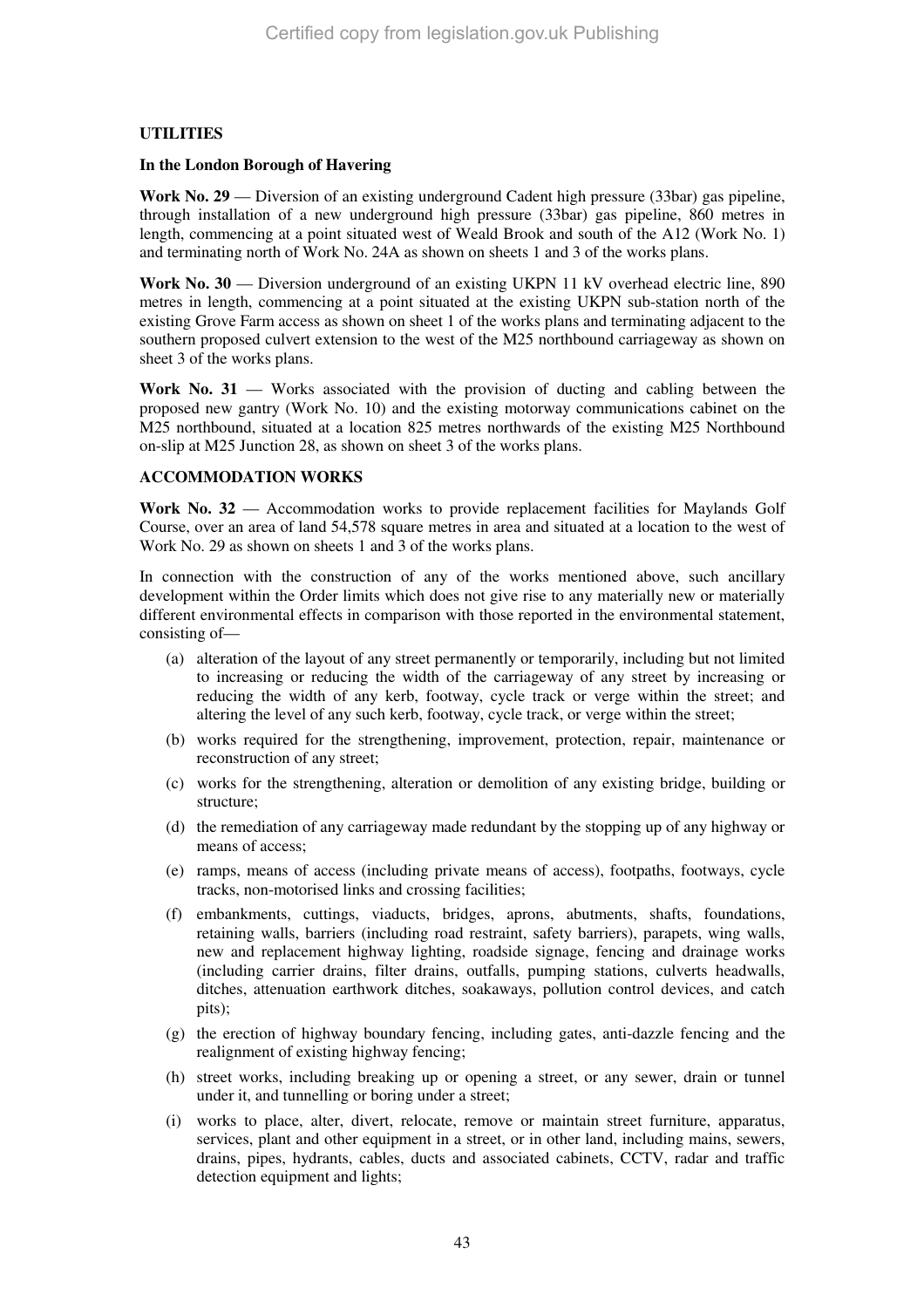- (j) works to alter the course of, or otherwise interfere with a watercourse;
- (k) landscaping, noise barriers, works associated with the provision of ecological mitigation, and other works to mitigate any adverse effects of the construction, maintenance or operation of the authorised development;
- (l) works for the benefit or protection of land affected by the authorised development;
- (m) site preparation works, site clearance (including fencing, vegetation removal, demolition of existing structures and the creation of alternative footpaths), earthworks (including soil stripping and storage and site levelling) and remediation of any contamination;
- (n) the felling of trees and hedgerows;
- (o) the establishment of construction compounds and working sites, storage areas, temporary vehicle parking, construction fencing, hoarding and perimeter enclosure, security fencing, construction-related buildings, welfare facilities, temporary worker accommodation facilities for vehicle recovery crew, vehicle recovery, construction lighting, haulage roads; borrow pits and other buildings, machinery, apparatus, works and conveniences;
- (p) the provision of other works including pavement works, carriageway surfacing, kerbing and paved areas works, signing, signals, the modification or demolition of existing gantries, new and replacement highway safety barriers, road markings, traffic management measures including temporary roads, temporary earthworks and construction site accesses and such other works as are associated with the construction of the authorised development; and
- (q) such other works, working sites storage areas, works of demolition or works of whatever nature, as may be necessary or expedient for the purposes of, or for purposes associated with or ancillary to, the construction, operation or maintenance of the authorised development.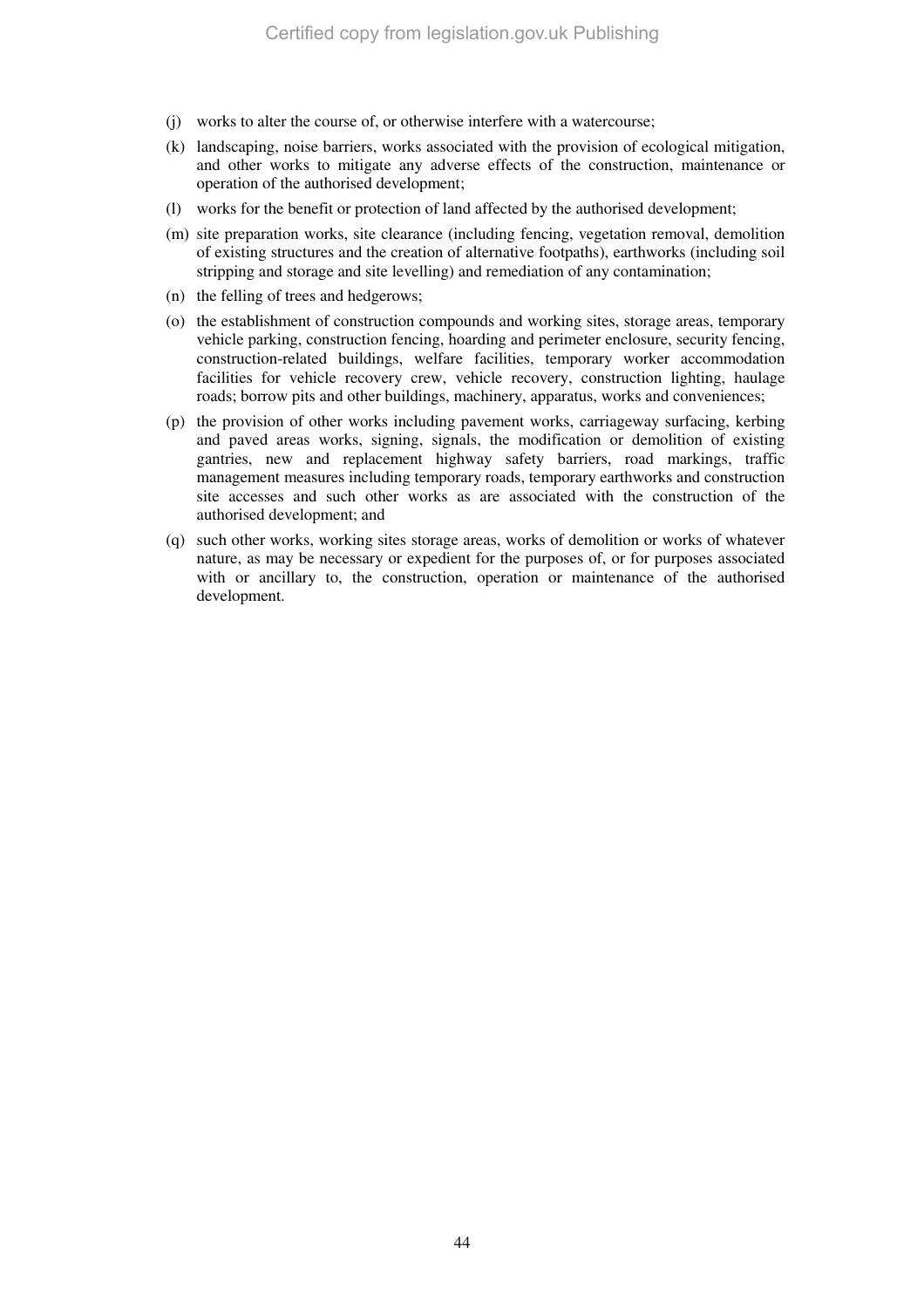# SCHEDULE 2 Article 3 REQUIREMENTS

### PART 1

### REQUIREMENTS

#### **Interpretation**

**1.** In this Schedule—

"completed" in relation to a relevant part of the authorised development means the relevant part of the authorised development is completed and fully open to traffic and "completion" is to be construed accordingly;

"contaminated land" has the same meaning as in section 78A (preliminary) of the Environmental Protection Act 1990(**a**);

"European protected species" has the same meaning as in regulations 42 (European protected species of animals) and 46 (European protected species of plants) of the Conservation of Habitats and Species Regulations 2017(**b**);

"Ground Investigation Report" means the document of that description certified by the Secretary of State as the Ground Investigation Report for the purposes of this Order;

"HEMP" means the Handover Environmental Management Plan;

"LEMP" means the Landscape and Ecology Management and Monitoring Plan;

"Manual of Contract Documents for Highway Works" means the document of that name published electronically by or on behalf of the strategic highway authority for England or any equivalent replacement published for that document;

"nationally protected species" means any species protected under the Wildlife and Countryside Act 1981(**c**);

"Outline Arboricultural Method Statement" means the document of that description certified by the Secretary of State as the Outline Arboricultural Method Statement for the purposes of this Order;

"Outline CEMP" means the document of that description certified by the Secretary of State as the Outline Construction Environmental Management Plan for the purposes of this Order;

"Outline Archaeological Management Plan" means the document of that description certified by the Secretary of State as the Outline Archaeological Management Plan for the purposes of this Order;

"Outline LEMP" means the document of that description certified by the Secretary of State as the Outline Landscape and Ecology Management and Monitoring Plan for the purposes of this Order;

"Outline Traffic Management Plan" means the document of that description certified by the Secretary of State as the Outline Traffic Management Plan for the purposes of this Order;

"Preliminary Environmental Design" means the document of that description certified by the Secretary of State as the Preliminary Environmental Design for the purposes of this Order; and

-

<sup>(</sup>**a**) 1990 c. 43. Section 78A was inserted by section 57 of the Environment Act 1995 (c. 25) and amended by section 86(2) of the Water Act 2003 (c. 37).

<sup>(</sup>**b**) S.I. 2017/1012.

<sup>(</sup>**c**) 1981 c. 69.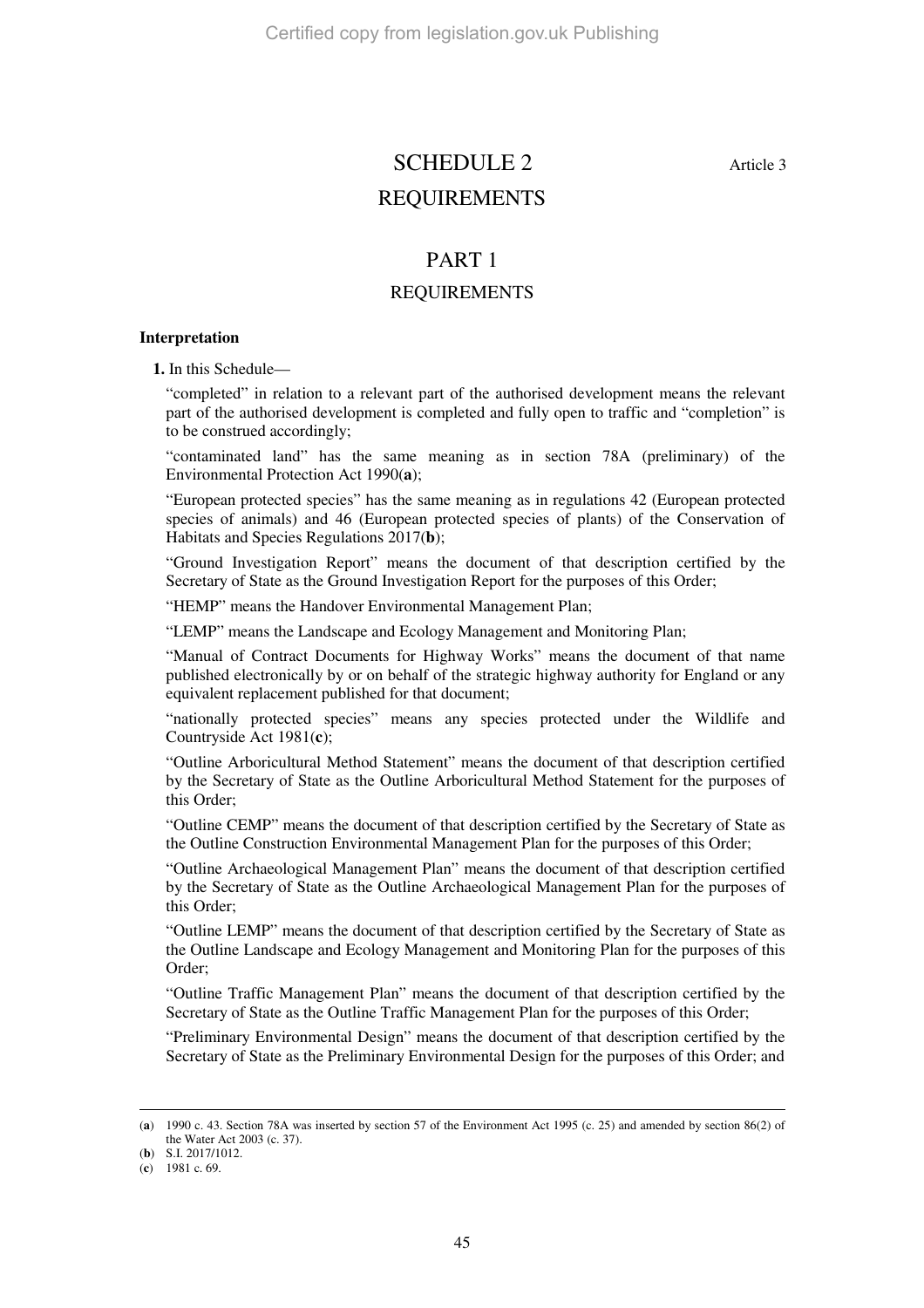"REAC" means the document of that description certified by the Secretary of State as the Register of Environmental Actions and Commitments for the purposes of this Order.

#### **Time limits**

**2.** The authorised development must commence no later than the expiration of 5 years beginning with the date that this Order comes into force.

#### **Detailed design**

**3.**—(1) The authorised development must be designed in detail and carried out so that it is compatible with the preliminary scheme design shown on the engineering drawings and sections and the report mentioned in sub-paragraph (3), unless otherwise agreed in writing by the Secretary of State, provided that the Secretary of State is satisfied that any amendments to the engineering drawings and sections showing departures from the preliminary scheme design (arising from the report or otherwise) would not give rise to any materially new or materially different environmental effects in comparison with those reported in the environmental statement.

(2) Where amended details are approved by the Secretary of State under sub-paragraph (1), those details are deemed to be substituted for the corresponding engineering drawings and sections and the undertaker must make those amended details available online for inspection by members of the public.

(3) The report mentioned in sub-paragraph (1), is a report to be prepared by the undertaker of its findings following a review of the design of the bridges and structures of the authorised development; the review to be carried out in consultation with the relevant planning authority and the relevant highway authority.

#### **Construction Environmental Management Plan**

**4.**—(1) No part of the authorised development is to commence until a CEMP, in accordance with the Outline CEMP, for that part has been submitted to and approved in writing by the Secretary of State, following consultation by the undertaker with the relevant planning authority, relevant highway authority and the Environment Agency to the extent that it relates to matters relevant to its functions.

(2) The CEMP must be written in accordance with ISO14001 and, so far as is relevant to that part of the authorised development, must be in accordance with the relevant mitigation measures set out in the REAC, and must include the following management plans—

- (a) pollution prevention plan;
- (b) dust noise and nuisance management plan;
- (c) ecological habitats and species plan;
- (d) invasive species management plan;
- (e) surface water management plan;
- (f) contaminated land management plan;
- (g) soil handling management plan;
- (h) material management plan;
- (i) site waste management plan;
- (j) material, waste storage and refuelling plan;
- (k) energy and resource use management plan;
- (l) emergency response plan; and
- (m) community engagement plan.

(3) The construction of the authorised development must be carried out in accordance with the approved CEMP.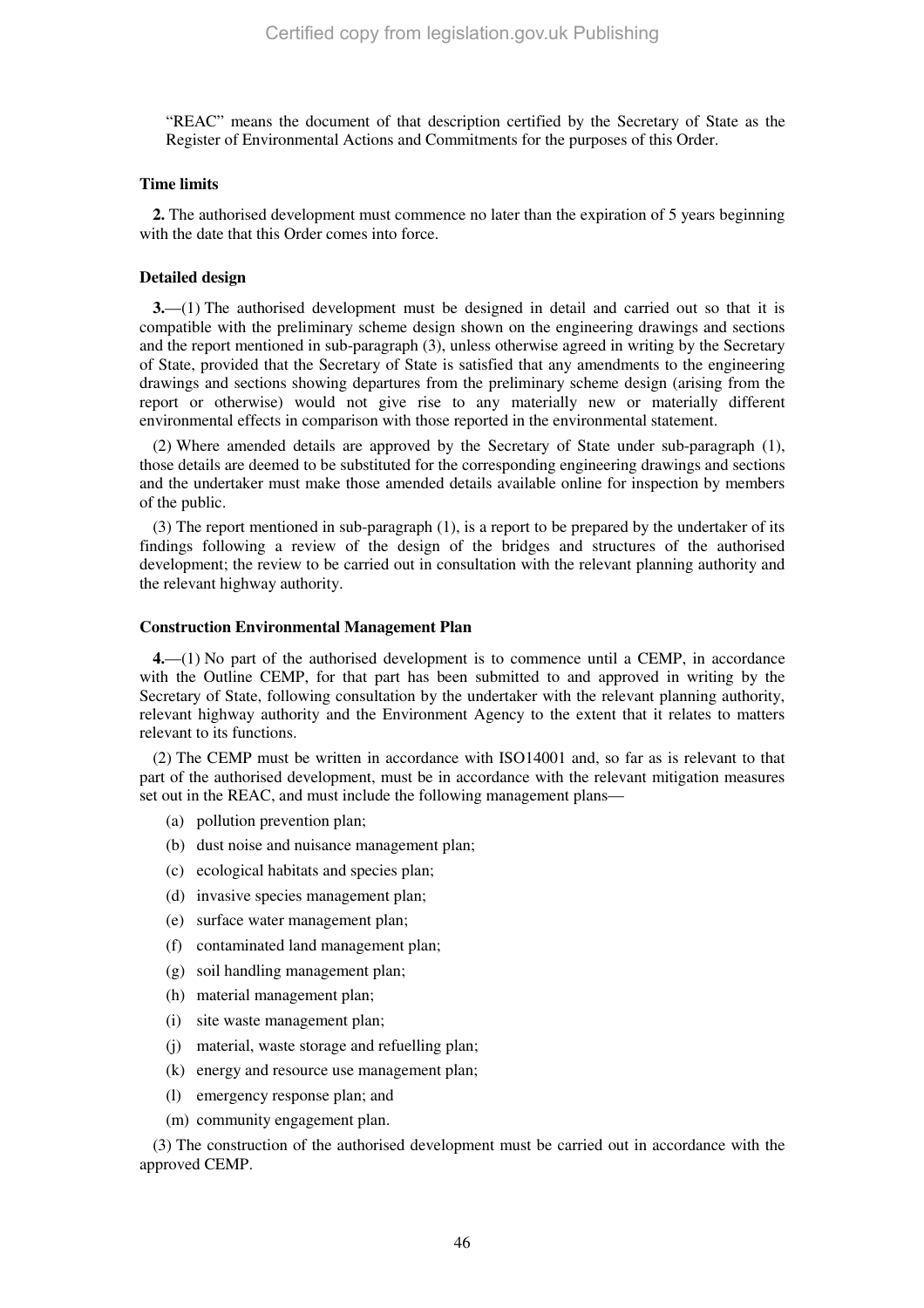(4) A HEMP must be developed and completed by the end of the construction, commissioning and handover stage of the authorised development, in accordance with the process set out in the approved CEMP.

(5) The authorised development must be operated and maintained in accordance with the **HEMP** 

#### **Landscaping**

**5.**—(1) The authorised development must be landscaped in accordance with a landscaping scheme and LEMP which set out details of all proposed hard and soft landscaping works and which has been submitted to and approved in writing by the Secretary of State, following consultation by the undertaker with the relevant planning authority, relevant highway authority and the Environment Agency on matters related to its functions.

(2) The landscaping scheme and LEMP must be in accordance with the relevant mitigation measures set out in the REAC and with the Preliminary Environmental Design and the Outline LEMP.

(3) The landscaping scheme prepared under sub-paragraph (1) must include details of—

- (a) location, number, species mix, size and planting density of any proposed planting;
- (b) cultivation, importing of materials and other operations to ensure plant establishment;
- (c) existing trees to be retained, with measures for their protection during the construction period;
- (d) proposed finished ground levels;
- (e) implementation timetables for all landscaping works; and
- (f) measures for the replacement, in the first available planting season, of any tree or shrub planted as part of the landscaping scheme that, within a period of 5 years after the completion of the part of the authorised development to which the relevant landscaping scheme relates, dies, becomes seriously diseased or is seriously damaged.

(4) All landscaping works must be carried out to a reasonable standard in accordance with the relevant recommendations of appropriate British Standards and other recognised codes of good practice.

#### **Contaminated land and groundwater**

**6.**—(1) In the event that contaminated land, including groundwater, is found at any time when carrying out the authorised development which was not previously identified in the environmental statement or in the Ground Investigation Report, it must be reported as soon as reasonably practicable to the Secretary of State, the relevant planning authority, relevant highway authority and the Environment Agency, and the undertaker must complete a risk assessment of the contamination in consultation with the relevant planning authority and the Environment Agency.

(2) Where the undertaker determines that remediation of the contaminated land is necessary, a written scheme and programme for the remedial measures to be taken to render the land fit for its intended purpose must be submitted to and approved in writing by the Secretary of State, following consultation by the undertaker with the relevant planning authority on matters related to its function and the Environment Agency.

(3) Remediation must be carried out in accordance with the approved scheme.

#### **Protected species**

**7.**—(1) No part of the authorised development is to commence until for that part, final preconstruction survey work has been carried out to establish whether European or nationally protected species are present on any of the land affected or likely to be affected by that part of the relevant works, or in any of the trees and shrubs to be lopped or felled as part of the relevant works.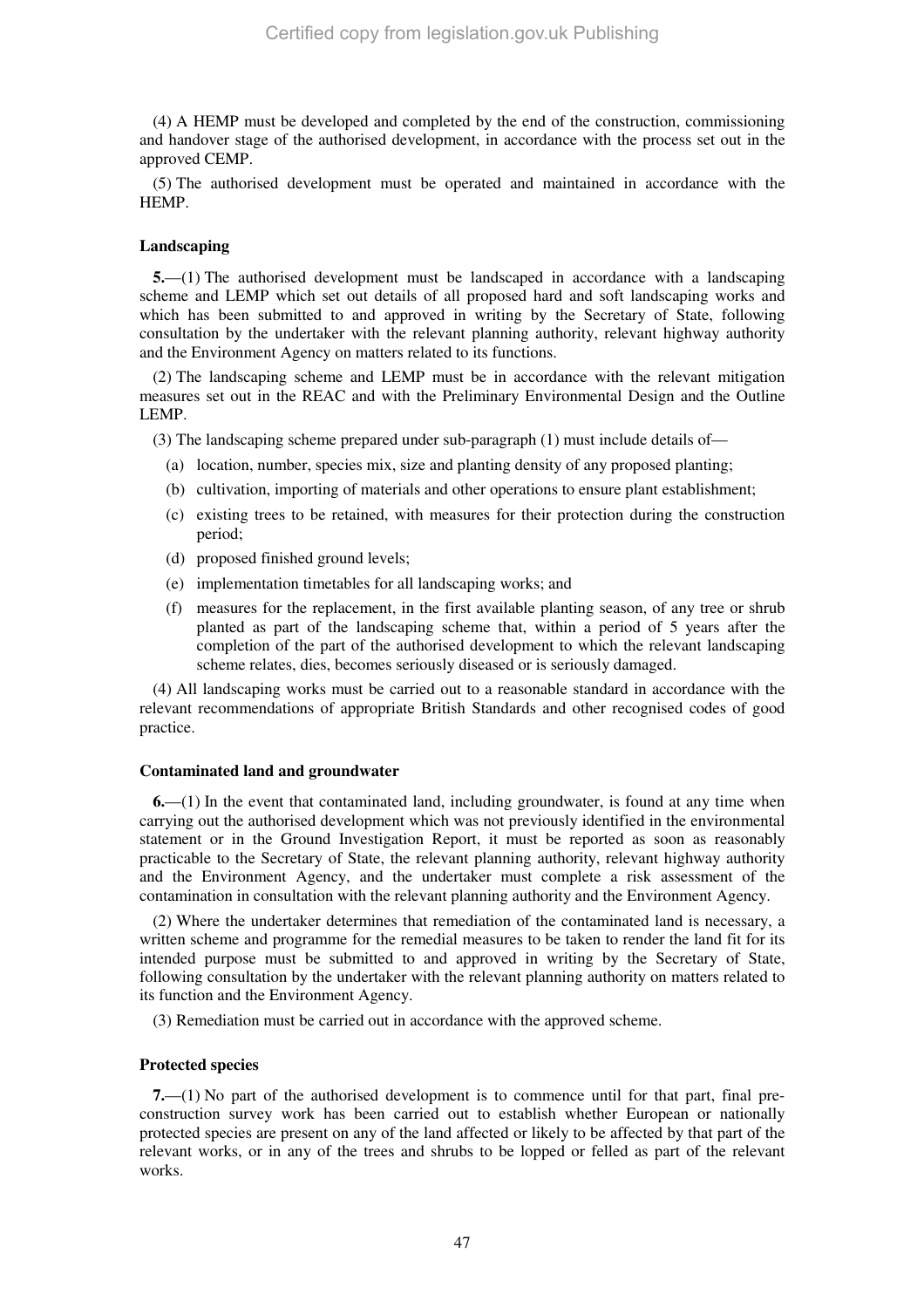(2) Following pre-construction survey work or at any time when carrying out the authorised development, where—

- (a) a protected species is shown to be present, or where there is a reasonable likelihood of it being present:
- (b) application of the relevant assessment methods used in the environmental statement show that a significant effect is likely to occur which was not previously identified in the environmental statement; and
- (c) that effect is not addressed by any prior approved scheme of protection and mitigation established in accordance with this paragraph,

the relevant parts of the relevant works must cease until a scheme of protection and mitigation measures has been submitted to and approved in writing by the Secretary of State.

(3) The undertaker must consult with Natural England on the scheme referred to in subparagraph (2) prior to submission to the Secretary of State for approval, except where a suitably qualified and experienced ecologist, holding where relevant and appropriate a licence relating to the species in question, determines that the relevant works do not require a protected species licence.

(4) The relevant works under sub-paragraph (2) must be carried out in accordance with the approved scheme, unless otherwise agreed by the Secretary of State after consultation by the undertaker with Natural England, and under any necessary licences.

#### **Surface and foul water drainage**

**8.**—(1) No part of the authorised development is to commence until for that part written details of the surface and foul water drainage system, in accordance with the relevant mitigation measures set out in the REAC including means of pollution control, have been submitted and approved in writing by the Secretary of State following consultation by the undertaker with the relevant planning authority and relevant highway authority on matters related to its function.

(2) The surface and foul water drainage system must be constructed in accordance with the approved details, unless otherwise agreed in writing by the Secretary of State following consultation by the undertaker with the relevant planning authority on matters related to its function, and provided that the Secretary of State is satisfied that any amendments to the approved details would not give rise to any materially new or materially different environmental effects in comparison with those reported in the environmental statement.

#### **Archaeological remains**

**9.**—(1) No part of the authorised development is to commence until an archaeological management plan has been submitted to and approved in writing by the Secretary of State, following consultation by the undertaker with the relevant planning authority to the extent that it relates to matters relevant to its functions.

(2) The archaeological management plan must be in accordance with the Outline Archaeological Management Plan and reflect the relevant mitigation measures set out in the REAC.

(3) The authorised development must be carried out in accordance with the approved archaeological management plan referred to in sub-paragraph (1).

#### **Traffic management**

**10.**—(1) No part of the authorised development comprising the construction, alteration or improvement of the M25 or A12 is to commence until a traffic management plan for that part has been submitted to and approved in writing by the Secretary of State, following consultation by the undertaker with the relevant highway authority on matters related to its function.

(2) The traffic management plan prepared under sub-paragraph (1) must be in accordance with the Outline Traffic Management Plan and the relevant mitigation measures set out in the REAC.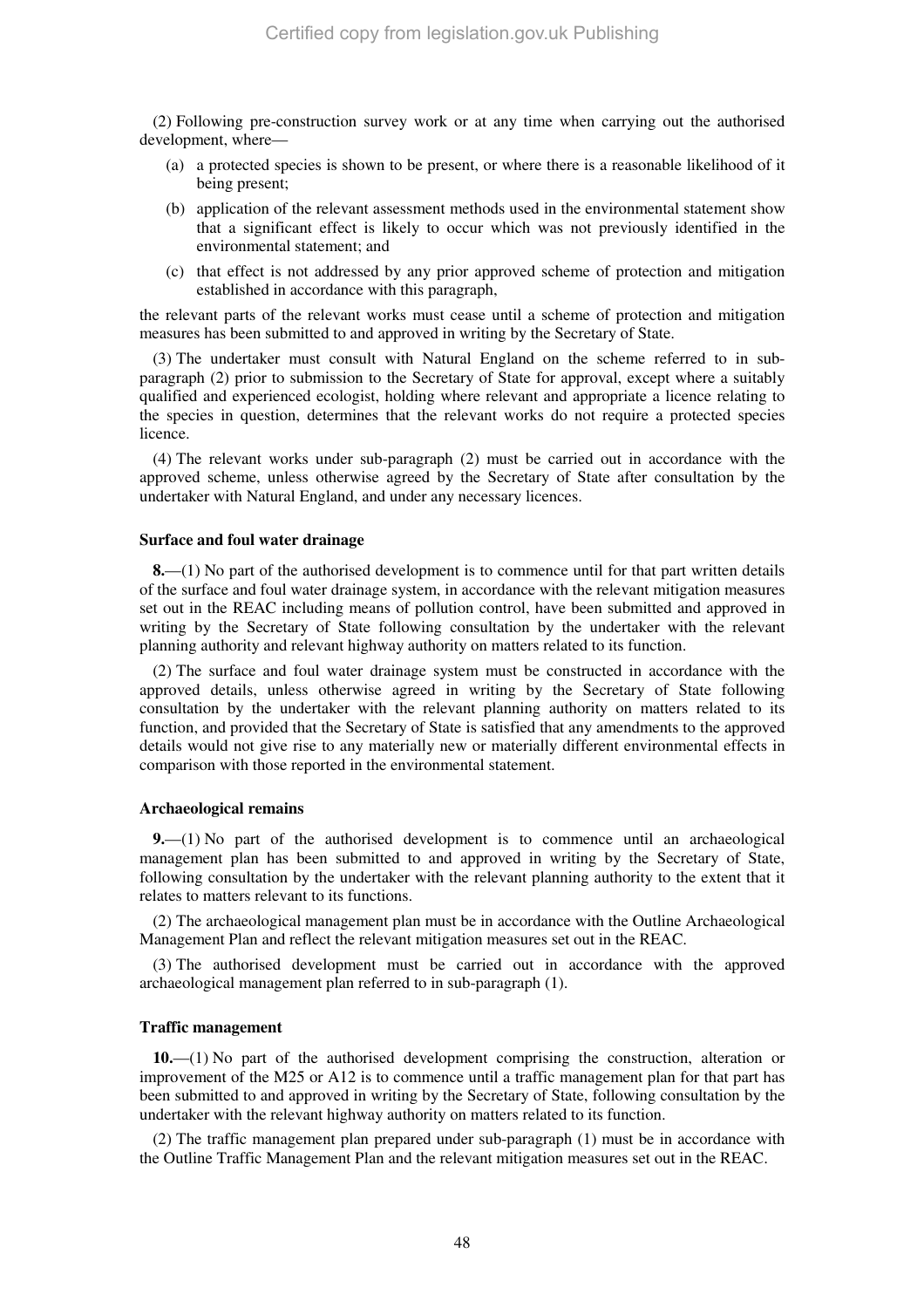(3) The authorised development must be constructed in accordance with the traffic management plan referred to in sub-paragraph (1).

#### **Trees**

**11.**—(1) No part of the authorised development is to commence until an arboricultural method statement has been submitted to and approved in writing by the Secretary of State, following consultation by the undertaker with the relevant planning authority to the extent that it relates to matters relevant to its functions.

(2) The arboricultural method statement must be in accordance with the Outline Arboricultural Method Statement and the relevant mitigation measures set out in the REAC.

(3) The authorised development must be carried out in accordance with the approved arboricultural method statement referred to in sub-paragraph (1).

#### **Approvals and amendments to approved details**

**12.** With respect to any requirement which requires the authorised development to be carried out in accordance with the details or schemes approved under this Schedule, the approved details or schemes are taken to include any amendments that may subsequently be approved in writing by the Secretary of State.

#### **Fencing**

**13.**—(1) Any permanent and temporary fencing and other means of enclosure for the authorised development must be constructed and installed in accordance with Manual of Contract Documents for Highway Works maintained by or on behalf for the undertaker except where any departures from that manual are agreed in writing by the Secretary of State in connection with the authorised development, following consultation by the undertaker with the relevant highways authority to the extent that it relates to matters relevant to its function.

(2) No part of the new loop road forming Work No. 6 or the new A12 eastbound off-slip forming Work No. 2 is to be opened for traffic until any appropriate measures for the control of deer, including deer fencing, identified following consultation with the relevant planning authority and relevant highway authority on matters related to its function has been installed.

#### **Operation of M25 Junction 28 Roundabout**

**14.**—(1) No part of the new loop road forming Work No. 6 is to be opened for traffic until a plan for the M25 Junction 28 roundabout containing details of the proposed operation of traffic signal timings or such other related measures as may be reasonably practicable to prevent any increase in delays for traffic on the A1023 Brook Street entering the M25 Junction 28 roundabout arising as a result of the authorised development has been submitted to and approved in writing by the Secretary of State, following consultation with the highway authorities within the Order limits.

(2) The authorised development must be operated in accordance with the approved plan referred to in sub-paragraph (1) or such amended plan following consultation with the highway authorities within the Order limits.

#### **Maylands Golf Course accommodation works**

**15.** Accommodation works to provide replacement facilities for Maylands Golf Course forming Work No. 32 must be undertaken and available for use prior to the opening to traffic of the new loop road forming Work No. 6.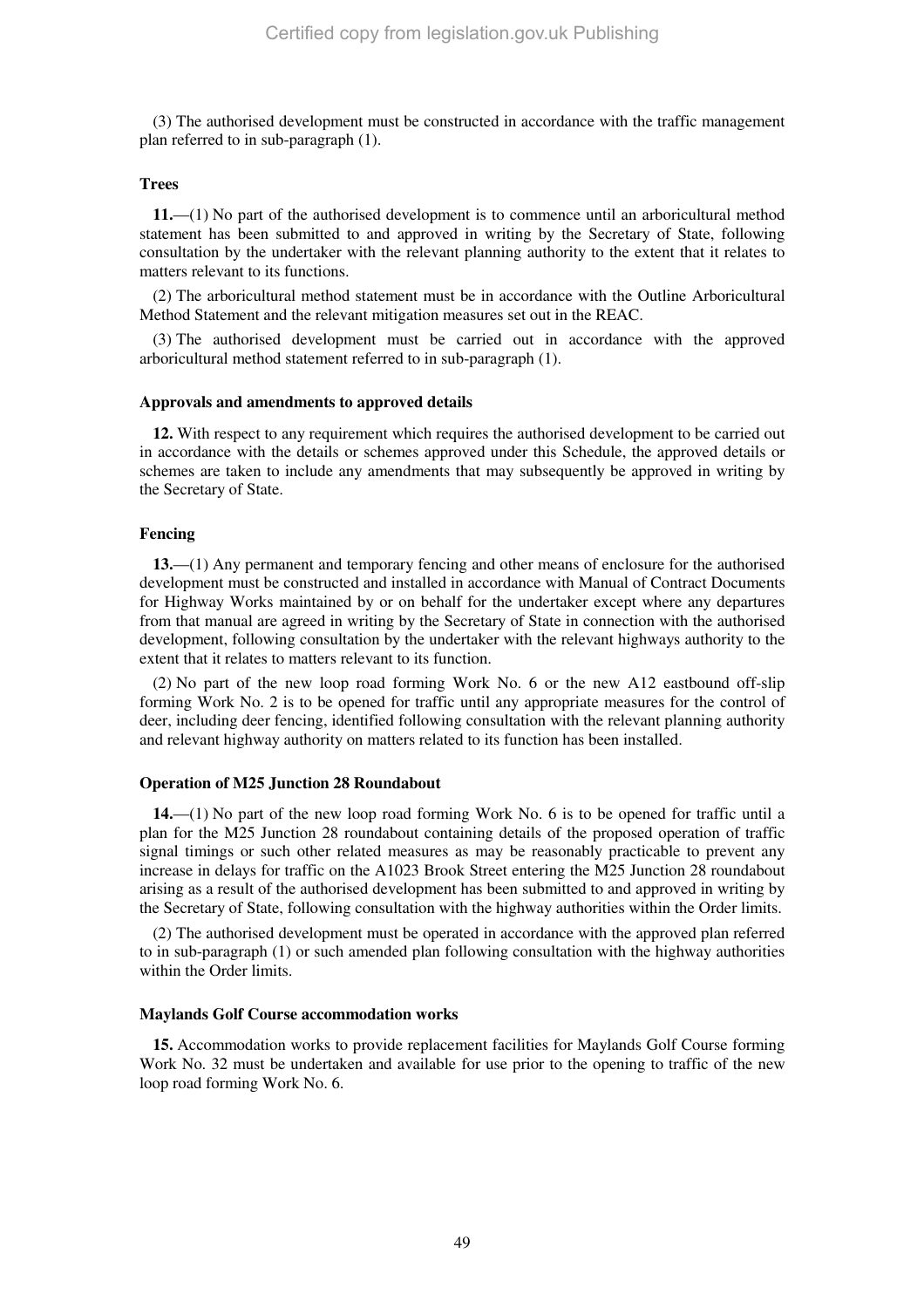#### **Grove Farm**

**16.**—(1) No part of the authorised development is to commence until a site-specific plan for Grove Farm has been submitted to and approved in writing by the Secretary of State in consultation with Transport for London and the London Borough of Havering.

(2) The site-specific plan must include:

- (a) details of the planting, visual screen to be installed, and any other mitigation deemed necessary for the boundary to the new A12 eastbound off-slip forming Work No. 2; and
- (b) details of the egress route forming Work No. 15 onto the new A12 eastbound off-slip forming Work No. 2.

(3) The authorised development must be constructed in accordance with the site-specific plan referred to in sub-paragraph (1).

#### **Non-motorised users' route**

**17.** No part of the new loop road forming Work No. 6 may be opened for traffic until:

- (a) a scheme or agreement to secure the full non-motorised users' route between Harold Hill and Brentwood has been submitted to and approved in writing by the Secretary of State in consultation with the relevant highway authorities and relevant planning authorities; and
- (b) the junction section of the non-motorised users' route within the Order limits has been delivered.

#### **Code of construction practice**

**18.** —(1) No part of the authorised development may commence until a code of construction practice has been submitted to and approved in writing by the Secretary of State in consultation with Transport for London and the relevant planning authorities.

(2) The authorised development must be carried out in accordance with the approved code of construction practice.

#### **Gardens of Peace Muslim Cemetery**

**19.**—(1) No part of Work No. 29 is to commence within plot nos. 1/8a and 1/8 until a sitespecific construction plan has been submitted to and approved in writing by the Secretary of State following consultation with the Gardens of Peace Muslim Cemetery and Cadent.

(2) Work No. 29 within plot nos. 1/8a and 1/8 must be constructed in accordance with the approved site-specific plan referred to in sub-paragraph (1).

### PART 2

#### PROCEDURE FOR DISCHARGE OF REQUIREMENTS

#### **Applications made under requirements**

**20.**—(1) Where an application has been made to the Secretary of State for any consent, agreement or approval required by a requirement (including consent, agreement or approval in respect of part of a requirement) included in this Order, the Secretary of State must give notice to the undertaker of the decision on the application within a period of 8 weeks beginning with—

- (a) the day immediately following that on which the application is received by the Secretary of State;
- (b) the day immediately following that on which further information has been supplied by the undertaker under paragraph 21 (further information); or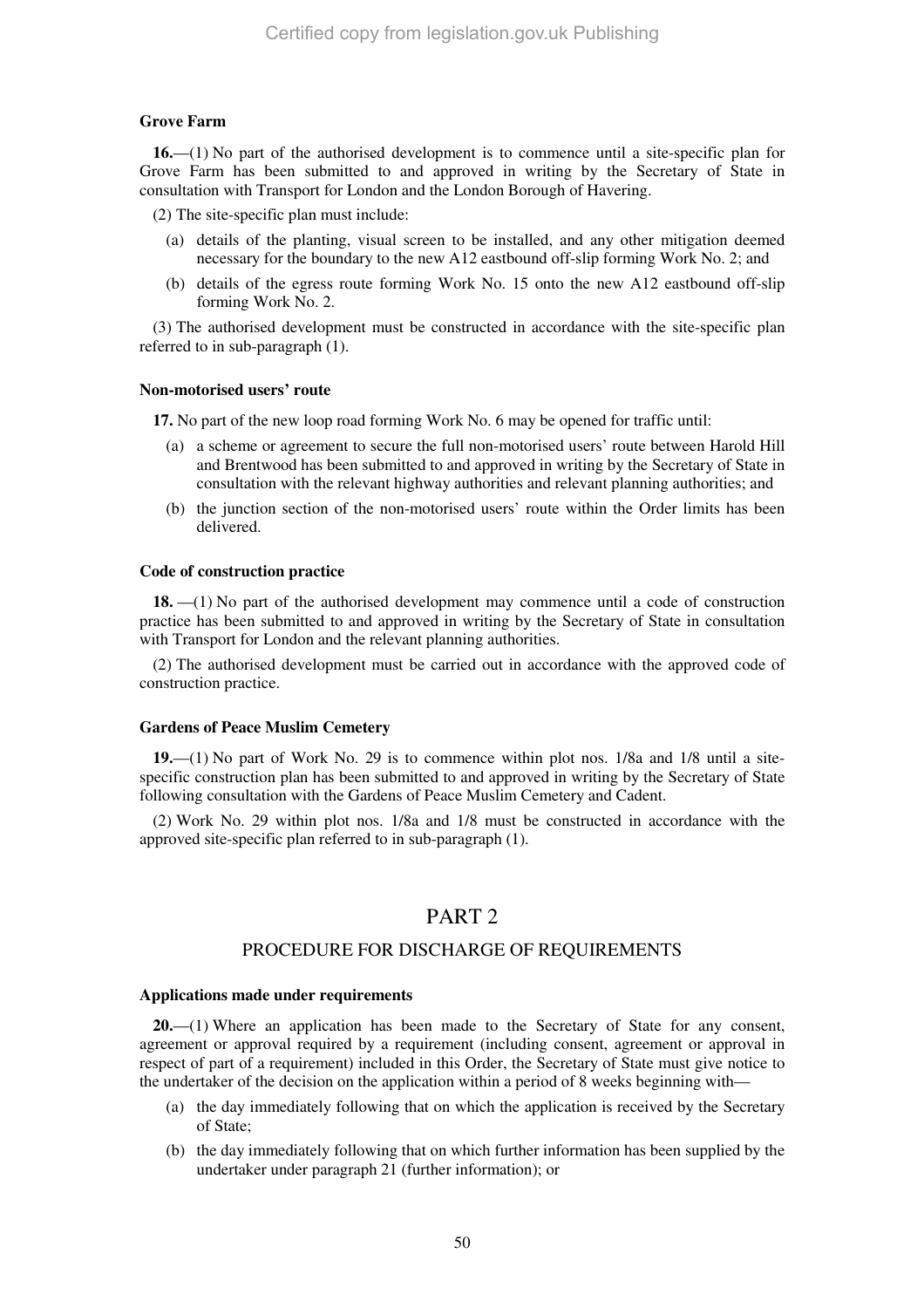(c) such longer period as may be agreed between the parties.

(2) Subject to sub-paragraph (3), in the event that the Secretary of State does not determine an application within the period set out in sub-paragraph (1), the Secretary of State is taken to have granted all parts of the application (without any condition or qualification) at the end of that period.

(3) Where—

- (a) an application has been made to the Secretary of State for any consent, agreement or approval required by a requirement included in this Order;
- (b) the Secretary of State does not determine such application within the period set out in sub-paragraph (1); and
- (c) the application is accompanied by a report from a body required to be consulted by the undertaker under the requirement that considers it likely that the subject matter of the application would give rise to any materially new or materially different environmental effects in comparison with those reported in the environmental statement,

the application is taken to have been refused by the Secretary of State at the end of that period.

#### **Further information**

**21.**—(1) In relation to any part of an application made under this Schedule, the Secretary of State has the right to request such further information from the undertaker as is necessary to enable the Secretary of State to consider the application.

(2) In the event that the Secretary of State considers such further information to be necessary, the Secretary of State must, within 21 business days of receipt of the application, notify the undertaker in writing specifying the further information required and (if applicable) to which part of the application it relates.

(3) In the event that the Secretary of State does not give such notification within that 21 day period the Secretary of State is deemed to have sufficient information to consider the application and is not subsequently entitled to request further information without the prior agreement of the undertaker.

(4) Where further information is requested under this paragraph in relation to part only of an application, that part is treated as separate from the remainder of the application for the purposes of calculating the time periods referred to in paragraph 20 (applications made under requirements) and in this paragraph.

(5) In this paragraph, "business day" means a day other than Saturday or Sunday, which is not Christmas Day, Good Friday or a bank holiday under section 1 (bank holidays) of the Banking and Financial Dealings Act 1971(**a**).

#### **Register of requirements**

**22.**—(1) The undertaker must, as soon as practicable following the making of this Order, establish and maintain in a form suitable for inspection by members of the public an online register of the documents to be certified under Schedule 10 and those requirements contained in Part 1 of this Schedule that provide for further approvals to be given by the Secretary of State.

(2) The register must set out in relation to each such requirement the status of the requirement, in terms of whether any approval to be given by the Secretary of State has been applied for or given, providing an electronic link to any document containing any approved details.

(3) The register must be maintained by the undertaker for a period of 3 years following completion of the authorised development.

-

<sup>(</sup>**a**) 1971 c. 80.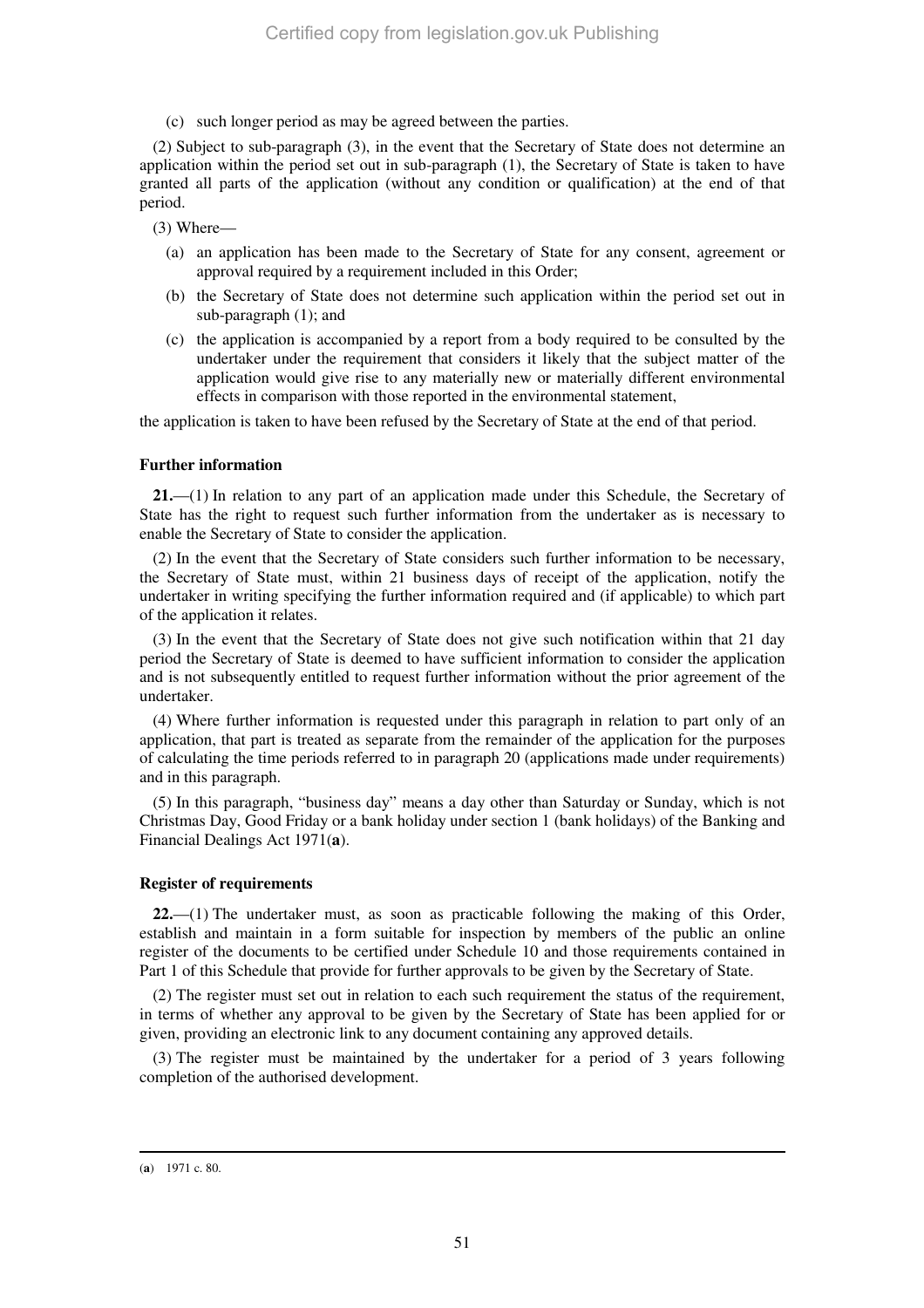#### **Anticipatory steps towards compliance with any requirement**

**23.** If before the coming into force of this Order, the undertaker or any other person has taken any steps that were intended to be steps towards compliance with any provision of Part 1 of this Schedule, those steps may be taken into account for the purpose of determining compliance with that provision if they would have been valid steps for that purpose had they been taken after this Order came into force.

#### **Details of consultation**

**24.** In relation to any provision of this Schedule requiring details to be submitted to the Secretary of State for approval following consultation by the undertaker with another party, the undertaker must provide such other party with not less than 42 days for any response to the consultation and thereafter the details submitted to the Secretary of State for approval must be accompanied by a summary report setting out the consultation undertaken by the undertaker to inform the details submitted including copies of any representations made by a consultee about the proposed application and the undertaker's response to those representations.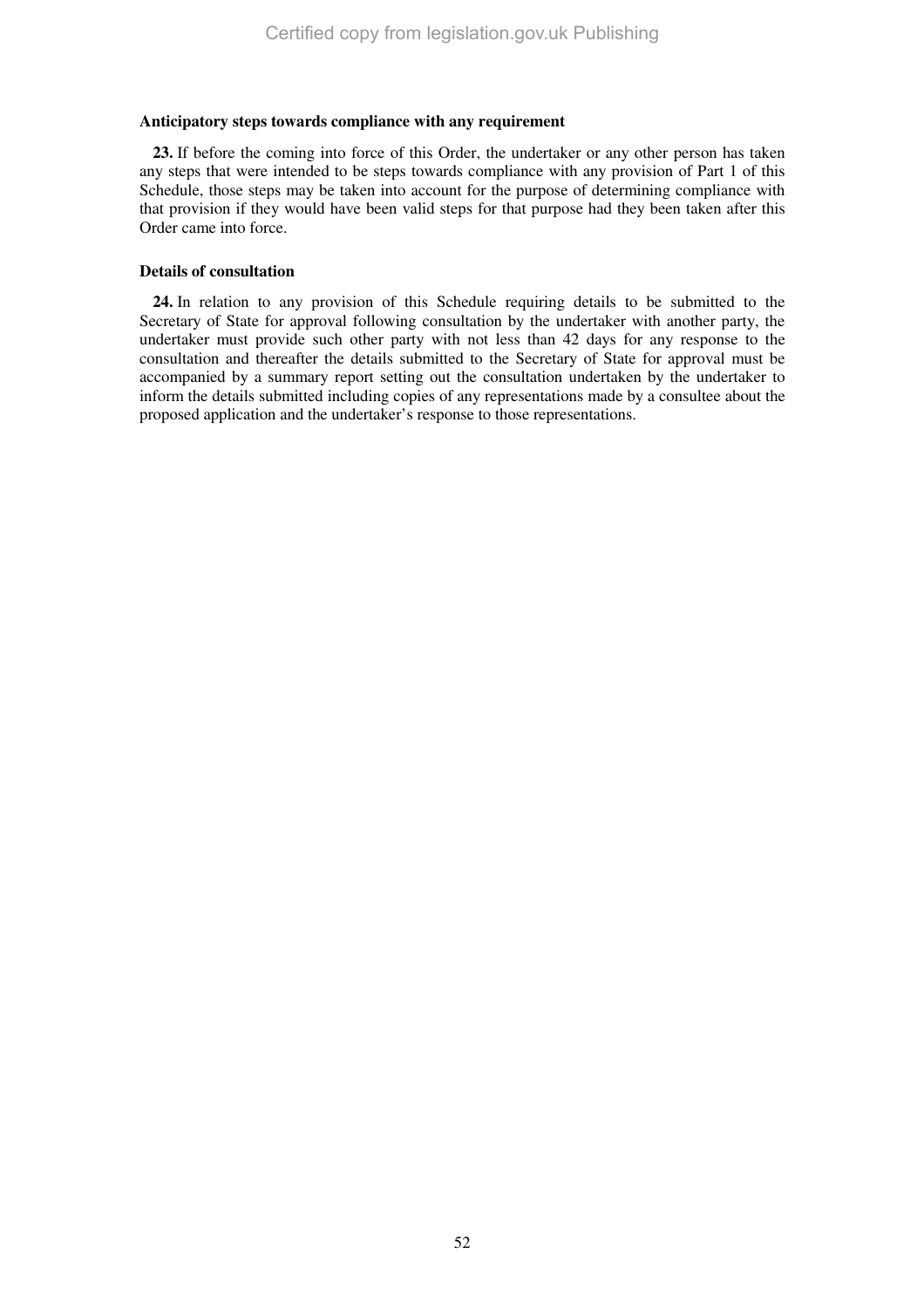### SCHEDULE 3 Article 15

### PERMANENT STOPPING UP OF STREETS

### PART 1

### HIGHWAYS TO BE STOPPED UP AND FOR WHICH A SUBSTITUTE IS TO BE PROVIDED

| (I)                           | (2)                                   | (3)               |
|-------------------------------|---------------------------------------|-------------------|
|                               |                                       |                   |
| Highway to be stopped up      | Extent of stopping up                 | New highway to be |
|                               |                                       | provided          |
| A12 Eastbound Off-Slip        | Between points 1/18 to 1/19 on sheet  | Work No. 2        |
| (including the non-           | 1 of the streets, rights of way and   |                   |
| segregated footway in the     | access plans                          |                   |
| verge)                        |                                       |                   |
| M25 Northbound On-Slip        | Between points 1/14 on sheet 1 to 3/3 | Work No. 8        |
|                               | on sheet 3 of the streets, rights of  |                   |
|                               | way and access plans                  |                   |
| Non-segregated footway in     | Between points 1/10 to 1/18 on sheet  | Work No. 2        |
| the verge of the existing A12 | 1 of the streets, rights of way and   |                   |
| <b>Eastbound Carriageway</b>  | access plans                          |                   |

### PART 2

### PRIVATE MEANS OF ACCESS TO BE STOPPED UP AND FOR WHICH A SUBSTITUTE IS TO BE PROVIDED

| (I)                            | (2)                             | (3)                           |
|--------------------------------|---------------------------------|-------------------------------|
| Private means of access to be  | Extent of stopping up           | New private means of access   |
| stopped up                     |                                 | to be substituted or provided |
| Private means of egress from   | At point A as shown on Sheet    | Work No. 15                   |
| Grove Farm                     | 1 of the streets, rights of way |                               |
|                                | and access plans                |                               |
| Private means of access to     | At point B as shown on Sheet    | Work No. 16                   |
| land situated to the immediate | 1 of the streets, rights of way |                               |
| north of the A12 Eastbound     | and access plans                |                               |
| Carriageway                    |                                 |                               |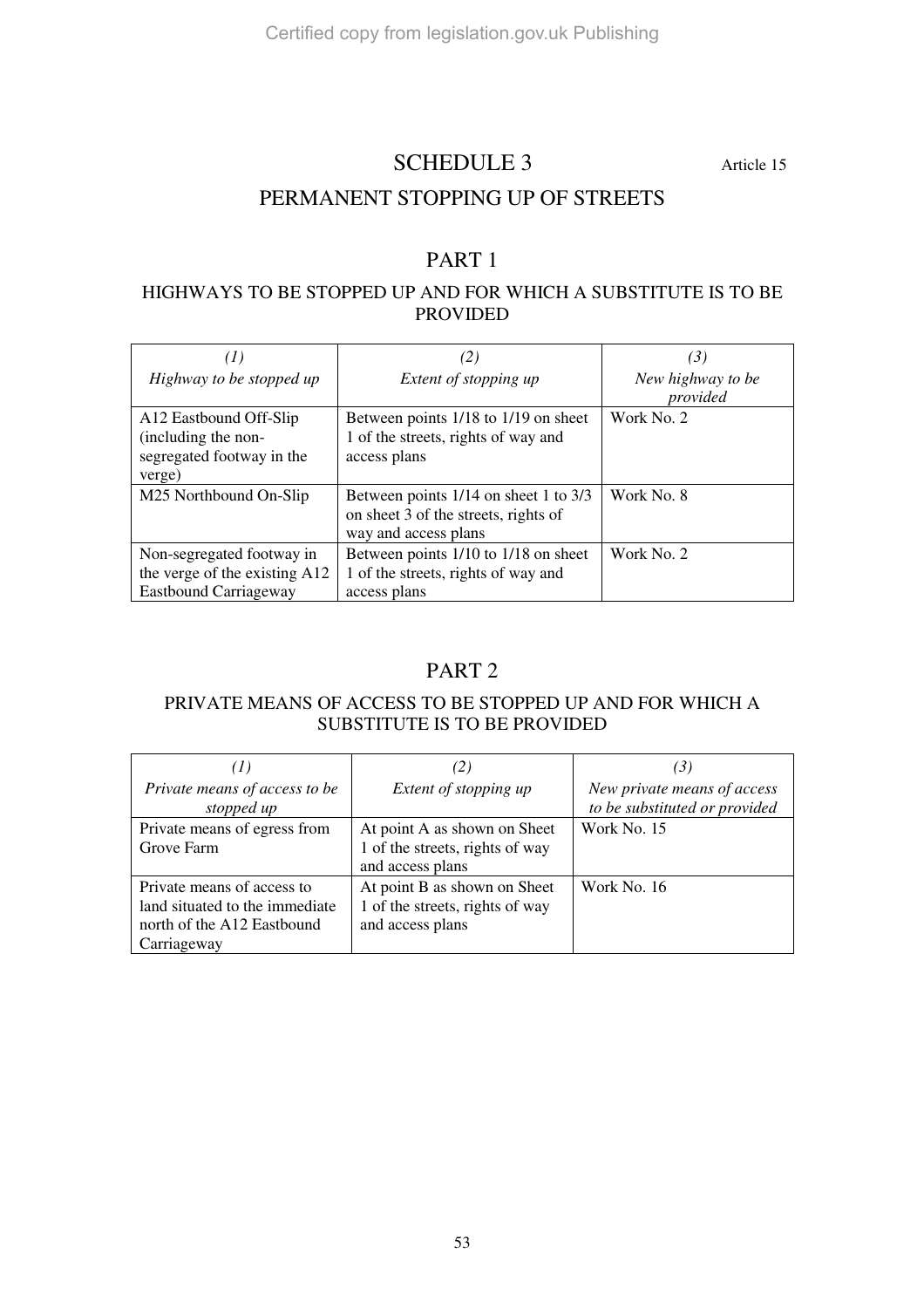# SCHEDULE 4 Article 16 and 17 CLASSIFICATION OF ROADS, ETC.

### PART 1

### SPECIAL ROADS

| (1)                       | (2)                                                                                                                |
|---------------------------|--------------------------------------------------------------------------------------------------------------------|
| Highway                   | Extent                                                                                                             |
| M25 Northbound            | Between points 4/1 on sheet 4 to 3/1 on sheet 3<br>of the streets, rights of way and access plans                  |
| M25 Junction 28 Loop Road | Between points 1/16 on sheet 1 to 1/17 on sheet<br>1 of the streets, rights of way and access plans                |
| M25 Northbound On-Slip    | Between points 1/13 on sheet 1 to 3/1 on sheet<br>3 of the streets, rights of way and access plans                 |
| M25 Northbound Off-Slip   | Between points 1/30 on sheet 1 to 1/6 on sheet<br>1 of the streets, rights of way and access plans                 |
| M25 Southbound            | Between points 3/5 and 3/6 and between 3/7<br>and 3/8 on sheet 3 of the streets, rights of way<br>and access plans |

### PART 2

### TRANSPORT FOR LONDON ROAD NETWORK

| Highway                | Extent                                           |
|------------------------|--------------------------------------------------|
| A12 Eastbound Off-Slip | Between points 1/10 on sheet 1 to 1/11 on sheet  |
|                        | 1 of the streets, rights of way and access plans |

### PART 3

### TRUNK ROADS

| (1)                                      | (2)                                                                                                                                                                             |
|------------------------------------------|---------------------------------------------------------------------------------------------------------------------------------------------------------------------------------|
| Highway                                  | Extent                                                                                                                                                                          |
| M25 Junction 28, circulatory carriageway | Entire M25 Junction 28 circulatory carriageway<br>linking points 1/3, 1/6, 1/7, 1/8, 1/11, 1/12 and<br>back to 1/3 on sheet 1 of the streets, rights of<br>way and access plans |
| A12 Eastbound On-Slip                    | Between points 1/3 and 1/34 on sheet 1 of the<br>streets, rights of way and access plans                                                                                        |
| M25 Northbound On-Slip                   | Between points 1/12 to 1/13 on sheet 1 of the<br>streets, rights of way and access plans                                                                                        |
| A <sub>12</sub> Eastbound                | Between points 1/2 on sheet 1 to 2/1 on sheet 2<br>of the streets, rights of way and access plans                                                                               |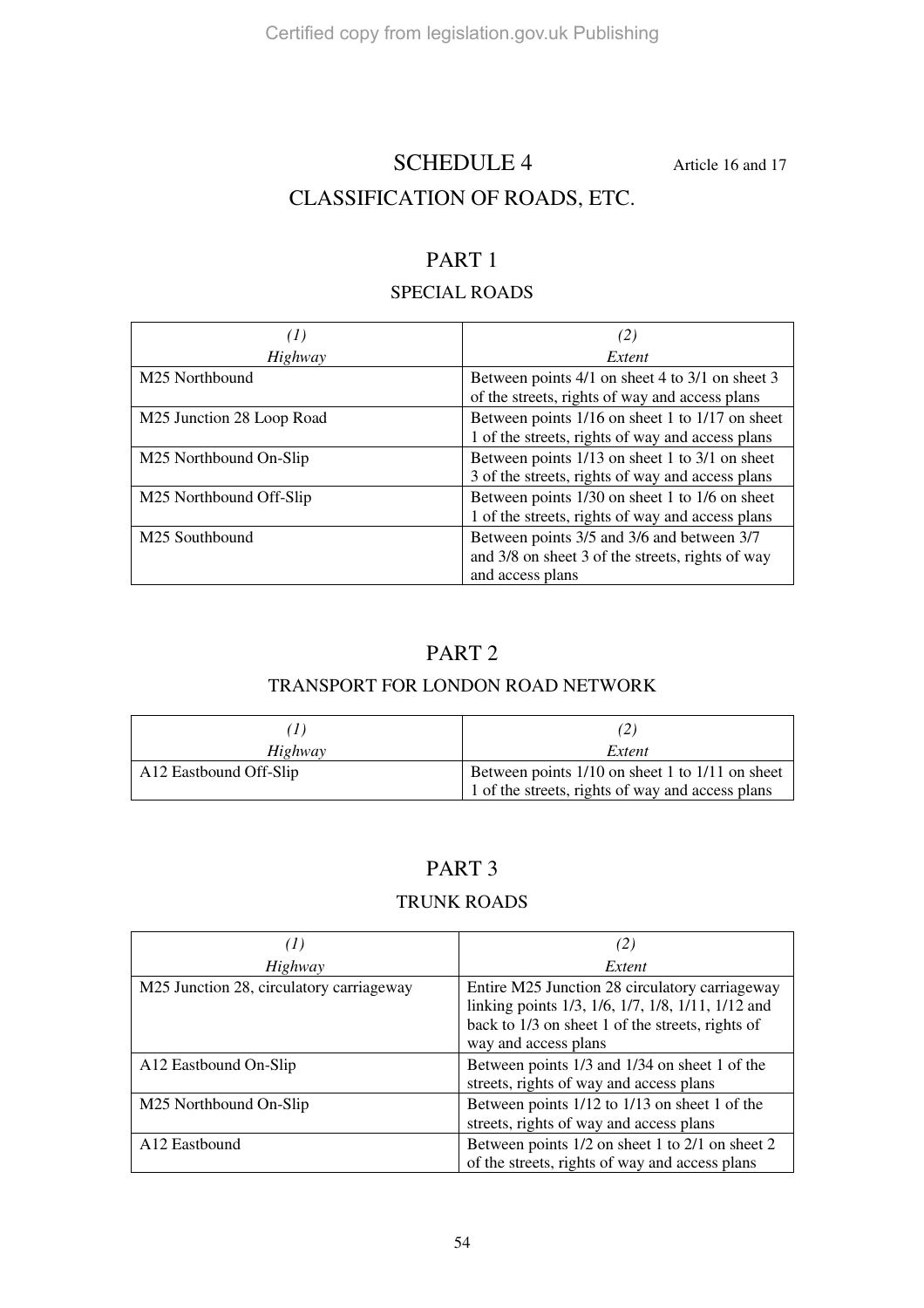# PART 4 SPEED LIMITS

| (1)                                        | (2)                                                                                                                                                                                                                                                                                         | (3)                                                                |
|--------------------------------------------|---------------------------------------------------------------------------------------------------------------------------------------------------------------------------------------------------------------------------------------------------------------------------------------------|--------------------------------------------------------------------|
| Road name and number                       | Extent                                                                                                                                                                                                                                                                                      | <b>Speed Limit</b>                                                 |
| M25 Junction 28 Circulatory<br>Carriageway | The whole length of the<br>improved M25 Junction 28<br>circulatory carriageway, for a<br>total distance of 610 metres, as<br>shown on sheet 1 of the speed<br>limits and traffic regulations<br>plans.                                                                                      | National speed limit<br>(70 miles per hour, as existing)<br>limit) |
| M25 Northbound Carriageway                 | Along the length of the<br>improved M25 northbound<br>carriageway, for a total<br>distance of 3720 metres, as<br>shown on sheets 1, 3 and 4 of<br>the speed limits and traffic<br>regulations plans.                                                                                        | National speed limit<br>(70 miles per hour, as existing<br>limit)  |
| M25 Junction 28 Diverge to<br>Loop Road    | Along the length of the new<br>slip road, from its diverge<br>from the M25 northbound<br>carriageway to point C, for a<br>total distance of 265 metres, as<br>shown on sheet 1 of the speed<br>limits and traffic regulations<br>plans.                                                     | National speed limit<br>(70 miles per hour)                        |
| M25 Northbound On-Slip and<br>Merge        | Along the length of the<br>improved slip road from the<br>M25 Junction 28 circulatory<br>carriageway to its merge with<br>the M25 northbound<br>carriageway, for a total<br>distance of 1234 metres, as<br>shown on sheets 1 and 3 of the<br>speed limits and traffic<br>regulations plans. | National speed limit<br>(70 miles per hour)                        |
| M25 Northbound Off-Slip and<br>Diverge     | Along the length of the<br>improved slip road from its<br>diverge from M25 northbound<br>carriageway to M25 Junction<br>28 circulatory carriageway, for<br>a total distance of 149 metres,<br>as shown on sheet 1 of the<br>speed limits and traffic<br>regulations plans.                  | National speed limit<br>(70 miles per hour, as existing<br>limit)  |
| A12 Eastbound Carriageway                  | Along the length of the<br>improved A12 eastbound<br>carriageway from the western-<br>most Order limits to point A,<br>for a total distance of 330<br>metres, as shown on sheet 1 of<br>the speed limits and traffic<br>regulations plans.                                                  | 50 miles per hour, as existing<br>limit                            |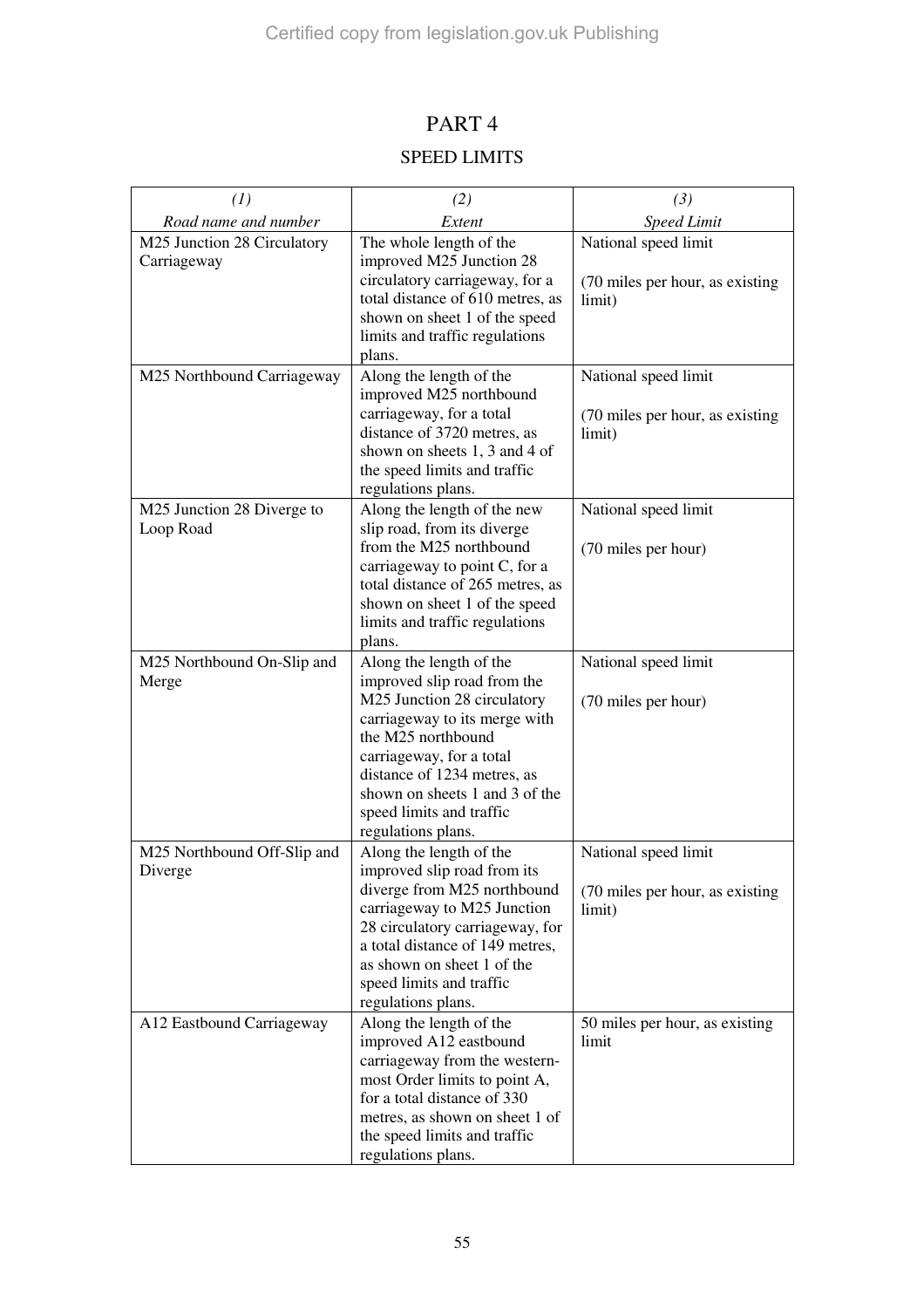| (1)                                    | (2)                                                                                                                                                                                                                                                                                                    | (3)                                                               |
|----------------------------------------|--------------------------------------------------------------------------------------------------------------------------------------------------------------------------------------------------------------------------------------------------------------------------------------------------------|-------------------------------------------------------------------|
| Road name and number                   | Extent                                                                                                                                                                                                                                                                                                 | <b>Speed Limit</b>                                                |
| A12 Eastbound Carriageway              | Along the length of the<br>improved A12 eastbound<br>carriageway between point A<br>and B, for a total distance of<br>908 metres, as shown on sheet<br>1 of the speed limits and traffic<br>regulations plans.                                                                                         | 50 miles per hour                                                 |
| A12 Eastbound Carriageway              | Along the length of the<br>improved A12 eastbound<br>carriageway from point B, for<br>a total distance of 693 metres,<br>as shown on sheets 1 and 2 of<br>the speed limits and traffic<br>regulations plans.                                                                                           | National speed limit<br>(70 miles per hour, as existing<br>limit) |
| A12 Eastbound Off-Slip and<br>Diverge  | Along the length of the<br>realigned slip road, from its<br>diverge from the A12<br>eastbound off-slip to the M25<br>Junction 28 circulatory<br>carriageway, for a total<br>distance of 773 metres, as<br>shown on sheet 1 of the speed<br>limits and traffic regulations<br>plans.                    | 50 miles per hour                                                 |
| A12 Eastbound On-Slip and<br>Merge     | Along the length of the<br>improved A12 eastbound on-<br>slip from the M25 Junction 28<br>circulatory carriageway to its<br>merge with the A12 eastbound<br>carriageway, for a total<br>distance of 546 metres, as<br>shown on sheets 1 and 2 of the<br>speed limits and traffic<br>regulations plans. | National speed limit<br>(70 miles per hour, as existing<br>limit) |
| M25 Junction 28 Loop Road<br>and Merge | Along the length of the new<br>loop road from point C to its<br>merge with A12 eastbound<br>carriageway for a total<br>distance of 1176 metres, as<br>shown on sheet 1 of the speed<br>limits and traffic regulations<br>plans.                                                                        | 50 miles per hour                                                 |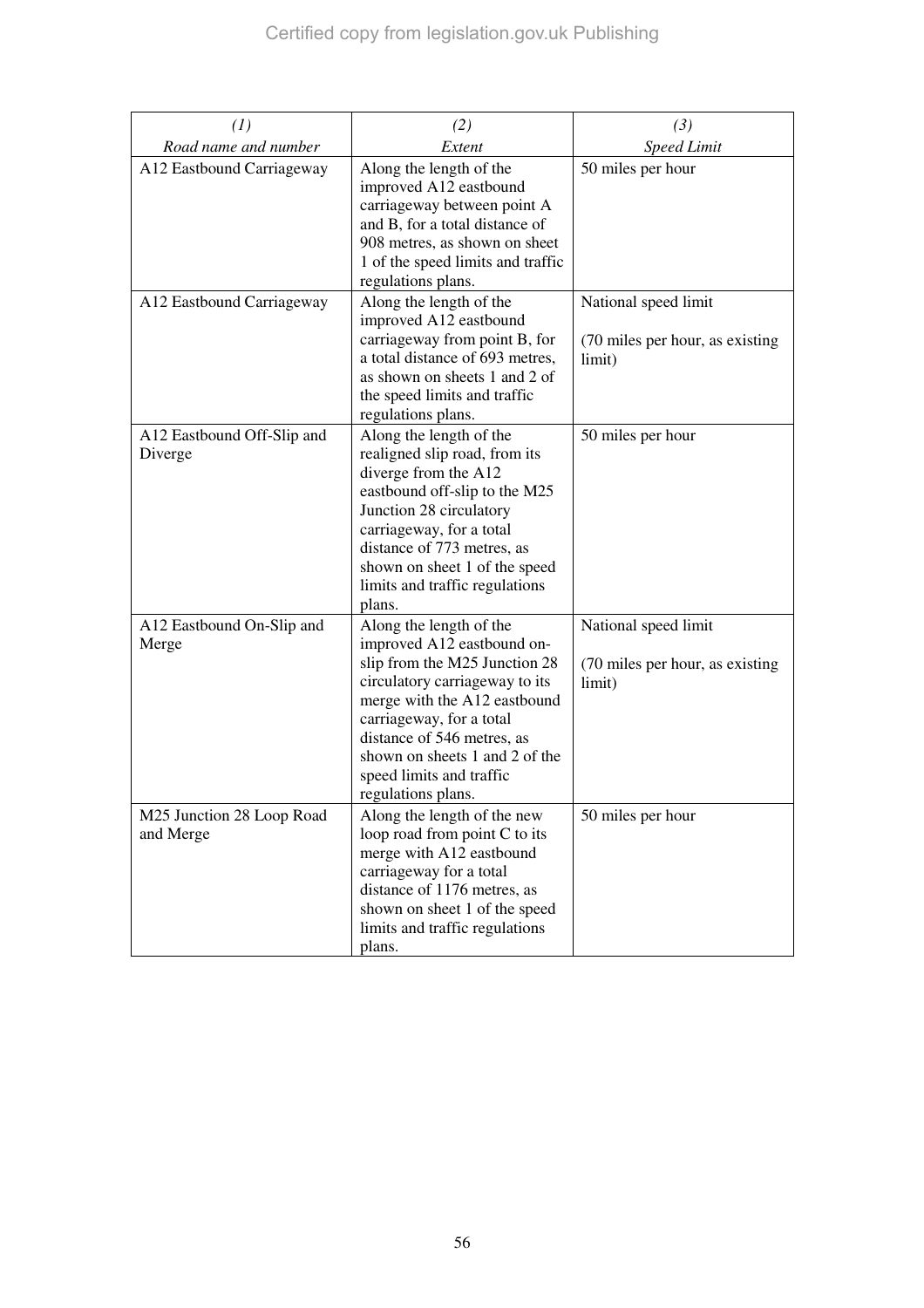### PART 5

### TRAFFIC REGULATION MEASURES (CLEARWAYS)

| (1)                       | (2)                                                                                                                                                                                                                                                                                                                                                         | (3)                                            |
|---------------------------|-------------------------------------------------------------------------------------------------------------------------------------------------------------------------------------------------------------------------------------------------------------------------------------------------------------------------------------------------------------|------------------------------------------------|
| Road name and number      | <b>Extent of Regulation</b>                                                                                                                                                                                                                                                                                                                                 | <b>Measures</b>                                |
| A12 Eastbound Off-Slip    | From the start of A12<br>eastbound diverge, as shown<br>by point 1/1 on sheet 1 of the<br>speed limits and traffic<br>regulations plans, eastbound<br>for a distance of 773 metres, to<br>the junction with the M25<br>Junction 28 circulatory<br>carriageway, as shown by<br>point 1/2 on sheet 1 of the<br>speed limits and traffic<br>regulations plans. | Clearway (to include verge<br>and hard strips) |
| A12 Eastbound Carriageway | From the start of the A12<br>eastbound diverge, at the<br>location illustrated by point<br>1/1 on sheet 1 of the speed<br>limits and traffic regulations<br>plans, eastbound for a distance<br>of 918 metres along the<br>mainline carriageway, to point<br>1/3 on sheet 1 of the speed<br>limits and traffic regulations<br>plans.                         | Clearway (to include verge<br>and hard strips) |

### PART 6

### OTHER PUBLIC RIGHTS OF WAY

|                                                                      | (2)                                                                                                  |
|----------------------------------------------------------------------|------------------------------------------------------------------------------------------------------|
| Highway                                                              | Extent                                                                                               |
| Non-segregated footway in the verge of the<br>A12 Eastbound Off-Slip | Between points 1/10 to 1/11 and between points<br>1/11 and 1/20 on sheet 1 of the streets, rights of |
|                                                                      | way and access plans                                                                                 |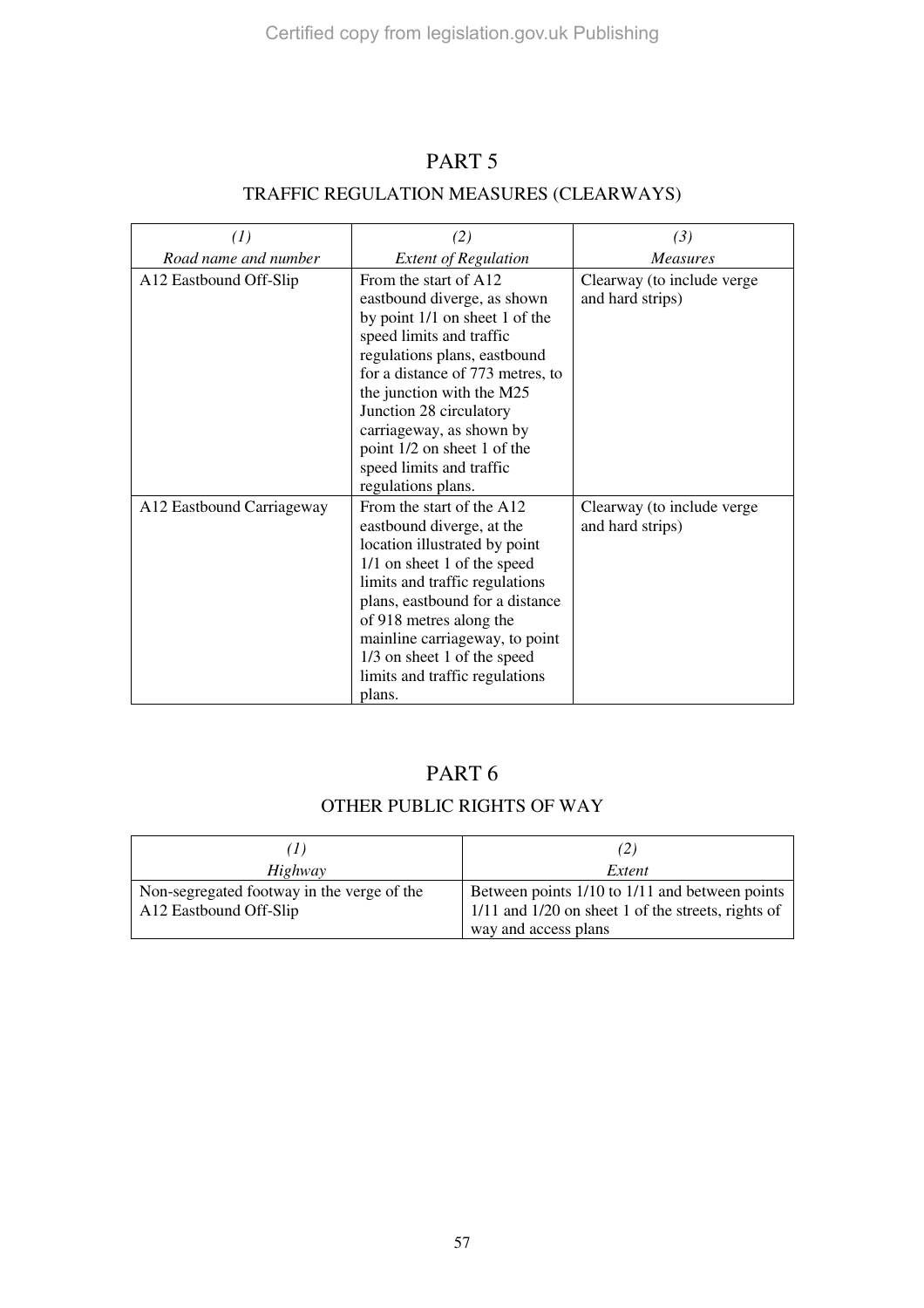# SCHEDULE 5 Article 24

## TREES SUBJECT TO TREE PRESERVATION ORDERS

| (1)                                    | (2)                                                                                                                              | (3)                                                      | (4)                                                                                                         |
|----------------------------------------|----------------------------------------------------------------------------------------------------------------------------------|----------------------------------------------------------|-------------------------------------------------------------------------------------------------------------|
| Type of tree                           | Work to be carried out                                                                                                           | Relevant part of the<br><i>authorised</i><br>development | TPO reference                                                                                               |
| Area TPO Multiple<br>Species           | Potential felling of<br>trees or works to trees<br>to permit the gas main<br>diversion                                           | Work No. 29                                              | TPO $2-02 - A1$ Land<br>on south side of<br>Colchester Road.<br>London Borough of<br>Havering.              |
| Area TPO Multiple<br>Species           | Felling of trees or<br>works to trees to<br>permit the<br>construction of the<br>scheme being<br>submitted as part of<br>the DCO | Work Nos. 6 and 23C                                      | TPO $18-06 - A1$<br>Maylands Golf<br>Course, Colchester<br>Road, Romford.<br>London Borough of<br>Havering. |
| Group TPO Multiple<br>Species woodland | Felling of trees or<br>works to trees to<br>permit the<br>construction of the<br>scheme being<br>submitted as part of<br>the DCO | Work Nos. 6, 14 and<br>30                                | TPO 5/1948 Map 16,<br>Alder Wood.<br><b>Brentwood District</b><br>Council.                                  |
| Group TPO Multiple<br>Species woodland | Felling of trees or<br>works to trees to<br>permit the<br>construction of the<br>scheme being<br>submitted as part of<br>the DCO | Work Nos. 2, 15, 18,<br>23B, 23D and 26                  | TPO 5/1948 Map 21<br>Grove Wood.<br><b>Brentwood District</b><br>Council.                                   |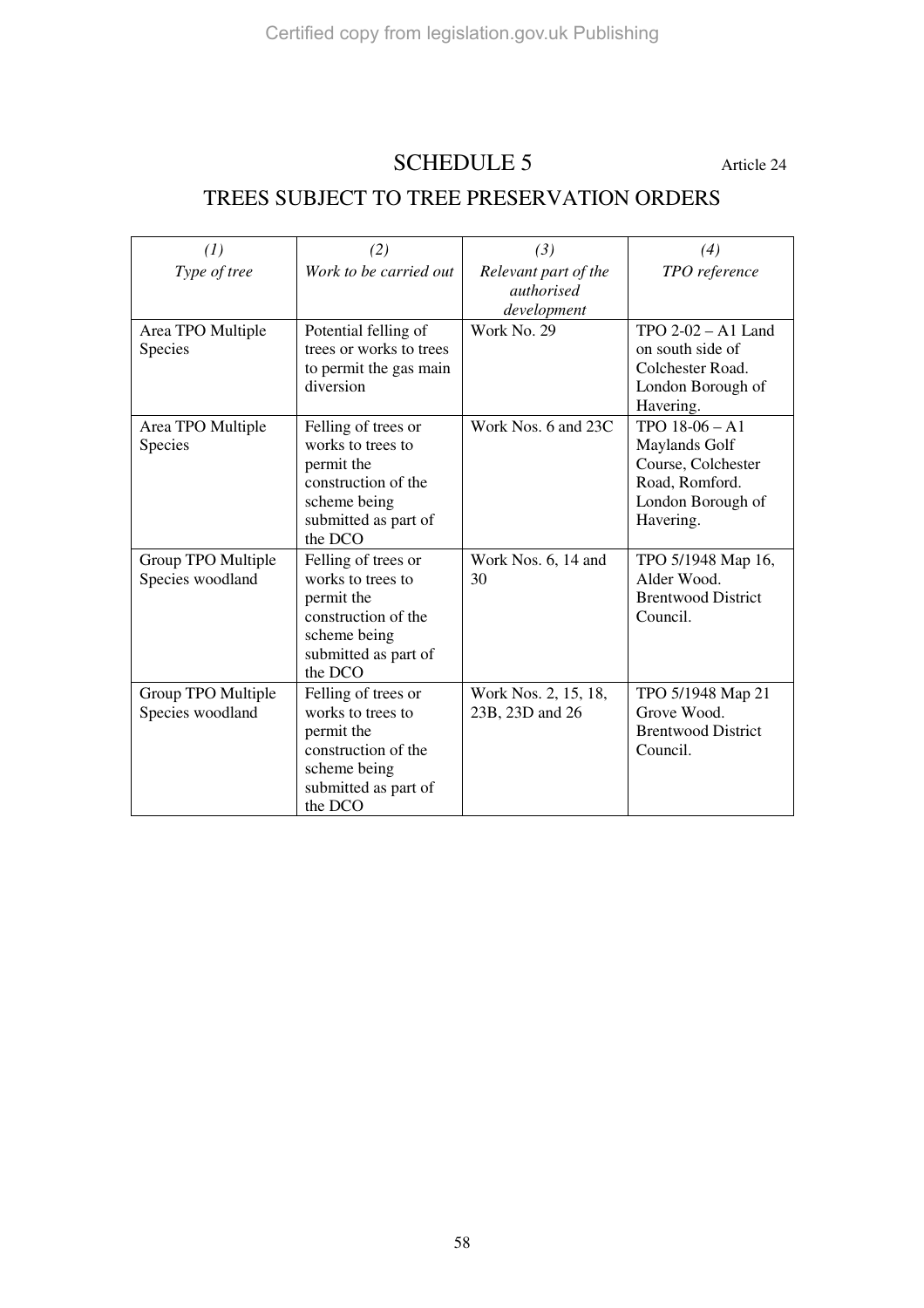### SCHEDULE 6 Article 28

# LAND IN WHICH NEW RIGHTS ONLY ETC. MAY BE ACQUIRED

| (1)                          | (2)                                                                                       | (3)                                           |
|------------------------------|-------------------------------------------------------------------------------------------|-----------------------------------------------|
| <b>Plot Reference Number</b> | Purpose for which rights over land may be                                                 | Relevant part of the                          |
| shown on Land Plans          | acquired                                                                                  | authorised                                    |
|                              |                                                                                           | development                                   |
| Land Plans - Sheet 1 of 4    |                                                                                           |                                               |
| 1/1a                         | To construct, protect, operate, access and<br>maintain diversion of an existing           | Work Nos. 6 and 29<br>and other ancillary     |
|                              | underground high pressure gas pipeline.                                                   | development (utilities)                       |
|                              |                                                                                           |                                               |
|                              | To<br>construct,<br>maintain<br>access<br>and<br>drainage works.                          |                                               |
|                              |                                                                                           |                                               |
|                              | To construct, operate, access and maintain<br>diversions to existing utilities apparatus. |                                               |
| 1/3                          | To construct, operate, access and maintain                                                | Work No. 19A and                              |
|                              | diversions to existing utilities apparatus.                                               | other ancillary                               |
|                              |                                                                                           | development (utilities)                       |
|                              | To construct and maintain a new private<br>means of access.                               |                                               |
| 1/6                          | To construct, access and maintain                                                         | Work No. 6                                    |
|                              | drainage works from the new loop road.                                                    |                                               |
| 1/8                          | To construct, protect, operate, access and                                                | Work No. 29                                   |
|                              | maintain diversion of an existing                                                         |                                               |
|                              | underground high pressure gas pipeline.                                                   |                                               |
| 1/20                         | To construct, access and maintain a new                                                   | Work No. 22                                   |
| 1/21                         | drainage outfall pipe.<br>To construct, access and maintain a new                         | Work No. 22                                   |
|                              | drainage outfall pipe.                                                                    |                                               |
| 1/22                         | To construct, access and maintain a new                                                   | Work No. 22                                   |
|                              | drainage outfall pipe.                                                                    |                                               |
| 1/25                         | To install, access, monitor and maintain                                                  | Other ancillary                               |
|                              | bird boxes.                                                                               | development (bird                             |
| 1/25a                        | To install, access, monitor and maintain                                                  | boxes)<br>Work Nos. 2, 6, 23B,                |
|                              | bird boxes.                                                                               | 23D and 26 and other                          |
|                              |                                                                                           | ancillary development                         |
|                              |                                                                                           | (bird boxes and                               |
|                              |                                                                                           | utilities)                                    |
| 1/27                         | To install, access, monitor and maintain                                                  | Work Nos. 2, 6, 23B,                          |
|                              | bird boxes.                                                                               | 23D and 26 and other<br>ancillary development |
|                              | To construct, access and maintain-                                                        | (bird boxes and                               |
|                              | (a) improvements<br>the<br>A <sub>12</sub><br>to                                          | utilities)                                    |
|                              | off-slip<br>eastbound<br>(including)                                                      |                                               |
|                              | Maylands<br>Bridge and Grove<br>culvert);                                                 |                                               |
|                              | (b) Grove Bridge; and                                                                     |                                               |
|                              |                                                                                           |                                               |
|                              | (c) realigned stretches<br>of Weald<br>Brook and Ingrebourne River.                       |                                               |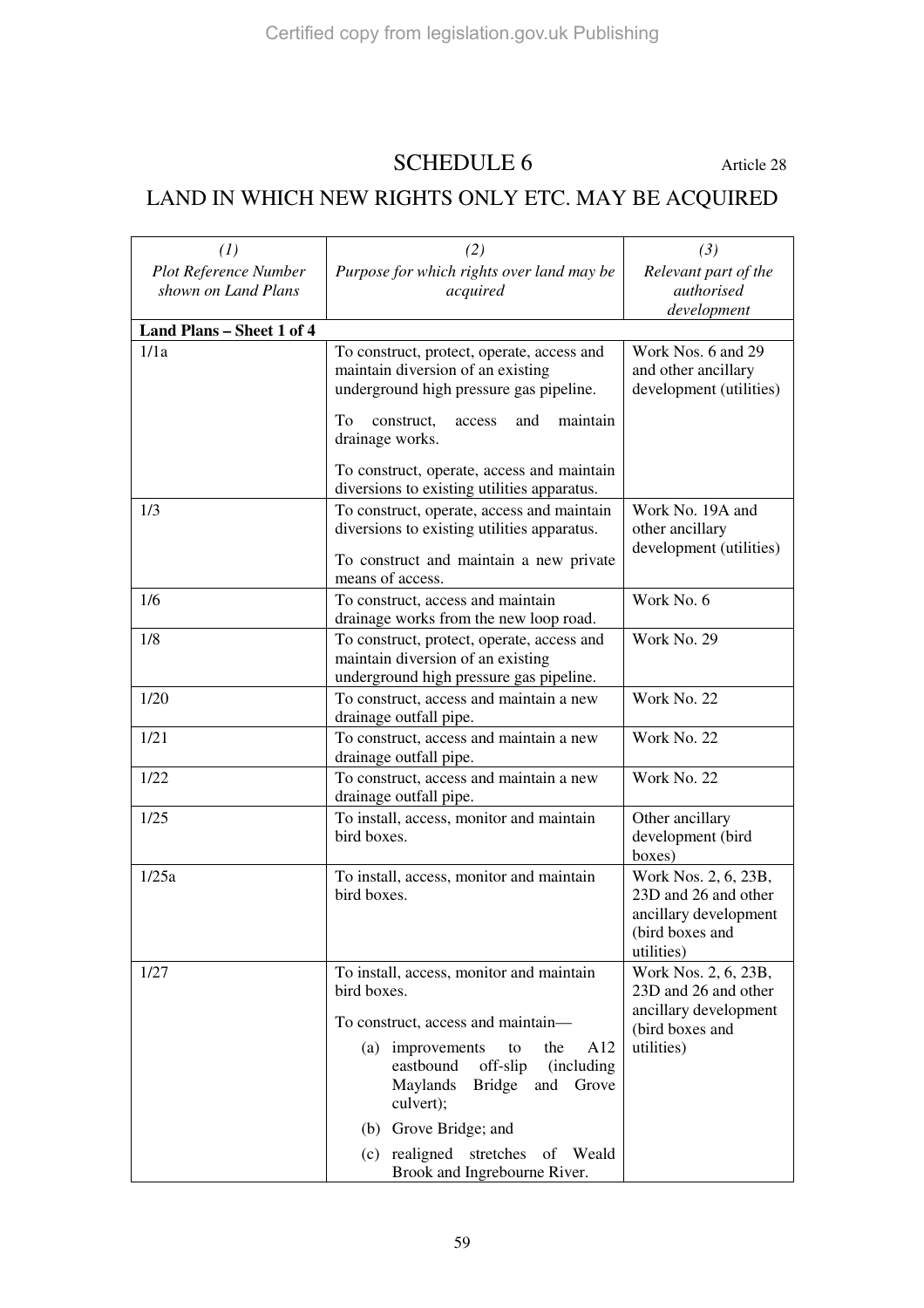| (1)                                                 | (2)                                                                                       | (3)                                                      |
|-----------------------------------------------------|-------------------------------------------------------------------------------------------|----------------------------------------------------------|
| <b>Plot Reference Number</b><br>shown on Land Plans | Purpose for which rights over land may be<br>acquired                                     | Relevant part of the<br><i>authorised</i><br>development |
|                                                     | To construct, operate, access and maintain<br>diversions to existing utilities apparatus. |                                                          |
| Land Plans – Sheet 3 of 4                           |                                                                                           |                                                          |
| 3/15                                                | To install, access, monitor and maintain<br>bird boxes.                                   | Other ancillary<br>development (bird<br>boxes)           |
| 3/17                                                | To install, access, monitor and maintain<br>bird boxes.                                   | Other ancillary<br>development (bird<br>boxes)           |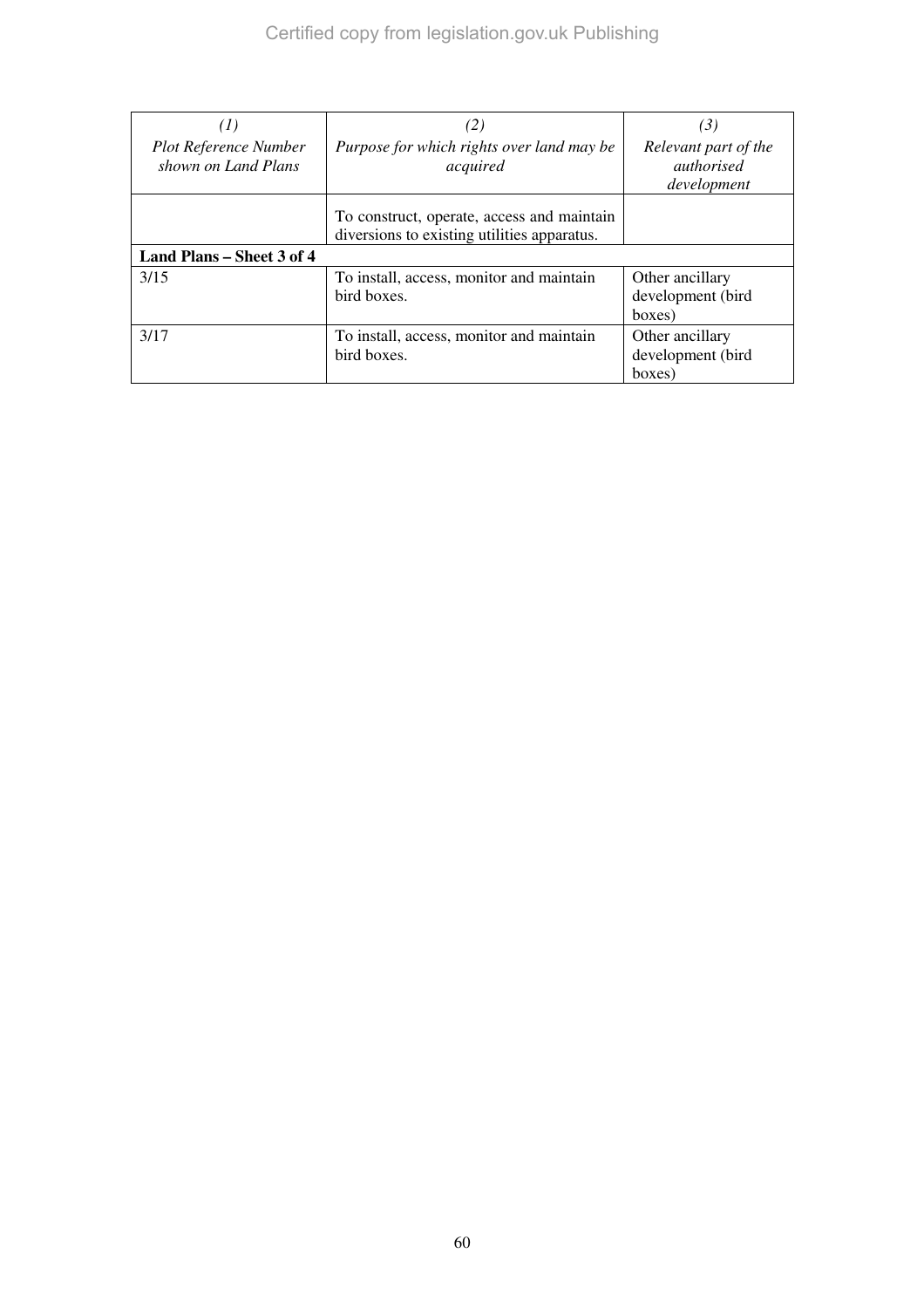### SCHEDULE 7 Articles 28

### MODIFICATION OF COMPENSATION AND COMPULSORY PURCHASE ENACTMENTS FOR CREATION OF NEW RIGHTS AND IMPOSITION OF RESTRICTIVE COVENANTS

#### *Compensation enactments*

**1.** The enactments for the time being in force with respect to compensation for the compulsory purchase of land apply, with the necessary modifications as respects compensation, in the case of a compulsory acquisition under this Order of a right by the creation of a new right or the imposition of a restrictive covenant as they apply in respect of compensation on the compulsory purchase of land and interests in land.

**2.**—(1) Without limitation on the scope of paragraph 1, the 1961 Act has effect subject to the modification set out in sub-paragraph (2).

(2) For section 5A(5A) (relevant valuation date) of the 1961 Act substitute—

" $(5A)$  If—

- (a) the acquiring authority enters on land for the purposes of exercising a right in pursuance of a notice of entry under section 11(1) of the 1965 Act (as modified by paragraph 5(5) of Schedule 7 (modification of compensation and compulsory purchase enactments for creation of new rights and imposition of restrictive covenants) to the M25 Junction 28 Development Consent Order 2022 ("the 2022 Order"));
- (b) the acquiring authority is subsequently required by a determination under paragraph 12 of Schedule 2A to the 1965 Act (as substituted by paragraph 5(8) of Schedule 7 to the 2022 Order) to acquire an interest in the land; and
- (c) the acquiring authority enters on and takes possession of that land,

the authority is deemed for the purposes of subsection  $(3)(a)$  to have entered on that land when it entered on that land for the purpose of exercising that right.".

**3.**—(1) Without limitation on the scope of paragraph 1, the Land Compensation Act 1973(**a**) has effect subject to the modifications set out in sub-paragraph (2).

(2) In section 44(1) (compensation for injurious affection), as it applies to compensation for injurious affection under section 7 (measure of compensation in case of severance) of the 1965 Act as substituted by paragraph 5(3)—

- (a) for "land is acquired or taken from" substitute "a right or restrictive covenant over land is purchased from or imposed on"; and
- (b) for "acquired or taken from him" substitute "over which the right is exercisable or the restrictive covenant enforceable".

#### *Application of the 1965 Act*

**4.** Part 1 of the 1965 Act as applied by section 125 (application of compulsory acquisition provisions) of the 2008 Act (and modified by article 30 (modification of Part 1 of the 1965 Act)) to the acquisition of land under article 25 (compulsory acquisition of land), applies to the compulsory acquisition of a right by the creation of a new right, or to the imposition of a restrictive covenant under article 28 (compulsory acquisition of rights and imposition of restrictive covenants)—

-

<sup>(</sup>**a**) 1973 c. 26.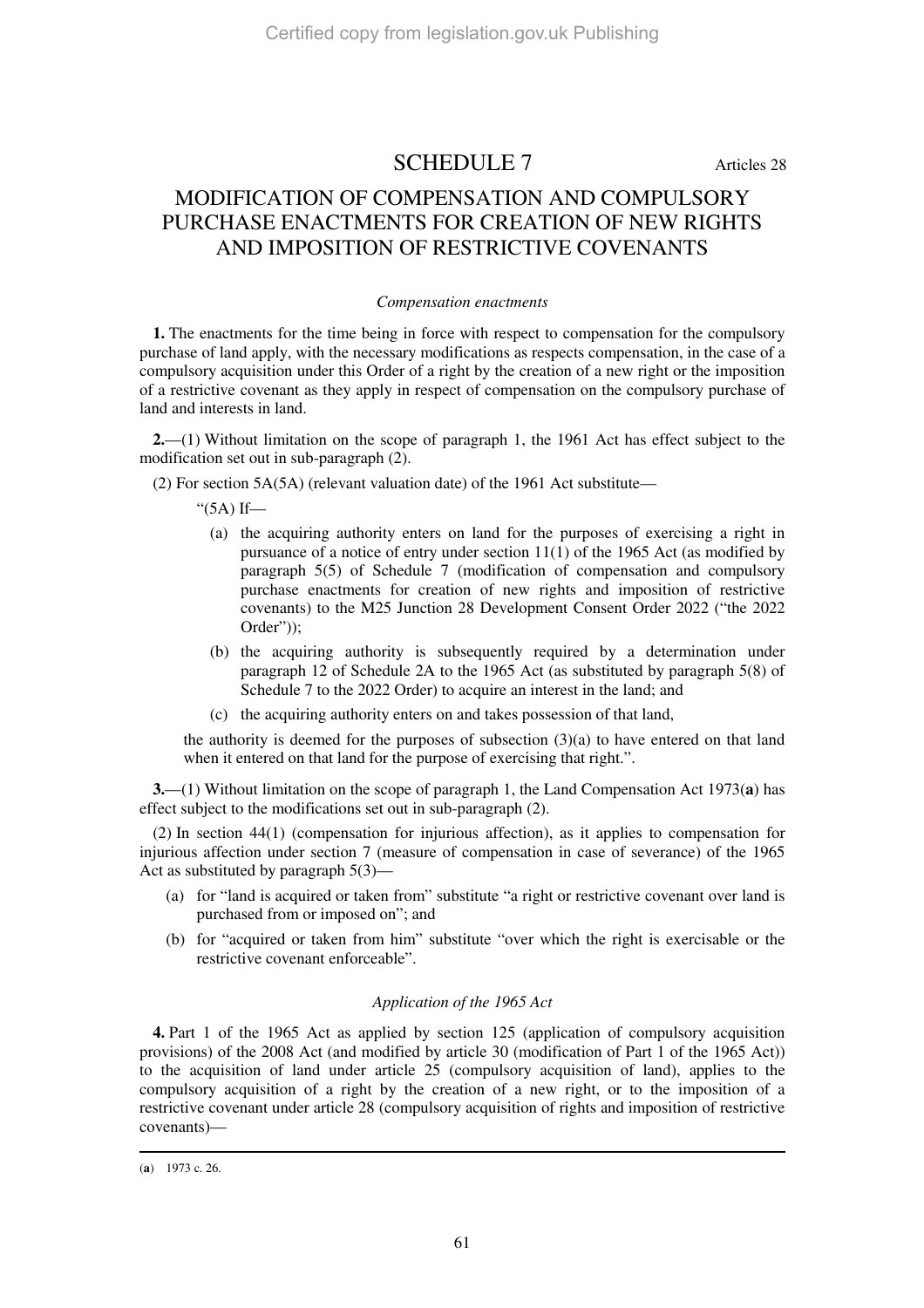- (a) with the modifications specified in paragraph 5; and
- (b) with such other modifications as may be necessary.

**5.**—(1) The modification referred to in paragraph 4(a) are as follows.

(2) References in the 1965 Act to land are, in the appropriate contexts, to be read (according to the requirements of the context) as referring to, or as including references to—

- (a) the right acquired or to be acquired, or the restrictive covenant imposed or to be imposed; or
- (b) the land over which the right is or is to be exercisable, or the restrictive covenant is or is to be enforceable.

(3) For section 7 (measure of compensation) of the 1965 Act substitute—

"**7.** In assessing the compensation to be paid by the acquiring authority under this Act, regard must be had not only to the extent (if any) to which the value of the land over which the right is to be acquired or the restrictive covenant is to be imposed is depreciated by the acquisition of the right or the imposition of the restrictive covenant but also to the damage (if any) to be sustained by the owner of the land by reason of its severance from other land of the owner, or injuriously affecting that other land by the exercise of the powers conferred by this or the special Act.".

(4) The following provisions of the 1965 Act (which state the effect of a deed poll executed in various circumstances where there is no conveyance by persons with interests in the land), that is to say—

- (a) section 9(4) (failure by owners to convey);
- (b) paragraph 10(3) of Schedule 1 (owners under incapacity);
- (c) paragraph 2(3) of Schedule 2 (absent and untraced owners); and
- (d) paragraphs 2(3) and 7(2) of Schedule 4 (common land),

are modified so as to secure that, as against persons with interests in the land which are expressed to be overridden by the deed, the right which is to be compulsorily acquired or the restrictive covenant which is to be imposed is vested absolutely in the acquiring authority.

(5) Section 11(**a**) (powers of entry) of the 1965 Act is modified so as to secure that, where the acquiring authority has served notice to treat in respect of any right or restrictive covenant, as well as the notice of entry required by subsection (1) of that section (as it applies to compulsory acquisition under article 22 (authority to survey and investigate the land)), it has power, exercisable in equivalent circumstances and subject to equivalent conditions, to enter for the purpose of exercising that right or enforcing that restrictive covenant; and sections 11A(**b**) (powers of entry; further notices of entry), 11B(**c**) (counter-notice requiring possession to be taken on specified date), 12(**d**) (unauthorised entry) and 13(**e**) (refusal to give possession to acquiring authority) of the 1965 Act are modified correspondingly.

(6) Section 20(**f**) (tenants at will, etc.) of the 1965 Act applies with the modifications necessary to secure that persons with such interests in land as are mentioned in that section are compensated in a manner corresponding to that in which they would be compensated on a compulsory acquisition under this Order of that land, but taking into account only the extent (if any) of such

<sup>-</sup>(**a**) Section 11 was amended by section 34(1) of, and Schedule 4 to, the Acquisition of Land Act 1981 (c. 67), section 3 of, and Part 1 of Schedule 1 to, the Housing (Consequential Provisions) Act 1985 (c. 71), section 14 of, and paragraph 12(1) of Schedule 5 to, the Church of England (Miscellaneous Provisions) Measure 2006 (No. 1), sections 186(2), 187(2) and 188 of, and paragraph 6 of Schedule 14 and paragraph 3 of Schedule 16 to, the Housing and Planning Act 2016 (c. 22) and S.I. 2009/1307.

<sup>(</sup>**b**) Section 11A was inserted by section 186(3) of the Housing and Planning Act 2016.

<sup>(</sup>**c**) Section 11B was inserted by section 187(2) of the Housing and Planning Act 2016.

<sup>(</sup>**d**) Section 12 was amended by section 56(2) of, and Part 1 of Schedule 9 to, the Courts Act 1971 (c. 23).

<sup>(</sup>**e**) Section 13 was amended by sections 62(3), 139(4) to (9) and 146 of, and paragraphs 27 and 28 of Schedule 13 and Part 3 of Schedule 23 to, the Tribunals, Courts and Enforcement Act 2007 (c. 15).

<sup>(</sup>**f**) Section 20 was amended by paragraph 4 of Schedule 15 to the Planning and Compensation Act 1991 (c. 34) and S.I. 2009/1307.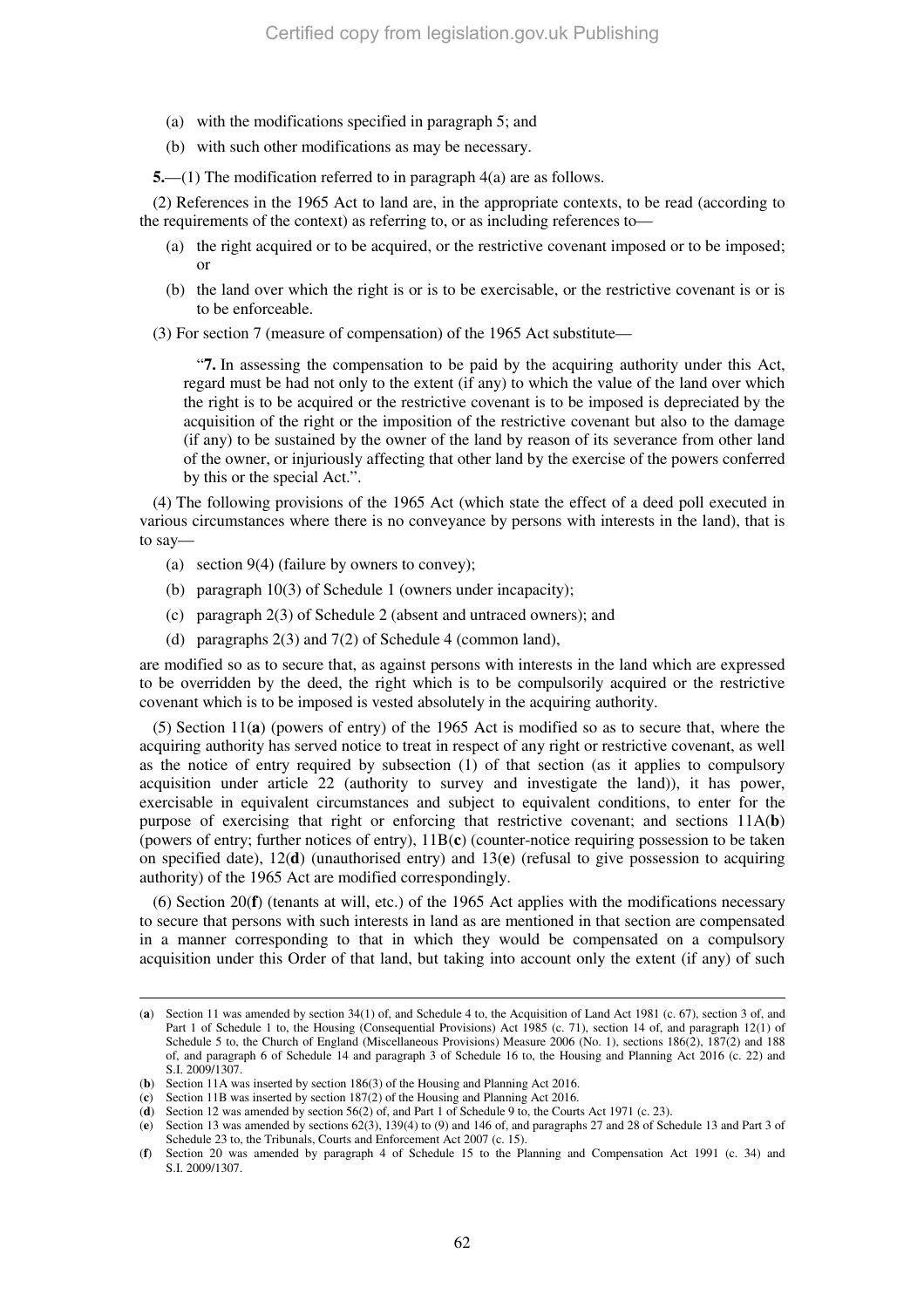interference with such an interest as is actually caused, or likely to be caused, by the exercise of the right or the enforcement of the restrictive covenant in question.

(7) Section 22 (interests omitted from purchase) of the 1965 Act as modified by article 30(4) is also modified so as to enable the acquiring authority in circumstances corresponding to those referred to in that section, to continue to be entitled to exercise the right acquired or enforce the restrictive covenant imposed, subject to compliance with that section as respects compensation.

(8) For Schedule 2A of the 1965 Act substitute—

### "SCHEDULE 2A

### COUNTER-NOTICE REQUIRING PURCHASE OF LAND

#### *Introduction*

**1.**—(1) This Schedule applies where an acquiring authority serves a notice to treat in respect of a right over, or restrictive covenant affecting, the whole or part of a house, building or factory and has not executed a general vesting declaration under section 4 of the Compulsory Purchase (Vesting Declarations) Act 1981 as applied by article 31 (application of the 1981 Act) of the M25 Junction 28 Development Consent Order 2022 in respect of the land to which the notice to treat relates.

(2) But see article 32(3) (acquisition of subsoil or airspace only) of the M25 Junction 28 Development Consent Order 2022 which excludes the acquisition of subsoil or airspace only from this Schedule.

**2.** In this Schedule, "house" includes any park or garden belonging to a house.

#### *Counter-notice requiring purchase of land*

**3.** A person who is able to sell the house, building or factory ("the owner") may serve a counter-notice requiring the acquiring authority to purchase the owner's interest in the house, building or factory.

**4.** A counter-notice under paragraph 3 must be served within the period of 28 days beginning with the day on which the notice to treat was served.

#### *Response to counter-notice*

**5.** On receiving a counter-notice, the acquiring authority must decide whether to—

- (a) withdraw the notice to treat,
- (b) accept the counter-notice, or
- (c) refer the counter-notice to the Upper Tribunal.

**6.** The acquiring authority must serve notice of their decision on the owner within the period of 3 months beginning with the day on which the counter-notice is served ("the decision period").

**7.** If the acquiring authority decides to refer the counter-notice to the Upper Tribunal it must do so within the decision period.

**8.** If the acquiring authority does not serve notice of a decision within the decision period it is to be treated as if it had served notice of a decision to withdraw the notice to treat at the end of that period.

**9.** If the acquiring authority serves notice of a decision to accept the counter-notice, the compulsory purchase order and the notice to treat are to have effect as if they included the owner's interest in the house, building or factory.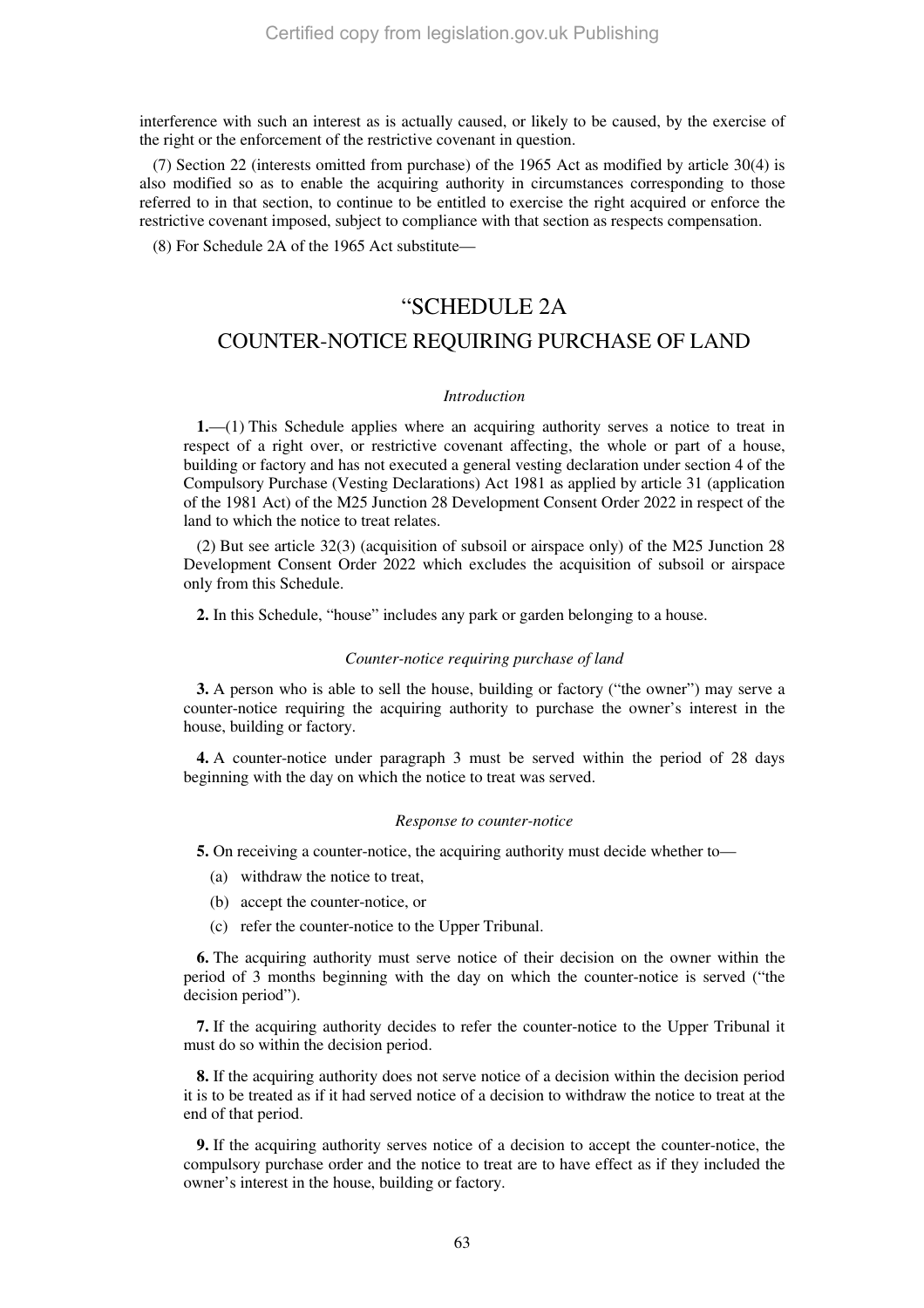#### *Determination by Upper Tribunal*

**10.** On a referral under paragraph 7, the Upper Tribunal must determine whether the acquisition of the right or the imposition of the restrictive covenant would—

- (a) in the case of a house, building or factory, cause material detriment to the house, building or factory, or
- (b) in the case of a park or garden, seriously affect the amenity or convenience of the house to which the park or garden belongs.

**11.** In making its determination, the Upper Tribunal must take into account—

- (a) the effect of the acquisition of the right or the imposition of the covenant,
- (b) the proposed use of the right or the imposition of the covenant, and
- (c) if the right or covenant is proposed to be acquired or imposed for works or other purposes extending to other land, the effect of the whole of the works and the use of the other land.

**12.** If the Upper Tribunal determines that the acquisition of the right or the imposition of the covenant would have either of the consequences described in paragraph 10, it must determine how much of the house, building or factory the acquiring authority ought to be required to take.

**13.** If the Upper Tribunal determines that the acquiring authority ought to be required to take some or all of the house, building or factory, the compulsory purchase order and the notice to treat are to have effect as if they included the owner's interest in that land.

**14.**—(1) If the Upper Tribunal determines that the acquiring authority ought to be required to take some or all of the house, building or factory, the acquiring authority may at any time within the period of 6 weeks beginning with the day on which the Upper Tribunal makes its determination withdraw the notice to treat in relation to that land.

(2) If the acquiring authority withdraws the notice to treat under this paragraph it must pay the person on whom the notice was served compensation for any loss or expense caused by the giving and withdrawal of the notice.

(3) Any dispute as to the compensation is to be determined by the Upper Tribunal.".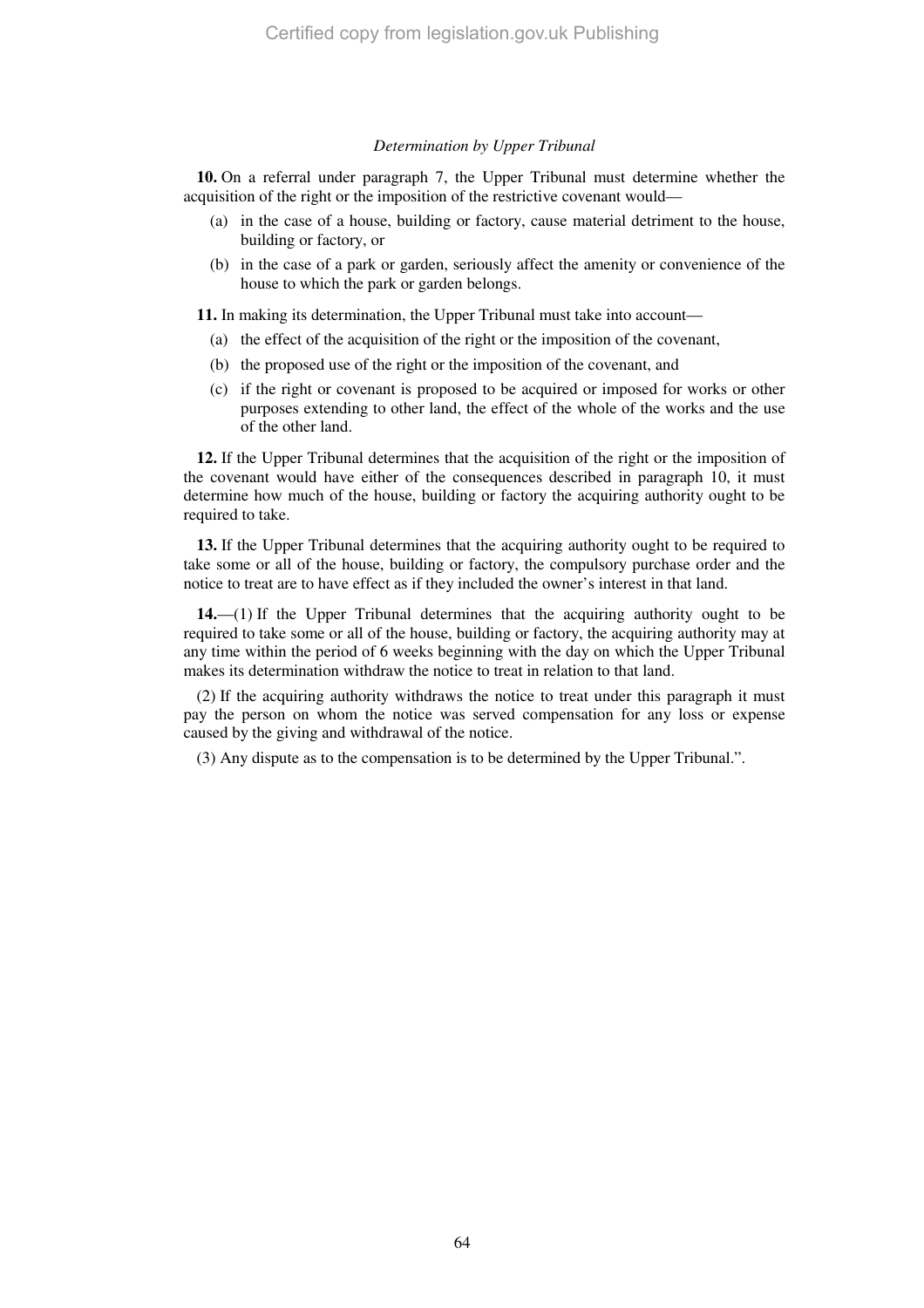## SCHEDULE 8 Article 34

### LAND OF WHICH TEMPORARY POSSESSION ONLY MAY BE TAKEN

| (1)                       | (2)                                               | (3)                  |  |
|---------------------------|---------------------------------------------------|----------------------|--|
| Plot Reference            | Purpose for which temporary possession may be     | Relevant part of the |  |
| Number shown on           | taken                                             | authorised           |  |
| <b>Land Plans</b>         |                                                   | development          |  |
| Land Plans - Sheet 1 of 4 |                                                   |                      |  |
| 1/1                       | Construction works relating to improvements to    | Work No. 1           |  |
|                           | the A12 eastbound carriageway.                    |                      |  |
| 1/1 <sub>b</sub>          | Construction works relating to improvements to    | Work No. 4           |  |
|                           | the A12 westbound carriageway.                    |                      |  |
| 1/1c                      | Construction works relating to improvements to    | Work Nos. 4 and 29   |  |
|                           | the A12 westbound carriageway and to the          |                      |  |
|                           | diversion of an existing underground high         |                      |  |
|                           | pressure gas pipeline.                            |                      |  |
| 1/1d                      | Construction works relating to improvements to    | Work Nos. 4 and 29   |  |
|                           | the A12 westbound carriageway and to the          |                      |  |
|                           | diversion of an existing underground high         |                      |  |
|                           | pressure gas pipeline.                            |                      |  |
| 1/2                       | Construction works relating to improvements to    | Work No. 1           |  |
|                           | the A12 eastbound carriageway.                    |                      |  |
| 1/7                       | Construction works relating to improvements to    | Work Nos. 4 and 29   |  |
|                           | the A12 westbound carriageway and to the          |                      |  |
|                           | diversion of an existing underground high         |                      |  |
|                           | pressure gas pipeline.                            |                      |  |
| 1/8a                      | Construction works relating to the diversion of   | Work No. 29          |  |
|                           | an existing underground high pressure gas         |                      |  |
|                           | pipeline.                                         |                      |  |
| 1/11                      | To establish an environmental bund and            | Work No. 18 and, in  |  |
|                           | construction compound and to undertake            | respect of the       |  |
|                           | associated construction activities.               | construction         |  |
|                           |                                                   | compound, all works  |  |
| 1/14                      | Construction works relating to the provision of   | Work No. 32          |  |
|                           | accommodation works for Maylands Golf             |                      |  |
|                           | Course.                                           |                      |  |
| 1/15                      | Construction works relating to the establishment  | Work Nos. 21B, 22    |  |
|                           | of a new attenuation pond with associated         | and 23C              |  |
|                           | drainage works and the realignment of a stretch   |                      |  |
|                           | of Weald Brook.                                   |                      |  |
| 1/16                      | Construction works relating to the realignment of | Work Nos. 23A and    |  |
|                           | stretches of Weald Brook.                         | 23B                  |  |
| 1/17                      | Construction works relating to the new loop road. | Work No. 6           |  |
| 1/21a                     | Construction works relating to the realignment of | Work Nos. 23A and    |  |
|                           | stretches of Weald Brook.                         | 23B                  |  |
| 1/26                      | Construction working area for alterations to the  | Work No. 15          |  |
|                           | existing egress from Grove Farm.                  |                      |  |
| 1/28a                     | Construction working area for alterations to the  | Work No. 15          |  |
|                           | existing egress from Grove Farm.                  |                      |  |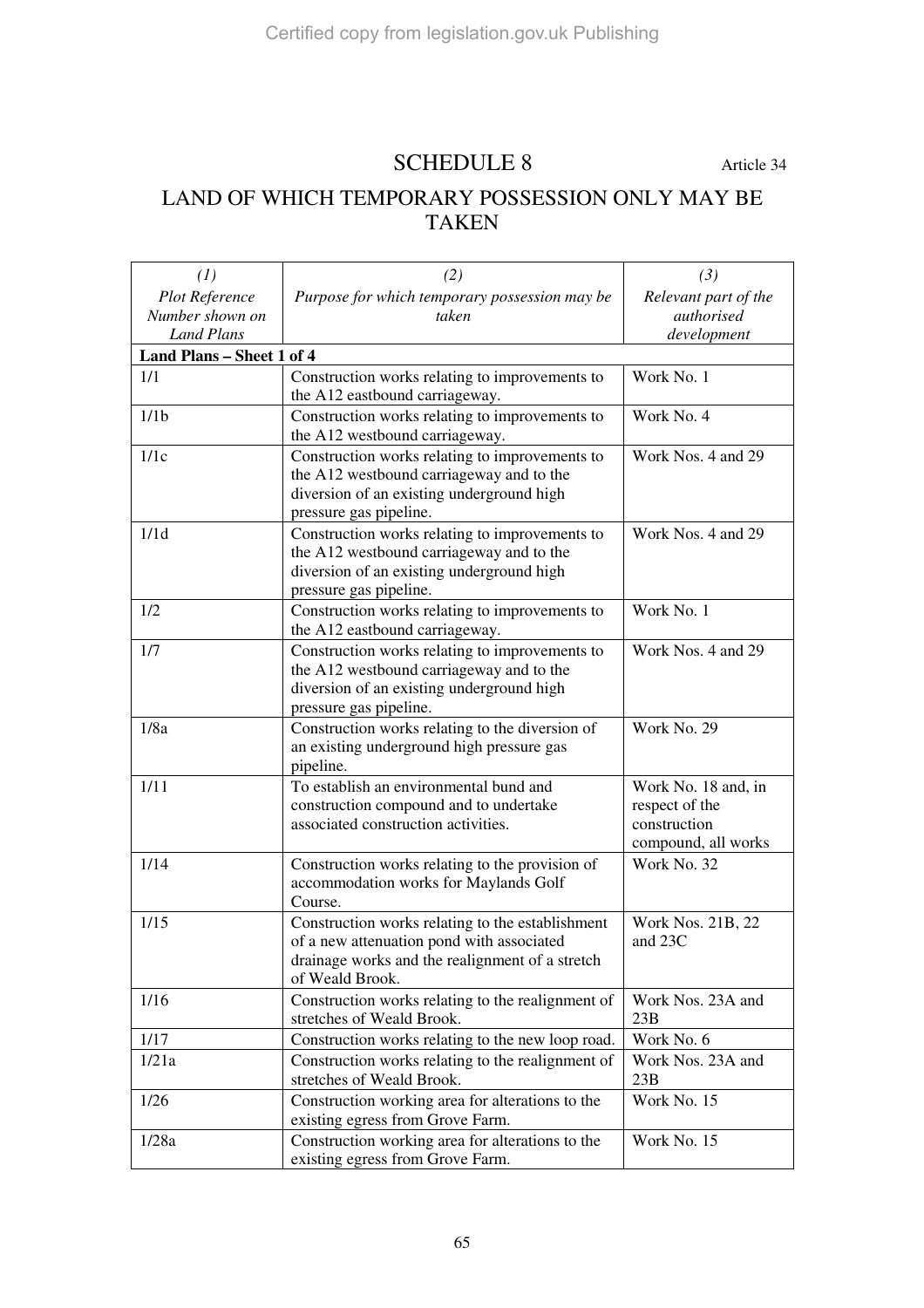| (1)                                                           | (2)                                                                                                                                                                           | (3)                                               |  |
|---------------------------------------------------------------|-------------------------------------------------------------------------------------------------------------------------------------------------------------------------------|---------------------------------------------------|--|
| <b>Plot Reference</b><br>Number shown on<br><b>Land Plans</b> | Purpose for which temporary possession may be<br>taken                                                                                                                        | Relevant part of the<br>authorised<br>development |  |
| Land Plans - Sheet 3 of 4                                     |                                                                                                                                                                               |                                                   |  |
| 3/2                                                           | Construction working area for improvements to<br>the M25 northbound carriageway, the<br>realignment of the existing northbound on-slip<br>and a new gantry.                   | Work Nos. 7, 8 and 10                             |  |
| 3/3                                                           | Construction working area for improvements to<br>the M25 northbound carriageway, the<br>realignment of the existing northbound on-slip<br>and a new gantry.                   | Work Nos. 7, 8 and 10                             |  |
| 3/6                                                           | Construction working area for a new gantry.                                                                                                                                   | Work No. 10                                       |  |
| 3/7                                                           | Construction working area for a new gantry.                                                                                                                                   | Work No. 10                                       |  |
| 3/16                                                          | Construction working area for improvements to<br>the M25 northbound carriageway, the<br>realignment of the existing northbound on-slip,<br>and a new private means of access. | Work Nos. 8 and 14                                |  |
| 3/18                                                          | To establish an ecological mitigation area.                                                                                                                                   | Work No. 25                                       |  |
| 3/19                                                          | Construction working area for improvements to<br>the M25 northbound carriageway, the<br>realignment of the existing northbound on-slip,<br>and a new private means of access. | Work Nos. 8 and 14                                |  |
| 3/21                                                          | Construction works relating to the provision of<br>accommodation works for Maylands Golf Course<br>and to establish an ecological mitigation area.                            | Work Nos. 25 and 32                               |  |
| 3/23                                                          | Construction works relating to the provision of<br>accommodation works for Maylands Golf<br>Course.                                                                           | Work No. 32                                       |  |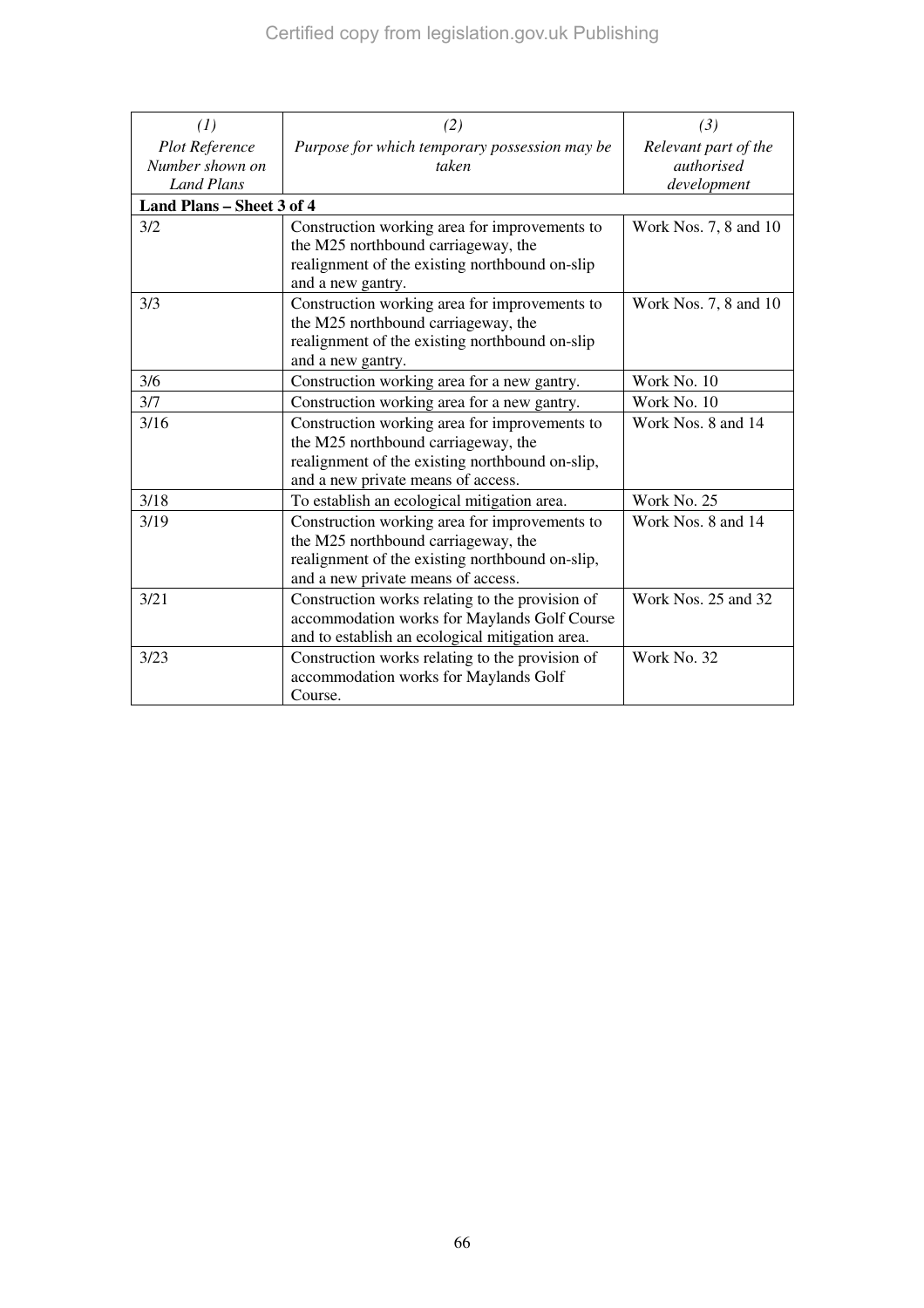### SCHEDULE 9 Articles 20, 37 and 44

### PROTECTIVE PROVISIONS

### PART 1

#### FOR THE PROTECTION OF ELECTRICITY, GAS, WATER AND SEWAGE UNDERTAKERS

#### *Application*

**1.** For the protection of the utility undertakers referred to in this Part of this Schedule the following provisions have effect, unless otherwise agreed in writing between the undertaker and the utility undertaker concerned.

#### *Interpretation*

**2.** In this Part of this Schedule—

"alternative apparatus" means alternative apparatus adequate to enable the utility undertaker in question to fulfil its statutory functions in a manner no less efficient than previously;

"apparatus" means—

- (a) in the case of an electricity undertaker, electric lines or electrical plant (as defined in the Electricity Act 1989(**a**)), belonging to or maintained by that undertaker;
- (b) in the case of a gas undertaker, any mains, pipes or other apparatus belonging to or maintained by a gas transporter within the meaning of Part 1 of the Gas Act 1986(**b**) for the purposes of gas supply;
- (c) in the case of a water undertaker, mains, pipes or other apparatus belonging to or maintained by that undertaker for the purposes of water supply; and
- (d) in the case of a sewerage undertaker—
	- (i) any drain or works vested in the undertaker under the Water Industry Act 1991(**c**); and
	- (ii) any sewer which is so vested or is the subject of a notice of intention to adopt given under section 102(4)(**d**) (adoption of sewers and disposal works) of that Act or an agreement to adopt made under section 104(**e**) (agreements to adopt sewer, drain or sewage disposal works, at a future date) of that Act,

and includes a sludge main, disposal main (within the meaning of section 219 (general interpretation) of that Act) or sewer outfall and any manholes, ventilating shafts, pumps or other accessories forming part of any such sewer, drain or works, and includes any structure in which apparatus is or is to be lodged or which gives or will give access to apparatus;

"functions" includes powers and duties;

-

<sup>(</sup>**a**) 1989 c. 29. The definition of "electrical plant" (in section 64) was amended by paragraphs 24 and 38(1) and (3) of Schedule 6 to the Utilities Act 2000 (c. 27).

<sup>(</sup>**b**) 1986 c. 44. A new section 7 was substituted by section 5 of the Gas Act 1995 (c. 45) and was further amended by section 76 of the Utilities Act 2000 (c. 27).

<sup>(</sup>**c**) 1991 c. 56.

<sup>(</sup>**d**) Section 102(4) was amended by sections 96(1)(c) and 101(2) of, and Part 3 of Schedule 9 to, the Water Act 2003 (c. 37).

<sup>(</sup>**e**) Section 104 was amended by sections 96(4) of, and Part 3 of Schedule 9 to, the Water Act 2003, section 42(3) of the Flood and Water Management Act 2010 (c. 29) and section 11(1) and (2) of, and paragraphs 2 and 91 of Schedule 7 to the Water Act 2014 (c. 21).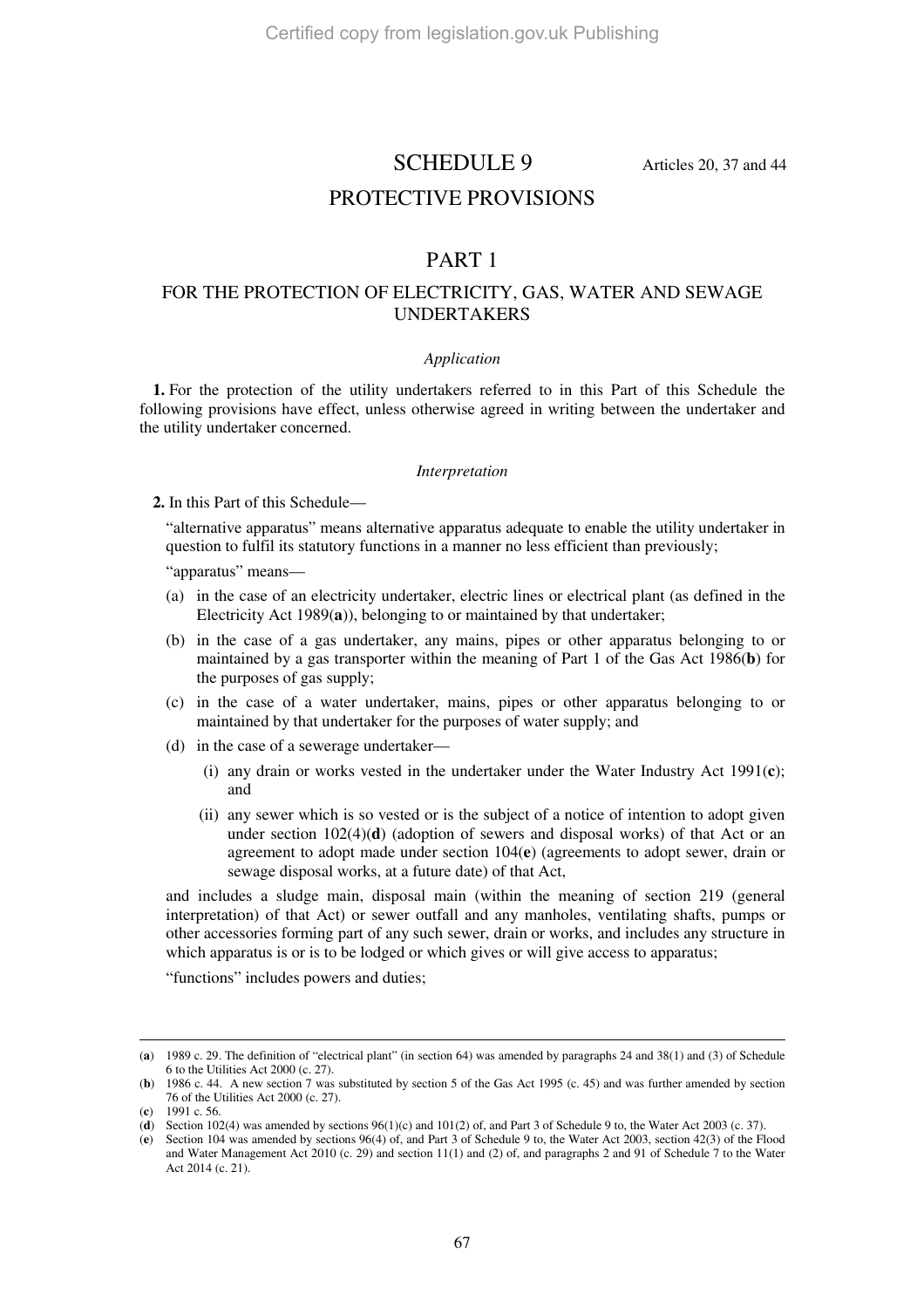"in", in a context referring to apparatus or alternative apparatus in land, includes a reference to apparatus or alternative apparatus under, over or upon land;

"plan" includes all designs, drawings, specifications, method statements, soil reports, programmes, calculations, risk assessments and other documents that are reasonably necessary properly and sufficiently to describe the works to be executed;

"utility undertaker" means—

- (a) any licence holder within the meaning of Part 1 of the Electricity Act 1989;
- (b) a gas transporter within the meaning of Part 1 of the Gas Act 1986;
- (c) a water undertaker within the meaning of the Water Industry Act 1991; and
- (d) a sewerage undertaker within the meaning of Part 1 of the Water Industry Act 1991,

for the area of the authorised development, and in relation to any apparatus, means the utility undertaker to whom it belongs or by whom it is maintained.

#### *On street apparatus*

**3.** This Part of this Schedule does not apply to apparatus in respect of which the relations between the undertaker and the utility undertaker are regulated by the provisions of Part 3 (street works in England and Wales) of the 1991 Act.

#### *Apparatus in stopped up streets*

**4.**—(1) Where any street is stopped up under article 15 (permanent stopping up of streets), any utility undertaker whose apparatus is in the street has the same powers and rights in respect of that apparatus in the street as it enjoyed immediately before the stopping up and the undertaker must grant to the utility undertaker legal easements reasonably satisfactory to the utility undertaker in respect of such apparatus and access to it, but nothing in this paragraph affects any right of the undertaker or of the utility undertaker to require the removal of that apparatus under paragraph 7 or the power of the undertaker to carry out works under paragraph 9.

(2) Regardless of the temporary alteration, diversion or restriction of any street under the powers conferred by article 13 (temporary stopping up and restriction of use of streets), a utility undertaker is at liberty at all times to take all necessary access across any such stopped up highway and to execute and do all such works and things in, upon or under any such highway as may be reasonably necessary or desirable to enable it to maintain any apparatus which at the time of the stopping up or diversion was in that highway.

#### *Protective works to buildings*

**5.** The undertaker, in the case of the powers conferred by article 21 (protective work to buildings), must exercise those powers so as not to obstruct or render less convenient the access to any apparatus.

#### *Acquisition of land*

**6.** Regardless of any provision in this Order or anything shown on the land plans, the undertaker must not acquire any apparatus otherwise than by agreement.

#### *Removal of apparatus*

**7.**—(1) If, in the exercise of the powers conferred by this Order, the undertaker acquires any interest in any land in which any apparatus is placed or requires that the utility undertaker's apparatus is relocated or diverted, that apparatus must not be removed under this Part of this Schedule, and any right of a utility undertaker to maintain that apparatus in that land must not be extinguished, until alternative apparatus has been constructed and is in operation to the reasonable satisfaction of the utility undertaker in accordance with sub-paragraphs (2) to (6).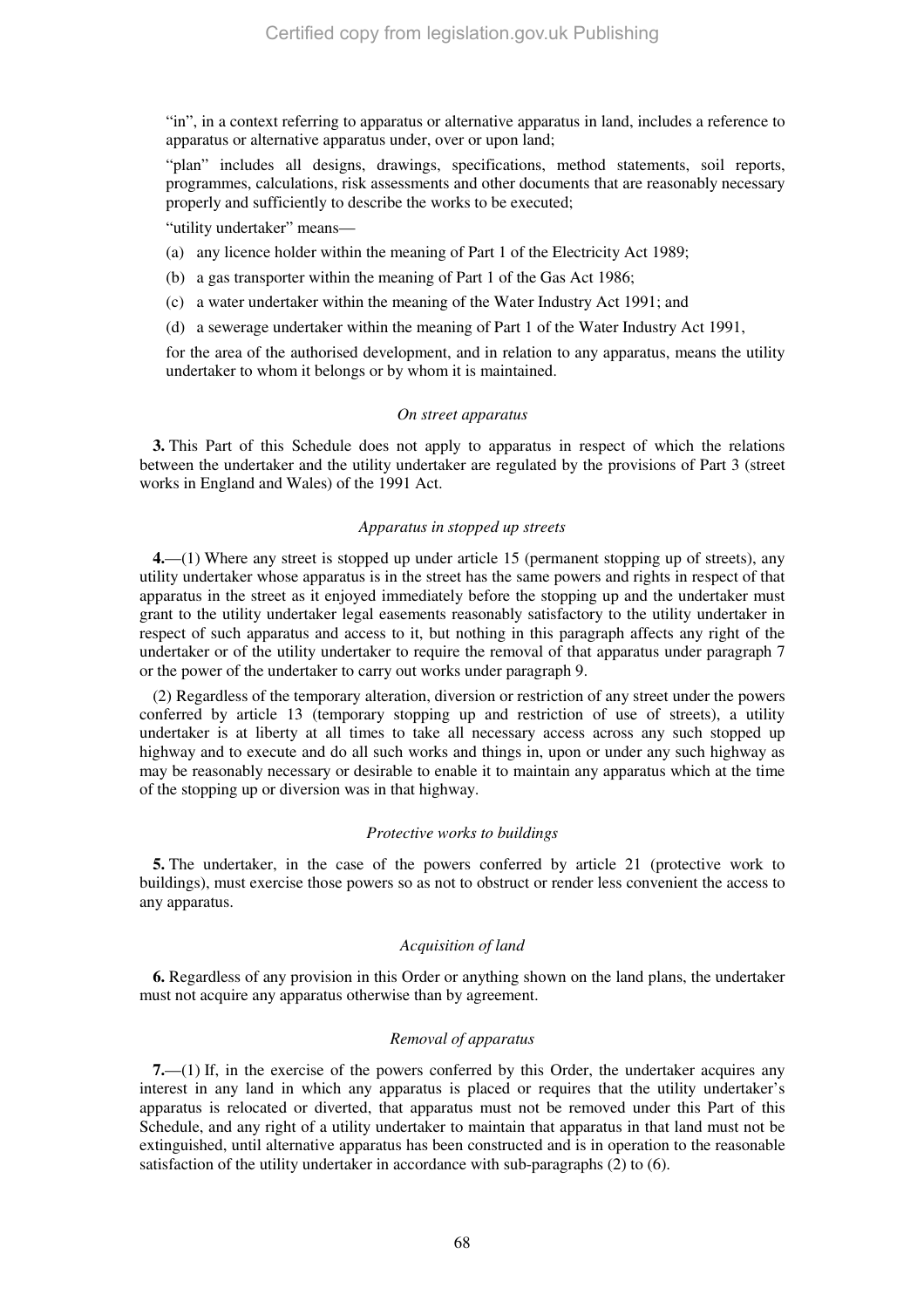(2) If, for the purpose of executing any works in, on or under any land purchased, held, appropriated or used under this Order, the undertaker requires the removal of any apparatus placed in that land, the undertaker must give to the utility undertaker 28 days' written notice of that requirement, together with a plan of the work proposed, and of the proposed position of the alternative apparatus to be provided or constructed and in that case (or if in consequence of the exercise of any of the powers conferred by this Order a utility undertaker reasonably needs to remove any of its apparatus) the undertaker must, subject to sub-paragraph (3), afford to the utility undertaker the necessary facilities and rights for the construction of alternative apparatus in other land of the undertaker and subsequently for the maintenance of that apparatus.

(3) If alternative apparatus or any part of such apparatus is to be constructed elsewhere than in other land of the undertaker, or the undertaker is unable to afford such facilities and rights as are mentioned in sub-paragraph (2) in the land in which the alternative apparatus or part of such apparatus is to be constructed the utility undertaker must, on receipt of a written notice to that effect from the undertaker, as soon as reasonably possible use its best endeavours to obtain the necessary facilities and rights in the land in which the alternative apparatus is to be constructed.

(4) Any alternative apparatus to be constructed in land of the undertaker under this Part of this Schedule must be constructed in such manner and in such line or situation as may be agreed between the utility undertaker and the undertaker or in default of agreement settled by arbitration in accordance with article 53 (arbitration).

(5) The utility undertaker must, after the alternative apparatus to be provided or constructed has been agreed or settled by arbitration in accordance with article 53, and after the grant to the utility undertaker of any such facilities and rights as are referred to in sub-paragraphs (2) or (3), proceed without unnecessary delay to construct and bring into operation the alternative apparatus and subsequently to remove any apparatus required by the undertaker to be removed under the provisions of this Part of this Schedule.

(6) Regardless of anything in sub-paragraph (5), if the undertaker gives notice in writing to the utility undertaker that the undertaker desires itself to execute any work, or part of any work in connection with the construction or removal of apparatus in any land of the undertaker, that work, instead of being executed by the utility undertaker, must be executed by the undertaker without unnecessary delay under the superintendence, if given, and to the reasonable satisfaction of the utility undertaker.

(7) If the utility undertaker fails either reasonably to approve, or to provide reasons for its failure to approve along with an indication of what would be required to make acceptable, any proposed details relating to required removal works under sub-paragraph (2) within 28 days of receiving a notice of the required works from the undertaker, then such details are deemed to have been approved, provided that the undertaker has first taken all reasonable steps to contact the relevant representatives of the utility undertaker in order to elicit such a response.

(8) Any deemed approval under sub-paragraph (7) does not extend to the actual undertaking of the removal works, which remains the sole responsibility of the utility undertaker or its contractors.

#### *Facilities and rights for alternative apparatus*

**8.**—(1) Where, in accordance with the provisions of this Part of this Schedule, the undertaker affords to a utility undertaker facilities and rights for the construction and maintenance of the utility undertaker of alternative apparatus in substitution for apparatus to be removed, those facilities and rights are to be granted upon such terms and conditions as may be agreed between the undertaker and the utility undertaker or in default of agreement settled by arbitration in accordance with article 53 (arbitration).

(2) If the facilities and rights to be afforded by the undertaker in respect of any alternative apparatus, and the terms and conditions subject to which those facilities and rights are to be granted, are in the opinion of the arbitrator less favourable on the whole to the utility undertaker in question than the facilities and rights enjoyed by it in respect of the apparatus to be removed and the terms and conditions to which those facilities and rights are subject, the arbitrator must make such provision for the payment of compensation by the undertaker to that utility undertaker as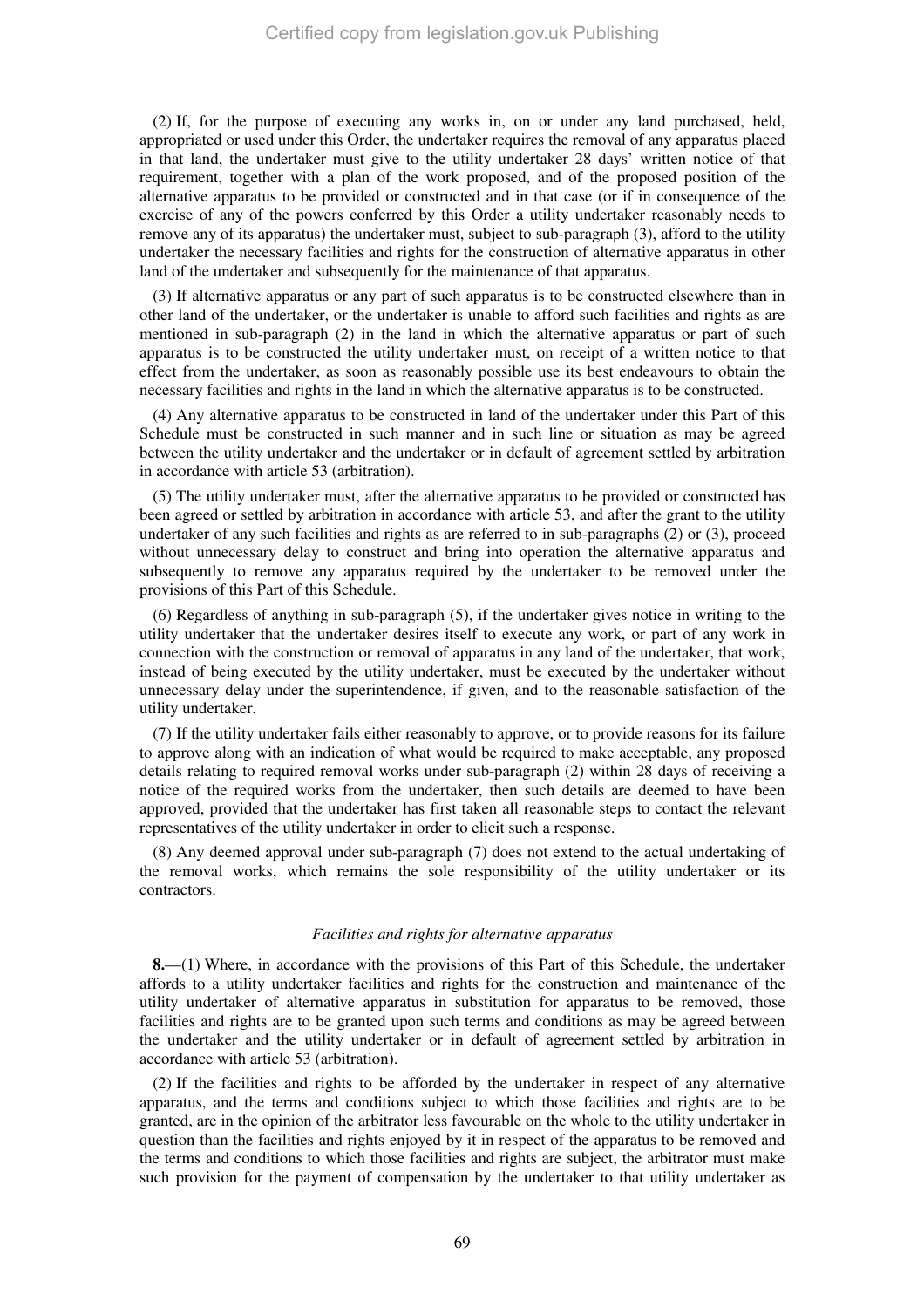appears to the arbitrator to be reasonable having regard to all the circumstances of the particular case.

#### *Retained apparatus*

**9.**—(1) Not less than 28 days before starting the execution of any works in, on or under any land purchased, held, appropriated or used under this Order that are near to, or will or may affect, any apparatus the removal of which has not been required by the undertaker under paragraph 7(2), the undertaker must submit to the utility undertaker in question a plan of the works to be executed.

(2) Those works must be executed only in accordance with the plan submitted under subparagraph (1) and in accordance with such reasonable requirements as may be made in accordance with sub-paragraph (3) by the utility undertaker for the alteration or otherwise for the protection of the apparatus, or for securing access to it, and the utility undertaker is entitled to watch and inspect the execution of those works.

(3) Any requirements made by a utility undertaker under sub-paragraph (2) must be made within a period of 21 days beginning with the date on which a plan under sub-paragraph (1) is submitted to it.

(4) If a utility undertaker in accordance with sub-paragraph (3) and in consequence of the works proposed by the undertaker, reasonably requires the removal of any apparatus and gives written notice to the undertaker of that requirement, paragraphs 1 to 3 and 6 to 8 apply as if the removal of the apparatus had been required by the undertaker under paragraph 7(2).

(5) Nothing in this paragraph precludes the undertaker from submitting at any time or from time to time, but in no case less than 28 days before commencing the execution of any works, a new plan instead of the plan previously submitted, and having done so the provisions of this paragraph apply to and in respect of the new plan.

(6) The undertaker is not required to comply with sub-paragraph (1) in a case of emergency but in that case must give the utility undertaker in question notice as soon as is reasonably practicable and a plan of those works as soon as reasonably practicable subsequently and must comply with sub-paragraph (3) in so far as is reasonably practicable in the circumstances.

#### *Expenses and costs*

**10.**—(1) Subject to the following provisions of this paragraph, the undertaker must repay to a utility undertaker all expenses reasonably incurred by that utility undertaker in, or in connection with, the inspection, removal, alteration or protection of any apparatus or the construction of any new apparatus which may be required in consequence of the execution of any such works as are referred to in paragraph 7(2).

(2) There must be deducted from any sum payable under sub-paragraph (1) the value of any apparatus removed under the provisions of this Part of this Schedule, that value being calculated after removal.

- (3) If in accordance with the provisions of this Part of this Schedule—
	- (a) apparatus of better type, of greater capacity or of greater dimensions is placed in substitution for existing apparatus of worse type, of smaller capacity or of smaller dimensions; or
	- (b) apparatus (whether existing apparatus or apparatus substituted for existing apparatus) is placed at a depth greater than the depth at which the existing apparatus was situated,

and the placing of apparatus of that type or capacity or of those dimensions or the placing of apparatus at that depth, as the case may be, is not agreed by the undertaker or, in default of agreement, is not determined by arbitration in accordance with article 53 (arbitration) to be necessary, then, if such placing involves cost in the construction of works under this Part of this Schedule exceeding that which would have been involved if the apparatus placed had been of the existing type, capacity or dimensions, or at the existing depth, as the case may be, the amount which apart from this sub-paragraph would be payable to the utility undertaker in question by virtue of sub-paragraph (1) must be reduced by the amount of that excess.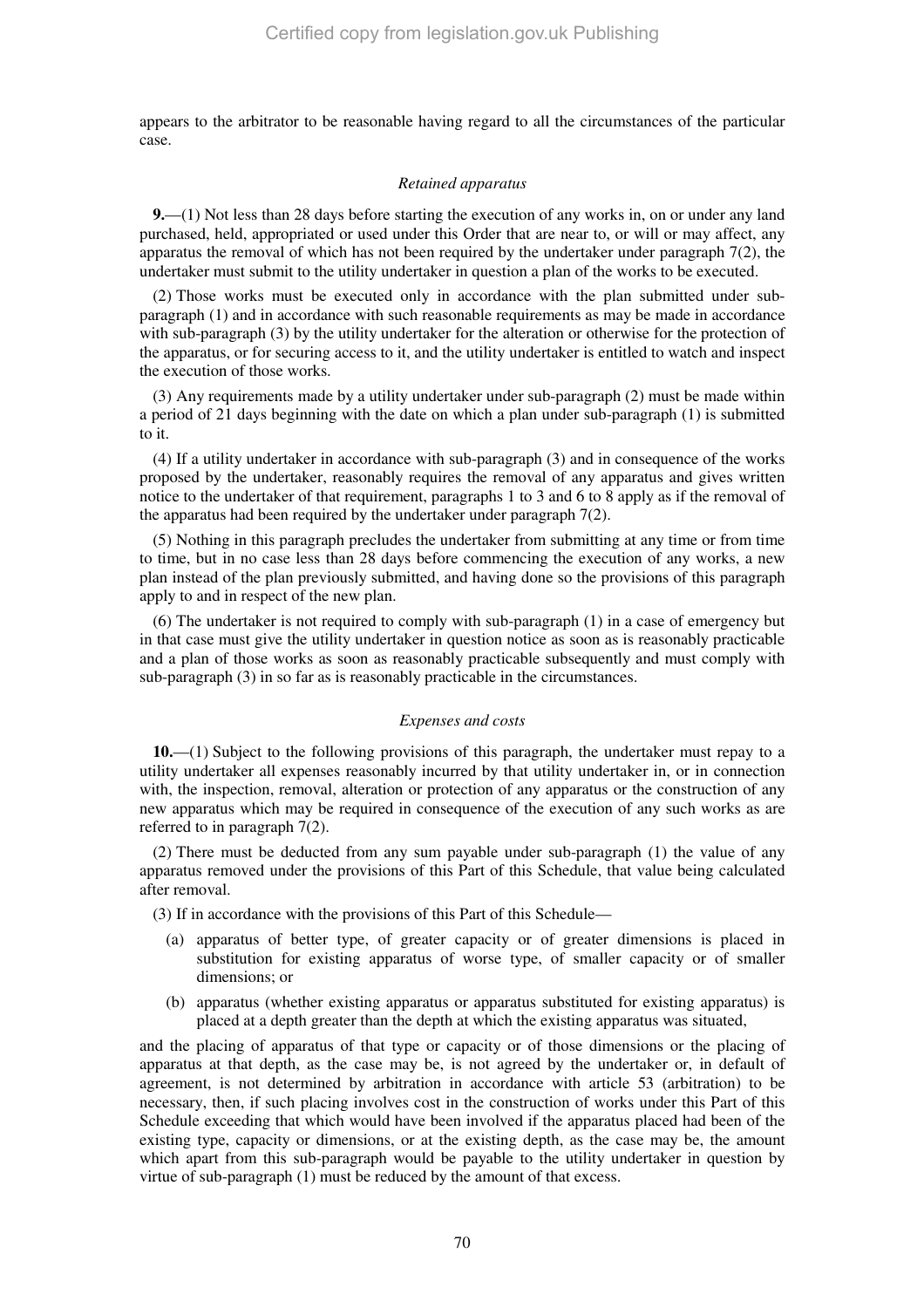- (4) For the purposes of sub-paragraph (3)—
	- (a) an extension of apparatus to a length greater than the length of existing apparatus is not to be treated as a placing of apparatus of greater dimensions than those of the existing apparatus; and
	- (b) where the provision of a joint in a pipe or cable is agreed, or is determined to be necessary, the consequential provision of a jointing chamber or of a manhole is to be treated as if it also had been agreed or had been so determined.

(5) An amount which apart from this sub-paragraph would be payable to a utility undertaker in respect of works by virtue of sub-paragraph (1), if the works include the placing of apparatus provided in substitution for apparatus placed more than 7 years and 6 months earlier so as to confer on the utility undertaker any financial benefit by deferment of the time for renewal of the apparatus in the ordinary course, is to be reduced by the amount which represents that benefit.

**11.**—(1) Subject to sub-paragraphs (2) and (3), if by reason or in consequence of the construction of any such works referred to in paragraphs 5 or  $7(2)$ , or by reason of any subsidence resulting from such development or works, any damage is caused to any apparatus or alternative apparatus (other than apparatus the repair of which is not reasonably necessary in view of its intended removal for the purposes of those works) or property of a utility undertaker, or there is any interruption in any service provided, or in the supply of any goods, by any utility undertaker, the undertaker must—

- (a) bear and pay the cost reasonably incurred by that utility undertaker in making good such damage or restoring the supply; and
- (b) make reasonable compensation to that utility undertaker for any other expenses, loss, damages, penalty or costs incurred by the utility undertaker,

by reason or in consequence of any such damage or interruption.

(2) The fact that any act or thing may have been done by a utility undertaker on behalf of the undertaker or in accordance with a plan approved by a utility undertaker or in accordance with any requirement of a utility undertaker or under its supervision does not, subject to sub-paragraph (3), excuse the undertaker from liability under the provisions of sub-paragraph (1) unless a utility undertaker fails to carry out and execute the works properly with due care and attention and in a skilful and professional like manner or in a manner that does not accord with the approved plan.

(3) Nothing in sub-paragraph (1) imposes any liability on the undertaker with respect to any damage or interruption to the extent that it is attributable to the act, neglect or default of a utility undertaker, its officers, servants, contractors or agents.

(4) A utility undertaker must give the undertaker reasonable notice of any such claim or demand and no settlement or compromise is to be made, without the consent of the undertaker who, if withholding such consent, has the sole conduct of any settlement or compromise or of any proceedings necessary to resist the claim or demand.

#### *Co-operation*

**12.** Where in consequence of the proposed construction of any of the authorised development, the undertaker or a utility undertaker requires the removal of apparatus under paragraph 7(2) or a utility undertaker makes requirements for the protection or alteration of apparatus under paragraph 9, the undertaker must use best endeavours to co-ordinate the execution of the works in the interests of safety and the efficient and economic execution of the authorised development and taking into account the need to ensure the safe and efficient operation of the utility undertaker's undertaking and each utility undertaker must use its best endeavours to co-operate with the undertaker for that purpose.

**13.** Nothing in this Part of this Schedule affects the provisions of any enactment or agreement regulating the relations between the undertaker and a utility undertaker in respect of any apparatus laid or erected in land belonging to the undertaker on the date on which this Order is made.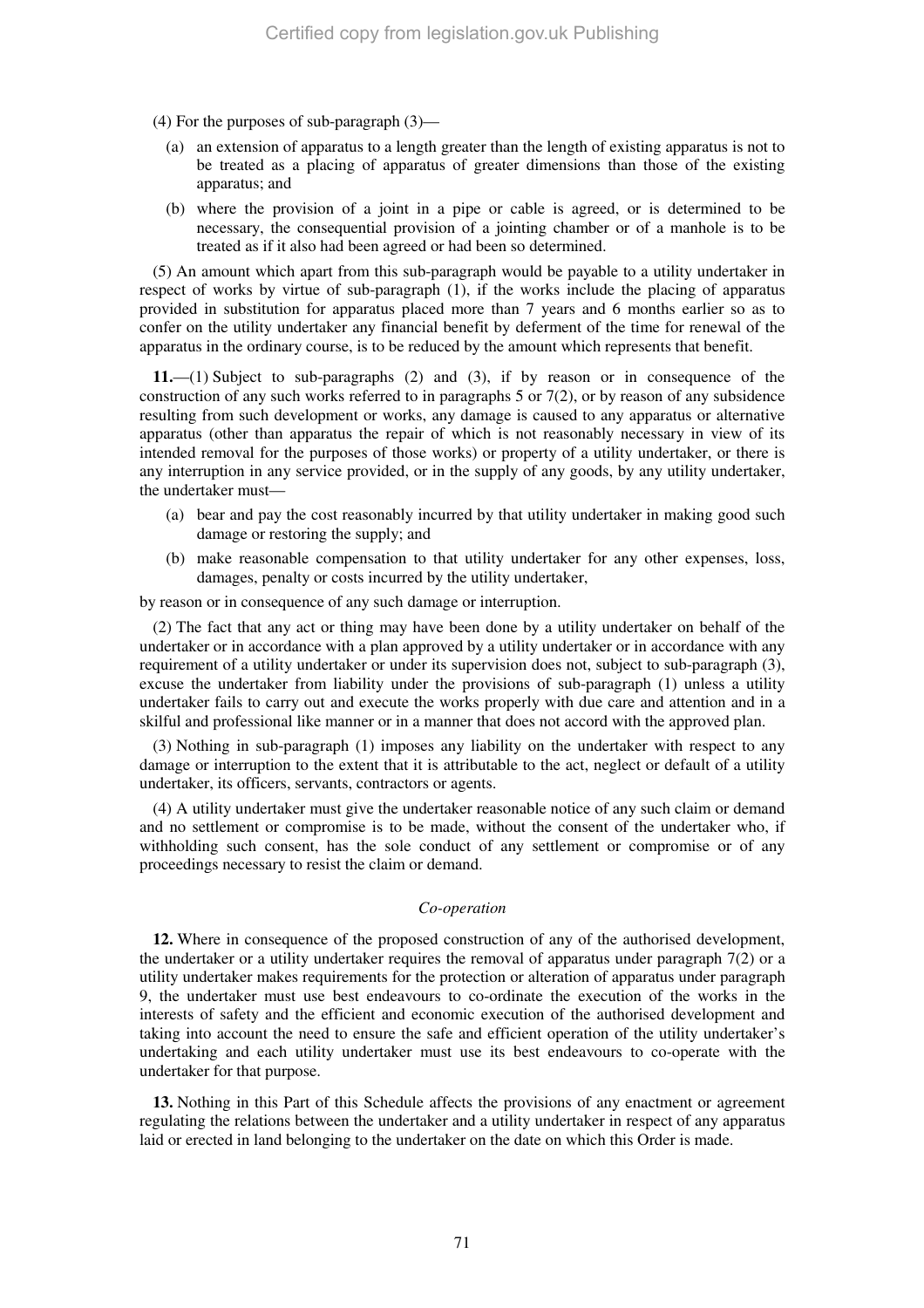### PART 2

### FOR THE PROTECTION OF OPERATORS OF ELECTRONIC COMMUNICATIONS CODE NETWORKS

**14.** For the protection of any operator, the following provisions have effect, unless otherwise agreed in writing between the undertaker and the operator.

**15.** In this Part of this Schedule—

"the 2003 Act" means the Communications Act 2003(**a**);

"electronic communications apparatus" has the same meaning as in the electronic communications code;

"the electronic communications code" has the same meaning as in Chapter 1 of Part 2 of the 2003 Act(**b**);

"electronic communications code network" means—

- (a) so much of an electronic communications network or infrastructure system provided by an electronic communications code operator as is not excluded from the application of the electronic communications code by a direction under section 106 (application of the electronic communications code) of the 2003 Act; and
- (b) an electronic communications network which the undertaker is providing or proposing to provide;

"electronic communications code operator" means a person in whose case the electronic communications code is applied by a direction under section 106 of the 2003 Act;

"infrastructure system" has the same meaning as in the electronic communications code and references to providing an infrastructure system are to be construed in accordance with paragraph 7(2) of that code; and

"operator" means the operator of an electronic communications code network.

**16.** The exercise of the powers conferred by article 37 (statutory undertakers) is subject to Part 10 (undertaker's works affecting electronic communications apparatus) of the electronic communications code.

**17.**—(1) Subject to sub-paragraphs (2) to (4), if as the result of the authorised development or its construction, or of any subsidence resulting from any of those works—

- (a) any damage is caused to any electronic communications apparatus belonging to an operator (other than apparatus the repair of which is not reasonably necessary in view of its intended removal for the purposes of those works), or other property of an operator; or
- (b) there is any interruption in the supply of the service provided by an operator,

the undertaker must bear and pay the cost reasonably incurred by the operator in making good such damage or restoring the supply and make reasonable compensation to that operator for any other expenses, loss, damages, penalty or costs incurred by it, by reason, or in consequence of, any such damage or interruption.

(2) Nothing in sub-paragraph (1) imposes any liability on the undertaker with respect to any damage or interruption to the extent that it is attributable to the act, neglect or default of an operator, its officers, servants, contractors or agents.

(3) The operator must give the undertaker reasonable notice of any such claim or demand and no settlement or compromise of the claim or demand is to be made without the consent of the undertaker who, if withholding such consent, has the sole conduct of any settlement or compromise or of any proceedings necessary to resist the claim or demand.

-

<sup>(</sup>**a**) 2003 c. 21.

<sup>(</sup>**b**) See section 106 which was amended by section 4(3) to (9) of the Digital Economy Act 2017 (c. 30).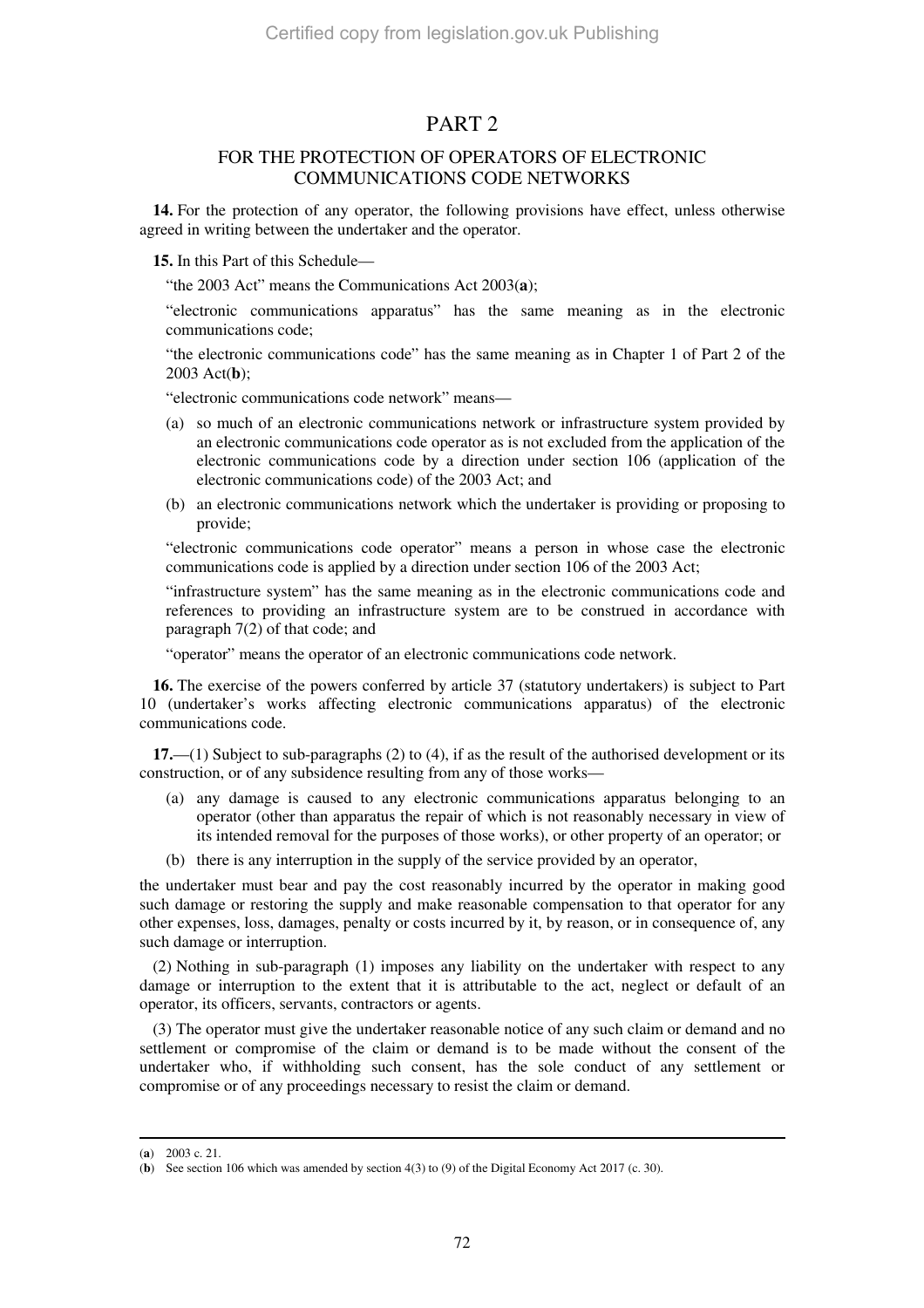(4) Any difference arising between the undertaker and the operator under this Part of this Schedule must be referred to and settled by arbitration under article 53 (arbitration).

(5) This Part of this Schedule does not apply to—

- (a) any apparatus in respect of which the relations between the undertaker and an operator are regulated by the provisions of Part 3 of the 1991 Act; or
- (b) any damages, or any interruptions, caused by electro-magnetic interference arising from the construction or use of the authorised development.

(6) Nothing in this Part of this Schedule affects the provisions of any enactment or agreement regulating the relations between the undertaker and an operator in respect of any apparatus laid or erected in land belonging to the undertaker on the date on which this Order is made.

# PART 3

# FOR THE PROTECTION OF THE ENVIRONMENT AGENCY

**18.**—(1) The following provisions will apply for the protection of the Agency unless otherwise agreed in writing between the undertaker and the Agency.

(2) In this part of this Schedule—

"the Agency" means the Environment Agency;

"construction" includes execution, placing, altering, replacing, relaying and removal and excavation and "construct" and "constructed" will be construed accordingly;

"drainage work" means any main river and includes any land which provides or is expected to provide flood storage capacity for any main river and any bank, wall, embankment or other structure, or any appliance, constructed or used for land drainage, flood defence or tidal monitoring;

"the fishery" means any waters containing fish and fish in, or migrating to or from, such waters and the spawn, spawning ground, habitat or food of such fish;

"main river" means all watercourses shown as such on the statutory main river maps held by the Agency and the Department for Environment Food and Rural Affairs including any structure or appliance for controlling or regulating the flow of water in or out of the channel;

"plans" includes sections, drawings, specifications, calculations and method statements;

"specified work" means so much of any work or operation authorised by this Order as is in, on, under, over or within 8 metres of a drainage work or is otherwise likely to—

- (a) affect any drainage work or the volumetric rate of flow of water in or flowing to or from any drainage work;
- (b) affect the flow, purity or quality of water in any watercourse or other surface waters or ground water;
- (c) cause obstruction to the free passage of fish or damage to any fishery;
- (d) affect the conservation, distribution or use of water resources; or
- (e) affect the conservation value of the main river and habitats in its immediate vicinity;

"watercourse" includes all rivers, streams, ditches, drains, cuts, culverts, dykes, sluices, basins, sewers and passages through which water flows except a public sewer.

**19.**—(1) Before beginning to construct any specified work, the undertaker must submit to the Agency plans of the specified work and such further particulars available to it as the Agency may within 28 days of the receipt of the plans reasonably request.

(2) Any such specified work must not be constructed except in accordance with such plans as may be approved in writing by the Agency, or determined under paragraph 28.

(3) Any approval of the Agency required under this paragraph—

(a) must not be unreasonably withheld or delayed;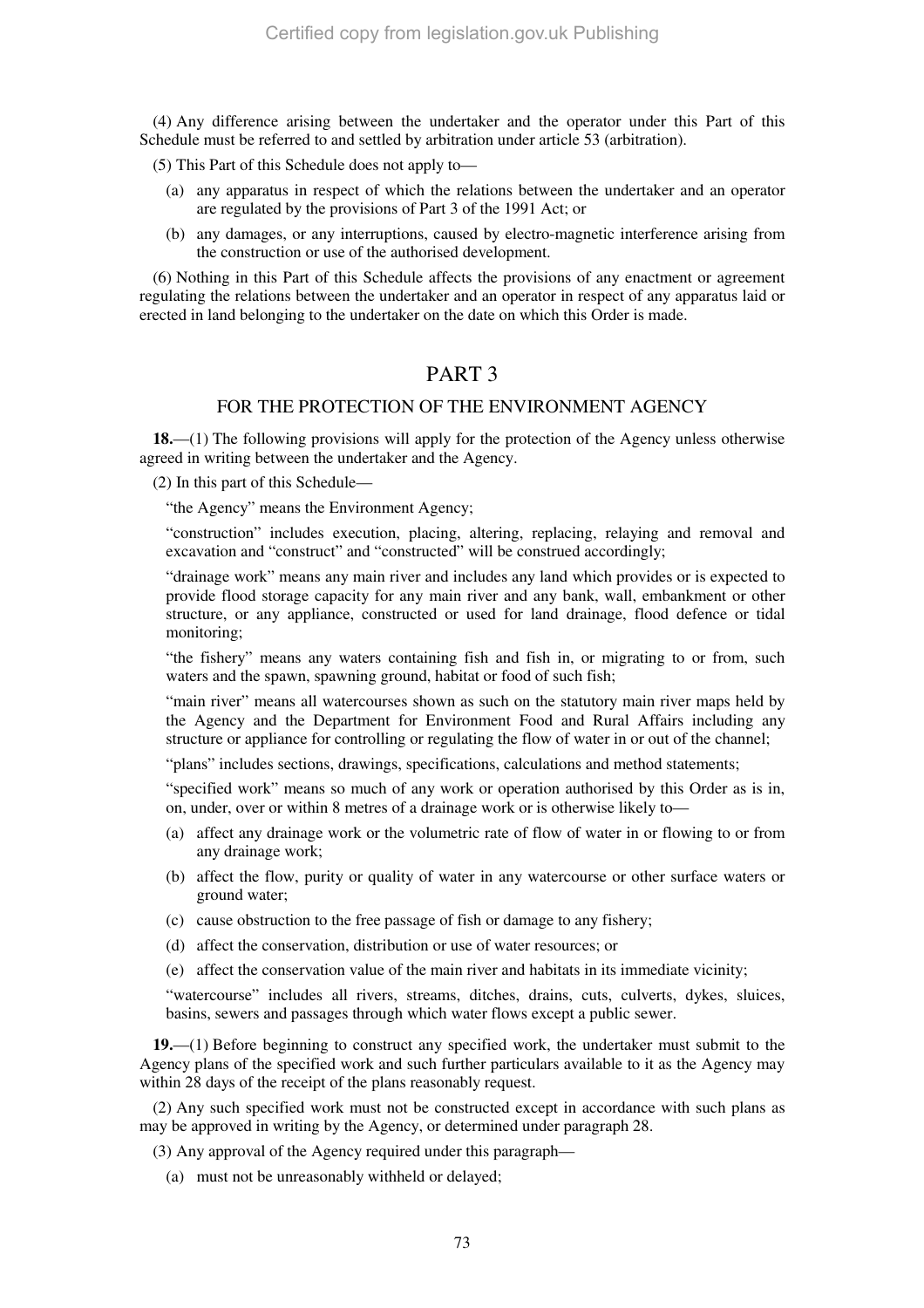- (b) in the case of a refusal must be accompanied by a statement of grounds of refusal;
- (c) is deemed to have been refused if it is neither given nor refused within 2 months of the submission of the plans or receipt of further particulars if such particulars have been requested by the Agency for approval; and
- (d) may be given subject to such reasonable requirements as the Agency may have for the protection of any drainage work or the fishery or for the protection of water resources, or for the prevention of flooding or pollution or in the discharge of its environmental duties.

(4) The Agency must use its reasonable endeavours to respond to the submission of any plans before the expiration of the period mentioned in sub-paragraph (3)(c).

**20.** Without limiting paragraph 19, the requirements which the Agency may have under that paragraph include conditions requiring the undertaker, at its own expense, to construct such protective works, whether temporary or permanent, before or during the construction of the specified works (including the provision of flood banks, walls or embankments or other new works and the strengthening, repair or renewal of existing banks, walls or embankments) as are reasonably necessary—

- (a) to safeguard any drainage work against damage; or
- (b) to secure that its efficiency for flood defence purposes is not impaired and that the risk of flooding is not otherwise increased,

by reason of any specified work.

**21.**—(1) Subject to sub-paragraph (2), any specified work, and all protective works required by the Agency under paragraph 20, must be constructed—

- (a) without unreasonable delay in accordance with the plans approved under this Part of this Schedule; and
- (b) to the reasonable satisfaction of the Agency,

and the Agency will be entitled by its officer to watch and inspect the construction of such works.

(2) The undertaker must give to the Agency not less than 14 days' notice in writing of its intention to commence construction of any specified work and notice in writing of its completion not later than 7 days after the date on which it is completed.

(3) If the Agency reasonably requires, the undertaker must construct all or part of the protective works so that they are in place prior to the construction of the specified work to which the protective works relate.

(4) If any part of a specified work or any protective work required by the Agency is constructed otherwise than in accordance with the requirements of this Schedule, the Agency may by notice in writing require the undertaker at the undertaker 's own expense to comply with the requirements of this Part of this Schedule or (if the undertaker so elects and the Agency in writing consents, such consent not to be unreasonably withheld or delayed) to remove, alter or pull down the work and, where removal is required, to restore the site to its former condition to such extent and within such limits as the Agency reasonably requires.

(5) Subject to sub-paragraph (6), if within a reasonable period, being not less than 28 days beginning with the date when a notice under sub-paragraph (4) is served upon the undertaker, the undertaker has failed to begin taking steps to comply with the requirements of the notice and has not subsequently made reasonably expeditious progress towards their implementation, the Agency may execute the works specified in the notice and any reasonable expenditure incurred by the Agency in so doing will be recoverable from the undertaker.

(6) In the event of any dispute as to whether sub-paragraph (4) is properly applicable to any work in respect of which notice has been served under that sub-paragraph, or as to the reasonableness of any requirement of such a notice, the Agency will not, except in the case of an emergency, exercise the powers conferred by sub-paragraph (5) until the dispute has been finally determined in accordance with paragraph 28.

**22.**—(1) Subject to sub-paragraph (6) the undertaker must from the commencement of the construction of the specified works maintain in good repair and condition and free from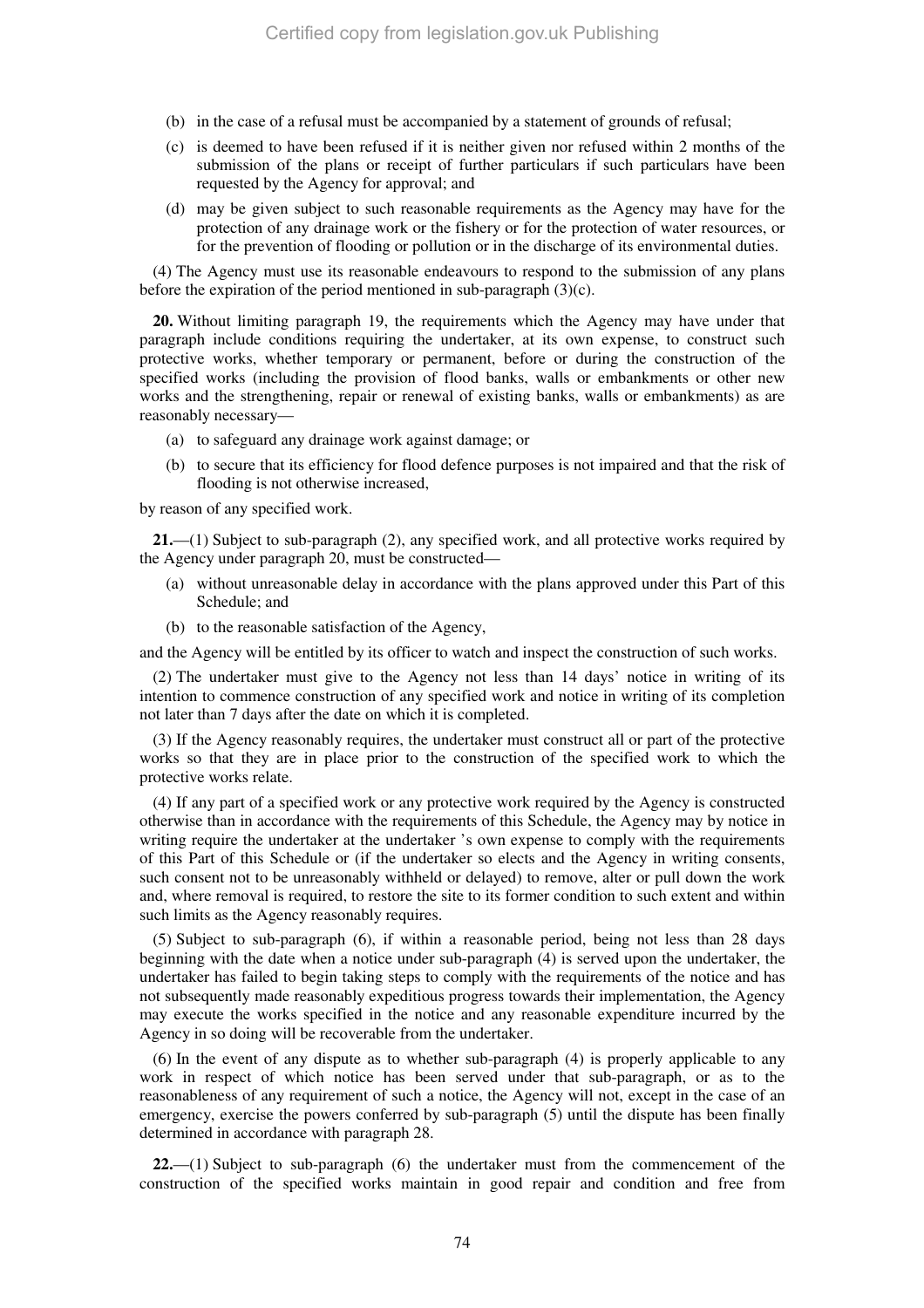obstruction any drainage work which is situated within the limits of deviation and on land held by the undertaker for the purposes of or in connection with the specified works, whether or not the drainage work is constructed under the powers conferred by this Order or is already in existence.

(2) If any such drainage work which the undertaker is liable to maintain is not maintained to the reasonable satisfaction of the Agency, the Agency may by notice in writing require the undertaker to repair and restore the work, or any part of such work, or (if the undertaker so elects and the Agency in writing consents, such consent not to be unreasonably withheld or delayed), to remove the specified work and restore the site to its former condition, to such extent and within such limits as the Agency reasonably requires.

(3) Subject to sub-paragraph (5), if, within a reasonable period, being not less than 28 days beginning with the date on which a notice in respect of any drainage work is served under subparagraph (2) on the undertaker, the undertaker has failed to begin taking steps to comply with the reasonable requirements of the notice and has not subsequently made reasonably expeditious progress towards their implementation, the Agency may do what is necessary for such compliance and any reasonable expenditure incurred by the Agency in so doing will be recoverable from the undertaker.

(4) If there is any failure by the undertaker to obtain consent or comply with conditions imposed by the Agency in accordance with these protective provisions the Agency may serve written notice requiring the undertaker to cease all or part of the specified works and the undertaker must cease the specified works or part thereof until it has obtained the consent or complied with the condition unless the cessation of the specified works or part thereof would cause greater damage than compliance with the written notice.

(5) In the event of any dispute as to the reasonableness of any requirement of a notice served under sub-paragraph (2), the Agency will not, except in the case of an emergency, exercise the powers conferred by sub-paragraph (3) until the dispute has been finally determined in accordance with paragraph 28.

(6) This paragraph does not apply to—

- (a) drainage works which are vested in the Agency, or which the Agency or another person, including the highway authority, is liable to maintain and is not proscribed by the powers of the Order from doing so; and
- (b) or any obstruction of a drainage work for the purpose of a work or operation authorised by this Order and carried out in accordance with the provisions of this Part of this Schedule.

**23.** If by reason of the construction of any specified work or of the failure of any such work, the efficiency of any drainage work for flood defence purposes is impaired, or that drainage work is otherwise damaged, such impairment or damage must be made good by the undertaker to the reasonable satisfaction of the Agency and if the undertaker fails to do so, the Agency may make good the impairment or damage and recover any expenditure reasonably incurred by the Agency in so doing from the undertaker.

**24.** If by reason of construction of the specified work the Agency's access to flood defences or equipment maintained for flood defence purposes is materially obstructed, the undertaker must provide such alternative means of access that will allow the Agency to maintain the flood defence or use the equipment no less effectively than was possible before the obstruction within 24 hours of the undertaker becoming aware of such obstruction.

**25.**—(1) The undertaker must take all such measures as may be reasonably practicable to prevent any interruption of the free passage of fish in the fishery during the construction of any specified work.

(2) If by reason of—

- (a) the construction of any specified work; or
- (b) the failure of any such work,

damage to the fishery is caused, or the Agency has reason to expect that such damage may be caused, the Agency may serve notice on the undertaker requiring it to take such steps as may be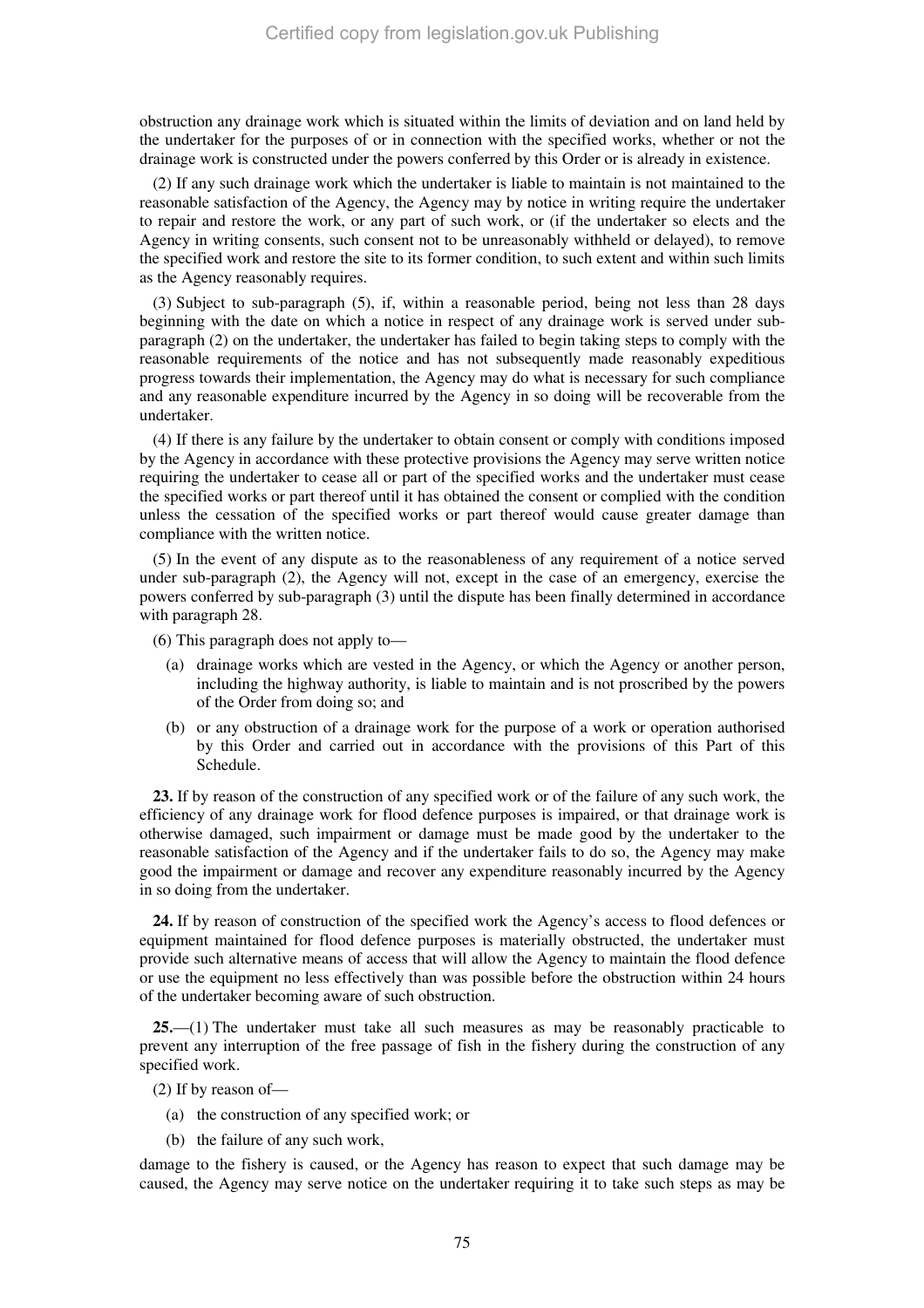reasonably practicable to make good the damage, or, as the case may be, to protect the fishery against such damage.

(3) If within such time as may be reasonably practicable for that purpose after the receipt of written notice from the Agency of any damage or expected damage to a fishery, the undertaker fails to take such steps as are described in sub-paragraph (2), the Agency may take those steps and any expenditure incurred by the Agency in so doing will be recoverable from the undertaker.

(4) In any case where immediate action by the Agency is reasonably required in order to secure that the risk of damage to the fishery is avoided or reduced, the Agency may take such steps as are reasonable for the purpose, and may recover from the undertaker any reasonable expenditure incurred in so doing provided that notice specifying those steps is served on the undertaker as soon as reasonably practicable after the Agency has taken, or commenced to take, the steps specified in the notice.

**26.** The undertaker must repay to the Agency all reasonable costs, charges and expenses which the Agency may reasonably incur—

- (a) in the examination or approval of plans under this Part of this Schedule;
- (b) in the inspection of the construction of the specified works or any protective works required by the Agency under this Part of this Schedule; or
- (c) in the carrying out of any surveys or tests by the Agency which are reasonably required in connection with the construction of the specified works.

**27.**—(1) The undertaker must make reasonable compensation for costs and losses which may be reasonably incurred or suffered by the Agency by reason of—

- (a) the construction of any specified works comprised within the authorised works; or
- (b) any act or omission of the undertaker, its employees, contractors or agents or others whilst engaged upon the construction of the authorised works.

## (2) In sub-paragraph  $(1)$ —

"costs" includes—

- (a) expenses and charges;
- (b) staff costs and overheads;
- (c) legal costs;

"losses" includes physical damage.

(3) The undertaker must make reasonable compensation for liabilities, claims and demands arising out of or in connection with the authorised works or otherwise out of the matters referred to in sub-paragraph  $(1)(a)$  and  $(b)$ .

 $(4)$  In sub-paragraph  $(3)$ —

"claims" and "demands" include as applicable—

- (a) costs (within the meaning of sub-paragraph (2)) incurred in connection with any claim or demand;
- (b) any interest element of sums claimed or demanded; and
- "liabilities" includes—
- (a) contractual liabilities;
- (b) tortious liabilities (including liabilities for negligence or nuisance);
- (c) liabilities to pay statutory compensation or for breach of statutory duty; and
- (d) liabilities to pay statutory penalties imposed on the basis of strict liability (but does not include liabilities to pay other statutory penalties).
- (5) The Agency must give to the undertaker reasonable notice of any such claim or demand.

(6) The undertaker may at its own expense conduct all negotiations for the settlement of the same and any litigation that may arise therefrom.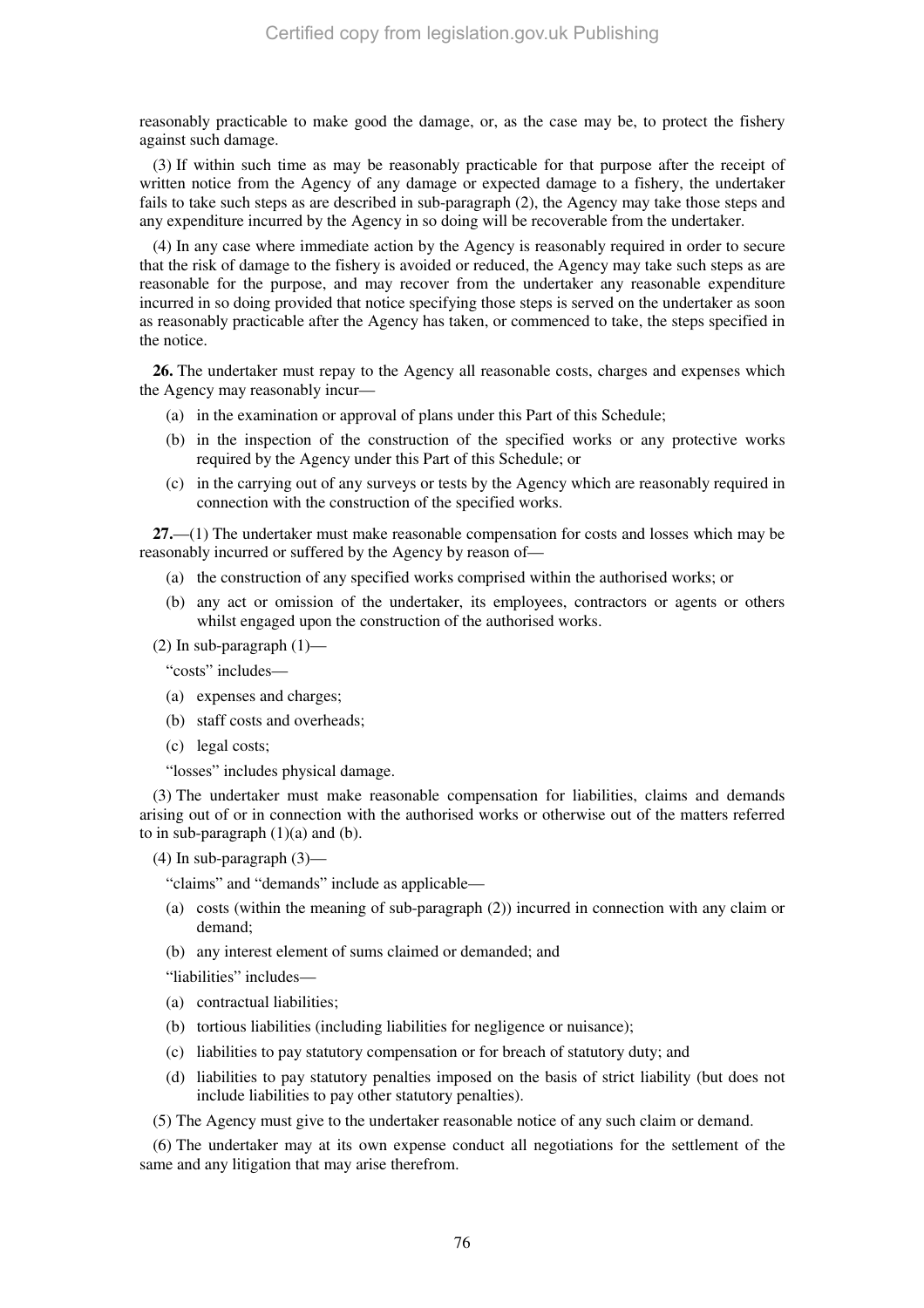(7) The Agency must not compromise or settle any such claim or make any admission which might be prejudicial to the claim without the agreement of the undertaker which agreement must not be unreasonably withheld or delayed.

(8) The Agency must, at all times, take reasonable steps to prevent and mitigate any such claims, demands, proceedings, costs, damages, expenses or loss.

(9) The Agency must, at the request of the undertaker, afford all reasonable assistance for the purpose of contesting any such claim or action, and is entitled to be repaid its reasonably expenses reasonably incurred in so doing.

(10) The fact that any work or thing has been executed or done by the undertaker in accordance with a plan approved by the Agency, or to its satisfaction, or in accordance with any directions or award of an arbitrator, will not relieve the undertaker from any liability under the provisions of this Part of this Schedule.

**28.** Any dispute arising between the undertaker and the Agency under this part of this Schedule will, if the parties agree, be determined by arbitration under article 53 (arbitration), but will otherwise be determined by the Secretary of State for Environment, Food and Rural Affairs or its successor and the Secretary of State for Transport or its successor acting jointly on a reference to them by the undertaker or the Agency, after notice in writing by one to the other.

# PART 4

# FOR THE PROTECTION OF DRAINAGE AUTHORITIES

**29.** The following provisions of this Part of this Schedule apply for the protection of the drainage authority unless otherwise agreed between the undertaker and the drainage authority.

**30.** In this Part of this Schedule—

-

"construction" includes execution, placing, altering, replacing, relaying and removal and "construct" and "constructed" are to be construed accordingly;

"drainage authority" means in relation to an ordinary watercourse, the drainage board concerned within the meaning of section 23 (prohibition on obstructions etc. in watercourses) of the Land Drainage Act 1991(**a**);

"drainage work" means in relation to any key watercourse and includes any land which is expected to provide flood storage capacity for a key watercourse and any bank, wall, embankment or other structure, or any appliance, constructed or used for land drainage or flood defence in connection with a key watercourse;

"key watercourse" means any of the following ordinary watercourses—

| Ordinary watercourse to be regarded as<br>a key watercourse | Ordnance Survey coordinates of ordinary<br>watercourse to be regarded as a<br>kev |
|-------------------------------------------------------------|-----------------------------------------------------------------------------------|
|                                                             | watercourse                                                                       |
| existing ditch 1                                            | TQ 56608 92369 to TQ 56429 92244                                                  |
| existing ditch 2                                            | TQ 56427 92408 to TQ 56438 92260                                                  |
| existing ditch 3                                            | TQ 56593 92504 to TQ 56444 92744                                                  |
| existing ditch 4                                            | TQ 56442 92747 to TQ 56255 92665                                                  |
| existing ditch 5                                            | TQ 56339 92531 to TQ 56289 92673                                                  |
| existing ditch 6                                            | TQ 56243 92551 to TQ 56273 92556                                                  |
| existing ditch 7                                            | TQ 56202 92680 to TQ 56255 92558                                                  |
| existing ditch 8                                            | TQ 56216 92637 to TQ 56229 92642                                                  |
| existing ditch 9                                            | TQ 56192 93002 to TQ 56284 92682                                                  |

<sup>(</sup>**a**) 1991 c. 59. The definition of "drainage board" is in section 23(8), which was amended by paragraph 32 of Schedule 2 to the Flood and Water Management Act 2010 (c. 29).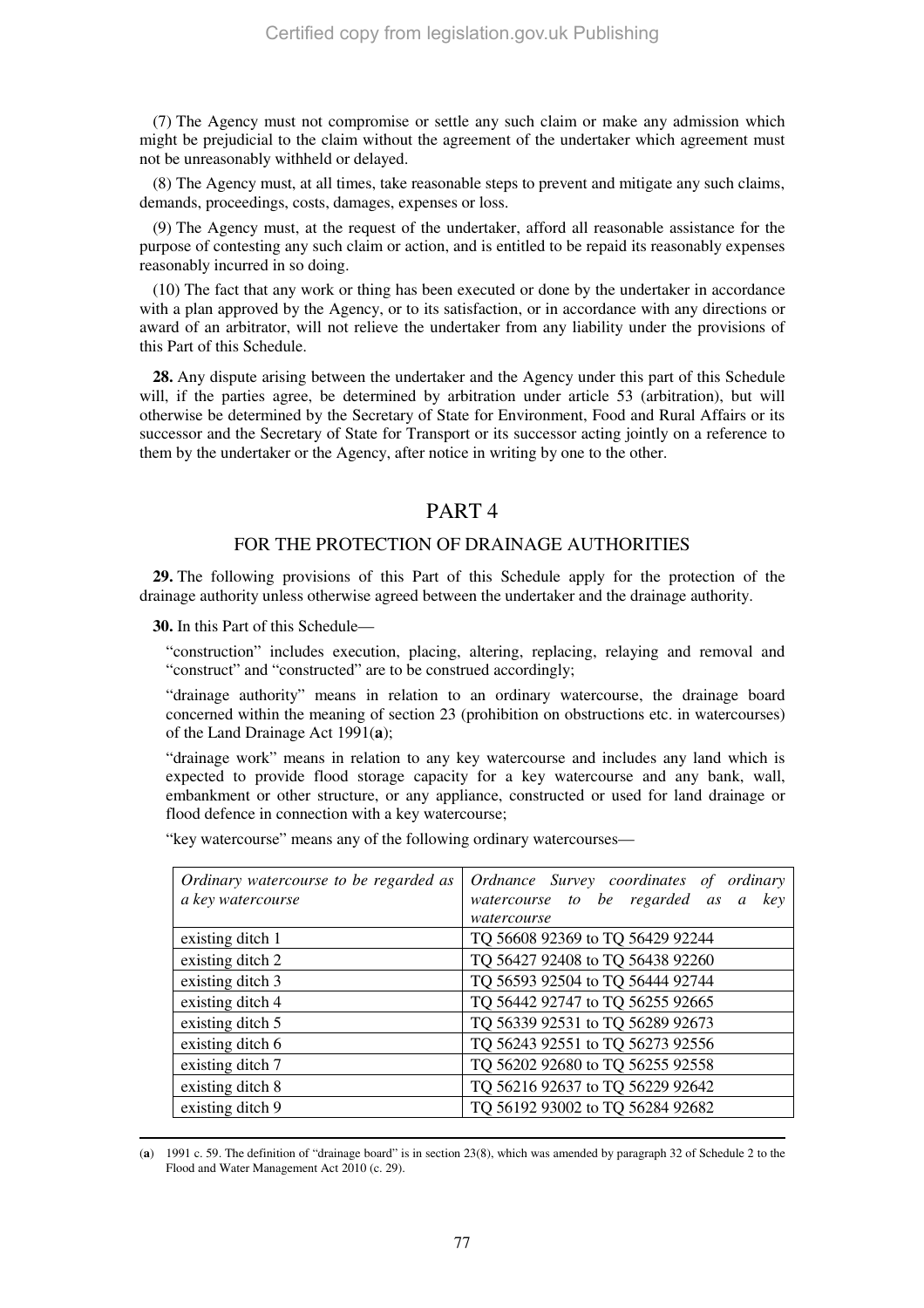| a key watercourse | Ordinary watercourse to be regarded as   Ordnance Survey coordinates of ordinary<br>watercourse to be regarded as a key<br>watercourse |  |
|-------------------|----------------------------------------------------------------------------------------------------------------------------------------|--|
| existing ditch 10 | TQ 56264 93010 to TQ 56193 93002                                                                                                       |  |
| existing ditch 11 | TQ 56192 93140 to TQ 56174 93104                                                                                                       |  |
| existing ditch 12 | TQ 56078 93264 to TQ 56098 93223                                                                                                       |  |

and in each case includes any land or area which is being used or is expected to be used to provide temporary or permanent flood storage capacity or relief for the watercourse and any bank, wall, embankment or other structure, or any appliance constructed or used for land drainage or flood defence in connection with the watercourse;

"ordinary watercourse" has the same meaning as given in section 72 (interpretation) of the Land Drainage Act 1991(**a**);

"plans" includes any information reasonably required by the drainage authority including location details, grid references, sections, drawings, specifications, assessments and method statements; and

"specified work" means any of the following works carried out in relation to any ordinary watercourse—

- (a) erecting any mill dam, weir or other similar obstruction to the flow of the watercourse, or raising or otherwise altering any such obstruction;
- (b) the construction or alteration of a bridge or other structure;
- (c) erecting a culvert in the watercourse; or
- (d) altering a culvert in a manner that would be likely to affect the flow of the watercourse.

**31.**—(1) Before beginning to construct any specified work in relation to a key watercourse, the undertaker must submit to the drainage authority plans of the work, and such further particulars available to the undertaker as the drainage authority may within 14 days of the first submission of the plans reasonably require.

(2) On receipt of the plans submitted under sub-paragraph (1) the drainage authority may within 14 days of the first submission of the plans—

- (a) request such further particulars as the drainage authority may reasonably require; or
- (b) request up to a further 14 days in which to review the plans to identify if any further particulars are required.

(3) Any such specified work in relation to a key watercourse must not be constructed except in accordance with such plans as may be approved in writing by the drainage authority, or determined under paragraph 35.

- (4) Any approval of the drainage authority required under this paragraph—
	- (a) must not be unreasonably withheld or delayed;
	- (b) is to be deemed to have been given if it is neither given nor refused within 28 days of the submission of the plans for approval or submission of further particulars (where required by the drainage authority under sub-paragraph (1), whichever is the later; and
	- (c) may be given subject to such reasonable requirements or conditions as the drainage authority may make for the protection of any key watercourse or for the prevention of flooding.

(5) Any refusal under this paragraph must be accompanied by a statement of the reasons for refusal.

**32.** The requirements or conditions which the drainage authority may make under paragraph 31 include conditions requiring the undertaker at its own expense to construct such protective works, whether temporary or permanent, before or during the construction of the specified works

-

<sup>(</sup>**a**) 1991 c. 59.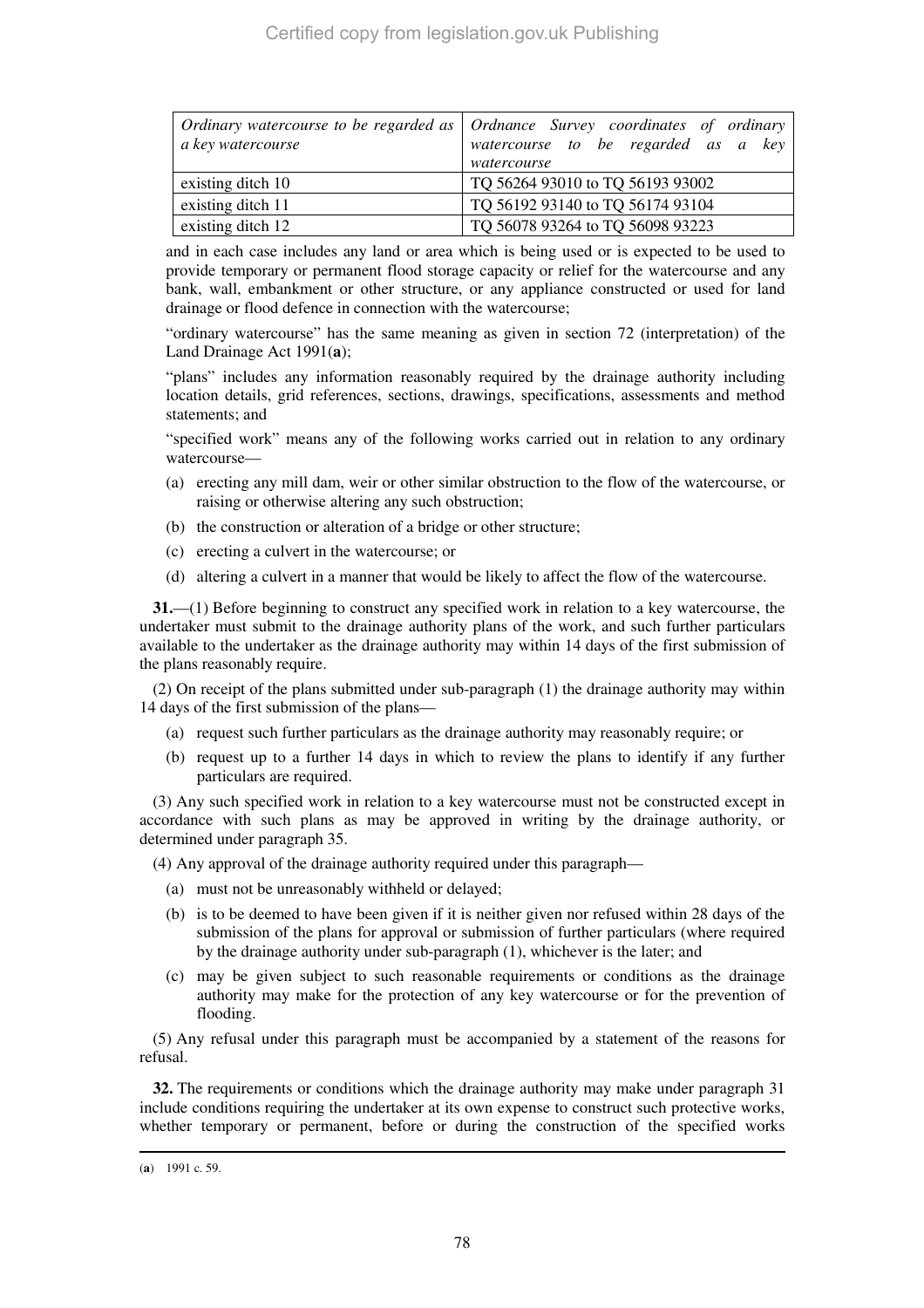(including the provision of flood banks, walls or embankments or other new works and the strengthening, repair or renewal of existing banks, walls or) as are reasonably necessary—

- (a) to safeguard any key watercourse against damage; or
- (b) to secure that the efficiency of any key watercourse for flood defence or land drainage purposes is not impaired and that the risk of flooding is not otherwise increased, by reason of the specified work in relation to a key watercourse.

**33.**—(1) Any specified work in relation to a key watercourse, and all protective works required by the drainage authority under paragraph 32, must be constructed to the reasonable satisfaction of the drainage authority and an officer of the drainage authority is entitled on giving such notice as may be reasonable in the circumstances, to inspect and watch the construction of such works.

(2) The undertaker must give to the drainage authority not less than 14 days' notice of its intention to commence construction of any specified work in relation to a key watercourse and the undertaker must give to the drainage authority notice of completion of a specified work in relation to a key watercourse not later than 7 days after the date on which it is brought into use.

(3) If any part of the works comprising a structure in, over or under a key watercourse is constructed otherwise than in accordance with the requirements of this Part of this Schedule, the drainage authority may by notice require the undertaker at its own expense to comply with the requirements of this Part of this Schedule or (if the undertaker so elects and the drainage authority in writing consents, such consent not to be unreasonably withheld) to remove, alter or pull down the work and, where removal is agreed, to restore the site to its former condition to such extent and within such limits as the drainage authority reasonably requires.

(4) Subject to sub-paragraph (5), if within a reasonable period, being not less than 14 days from the date when a notice under sub-paragraph (3) is served upon the undertaker, it has failed to begin taking steps to comply with the requirements of the notice and subsequently to make reasonably expeditious progress towards their implementation, the drainage authority may execute the works specified in the notice and any expenditure reasonably incurred by it in so doing is to be recoverable from the undertaker.

(5) In the event of any dispute as to whether sub-paragraph (3) is properly applicable to any work in respect of which notice has been served under that sub-paragraph, or as to the reasonableness of any requirement of such a notice, the drainage authority must not, except in an emergency, exercise the powers conferred by sub-paragraph (4) until the dispute has been finally determined in accordance with paragraph 36.

**34.**—(1) Subject to sub-paragraph (6), from the commencement of the construction of any specified work until the date falling 12 months from the date of completion of the specified work ("the maintenance period"), the undertaker must maintain in good repair and condition and free from obstruction the drainage work which is situated within the limits of deviation for that specified work and on land held by the undertaker for the purposes or in connection with the specified work, whether the drainage work is constructed under the powers conferred by this Order or is already in existence.

(2) Upon the expiry of the maintenance period, the drainage work must be maintained by the highway authority for the highway to which the specified work relates.

(3) If any such drainage work is not maintained to the reasonable satisfaction of the drainage authority it may by notice require the person liable for maintenance of the drainage work to maintain the drainage work, or any part of it, to such extent as the drainage authority reasonably requires.

(4) If, within a reasonable period being not less than 14 days beginning with the date on which a notice in respect of any drainage work is served under sub-paragraph (3) on the person liable for maintenance, that person has failed to begin taking steps to comply with the reasonable requirements of the notice and has not subsequently made reasonably expeditious progress towards their implementation, the drainage authority may do what is necessary for such compliance and may recover any expenditure reasonably incurred by it in so doing from the person liable for maintenance.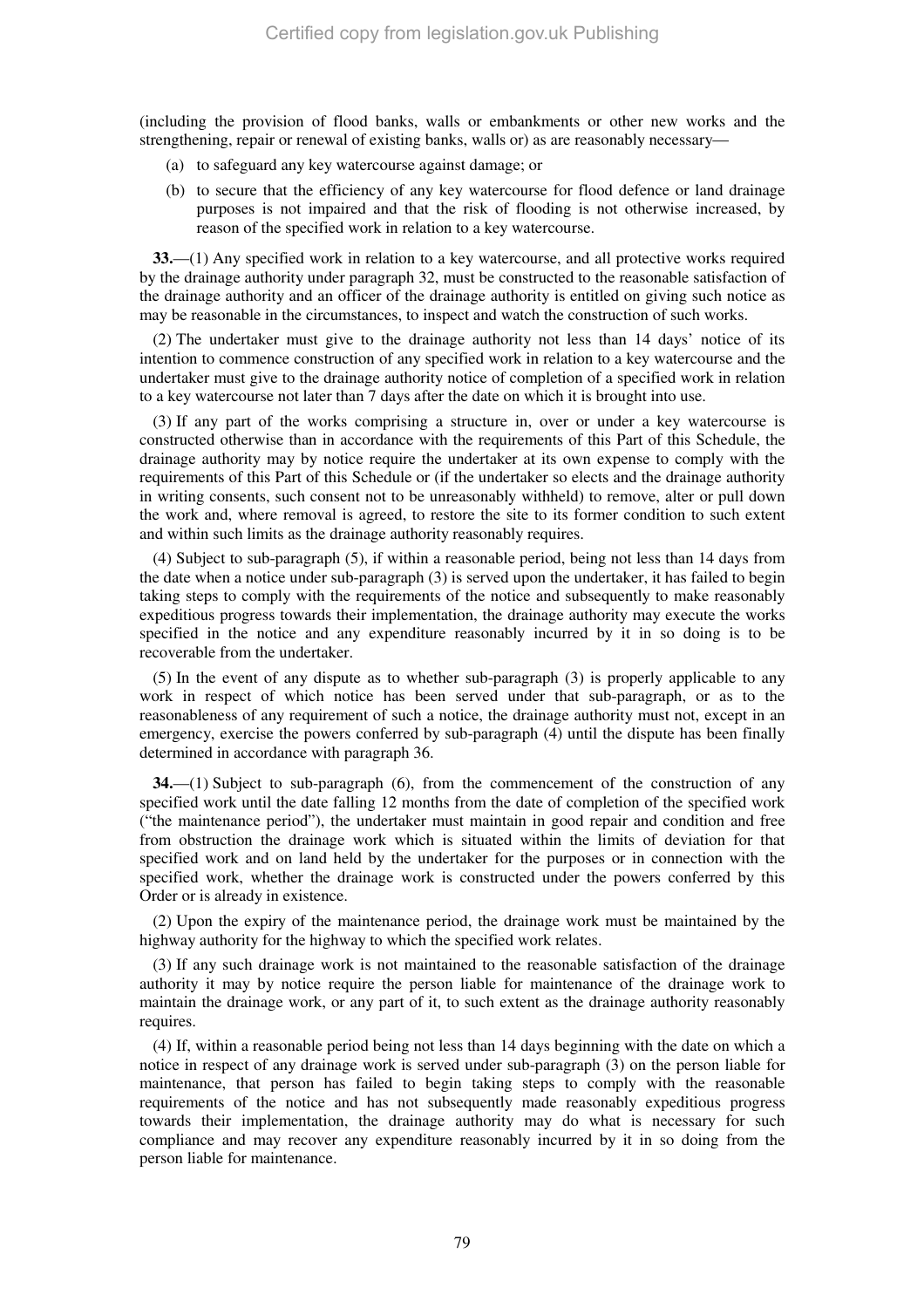(5) In the event of any dispute as to the reasonableness of any requirement of a notice served under sub-paragraph (3), the drainage authority must not except in a case of emergency exercise the powers of sub-paragraph (4) until the dispute has been finally determined in accordance with paragraph 36.

(6) This paragraph does not apply to—

- (a) drainage works which are vested in the drainage authority, or which the drainage authority or another person is liable to maintain and is not prevented by this Order from so doing; and
- (b) any obstruction of a drainage work for the purpose of a work or operation authorised by this Order and carried out in accordance with the provisions of this Part of this Schedule provided that any obstruction is removed as soon as reasonably practicable.

(7) Subject to paragraphs 34(6)(b) and 36, if by reason of the construction of any specified work or of the failure of any such work the efficiency of any ordinary watercourse for flood defence purposes is impaired, or that watercourse is otherwise damaged, so as to require remedial action, such impairment or damage must be made good by the undertaker to the reasonable satisfaction of the drainage authority and if the undertaker fails to do so, the drainage authority may make good the same and recover from the undertaker the expense reasonably incurred by it in doing so.

**35.**—(1) The undertaker must make reasonable compensation for costs, charges and expenses which the drainage authority may reasonably incur in—

- (a) in the examination or approval of plans under this Part of this Schedule; and
- (b) in the inspection of the construction of a specified work in respect of a key watercourse or any protective works required by the drainage authority under this Part of this Schedule.

(2) The maximum amount payable to the drainage authority under sub-paragraph  $(1)(a)$  or (b) is to be the same as would have been payable to the drainage authority in accordance with the scale of charges for pre-application advice and land drainage consent applications published on the drainage authority's website from time to time.

**36.** Any dispute arising between the undertaker and the drainage authority under this Part of this Schedule is to be determined in accordance with article 53 (arbitration).

# PART 5

# FOR THE PROTECTION OF NATIONAL GRID AS ELECTRICITY AND GAS UNDERTAKER

#### *Application*

**37.**—(1) For the protection of National Grid as referred to in this Part of this Schedule the following provisions have effect, unless otherwise agreed in writing between the undertaker and National Grid.

(2) Subject to sub-paragraph (3) or to the extent otherwise agreed in writing between the undertaker and National Grid, where the benefit of this Order is transferred or granted to another person under article 9 (consent to transfer benefit of Order)—

- (a) any agreement of the type mentioned in sub-paragraph (1) has effect as if it had been made between National Grid and the transferee or grantee (as the case may be); and
- (b) written notice of the transfer or grant must be given to National Grid on or before the date of that transfer or grant.

(3) Sub-paragraph (2) does not apply where the benefit of the Order is transferred or granted to National Grid (but see paragraph 48(3)(b)).

#### *Interpretation*

**38.** In this Part of this Schedule—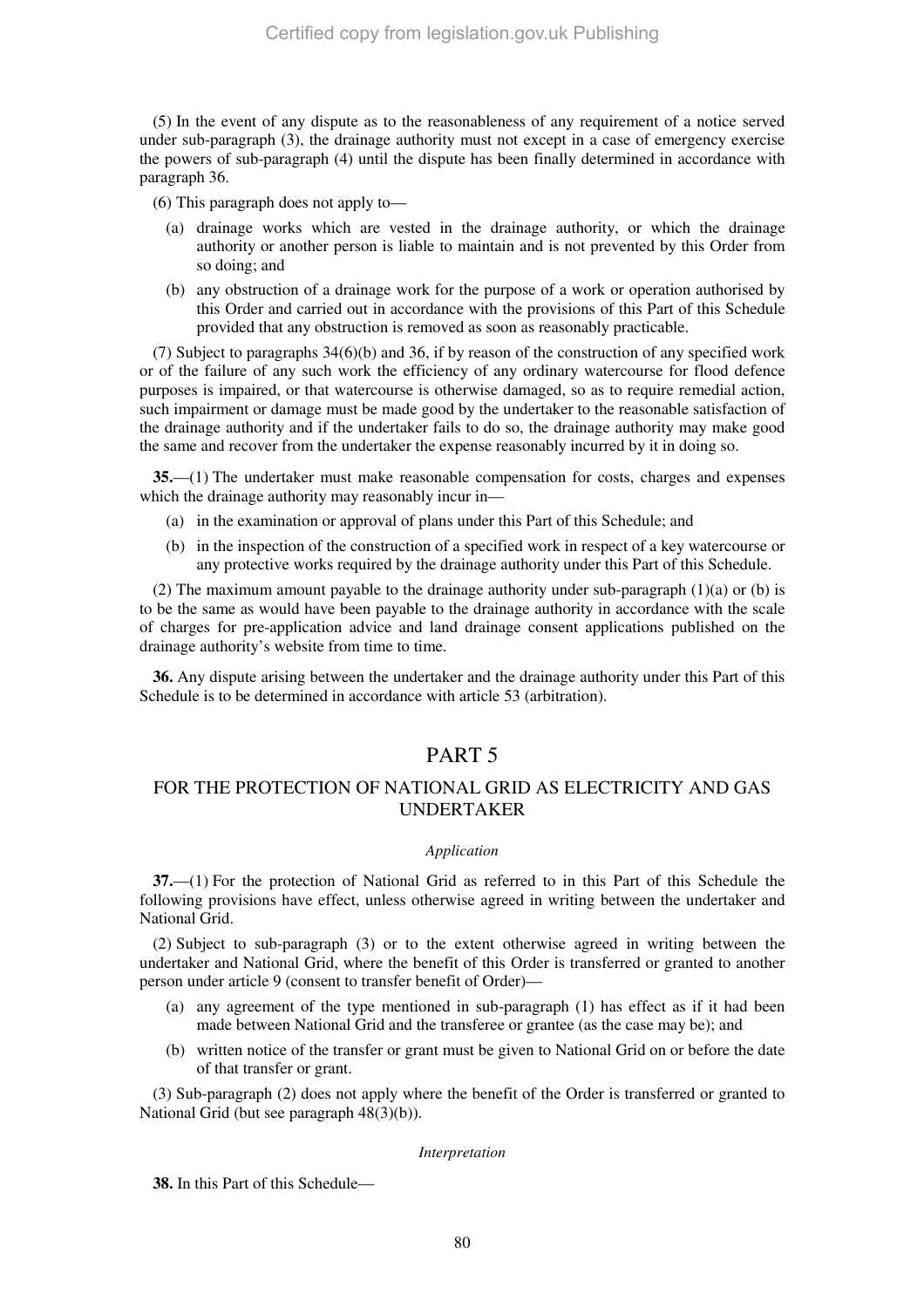"alternative apparatus" means appropriate alternative apparatus to the reasonable satisfaction of National Grid to enable National Grid to fulfil its statutory functions in a manner no less efficient than previously;

"apparatus" means any electric lines or electrical plant as defined in the Electricity Act 1989(**a**), belonging to or maintained by National Grid or any gas mains, pipes, pressure governors, ventilators, cathodic protections, cables or other apparatus belonging to or maintained by National Grid for the purposes of gas supply together with any replacement apparatus and such other apparatus constructed pursuant to the Order that becomes operational apparatus of National Grid for the purposes of transmission, distribution or supply and includes any structure in which apparatus is or will be lodged or which gives or will give access to apparatus;

"commence" and "commencement" in paragraph 45 and 46 of this Part of this Schedule includes any below ground surveys, monitoring, ground work operations or the receipt and erection of construction plant and equipment;

"deed of consent" means a deed of consent, crossing agreement, deed of variation or new deed of grant agreed between the parties acting reasonably in order to vary or replace existing easements, agreements, and other such interests so as to secure land rights and interests as are necessary to carry out, maintain, operate and use the apparatus in a manner consistent with the terms of this Part of this Schedule;

"functions" includes powers and duties;

-

"ground mitigation scheme" means a scheme approved by National Grid (such approval not to be unreasonably withheld or delayed) setting out the necessary measures (if any) for a ground subsidence event;

"ground monitoring scheme" means a scheme for monitoring ground subsidence which sets out the apparatus which is to be subject to such monitoring, the extent of land to be monitored, the manner in which ground levels are to be monitored, the timescales of any monitoring activities and the extent of ground subsidence which, if exceeded, will require the undertaker to submit for National Grid's approval a ground mitigation scheme;

"ground subsidence event" means any ground subsidence identified by the monitoring activities set out in the ground monitoring scheme that has exceeded the level described in the ground monitoring scheme as requiring a ground mitigation scheme;

"in" in a context referring to apparatus or alternative apparatus in land includes a reference to apparatus or alternative apparatus under, over, across, along or upon such land;

"maintain" and "maintenance" includes the ability and right to do any of the following in relation to any apparatus or alternative apparatus of National Grid including construct, use, repair, alter, inspect, renew or remove the apparatus;

"National Grid " means National Grid Electricity Transmission Plc or any successor as a licence holder within the meaning of Part 1 of the Electricity Act 1989 and National Grid Gas Plc or any successor as a gas transporter within the meaning of Part 1 of the Gas Act 1986 as the context requires;

"plan" or "plans" include all designs, drawings, specifications, method statements, soil reports, programmes, calculations, risk assessments and other documents that are reasonably necessary properly and sufficiently to describe and assess the works to be executed;

"specified works" means any of the authorised development or activities undertaken in association with the authorised development (including maintenance) which—

(a) will or may be situated over, or within 15 metres measured in any direction of any apparatus the removal of which has not been required by the undertaker under paragraph 43(2) or otherwise; or

<sup>(</sup>**a**) 1989 c. 29. The definition of "electrical plant" (in section 64) was amended by paragraphs 24 and 38(1) and (3) of Schedule 6 to the Utilities Act 2000 (c. 27).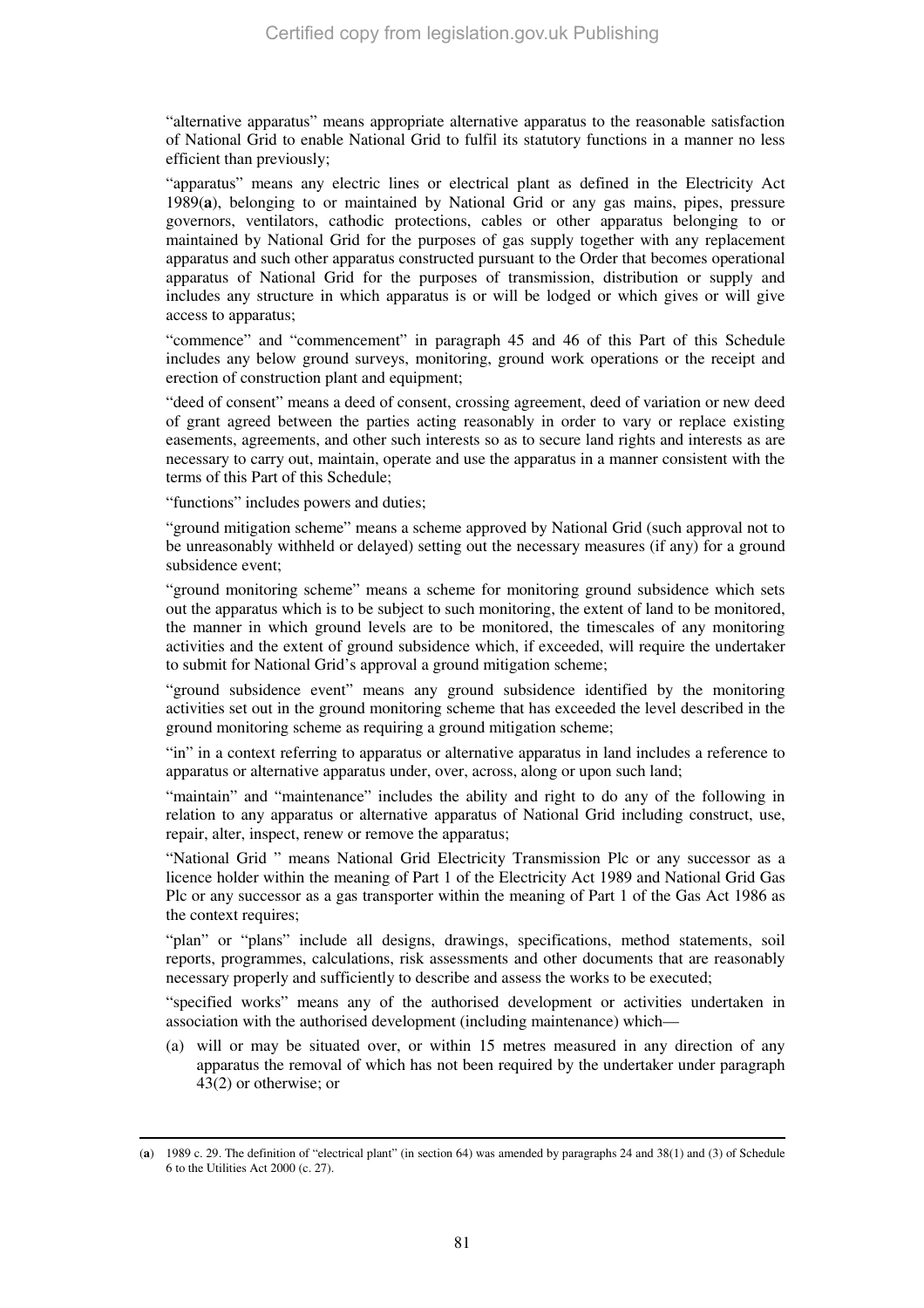(b) may in any way adversely affect any apparatus the removal of which has not been required by the undertaker under paragraph 43(2) or otherwise.

**39.** Except for paragraphs 40 (apparatus of National Grid in stopped up streets), 45 (retained apparatus: protection of electricity undertaker), 46 (retained apparatus: protection of gas undertaker), 47 (expenses), and 48 (indemnity) of this Part of this Schedule which will apply in respect of the exercise of all or any powers under the Order affecting the rights and apparatus of National Grid, the other provisions of this Part of this Schedule do not apply to apparatus in respect of which the relations between the undertaker and National Grid are regulated by the provision of Part 3 of the 1991 Act.

# *Apparatus of National Grid in stopped up streets*

**40.**—(1) Where any street is stopped up under article 15 (permanent stopping up of streets and private means of access), if National Grid has any apparatus in the street or accessed via that street National Grid has the same rights in respect of that apparatus as it enjoyed immediately before the stopping up and the undertaker must grant to National Grid, or procure the granting to National Grid of, legal easements reasonably satisfactory to National Grid in respect of such apparatus and access to it prior to the stopping up of any such street but nothing in this paragraph affects any right of the undertaker or National Grid to require the removal of that apparatus under paragraph 43 or the power of the undertaker, subject to compliance with this sub-paragraph, to carry out works under paragraph 45 or 46.

(2) Notwithstanding the temporary closure, alteration, diversion or restriction of use of any street under the powers of article 13 (temporary stopping up and restriction of use of streets), National Grid is at liberty at all times to take all necessary access across any such street and to execute and do all such works and things in, upon or under any such street as may be reasonably necessary or desirable to enable it to maintain any apparatus which at the time of the closure, alteration, diversion or restriction of use was in that street.

## *Protective works to buildings*

**41.** The undertaker must exercise the powers conferred by article 21 (protective work to buildings) so as not to obstruct or render less convenient the access to any apparatus without the written consent of National Grid (such consent not to be unreasonably withheld).

#### *Acquisition of land*

**42.**—(1) Regardless of any provision in this Order or anything shown on the land plans, the undertaker may not possess temporarily acquire any interest in land or apparatus, or override any easement or other interest in land, of National Grid otherwise than by agreement.

(2) As a condition of an agreement between the parties in sub-paragraph (1), prior to the carrying out or maintenance of any part of the authorised development (or in such other timeframe as may be agreed between National Grid and the undertaker) that is subject to the requirements of this Part of this Schedule that will cause any conflict with or breach the terms of any easement or other legal or land interest of National Grid or affect the provisions of any enactment or agreement regulating the relations between National Grid and the undertaker in respect of any apparatus laid or erected in land belonging to or secured by the undertaker, the undertaker must as National Grid reasonably requires enter into such deeds of consent upon such terms and conditions as may be agreed between National Grid and the undertaker acting reasonably and which must be no less favourable on the whole to National Grid unless otherwise agreed by National Grid, and it will be the responsibility of the undertaker to procure and secure the consent and entering into of such deeds and variations by all other third parties with an interest in the land at that time who are affected by such authorised development or maintenance thereof.

(3) The undertaker and National Grid agree that where there is any inconsistency or duplication between the provisions set out in this Part of this Schedule relating to the relocation or removal of apparatus (including but not limited to the payment of costs and expenses relating to such relocation or removal of apparatus) and the provisions of any existing easement, rights,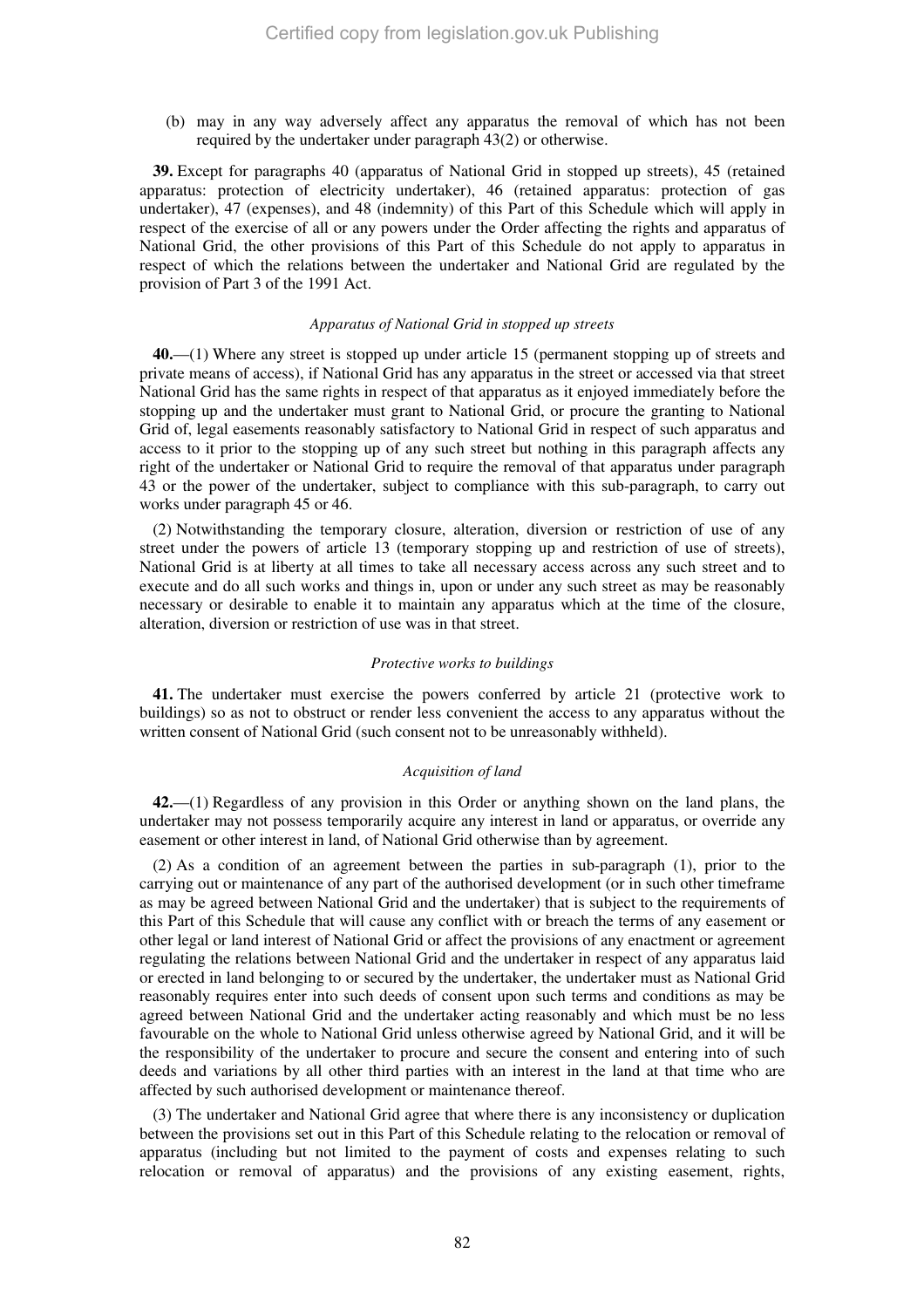agreements and licences granted, used, enjoyed or exercised by National Grid or other enactments relied upon by National Grid as of right or other use in relation to the apparatus, then the provisions in this Schedule prevail.

(4) Any agreement or consent granted by National Grid under paragraph 45 or 46 or any other paragraph of this Part of this Schedule, is not to be taken to constitute agreement under subparagraph (1).

## *Removal of apparatus*

**43.**—(1) If, in the exercise of the powers conferred by this Order, the undertaker acquires any interest in or possesses temporarily any land in which any apparatus is placed, that apparatus must not be removed under this Part of this Schedule, and any right of National Grid to maintain that apparatus in that land must not be extinguished, until alternative apparatus has been constructed, and is in operation to the reasonable satisfaction of National Grid in accordance with subparagraphs (2) to (5).

(2) If, for the purpose of executing any works in, on, under or over any land purchased, held, appropriated or used under this Order, the undertaker requires the removal of any apparatus placed in that land, it must give to National Grid advance written notice of that requirement, together with a plan of the work proposed, and of the proposed position of the alternative apparatus to be provided or constructed and in that case (or if in consequence of the exercise of any of the powers conferred by this Order National Grid reasonably needs to remove any of its apparatus) the undertaker must, subject to sub-paragraph (3), afford to National Grid to its reasonable satisfaction (taking into account paragraph  $44(1)$ ) the necessary facilities and rights—

- (a) for the construction of alternative apparatus in other land of, or secured by, the undertaker; and
- (b) subsequently for the maintenance of that apparatus.

(3) If alternative apparatus or any part of such apparatus is to be constructed elsewhere than in other land of or land secured by the undertaker, or the undertaker is unable to afford such facilities and rights as are mentioned in sub-paragraph (2) in the land in which the alternative apparatus or part of such apparatus is to be constructed, National Grid must, on receipt of a written notice to that effect from the undertaker, take such steps as are reasonable in the circumstances in an endeavour to obtain the necessary facilities and rights in the land in which the alternative apparatus is to be constructed save that this obligation does not extend to the requirement for National Grid to use its compulsory purchase powers to this end unless it elects to so do.

(4) Any alternative apparatus to be constructed in land of or land secured by the undertaker under this Part of this Schedule must be constructed in such manner and in such line or situation as may be agreed between National Grid and the undertaker.

(5) National Grid must, after the alternative apparatus to be provided or constructed has been agreed, and subject to the grant to National Grid of any such facilities and rights as are referred to in sub-paragraph (2) or (3), proceed without unnecessary delay to construct and bring into operation the alternative apparatus and subsequently to remove any apparatus required by the undertaker to be removed under the provisions of this Part of this Schedule.

## *Facilities and rights for alternative apparatus*

**44.**—(1) Where, in accordance with the provisions of this Part of this Schedule, the undertaker affords to or secures for National Grid facilities and rights in land for the construction, use, maintenance and protection of alternative apparatus in substitution for apparatus to be removed, those facilities and rights must be granted upon such terms and conditions as may be agreed between the undertaker and National Grid and must be no less favourable on the whole to National Grid than the facilities and rights enjoyed by it in respect of the apparatus to be removed unless otherwise agreed by National Grid, such agreement not to be unreasonably withheld.

(2) If the facilities and rights to be afforded by the undertaker under sub-paragraph (1) in respect of any alternative apparatus, and the terms and conditions subject to which those facilities and rights are to be granted, are less favourable on the whole to National Grid than the facilities and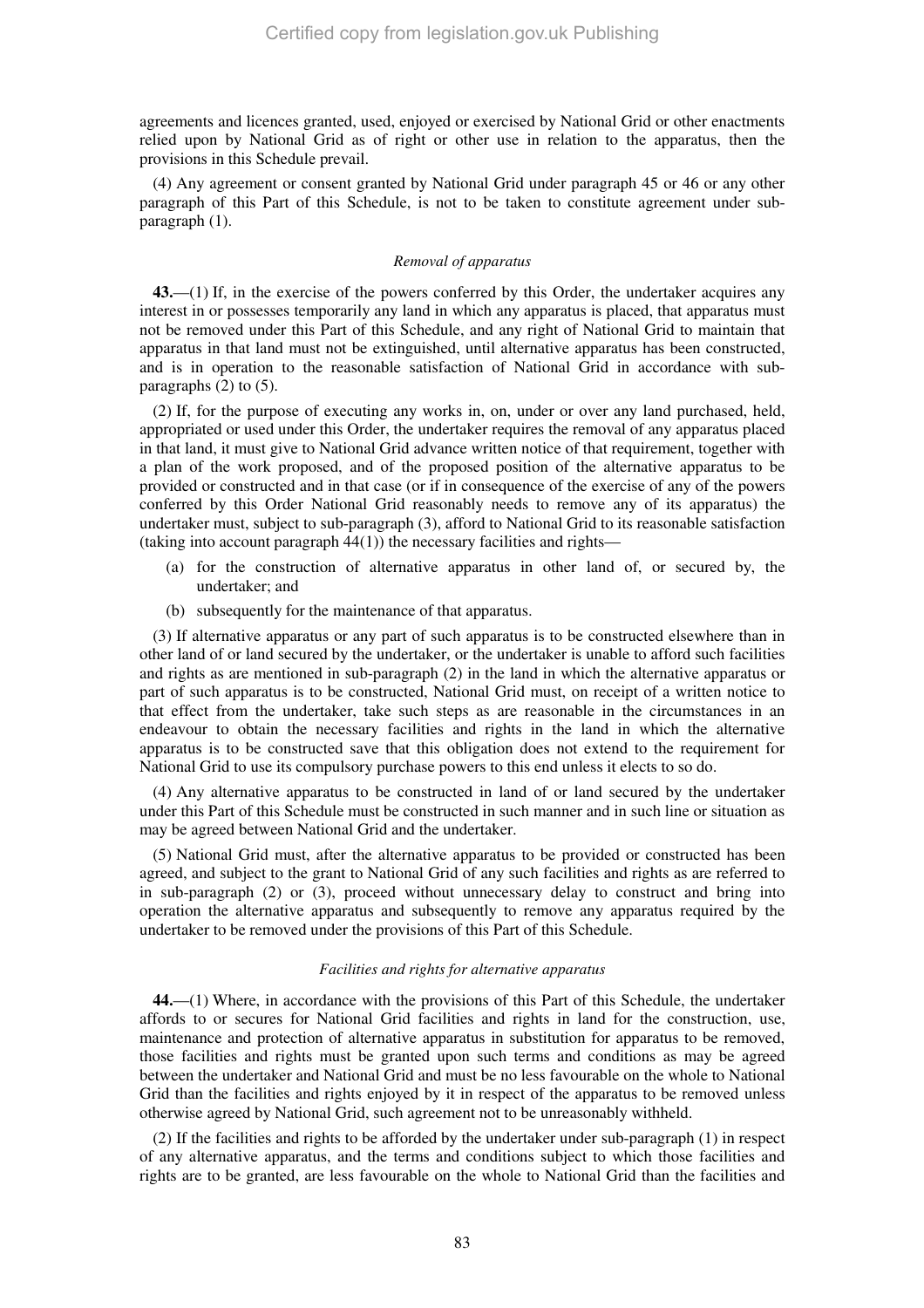rights enjoyed by it in respect of the apparatus to be removed and the terms and conditions to which those facilities and rights are subject, the matter may be referred to arbitration in accordance with paragraph 52 (arbitration) and the arbitrator must make such provision for the payment of compensation by the undertaker to National Grid as appears to the arbitrator to be reasonable having regard to all the circumstances of the particular case.

## *Retained apparatus: protection of electricity undertaker*

**45.**—(1) Not less than 56 days before the commencement of any specified works the undertaker must submit to National Grid a plan of the works to be executed and seek from National Grid details of the underground extent of their electricity tower foundations.

(2) In relation to works which will or may be situated on, over, under or within 15 metres measured in any direction of any apparatus, or involve embankment works within 15 metres of any apparatus, the plan to be submitted to National Grid under sub-paragraph (1) must include a method statement and describe—

- (a) the exact position of the works;
- (b) the level at which these are proposed to be constructed or renewed;
- (c) the manner of their construction or renewal including details of excavation, positioning of plant;
- (d) the position of all apparatus;
- (e) by way of detailed drawings, every alteration proposed to be made to or close to any such apparatus;
- (f) any intended maintenance regimes; and
- (g) an assessment of risks of rise of earth issues.

(3) In relation to any works which will or may be situated on, over, under or within 10 metres of any part of the foundations of an electricity tower or between any two or more electricity towers, the plan to be submitted under sub-paragraph (1) must, in addition to the matters set out in subparagraph (2), include a method statement describing—

- (a) details of any cable trench design including route, dimensions, clearance to pylon foundations;
- (b) demonstration that pylon foundations will not be affected prior to, during and post construction;
- (c) details of load bearing capacities of trenches;
- (d) details of any cable installation methodology including access arrangements, jointing bays and backfill methodology;
- (e) a written management plan for high voltage hazard during construction and ongoing maintenance of any cable route;
- (f) written details of the operations and maintenance regime for any cable, including frequency and method of access;
- (g) assessment of earth rise potential if reasonably required by National Grid's engineers; and
- (h) evidence that trench bearing capacity is to be designed to support overhead line construction traffic of up to 26 tonnes in weight.

(4) The undertaker must not commence any works to which sub-paragraphs (2) or (3) apply until National Grid has given written approval of the plan so submitted.

(5) Any approval of National Grid required under sub-paragraph (4)—

- (a) may be given subject to reasonable conditions for any purpose mentioned in subparagraphs (6) or (8); and
- (b) must not be unreasonably withheld.

(6) In relation to any work to which sub-paragraphs (2) or (3) apply, National Grid may require such modifications to be made to the plans as may be reasonably necessary for the purpose of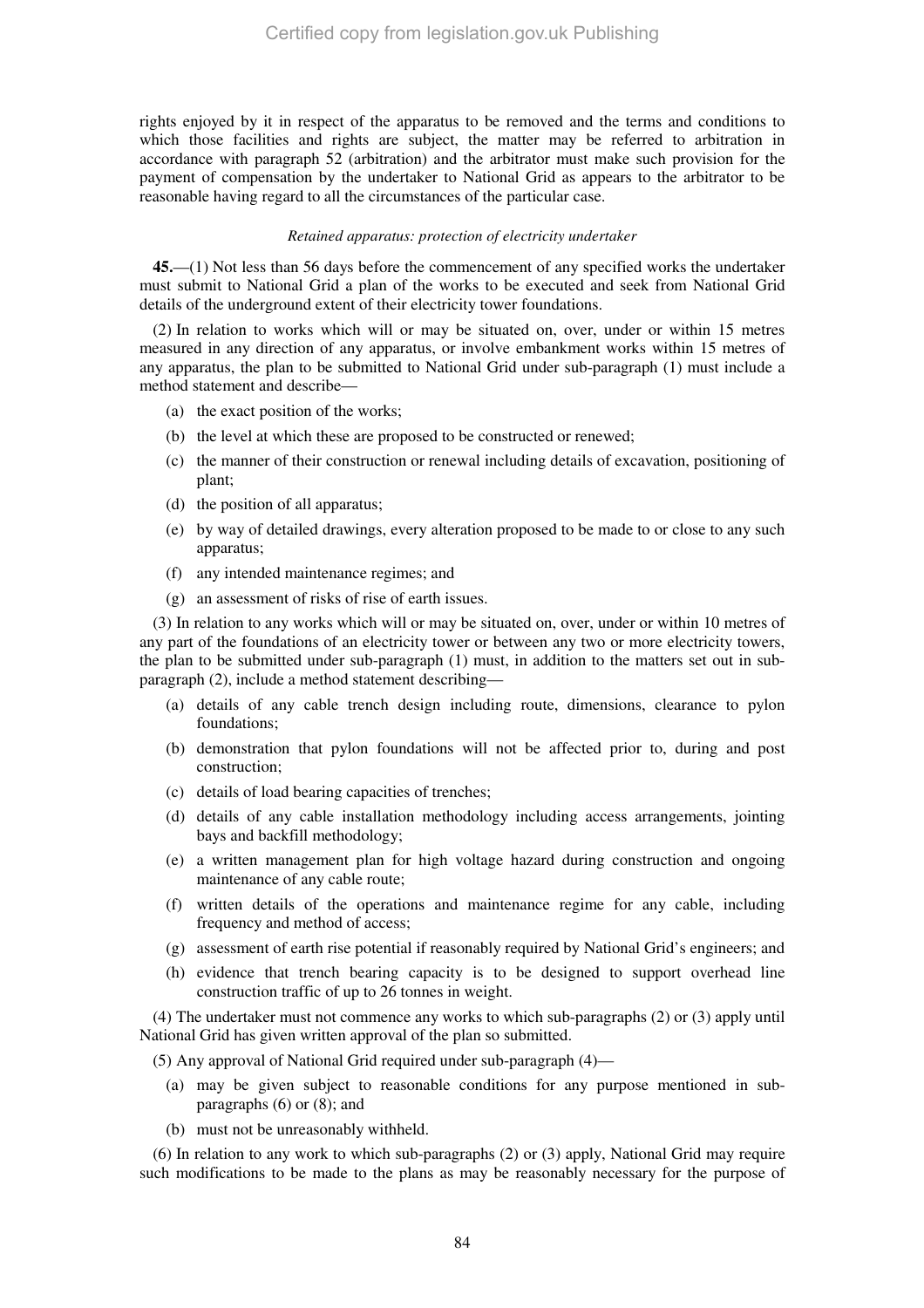securing its apparatus against interference or risk of damage, for the provision of protective works or for the purpose of providing or securing proper and convenient means of access to any apparatus.

(7) Works executed under sub-paragraphs (2) or (3) must be executed in accordance with the plan, submitted under sub-paragraph (1) or as relevant sub-paragraph (6), as approved or as amended from time to time by agreement between the undertaker and National Grid and in accordance with such reasonable requirements as may be made in accordance with sub-paragraphs (6) or (8) by National Grid for the alteration or otherwise for the protection of the apparatus, or for securing access to it, and National Grid will be entitled to watch and inspect the execution of those works.

(8) Where under sub-paragraph (6) National Grid requires any protective works to be carried out by itself or by the undertaker (whether of a temporary or permanent nature) such protective works, inclusive of any measures or schemes required and approved as part of the plan approved pursuant to this paragraph, must be carried out to National Grid's satisfaction prior to the commencement of any specified works for which protective works are required and National Grid must give notice of its requirement for such works within 42 days of the date of submission of a plan pursuant to this paragraph (except in an emergency).

(9) If National Grid in accordance with sub-paragraphs (6) or (8) and in consequence of the works proposed by the undertaker, reasonably requires the removal of any apparatus and gives written notice to the undertaker of that requirement, paragraphs 37 to 39 and 42 to 44 apply as if the removal of the apparatus had been required by the undertaker under paragraph 43(2).

(10) Nothing in this paragraph precludes the undertaker from submitting at any time or from time to time, but in no case less than 56 days before commencing the execution of the specified works, a new plan, instead of the plan previously submitted, and having done so the provisions of this paragraph apply to and in respect of the new plan.

(11) The undertaker will not be required to comply with sub-paragraph (1) where it needs to carry out emergency works but in that case it must give to National Grid notice as soon as is reasonably practicable and a plan of those works and must comply with sub-paragraphs (6), (7) and (8) insofar as is reasonably practicable in the circumstances.

(12) In sub-paragraph (11) "emergency works" means works whose execution at the time when they are executed is required in order to put an end to, or to prevent the occurrence of, circumstances then existing or imminent (or which the person responsible for the works believes on reasonable grounds to be existing or imminent) which are likely to cause danger to persons or property.

#### *Retained apparatus: protection of gas undertaker*

**46.**—(1) Not less than 56 days before the commencement of any specified works the undertaker must submit to National Grid a plan and, if reasonably required by National Grid, a ground monitoring scheme in respect of those works.

(2) The plan to be submitted to National Grid under sub-paragraph (1) must include a method statement and describe—

- (a) the exact position of the works;
- (b) the level at which these are proposed to be constructed or renewed;
- (c) the manner of their construction or renewal including details of excavation, positioning of plant etc.;
- (d) the position of all apparatus;
- (e) by way of detailed drawings, every alteration proposed to be made to or close to any such apparatus; and
- (f) any intended maintenance regimes.

(3) The undertaker must not commence any specified works until National Grid has given written approval of the plan so submitted.

(4) Any approval of National Grid required under sub-paragraph (3)—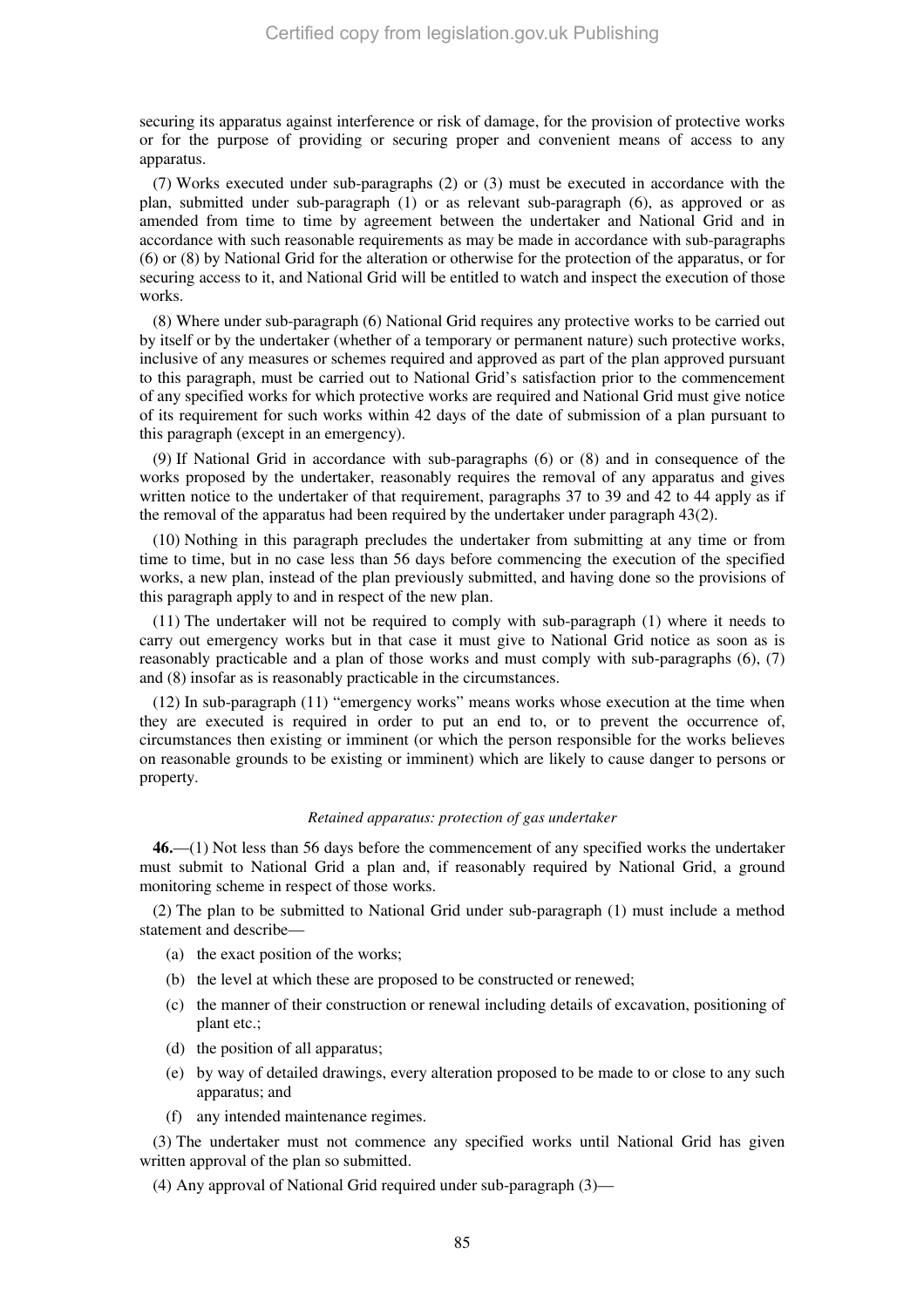- (a) may be given subject to reasonable conditions for any purpose mentioned in subparagraphs (5) or (7); and,
- (b) must not be unreasonably withheld or delayed.

(5) National Grid may require such modifications to be made to the plans as may be reasonably necessary for the purpose of securing its apparatus against interference or risk of damage for the provision of protective works or for the purpose of providing or securing proper and convenient means of access to any apparatus.

(6) Specified works must only be executed in accordance with—

- (a) the plan, submitted under sub-paragraph (1), as approved or as amended from time to time by agreement between the undertaker and National Grid; and
- (b) such reasonable requirements as may be made in accordance with sub-paragraphs (5) or (7) by National Grid for the alteration or otherwise for the protection of the apparatus, or for securing access to it, and National Grid will be entitled to watch and inspect the execution of those works.

(7) Where under sub-paragraph (6) National Grid requires any protective works to be carried out by itself or by the undertaker such protective works (whether of a temporary or permanent nature) must be carried out to National Grid's satisfaction prior to the commencement of any specified works for which protective works are required and National Grid must give notice of its requirement for such works within 42 days of the date of submission of a plan pursuant to this paragraph (except in an emergency).

(8) If National Grid in accordance with sub-paragraphs (5) or (7) and in consequence of the works proposed by the undertaker, reasonably requires the removal of any apparatus and gives written notice to the undertaker of that requirement, paragraphs 37 to 39 and 42 to 44 apply as if the removal of the apparatus had been required by the undertaker under paragraph 43(2).

(9) Nothing in this paragraph precludes the undertaker from submitting at any time or from time to time, but in no case less than 56 days before commencing the execution of the specified works, a new plan, instead of the plan previously submitted, and having done so the provisions of this paragraph will apply to and in respect of the new plan.

(10) As soon as reasonably practicable after any ground subsidence event attributable to the authorised development or its maintenance—

- (a) the undertaker must implement an appropriate ground mitigation scheme; and
- (b) National Grid retains the right to carry out any further necessary protective works for the safeguarding of its apparatus and can recover any such costs in line with paragraph 47.

(11) The undertaker will not be required to comply with sub-paragraph (1) where it needs to carry out emergency works but in that case it must give to National Grid notice as soon as is reasonably practicable and a plan of those works and must comply with sub-paragraphs (5), (6) and (7) insofar as is reasonably practicable in the circumstances.

(12) In sub-paragraph (11), "emergency works" means works whose execution at the time when they are executed is required in order to put an end to, or to prevent the occurrence of, circumstances then existing or imminent (or which the person responsible for the works believes on reasonable grounds to be existing or imminent) which are likely to cause danger to persons or property.

#### *Expenses*

**47.**—(1) Subject to the following provisions of this paragraph, the undertaker must pay to National Grid within 30 days of receipt of an itemised invoice or claim from National Grid all charges, costs and expenses reasonably anticipated within the following three months or reasonably and properly incurred by National Grid in, or in connection with, the inspection, removal, relaying or replacing, alteration or protection of any apparatus or the construction of any new or alternative apparatus which may be required in consequence of the execution of any authorised development or its maintenance including without limitation**—**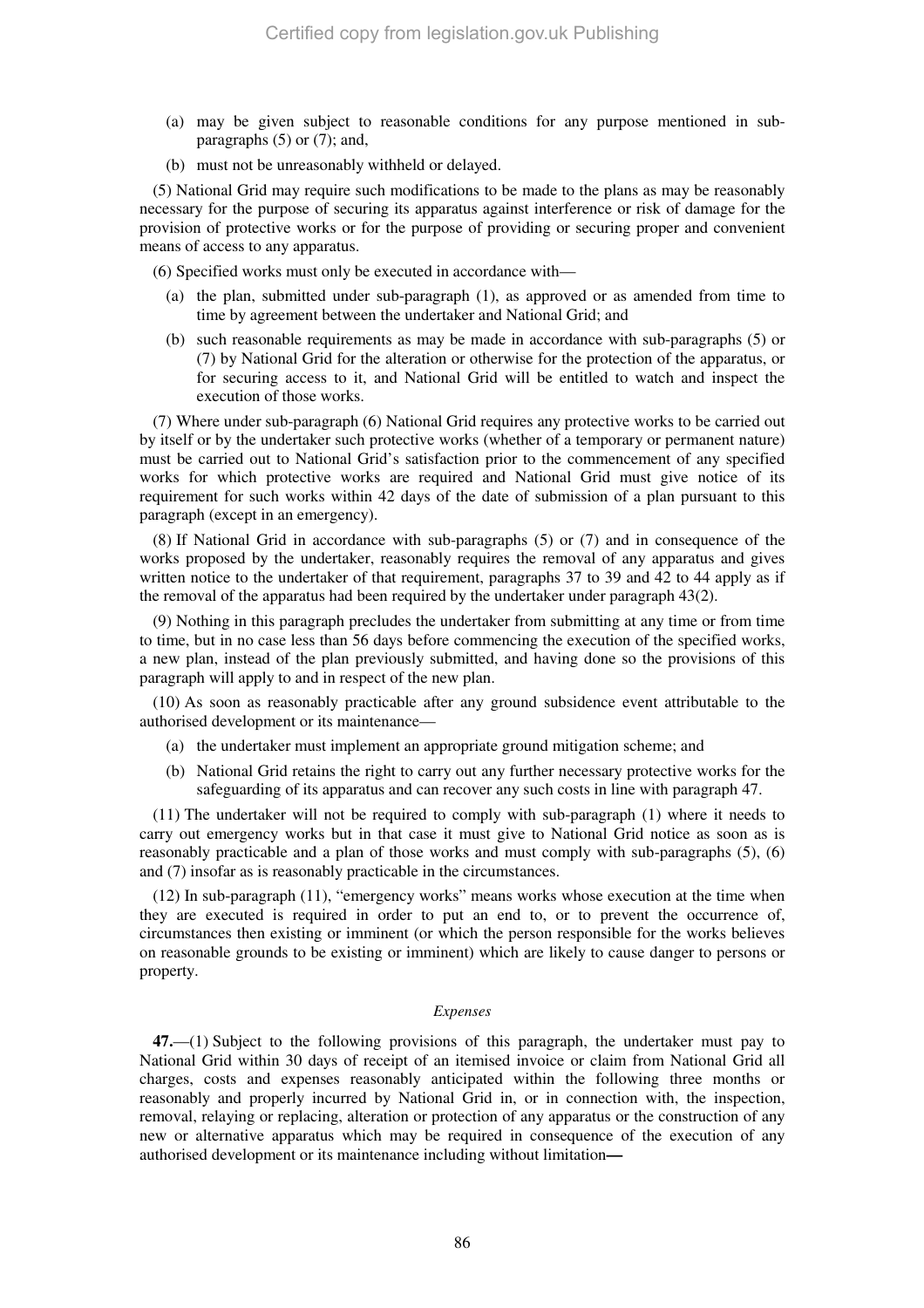- (a) any costs reasonably incurred by or compensation properly paid by National Grid in connection with the acquisition of rights or the exercise of statutory powers for such apparatus including without limitation all costs incurred by National Grid as a consequence of National Grid—
	- (i) using its own compulsory purchase powers to acquire any necessary rights under paragraph 43(3); or
	- (ii) exercising any compulsory purchase powers in the Order transferred to or benefitting National Grid;
- (b) in connection with the cost of the carrying out of any diversion work or the provision of any alternative apparatus, where no written diversion agreement is otherwise in place;
- (c) the cutting off of any apparatus from any other apparatus or the making safe of redundant apparatus;
- (d) the approval of plans;
- (e) the carrying out of protective works, plus a capitalised sum to cover the cost of maintaining and renewing permanent protective works;
- (f) the survey of any land, apparatus or works, the inspection and monitoring of works or the installation or removal of any temporary works reasonably necessary in consequence of the execution of any such works referred to in this Part of this Schedule.

(2) There will be deducted from any sum payable under sub-paragraph (1) the value of any apparatus removed under the provisions of this Part of this Schedule and which is not re-used as part of the alternative apparatus, that value being calculated after removal.

(3) If in accordance with the provisions of this Part of this Schedule—

- (a) apparatus of better type, of greater capacity or of greater dimensions is placed in substitution for existing apparatus of worse type, of smaller capacity or of smaller dimensions; or
- (b) apparatus (whether existing apparatus or apparatus substituted for existing apparatus) is placed at a depth greater than the depth at which the existing apparatus was situated,

and the placing of apparatus of that type or capacity or of those dimensions or the placing of apparatus at that depth, as the case may be, is not agreed by the undertaker or, in default of agreement, is not determined by arbitration in accordance with paragraph 52 (arbitration) to be necessary, then, if such placing involves cost in the construction of works under this Part of this Schedule exceeding that which would have been involved if the apparatus placed had been of the existing type, capacity or dimensions, or at the existing depth, as the case may be, the amount which apart from this sub-paragraph would be payable to National Grid by virtue of sub-paragraph (1) will be reduced by the amount of that excess save to the extent that it is not possible in the circumstances to obtain the existing type of apparatus at the same capacity and dimensions or place at the existing depth in which case full costs will be borne by the undertaker.

(4) For the purposes of sub-paragraph (3)—

- (a) an extension of apparatus to a length greater than the length of existing apparatus will not be treated as a placing of apparatus of greater dimensions than those of the existing apparatus; and
- (b) where the provision of a joint in a pipe or cable is agreed, or is determined to be necessary, the consequential provision of a jointing chamber or of a manhole will be treated as if it also had been agreed or had been so determined.

(5) Any amount which apart from this sub-paragraph would be payable to National Grid in respect of works by virtue of sub-paragraph (1) will, if the works include the placing of apparatus provided in substitution for apparatus placed more than 7 years and 6 months earlier so as to confer on National Grid any financial benefit by deferment of the time for renewal of the apparatus in the ordinary course, be reduced by the amount which represents that benefit.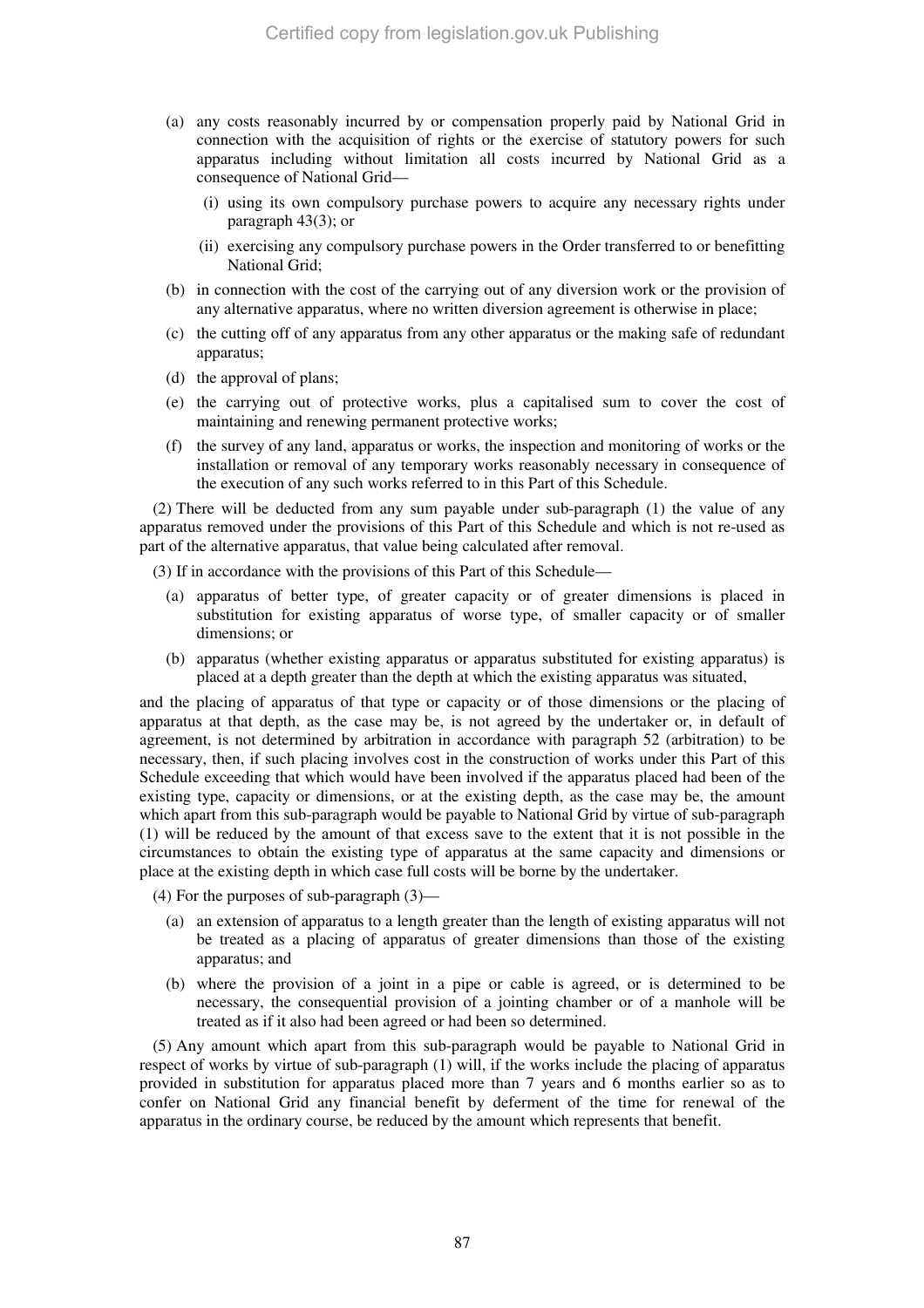#### *Indemnity*

**48.**—(1) Subject to sub-paragraphs (2) and (3), if by reason or in consequence of the construction of any works authorised by this Part of this Schedule or in consequence of the construction, use, maintenance or failure of any of the authorised development by or on behalf of the undertaker or in consequence of any act or default of the undertaker (or any person employed or authorised by him) in the course of carrying out such works, including without limitation works carried out by the undertaker under this Part of this Schedule or any subsidence resulting from any of these works, any damage is caused to any apparatus or alternative apparatus (other than apparatus the repair of which is not reasonably necessary in view of its intended removal for the purposes of the authorised development) or property of National Grid, or there is any interruption in any service provided, or in the supply of any goods, by National Grid, or National Grid becomes liable to pay any amount to any third party, the undertaker will—

- (a) bear and pay on demand accompanied by an invoice or claim from National Grid the cost reasonably and properly incurred by National Grid in making good such damage or restoring the supply; and
- (b) indemnify National Grid for any other expenses, loss, demands, proceedings, damages, claims, penalty or costs incurred by or recovered from National Grid, by reason or in consequence of any such damage or interruption or National Grid becoming liable to any third party as aforesaid other than arising from any default of National Grid.

(2) The fact that any act or thing may have been done by National Grid on behalf of the undertaker or in accordance with a plan approved by National Grid or in accordance with any requirement of National Grid or under its supervision will not (unless sub-paragraph (3) applies), excuse the undertaker from liability under the provisions of this sub-paragraph (1) unless National Grid fails to carry out and execute the works properly with due care and attention and in a skilful and workman like manner or in a manner that does not accord with the approved plan.

(3) Nothing in sub-paragraph (1) imposes any liability on the undertaker in respect of—

- (a) any damage or interruption to the extent that it is attributable to the neglect or default of National Grid, its officers, servants, contractors or agents;
- (b) any part of the authorised development (including maintenance) carried out by National Grid in the exercise of any functions conferred by this Order pursuant to a grant or transfer under article 9 (consent to transfer benefit of Order).

(4) National Grid must give the undertaker reasonable notice of any such third party claim or demand and no settlement, admission of liability or compromise must, unless payment is required in connection with a statutory compensation scheme, be made without first consulting the undertaker and considering their representations.

(5) National Grid must, in respect of any matter covered by the indemnity given by the undertaker in this paragraph, at all times act reasonably and in the same manner as it would as if settling third party claims on its own behalf from its own funds.

(6) National Grid must use its reasonable endeavours to mitigate and to minimise any costs, expenses, loss, demands, and penalties to which the indemnity under this paragraph applies where it is within National Grid's reasonable ability and control to do so and which expressly excludes any obligation to mitigate liability arising from third parties which is outside of National Grid's control and if reasonably requested to do so by the undertaker National Grid must provide an explanation of how the claim has been minimised, where relevant.

#### *Enactments and agreements*

**49.** Nothing in this Part of this Schedule affects the provisions of any enactment or agreement regulating the relations between the undertaker and National Grid in respect of any apparatus laid or erected in land belonging to the undertaker on the date on which this Order is made.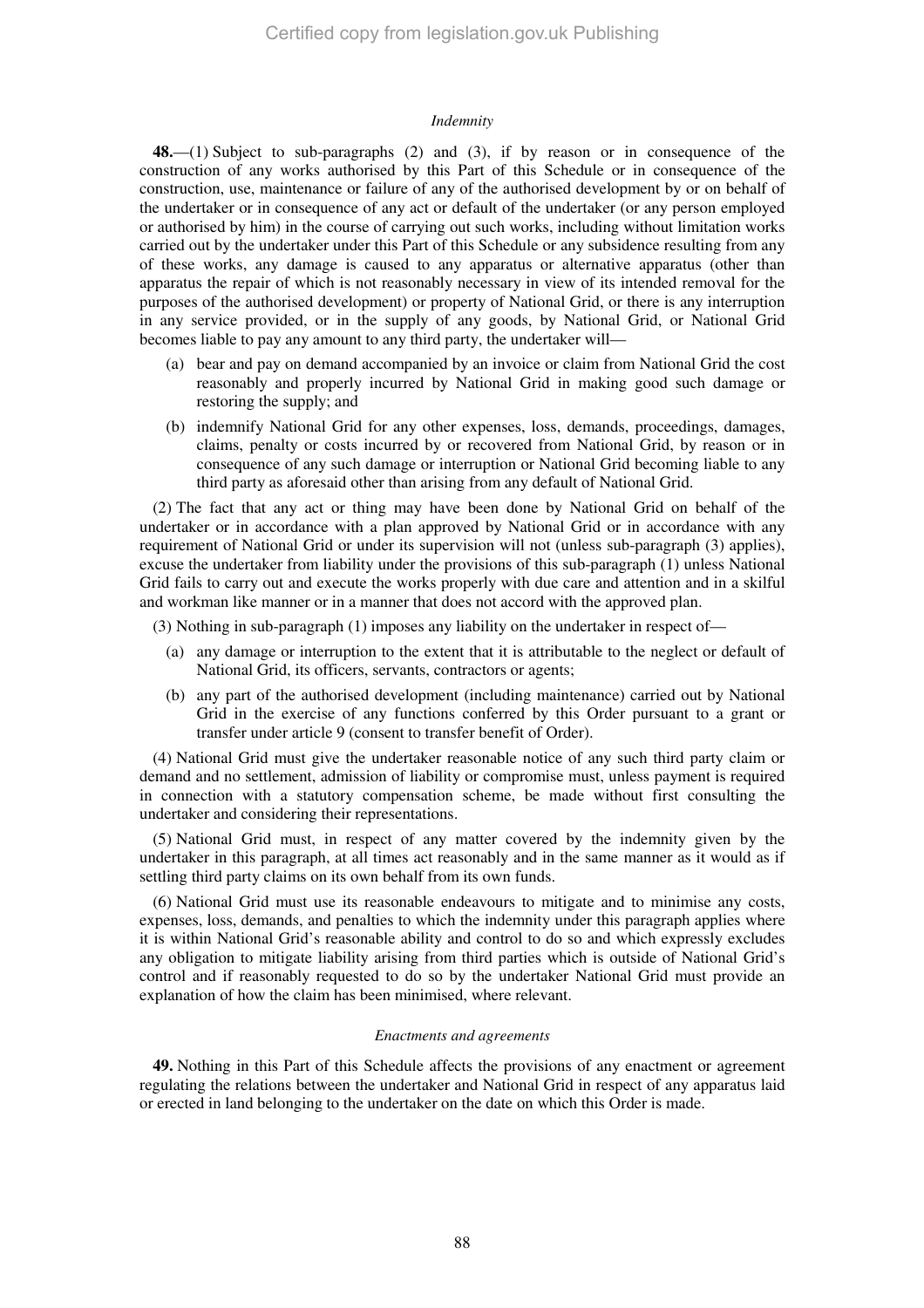#### *Co-operation*

**50.**—(1) Where in consequence of the proposed construction of any part of the authorised development, the undertaker or National Grid requires the removal of apparatus under paragraph 43(2) or National Grid makes requirements for the protection or alteration of apparatus under paragraph 45 or 46, the undertaker must use its best endeavours to co-ordinate the execution of the works in the interests of safety and the efficient and economic execution of the authorised development and taking into account the need to ensure the safe and efficient operation of National Grid's undertaking and National Grid must use its best endeavours to co-operate with the undertaker for that purpose.

(2) Whenever the undertaker's or National Grid's consent, agreement or approval is required in relation to plans, documents or other information submitted under this Schedule, or agreement is required to be reached between the parties under this Schedule, it must not be unreasonably withheld or delayed.

#### *Access*

**51.** If in consequence of the agreement reached in accordance with paragraph 42(1) or the powers granted under this Order the access to any apparatus is materially obstructed, the undertaker must provide such alternative means of access to such apparatus as will enable National Grid to maintain or use the apparatus no less effectively than was possible before such obstruction.

#### *Arbitration*

**52.** Save for differences or disputes arising under paragraphs 43(2), 43(4) and 44(1) any difference or dispute arising between the undertaker and National Grid under this Part of this Schedule must, unless otherwise agreed in writing between the undertaker and National Grid, be determined by arbitration in accordance with article 53 (arbitration).

## *Notices*

**53.** Notwithstanding article 46 (service of notices), any plans submitted to National Grid by the undertaker pursuant to paragraph 45 or 46 must be sent to National Grid Plant Protection at plantprotection@cadentgas.com or such other address as National Grid may from time to time appoint instead for that purpose and notify to the undertaker in writing.

# PART 6

# FOR THE PROTECTION OF CADENT GAS LIMITED

#### *Application*

**54.** For the protection of Cadent the following provisions will, unless otherwise agreed in writing between the undertaker and Cadent, have effect.

#### *Interpretation*

**55.** In this Part of this Schedule—

"alternative apparatus" means appropriate alternative apparatus to the reasonable satisfaction of Cadent to enable Cadent to fulfil its statutory functions in a manner no less efficient than previously;

"apparatus" means any gas mains, pipes, pressure governors, ventilators, cathodic protections, cables or other apparatus belonging to or maintained by Cadent for the purposes of Cadent's undertaking together with any replacement apparatus and such other apparatus constructed pursuant to this Order that becomes operational apparatus of Cadent for the purposes of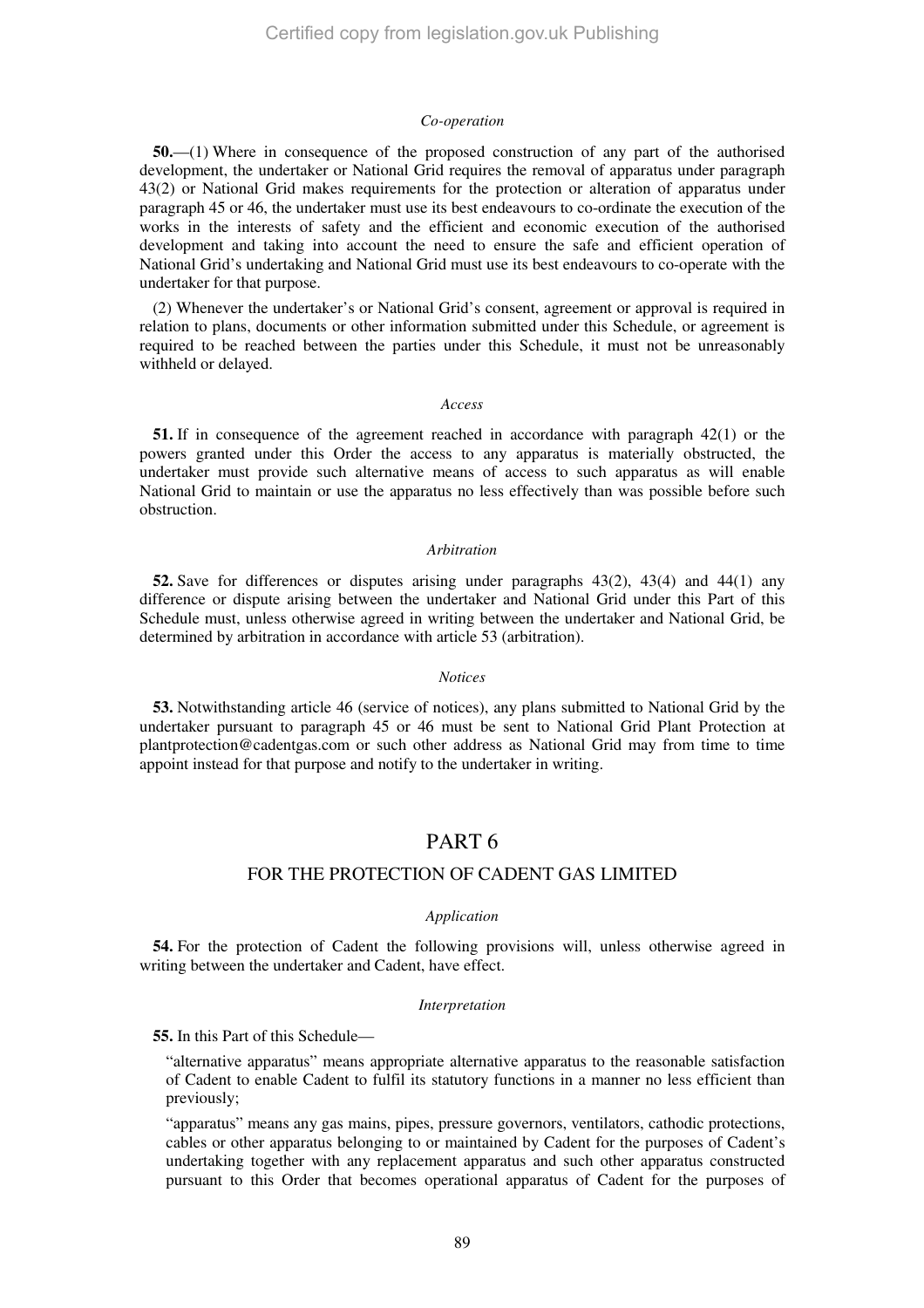Cadent's undertaking and includes any structure in which apparatus is or will be lodged or which gives or will give access to apparatus;

"Cadent" means Cadent Gas Limited and includes its successors in title or any successor as a gas transporter within the meaning of Part 1 of the Gas Act 1986(**a**);

"Cadent's undertaking" means the rights, duties and obligations of Cadent Gas Limited as a public gas transporter within the meaning of section 7 (licensing of public gas transporters) of the Gas Act 1986 (as amended by the Gas Act 1995(**b**));

"commence" and "commencement" include any below ground surveys, monitoring, work operations, remedial work in respect of any contamination or other adverse ground conditions, the receipt and erection of construction plant and equipment, and non-intrusive investigations for the purpose of assessing ground conditions;

"deed of consent" means a deed of consent, crossing agreement, deed of variation or new deed of grant agreed between the parties acting reasonably in order to vary or replace existing easements, agreements, enactments and other such interests so as to secure land rights and interests as are necessary to carry out, maintain, operate and use the apparatus in a manner consistent with the terms of this Part of this Schedule;

"facilities and rights" for construction and for maintenance include any appropriate working areas required to reasonably and safely undertake that construction or maintenance, and any necessary rights of access;

"functions" includes powers and duties;

"ground mitigation scheme" means a scheme approved by Cadent (such approval not to be unreasonably withheld or delayed) setting out the necessary measures (if any) for a ground subsidence event;

"ground monitoring scheme" means a scheme for monitoring ground subsidence which sets out the apparatus which is to be subject to such monitoring, the extent of land to be monitored, the manner in which ground levels are to be monitored, the timescales of any monitoring activities and the extent of ground subsidence which, if exceeded, requires the undertaker to submit for Cadent's approval a ground mitigation scheme;

"ground subsidence event" means any ground subsidence identified by the monitoring activities set out in the ground monitoring scheme that has exceeded the level described in the ground monitoring scheme as requiring a ground mitigation scheme;

"in" in a context referring to apparatus or alternative apparatus in land includes a reference to apparatus or alternative apparatus under, over, across, along or upon such land;

"maintain" and "maintenance" have effect as if Cadent's existing apparatus was authorised development and as if the term maintain includes protect and use;

"plan" or "plans" include all designs, drawings, specifications, method statements, soil reports, programmes, calculations, risk assessments and other documents that are reasonably necessary properly and sufficiently to describe and assess the works to be executed;

"rights" includes restrictive covenants and, in relation to decommissioned apparatus, the surrender of rights, release of liabilities and transfer of decommissioned apparatus; and

"specified works" means any of the authorised development or activities (including maintenance) undertaken in association with the authorised development which—

- (a) will or may be situated over, or within 15 metres measured in any direction of any apparatus the removal of which has not been required by the undertaker under subparagraph 60(2) or otherwise; or
- (b) may in any way adversely affect any apparatus the removal of which has not been required by the undertaker under sub-paragraph 60(2) or otherwise.

-

<sup>(</sup>**a**) 1986 c. 44.

<sup>(</sup>**b**) 1995 c. 45.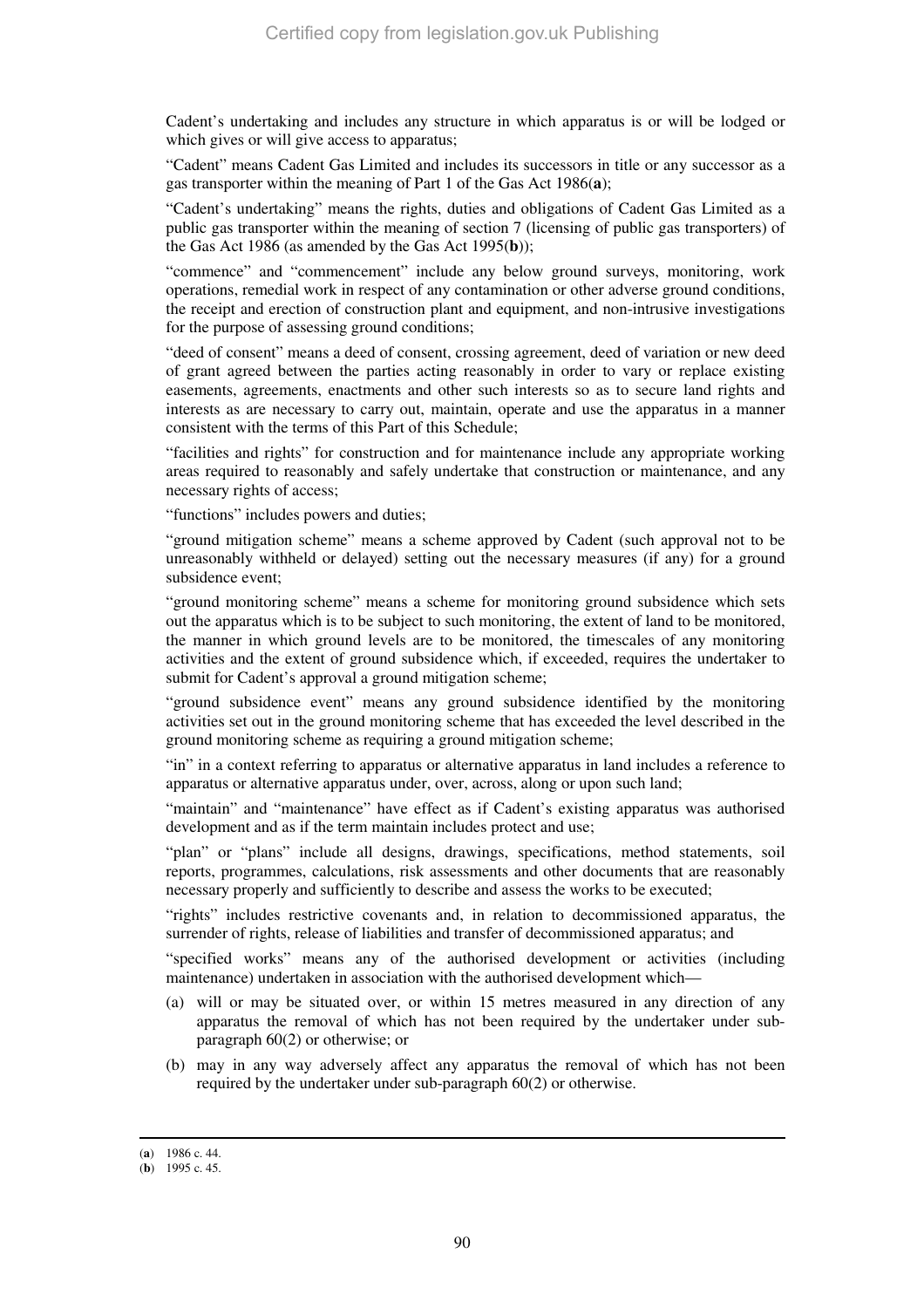#### *On Street apparatus*

**56.**—(1) This Part of this Schedule does not apply to apparatus in respect of which the relations between the undertaker and Cadent are regulated by the provisions of Part 3 of the 1991 Act, except for—

- (a) paragraphs 57, 62, 63 and 64; and
- (b) where sub-paragraph (2) applies, paragraphs 60 and 61.

(2) This sub-paragraph applies where any apparatus is diverted from an alignment within the existing adopted public highway but not wholly replaced within the existing adopted public highway, notwithstanding that any diversion may be carried out under the provisions of Part 3 of the 1991 Act.

(3) Paragraph 63 (expenses) does not apply where the authorised development constitutes major highway works, major bridge works or major transport works for the purposes of Part 3 of the 1991 Act, but instead—

- (a) the allowable costs of the relocation works are to be determined in accordance with section 85 (sharing of cost of necessary measures) of that Act and any regulations for the time being having effect under that section; and
- (b) the allowable costs are to be borne by the undertaker and Cadent in such proportions as may be prescribed by any such regulations.

#### *Apparatus of Cadent in stopped up streets*

**57.**—(1) Where any street is stopped up under article 15 (permanent stopping up of streets), if Cadent has any apparatus in the street or accessed via that street Cadent is entitled to the same rights in respect of such apparatus as it enjoyed immediately before the stopping up and the undertaker must grant to Cadent, or procure the granting to Cadent of, legal easements reasonably satisfactory to Cadent in respect of such apparatus and access to it prior to the stopping up of any such street or highway, but nothing in this paragraph affects any right of the undertaker or of Cadent to require the removal of that apparatus under paragraph 60.

(2) Notwithstanding the temporary alteration, diversion or restriction of use of any street under the powers of article 13 (temporary stopping up and restriction of use of streets), Cadent will be at liberty at all times to take all necessary access across any such street and to execute and do all such works and things in, upon or under any such street as it would have been entitled to do immediately before such temporary alteration, diversion or restriction of use in respect of any apparatus which at the time of the stopping up or diversion was in that street.

#### *Protective works to buildings*

**58.** The undertaker must exercise the powers conferred by article 21 (protective work to buildings) so as not to obstruct or render less convenient the access to any apparatus without the written consent of Cadent (such consent not to be unreasonably withheld or delayed).

# *Acquisition of land*

**59.**—(1) Regardless of any provision in this Order or anything shown on the land plans or contained in the book of reference to the Order, the undertaker may not appropriate or acquire any interest in land or appropriate, acquire, extinguish, interfere with or override any easement or other interest in land of Cadent otherwise than by agreement.

(2) As a condition of agreement between the parties in sub-paragraph (1), prior to the carrying out or maintenance of any part of the authorised development (or in such other timeframe as may be agreed between Cadent and the undertaker) that is subject to the requirements of this Part of this Schedule that will cause any conflict with or breach the terms of any easement or other legal or land interest of Cadent or affect the provisions of any enactment or agreement regulating the relations between Cadent and the undertaker in respect of any apparatus laid or erected in land belonging to or secured by the undertaker, the undertaker must as Cadent reasonably requires enter into such deeds of consent upon such terms and conditions as may be agreed between Cadent and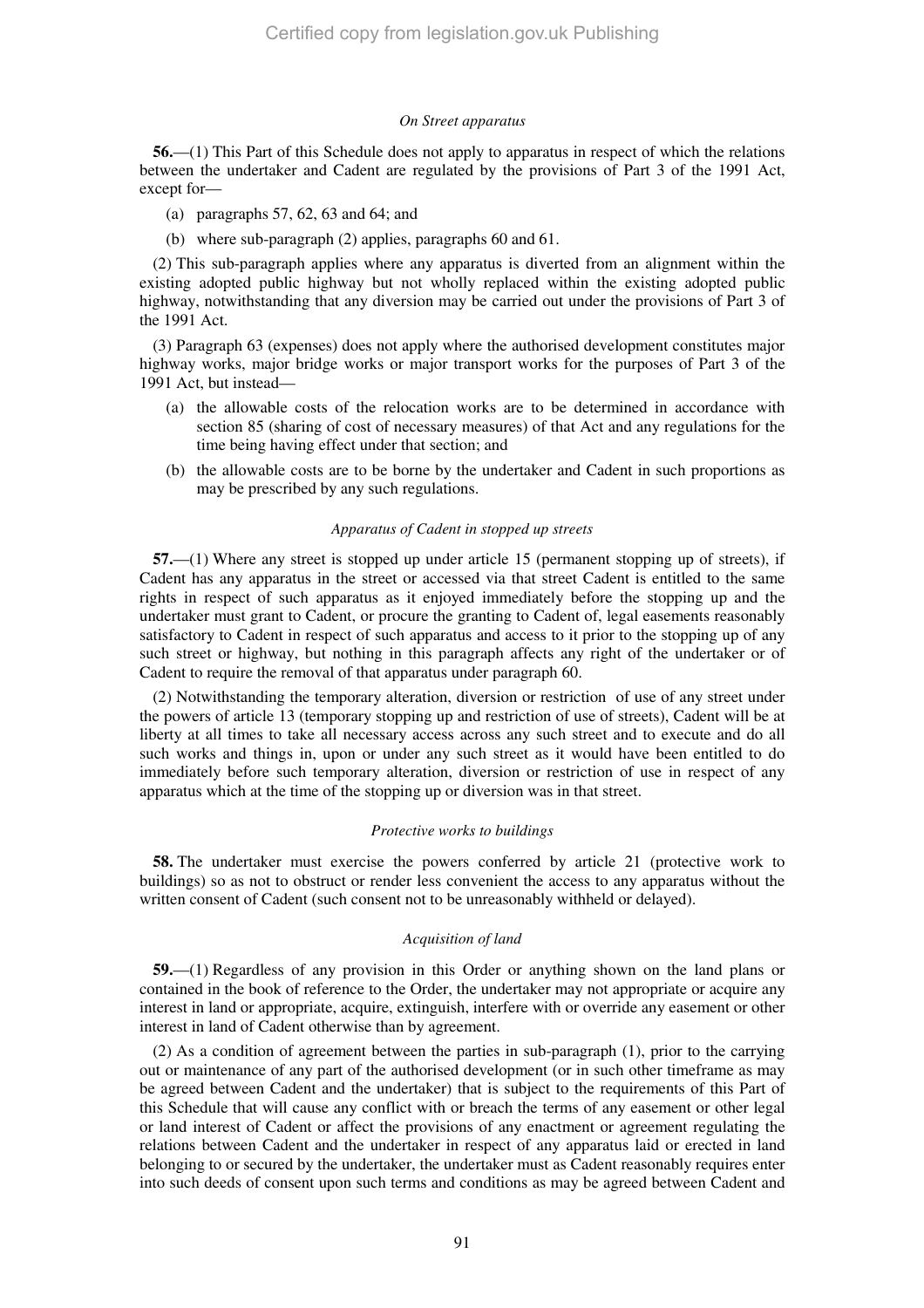the undertaker acting reasonably and which must be no less favourable on the whole to Cadent unless otherwise agreed by Cadent, and it will be the responsibility of the undertaker to procure or secure the consent to and entering into of such deeds and variations by all other third parties with an interest in the land at that time who are affected by such authorised development or maintenance thereof.

(3) The undertaker and Cadent agree that where there is any inconsistency or duplication between the provisions set out in this Part of this Schedule relating to the relocation or removal of apparatus, including but not limited to the payment of costs and expenses relating to such relocation or removal of apparatus and the provisions of any existing easement, rights, agreements and licences granted, used, enjoyed or exercised by Cadent and other enactments relied upon by Cadent as of right or other use in relation to the apparatus, then the provisions in this Schedule prevail.

(4) Any agreement or consent granted by Cadent under paragraph 62 or any other paragraph of this Part of this Schedule, is not to be taken to constitute agreement under sub-paragraph (1).

(5) As a condition of an agreement under sub-paragraph (1) that involves de-commissioned apparatus being left in situ the undertaker must accept a surrender of any existing easement or other interest of Cadent in such decommissioned apparatus and release Cadent from all liabilities in respect of such de-commissioned apparatus from the date of such surrender.

(6) Where an undertaker acquires land which is subject to any Cadent right or interest (including, without limitation, easements and agreements relating to rights or other interests) and the provisions of paragraph 60 do not apply, the undertaker must, unless Cadent agrees otherwise—

- (a) retain any notice of Cadent's easement, right or other interest on the title to the relevant land when registering the undertaker's title to such acquired land; and
- (b) (where no such notice of Cadent's easement, right or other interest exists in relation to such acquired land or any such notice is registered only on the Land Charges Register) include (with its application to register title to the undertaker's interest in such acquired land at the Land Registry) a notice of Cadent's easement, right or other interest in relation to such acquired land.

## *Removal of apparatus*

**60.**—(1) If, in the exercise of the powers conferred by this Order, including pursuant to any agreement reached in accordance with paragraph 59, the undertaker acquires any interest in any land in which any apparatus is placed, that apparatus must not be decommissioned or removed under this Part of this Schedule and any right of Cadent to maintain that apparatus in that land must not be extinguished until alternative apparatus has been constructed, is in operation, and the facilities and rights referred to in sub-paragraph (2) have been provided, to the reasonable satisfaction of Cadent and in accordance with sub-paragraphs (2) to (5) inclusive.

(2) If, for the purpose of executing any works in, on, under or over any land purchased, held, appropriated or used under this Order, the undertaker requires the removal of any apparatus placed in that land, it must give to Cadent advance written notice of that requirement, together with a plan and section of the work proposed, and of the proposed position of the alternative apparatus to be provided or constructed and in that case (or if in consequence of the exercise of any of the powers conferred by this Order Cadent reasonably needs to move or remove any of its apparatus) the undertaker must afford to Cadent to its satisfaction (taking into account paragraph  $61(1)$ ) the necessary facilities and rights—

- (a) for the construction of alternative apparatus; and
- (b) subsequently for the maintenance of that apparatus.

(3) If the undertaker is unable to afford such facilities and rights as are mentioned in subparagraph (2), in the land in which the alternative apparatus or part of such apparatus is to be constructed, Cadent must, on receipt of a written notice to that effect from the undertaker, take such steps as are reasonable in the circumstances in an endeavour to assist the undertaker in obtaining the necessary facilities and rights in the land in which the alternative apparatus is to be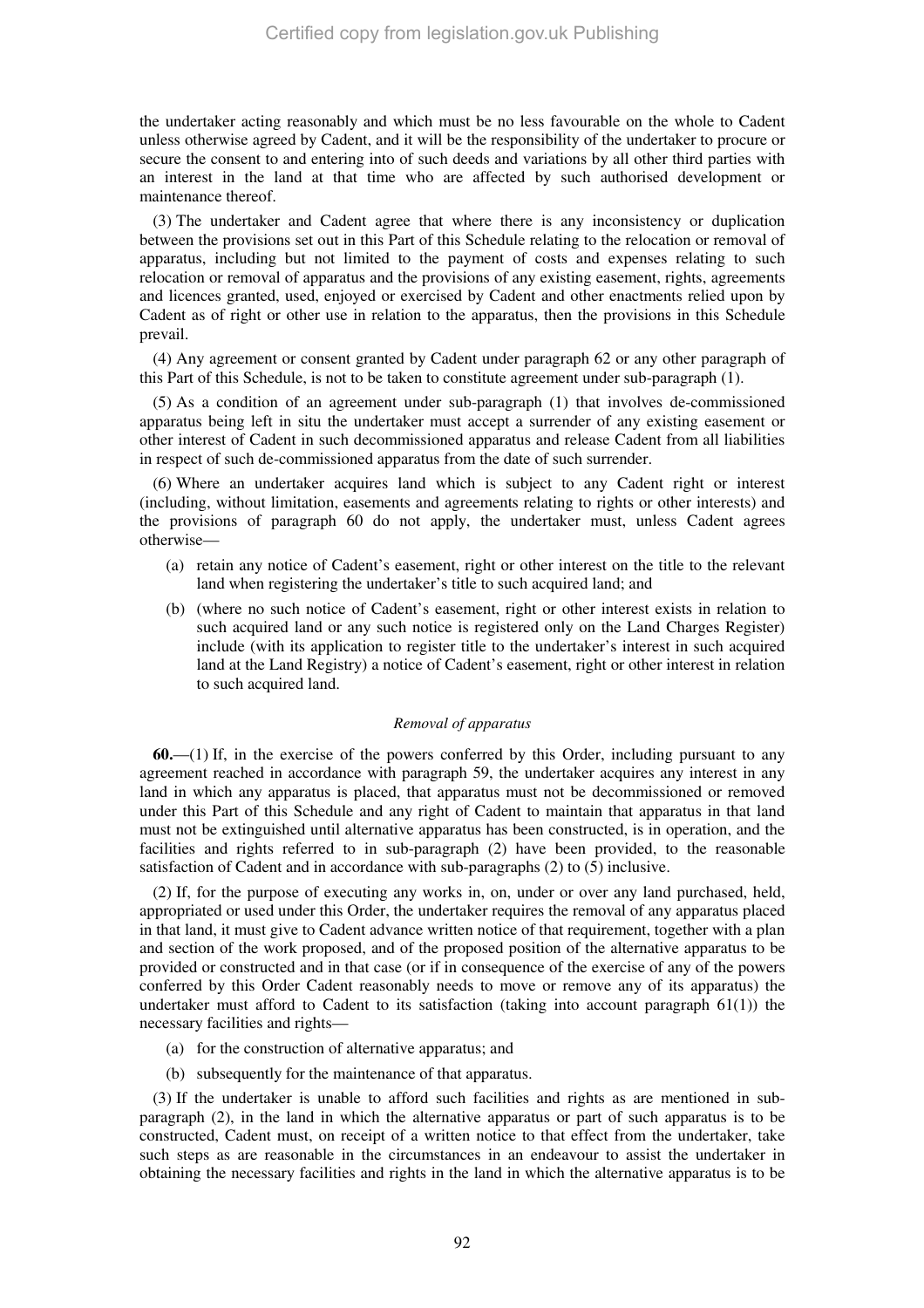constructed save that this obligation must not extend to the requirement for Cadent to use its compulsory purchase powers to this end unless it (in its absolute discretion) elects to so do.

(4) Any alternative apparatus to be constructed in land of or land secured by the undertaker under this Part of this Schedule must be constructed in such manner and in such line or situation as may be agreed between Cadent and the undertaker.

(5) Cadent must, after the alternative apparatus to be provided or constructed has been agreed, and subject to the prior grant to Cadent of such facilities and rights as are referred to in subparagraph (2) or (3), then proceed without unnecessary delay to construct and bring into operation the alternative apparatus and subsequently to decommission or remove any apparatus required by the undertaker to be decommissioned or removed under the provisions of this Part of this Schedule.

#### *Facilities and rights for alternative apparatus*

**61.**—(1) Where, in accordance with the provisions of this Part of this Schedule, the undertaker affords to or secures for Cadent facilities and rights in land for the access to, construction and maintenance of alternative apparatus in substitution for apparatus to be decommissioned or removed, those facilities and rights must be granted upon such terms and conditions as may be agreed between the undertaker and Cadent and must be no less favourable on the whole to Cadent than the facilities and rights enjoyed by it in respect of the apparatus to be decommissioned or removed unless otherwise agreed by Cadent.

(2) If the facilities and rights to be afforded by the undertaker and agreed with Cadent under sub-paragraph (1) in respect of any alternative apparatus, and the terms and conditions subject to which those facilities and rights are to be granted, are less favourable on the whole to Cadent than the facilities and rights enjoyed by it in respect of the apparatus to be decommissioned or removed, then the terms and conditions to which those facilities and rights are subject may be referred to arbitration in accordance with paragraph 68 (arbitration) of this Part of this Schedule and the arbitrator must make such provision for the payment of compensation by the undertaker to Cadent as appears to the arbitrator to be reasonable having regard to all the circumstances of the particular case.

#### *Retained apparatus: protection of Cadent*

**62.**—(1) Not less than 56 days before the commencement of any specified works the undertaker must submit to Cadent a plan and, if reasonably required by Cadent, a ground monitoring scheme in respect of those works.

(2) The plan to be submitted to Cadent under sub-paragraph (1) must include a method statement and describe—

- (a) the exact position of the works;
- (b) the level at which these are proposed to be constructed or renewed;
- (c) the manner of their construction or renewal including details of excavation, positioning of plant etc.;
- (d) the position of all apparatus;
- (e) by way of detailed drawings, every alteration proposed to be made to or close to any such apparatus; and
- (f) any intended maintenance regimes.

(3) The undertaker must not commence any specified works until Cadent has given written approval of the plan so submitted (and the ground monitoring scheme if required).

(4) Any approval of Cadent given under sub-paragraph (3)—

(a) may be given subject to reasonable conditions for any purpose mentioned in subparagraph (5); and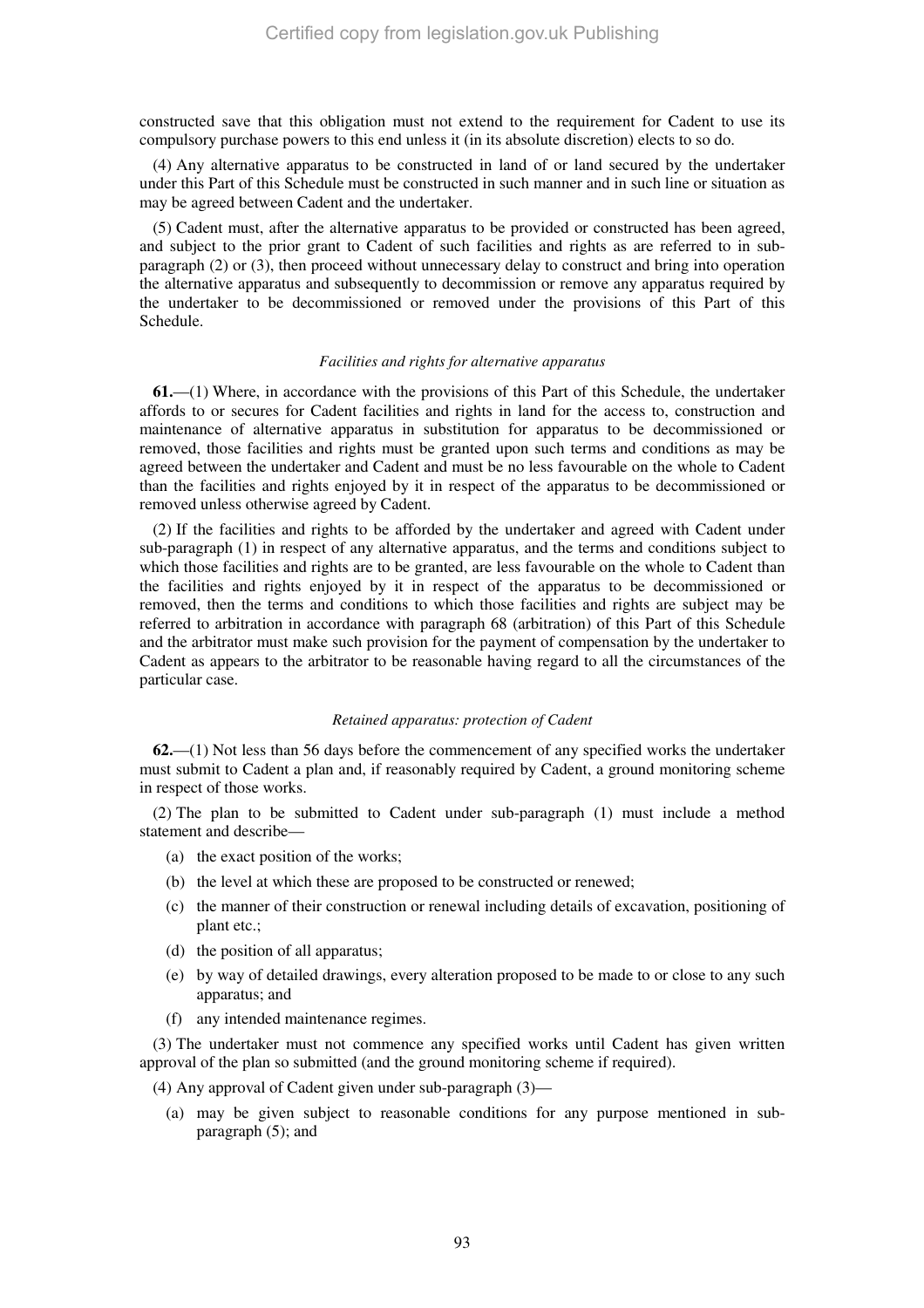(b) must not be unreasonably withheld or delayed and Cadent must meaningfully engage with the undertaker within 28 days of the date of submission of the plan under subparagraph (1).

(5) Cadent may require such modifications to be made to the plan as may be reasonably necessary for the purpose of securing its apparatus against interference or risk of damage or for the purpose of providing or securing proper and convenient means of access to any apparatus.

(6) Specified works must only be executed in accordance with—

- (a) the plan submitted under sub-paragraph (1) (and ground monitoring scheme if required), as approved or as amended from time to time by agreement between the undertaker and Cadent; and
- (b) all conditions imposed under sub-paragraph (4)(a), and Cadent will be entitled to watch and inspect the execution of those works.

(7) Where Cadent requires any protective works to be carried out by itself or by the undertaker (whether of a temporary or permanent nature) such protective works, inclusive of any measures or schemes required and approved as part of the plan approved pursuant to this paragraph, must be carried out to Cadent's satisfaction prior to the commencement of any specified works (or any relevant part thereof) for which protective works are required prior to commencement.

(8) If Cadent, in consequence of the works proposed by the undertaker, reasonably requires the removal of any apparatus and gives written notice to the undertaker of that requirement, paragraphs 54 to 56 and 59 to 61 apply as if the removal of the apparatus had been required by the undertaker under paragraph 60(2).

(9) Nothing in this paragraph precludes the undertaker from submitting at any time or from time to time, but in no case less than 56 days before commencing the execution of the specified works, a new plan (and ground monitoring scheme if required), instead of the plan previously submitted, and having done so the provisions of this paragraph will apply to and in respect of the new plan (and ground monitoring scheme if required).

(10) As soon as reasonably practicable after any ground subsidence event attributable to the authorised development (including such an event attributable to its maintenance)—

- (a) the undertaker must implement an appropriate ground mitigation scheme; and
- (b) Cadent retains the right to carry out any further necessary protective works for the safeguarding of its apparatus and can recover any such costs in line with paragraph 63.

(11) The undertaker is not required to comply with sub-paragraph (1) where it needs to carry out emergency works but in that case it must give to Cadent notice as soon as is reasonably practicable and a plan of those works and must comply with the conditions imposed under sub-paragraph (4)(a) insofar as is reasonably practicable in the circumstances.

(12) In this paragraph, "emergency works" means works whose execution at the time when they are executed is required in order to put an end to, or to prevent the occurrence of, circumstances then existing or imminent (or which the person responsible for the works believes on reasonable grounds to be existing or imminent) which are likely to cause danger to persons or property.

#### *Expenses*

**63.**—(1) Subject to the following provisions of this paragraph, the undertaker must pay to Cadent on demand, all charges, costs and expenses reasonably anticipated or reasonably incurred by Cadent in, or in connection with, the inspection, removal, relaying or replacing, alteration or protection of any apparatus or the construction of any new or alternative apparatus which may be required in consequence of the execution of any authorised development including without limitation—

(a) any costs reasonably incurred by or compensation properly paid by Cadent in connection with the acquisition of rights or the exercise of statutory powers for such apparatus including without limitation all costs (including professional fees) incurred by Cadent as a consequence of Cadent—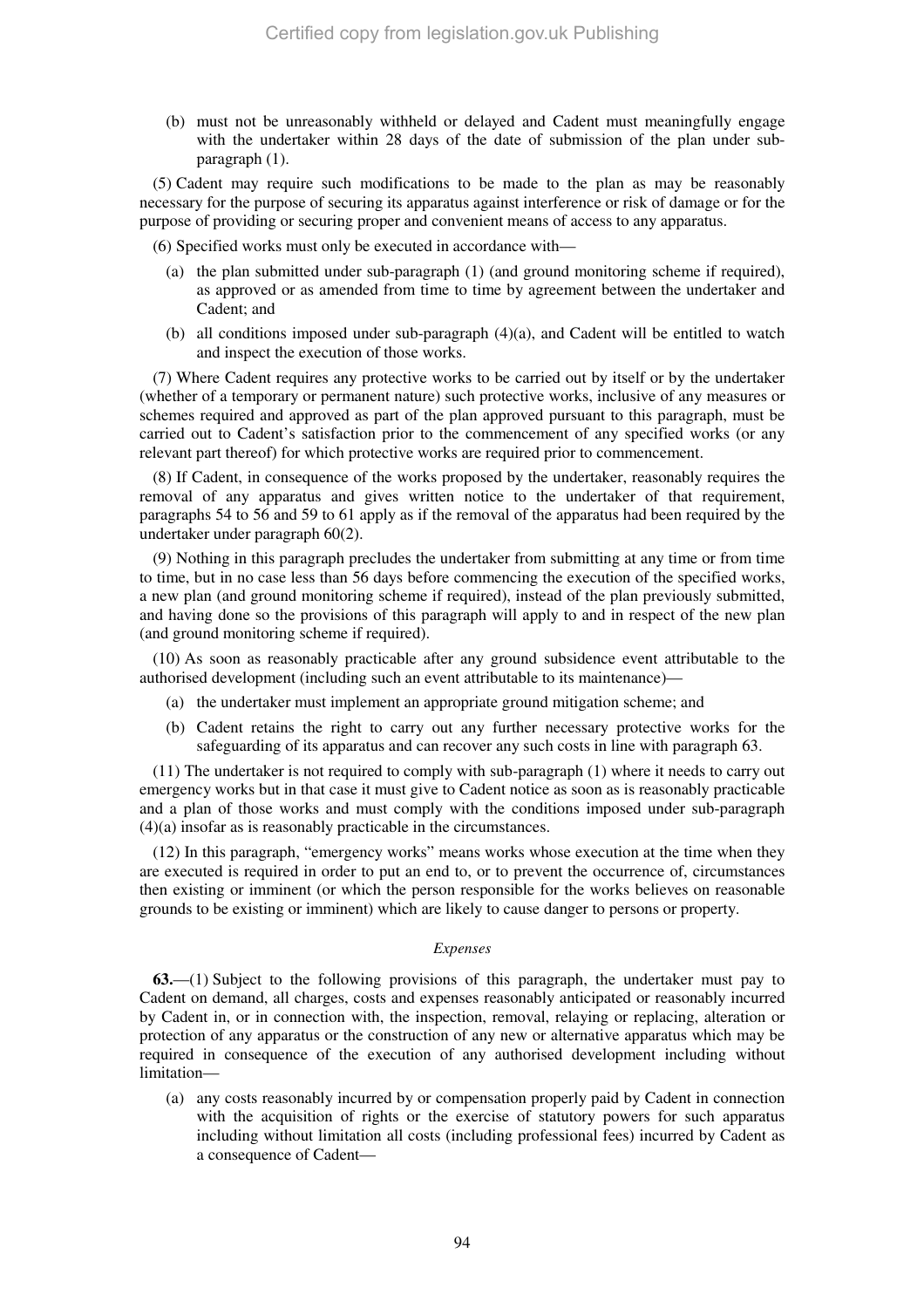- (i) using its own compulsory purchase powers to acquire any necessary rights under paragraph 60(3) if it elects to do so; or
- (ii) exercising any compulsory purchase powers under this Order transferred to or benefitting Cadent;
- (b) in connection with the cost of the carrying out of any diversion work or the provision of any alternative apparatus;
- (c) the cutting off of any apparatus from any other apparatus or the making safe of redundant apparatus;
- (d) the approval of plans;
- (e) the carrying out of protective works, plus a capitalised sum to cover the cost of maintaining and renewing permanent protective works;
- (f) the survey of any land, apparatus or works, the inspection and monitoring of works or the installation or removal of any temporary works reasonably necessary in consequence of the execution of any such works referred to in this Part of this Schedule;
- (g) any watching brief pursuant to sub-paragraph 62(6).

(2) There will be deducted from any sum payable under sub-paragraph (1) the value of any apparatus removed under the provisions of this Part of this Schedule and which is not re-used as part of the alternative apparatus, that value being calculated after removal.

(3) If in accordance with the provisions of this Part of this Schedule—

- (a) apparatus of better type, of greater capacity or of greater dimensions is placed in substitution for existing apparatus of worse type, of smaller capacity or of smaller dimensions; or
- (b) apparatus (whether existing apparatus or apparatus substituted for existing apparatus) is placed at a depth greater than the depth at which the existing apparatus was situated,

and the placing of apparatus of that type or capacity or of those dimensions or the placing of apparatus at that depth, as the case may be, is not agreed by the undertaker or, in default of agreement, is not determined by arbitration in accordance with paragraph 68 (arbitration) to be necessary, then, if such placing involves cost in the construction of works under this Part of this Schedule exceeding that which would have been involved if the apparatus placed had been of the existing type, capacity or dimensions, or at the existing depth, as the case may be, the amount which apart from this sub-paragraph would be payable to Cadent by virtue of sub-paragraph (1) will be reduced by the amount of that excess save to the extent that it is not possible in the circumstances (or it would be unlawful due to a statutory or regulatory change) to obtain the existing type of apparatus at the same capacity and dimensions or place at the existing depth in which case full costs will be borne by the undertaker.

- (4) For the purposes of sub-paragraph (3)—
	- (a) an extension of apparatus to a length greater than the length of existing apparatus will not be treated as a placing of apparatus of greater dimensions than those of the existing apparatus; and
	- (b) where the provision of a joint in a pipe or cable is agreed, or is determined to be necessary, the consequential provision of a jointing chamber or of a manhole will be treated as if it also had been agreed or had been so determined.

(5) An amount which apart from this sub-paragraph would be payable to Cadent in respect of works by virtue of sub-paragraph (1) will, if the works include the placing of apparatus provided in substitution for apparatus placed more than 7 years and 6 months earlier so as to confer on Cadent any financial benefit by deferment of the time for renewal of the apparatus in the ordinary course, be reduced by the amount which represents that benefit.

## *Indemnity*

**64.**—(1) Subject to sub-paragraphs (2) and (3), if by reason or in consequence of the construction of any such works authorised by this Part of this Schedule (including without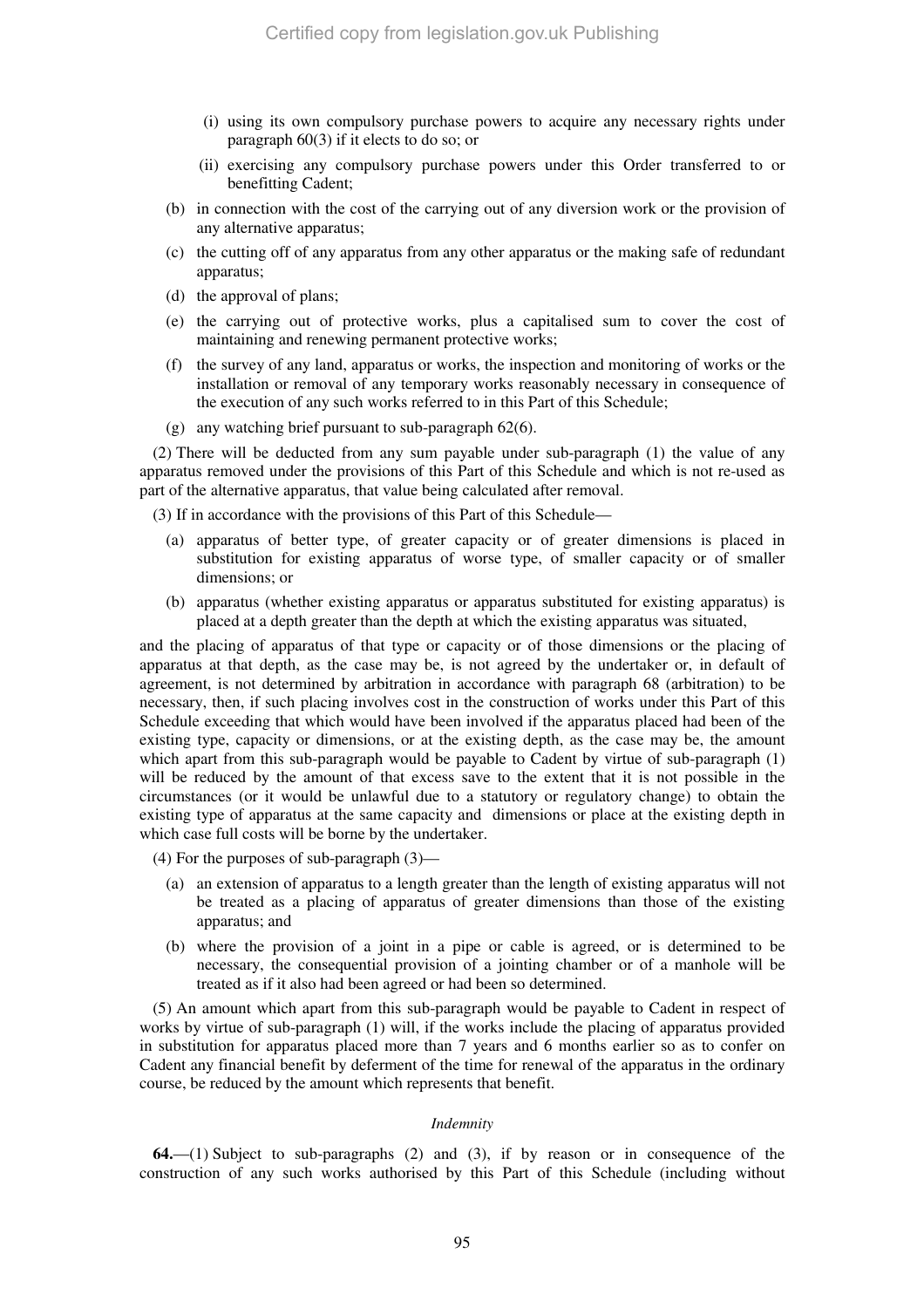limitation relocation, diversion, decommissioning, construction and maintenance of apparatus or alternative apparatus) or in consequence of the construction, use, maintenance or failure of any of the authorised development (including works carried out under article 21 (protective work to buildings)) by or on behalf of the undertaker or in consequence of any act or default of the undertaker (or any person employed or authorised by the undertaker) in the course of carrying out such works, including without limitation works carried out by the undertaker under this Part of this Schedule or any subsidence resulting from any of these works, any damage is caused to any apparatus or alternative apparatus (other than apparatus the repair of which is not reasonably necessary in view of its intended removal for the purposes of the authorised development) or property of Cadent, or there is any interruption in any service provided, or in the supply of any goods, by Cadent, or Cadent becomes liable to pay any amount to any third party, the undertaker will—

- (a) bear and pay on demand accompanied by an invoice or claim from Cadent, the cost reasonably incurred by Cadent in making good such damage or restoring the supply; and
- (b) indemnify Cadent for any other expenses, loss, demands, proceedings, damages, claims, penalty, compensation or costs properly incurred by, paid by or recovered from Cadent, by reason or in consequence of any such damage or interruption or Cadent becoming liable to any third party as aforesaid other than arising from any default of Cadent.

(2) The fact that any act or thing may have been done by Cadent on behalf of the undertaker or in accordance with a plan approved by Cadent or in accordance with any requirement of Cadent or under its supervision including under any watching brief will not (unless sub-paragraph (3) applies) excuse the undertaker from liability under the provisions of this sub-paragraph (1) unless Cadent fails to carry out and execute the works properly with due care and attention and in a skilful and workman like manner or in a manner that does not accord with the approved plan.

(3) Nothing in sub-paragraph (1) imposes any liability on the undertaker in respect of—

- (a) any damage or interruption to the extent that it is attributable to the neglect or default of Cadent, its officers, servants, contractors or agents;
- (b) any part of the authorised development carried out by Cadent in the exercise of any functions conferred by this Order pursuant to a grant or transfer under article 9 (consent to transfer benefit of the Order);
- (c) any indirect or consequential loss of any third party (including but not limited to loss of use, revenue, profit, contract, production, increased cost of working or business interruption) arising from any such damage or interruption, which is not reasonably foreseeable at the commencement of the relevant works referred to in sub-paragraph (1).

(4) Cadent must give the undertaker reasonable notice of any such third party claim or demand and no settlement, admission of liability or compromise must, unless payment is required in connection with a statutory compensation scheme, be made without first consulting the undertaker and considering their representations.

#### *Enactments and agreements*

**65.** Except where this Part of this Schedule provides otherwise, nothing in this Part of this Schedule affects the provisions of any enactment or agreement regulating the relations between the undertaker and Cadent in respect of any apparatus laid or erected in land belonging to the undertaker on the date on which this Order is made.

#### *Co-operation*

**66.**—(1) Where in consequence of the proposed construction of any part of the authorised development, the undertaker or Cadent requires the removal of apparatus under paragraph 60(2) or Cadent makes requirements for the protection or alteration of apparatus under paragraph 62, the undertaker must use its best endeavours to co-ordinate the execution of the works in the interests of safety and the efficient and economic execution of the authorised development and taking into account the need to ensure the safe and efficient operation of Cadent's undertaking and Cadent must use its best endeavours to co-operate with the undertaker for that purpose.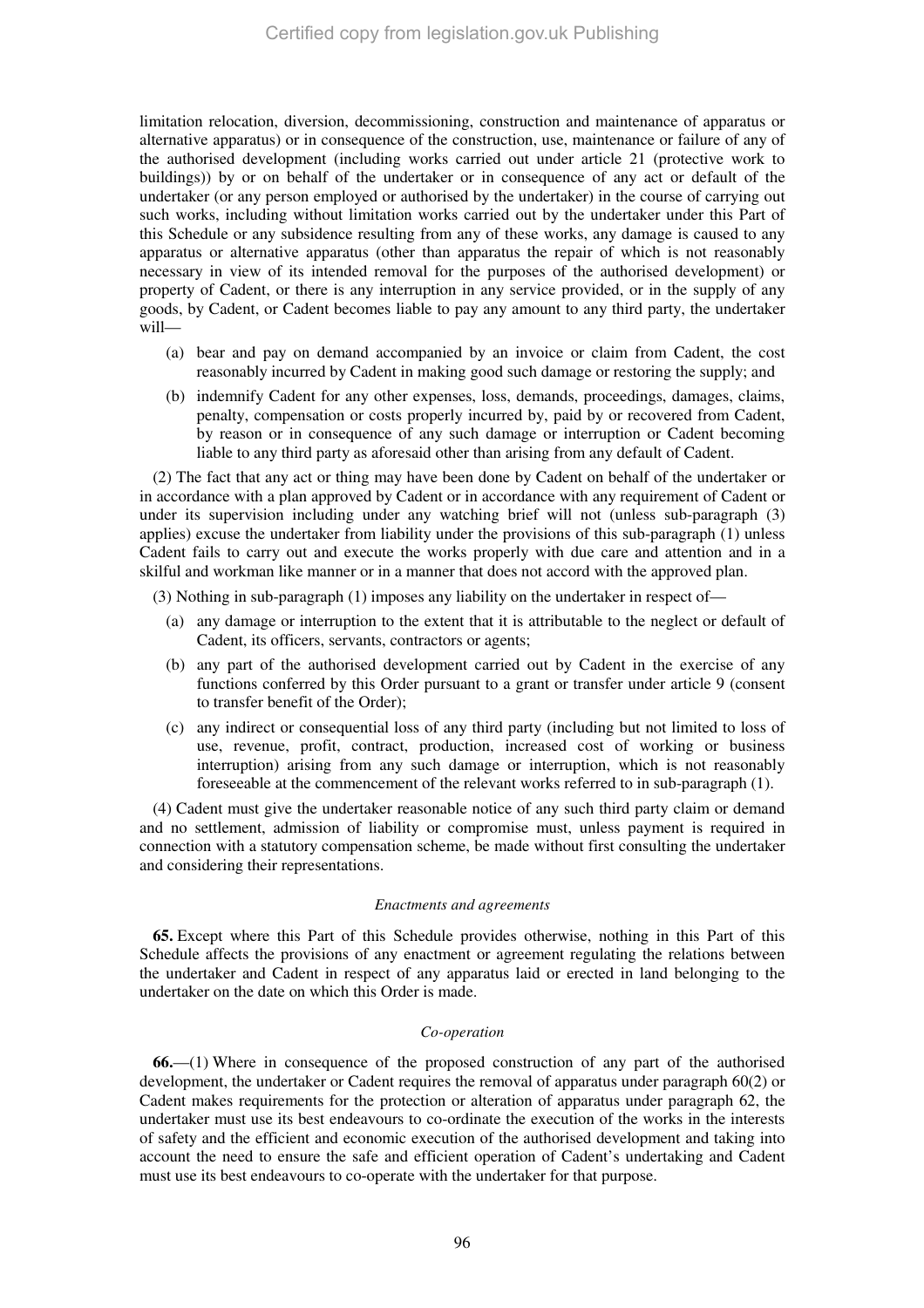(2) For the avoidance of doubt whenever Cadent's consent, agreement or approval is required in relation to plans, documents or other information submitted by Cadent or the taking of action by Cadent, it must not be unreasonably withheld or delayed.

#### *Access*

**67.** If in consequence of any agreement reached in accordance with paragraph 59(1) or the powers conferred by this Order the access to any apparatus is materially obstructed, the undertaker must provide such alternative rights and means of access to such apparatus as will enable Cadent to maintain or use the apparatus no less effectively than was possible before such obstruction.

#### *Arbitration*

**68.** Save for differences or disputes arising under sub-paragraphs 60(2) and 60(4) any difference or dispute arising between the undertaker and Cadent under this Part of this Schedule must, unless otherwise agreed in writing between the undertaker and Cadent, be determined by arbitration in accordance with article 53 (arbitration).

## *Notices*

**69.** Notwithstanding article 46 (service of notices) any plans submitted to Cadent by the undertaker pursuant to sub-paragraph 62(1) must be sent via email to Cadent Gas Limited Plant Protection at plantprotection@cadentgas.com as well as via post to Plant Protection, Cadent Gas Limited, Brick Kiln Street, Hinckley, Leicestershire, LE10 0NA, or such other address as Cadent may from time to time appoint instead for that purpose and notify to the undertaker in writing.

# PART 7

# FOR THE PROTECTION OF TRANSPORT FOR LONDON

# *Application*

**70.** The provisions of this Part of this Schedule have effect unless otherwise agreed in writing between the undertaker and Transport for London.

#### *Interpretation*

**71.** In this Part of this Schedule—

"Commuted Sum" means the sum to be paid by the undertaker to Transport for London for the future maintenance of any highway assets not previously forming part of the TLRN which will be transferred to Transport for London, as calculated in accordance with paragraph 73 of this Part;

"Detailed Local Operating Agreement" means an agreement to be made between the undertaker and Transport for London detailing the traffic management arrangements to be implemented during the carrying out of the authorised development;

"TfL Road" means any public, vehicular highway which is vested or vests or is intended at the completion of works to vest in or be otherwise maintainable by Transport for London;

"TLRN" means the Transport for London Road Network comprising highways for which Transport for London is the responsible highway authority; and

"Works" means any works authorised by the Order undertaken on, to or under any part of the TLRN or a TfL Road.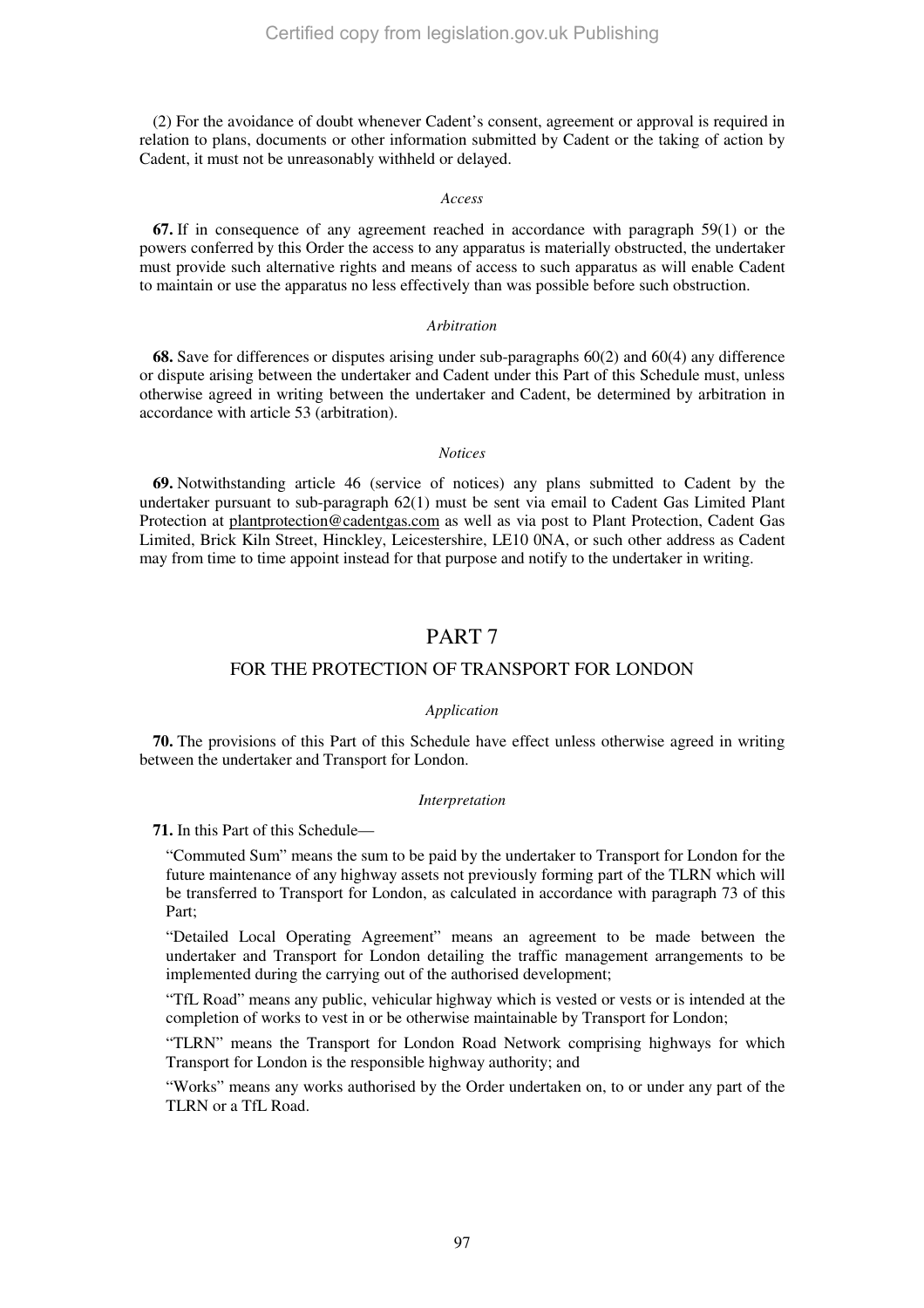#### *Costs*

**72.** The undertaker must pay to Transport for London in respect of the Works a sum equal to the whole of any costs and expenses which Transport for London reasonably incur in–

- (a) requests from the undertaker to participate in the design of any part of the authorised development, the examination or approval of design or construction information required for the Works including for the protection of the TLRN and for Work No. 29, and reaching agreement on the schedule of highway assets pursuant to paragraph 73;
- (b) including the schedule of highway assets agreed pursuant to paragraph 73 within its road maintenance framework contracts;
- (c) agreeing and operating a Detailed Local Operating Agreement;
- (d) participation in road safety audits relating to the Works;
- (e) inspecting the construction and completion of the Works including any remediation works;
- (f) the issue of certificates relating to the Works required for the completion, hand over and defects;
- (g) carrying out any surveys and testing which are reasonably required in connection with the construction of the Works; and
- (h) the transfer or vesting in Transport for London of any land and rights acquired by the undertaker.

# *Commuted Sum*

**73.**—(1) The undertaker must use reasonable endeavours to agree with Transport for London a schedule of new highway assets which are proposed to become the maintenance responsibility of Transport for London as a result of the authorised development under article 11 (construction and maintenance of new, altered or diverted streets and other structures) and article  $16(1)(b)$ (classification of roads, etc.) of the Order.

(2) Where the schedule prepared under paragraph (1) cannot be agreed, the matters of dispute shall be determined in accordance with paragraph 74.

(3) Following agreement of the schedule under sub-paragraph (1) or determination under subparagraph (2), Transport for London must prepare a calculation of the Commuted Sum based on the maintenance Transport for London considers to be required for the schedule of highway assets agreed under sub-paragraph (1) or determined under sub-paragraph (2) and must use reasonable endeavours to agree it with the undertaker.

(4) The undertaker must be provided with a complete breakdown of the calculation of the Commuted Sum by Transport for London under sub-paragraph (3) including any assumptions used.

(5) Where the calculation prepared under sub-paragraph (3) cannot be agreed, the matters of dispute shall be determined in accordance with paragraph 74.

(6) The undertaker must pay the Commuted Sum to Transport for London in one instalment within 10 working days of the later of—

- (a) the date of completion of the authorised development; or
- (b) the date of agreement of the value of the Commuted Sum under sub-paragraph (3) or determination under sub-paragraph (5).

#### *Disputes*

**74.** Any difference arising between the undertaker and Transport for London under this Part of this Schedule (other than in difference as to the meaning or construction of this Part of this Schedule) shall be escalated to a more senior level within Transport for London and the undertaker and if the matters of dispute still cannot be resolved then they will be resolved by arbitration under article 53 (arbitration).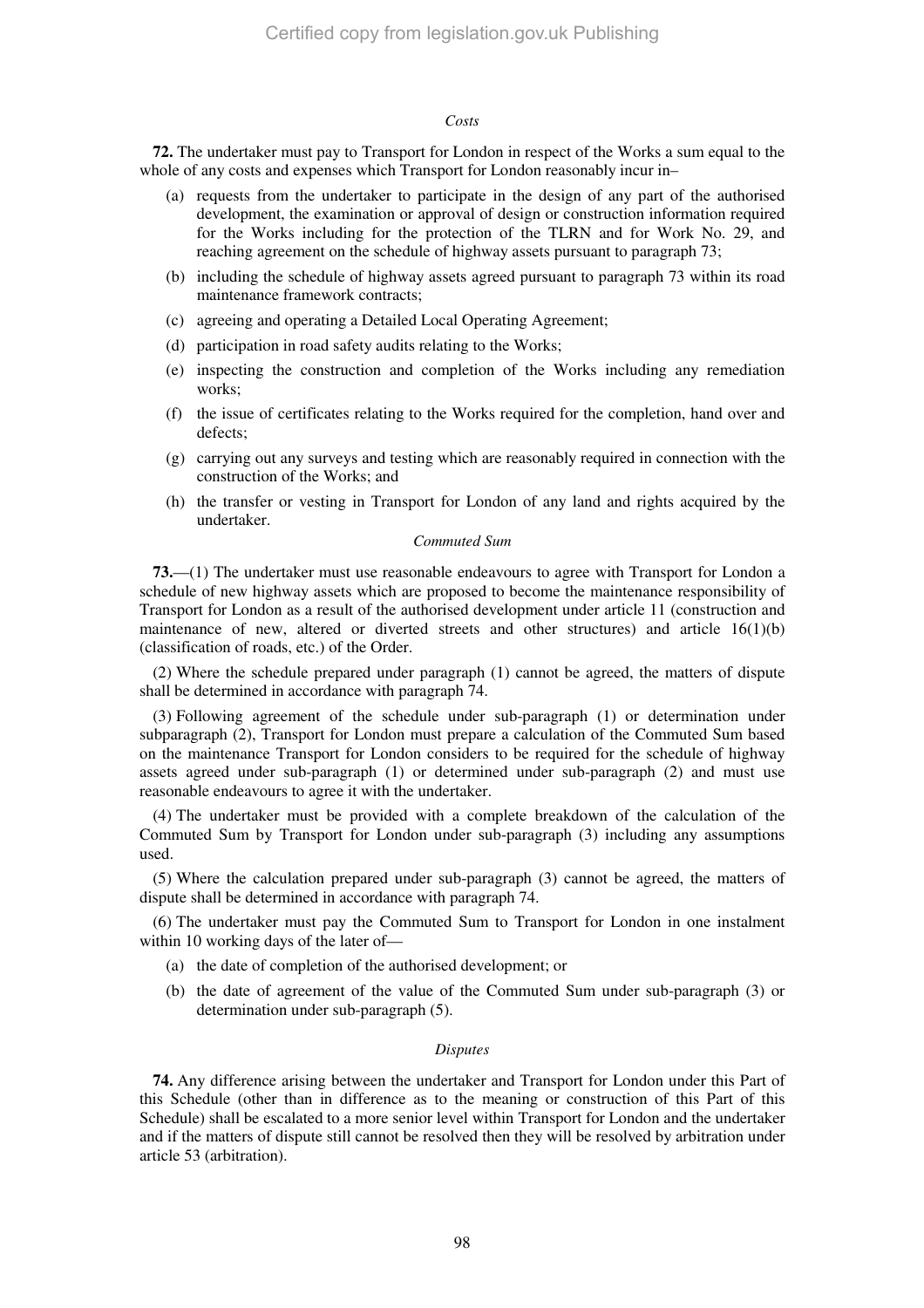# SCHEDULE 10 Articles 2 and 45

# DOCUMENTS TO BE CERTIFIED

The reference to a document in the table with a numbered regulation is a reference to the regulation as numbered in the Infrastructure Planning (Applications: Prescribed Forms and Procedure) Regulations 2009(**a**).

| (1)                                                                                                 | (2)                       | (3)            |
|-----------------------------------------------------------------------------------------------------|---------------------------|----------------|
| Document                                                                                            | <b>Document Reference</b> | Revision       |
| Book of Reference – Regulation $5(2)(d)$                                                            | TR010029/APP/4.3          | $\overline{4}$ |
| Engineering drawings and sections – Regulation $5(2)(0)$ ,<br>$5(4)$ and $6(2)$                     | TR010029/APP/2.8          | $\overline{2}$ |
| Environmental Statement - Main Report - Regulation<br>5(2)(a)                                       | TR010029/APP/6.1          | $\mathbf{1}$   |
| Environmental Statement - figures - Regulation $5(2)(a)$                                            | TR010029/APP/6.2          | $\mathbf{1}$   |
| Environmental Statement - appendices- Regulation<br>5(2)(a)                                         | TR010029/APP/6.3          | $\mathbf{1}$   |
| Ground Investigation Report - Regulation $5(2)(q)$                                                  | TR010029/EXAM/9.25        | $\overline{0}$ |
| Habitats Regulation Assessment Report - Regulation<br>5(2)(g)                                       | TR010029/APP/6.9          | $\overline{2}$ |
| Land plans - Regulation $5(2)(i)$                                                                   | TR010029/APP/2.2          | 3              |
| Location plan – Regulation $5(2)(o)$                                                                | TR010029/APP/2.1          | $\mathbf{1}$   |
| <b>Outline Arboricultural Method Statement</b>                                                      | TR010029/EXAM/9.64        | $\mathbf{1}$   |
| Outline Archaeological Management Plan - Regulation<br>5(2)(q)                                      | TR010029/EXAM/9.45        | $\overline{2}$ |
| Outline Construction Environmental Management Plan -<br>Regulation $5(2)(q)$                        | TR010029/APP/7.2          | $\overline{4}$ |
| Outline Landscape and Ecology Management and<br><b>Monitoring Plan</b>                              | R010029/APP/6.3           | $\overline{2}$ |
| <b>Outline Traffic Management Plan</b>                                                              | TR010029/EXAM/9.52        | $\mathbf{1}$   |
| Preliminary Environmental Design                                                                    |                           |                |
| Register of Environmental Actions and Commitments -<br>Regulation $5(2)(q)$                         | TR010029/APP/7.3          | $\overline{4}$ |
| Scheme layout plans – Regulation $5(2)(o)$                                                          | TR010029/APP/2.7          | $\overline{2}$ |
| Special category land plans – Regulation $5(2)(i)(iv)$                                              | TR010029/APP/2.11         | $\overline{2}$ |
| Speed limits and traffic regulations plans - Regulation<br>5(2)(0)                                  | TR010029/APP/2.6          | 3              |
| Statutory Nuisance Statement - Regulation 5(2)(f)                                                   | TR010029/APP/6.5          | $\overline{2}$ |
| Streets, rights of way and access plans – Regulation<br>5(2)(k)                                     | TR010029/APP/2.4          | $\overline{2}$ |
| Water Framework Directive Assessment Compliance<br>Report – Regulation $5(2)(a)$ and $5(2)(1)(iii)$ | TR010029/APP/6.7          | $\mathbf{1}$   |
| Works plans – Regulation $5(2)(j)$                                                                  | TR010029/APP/2.3          | $\overline{3}$ |